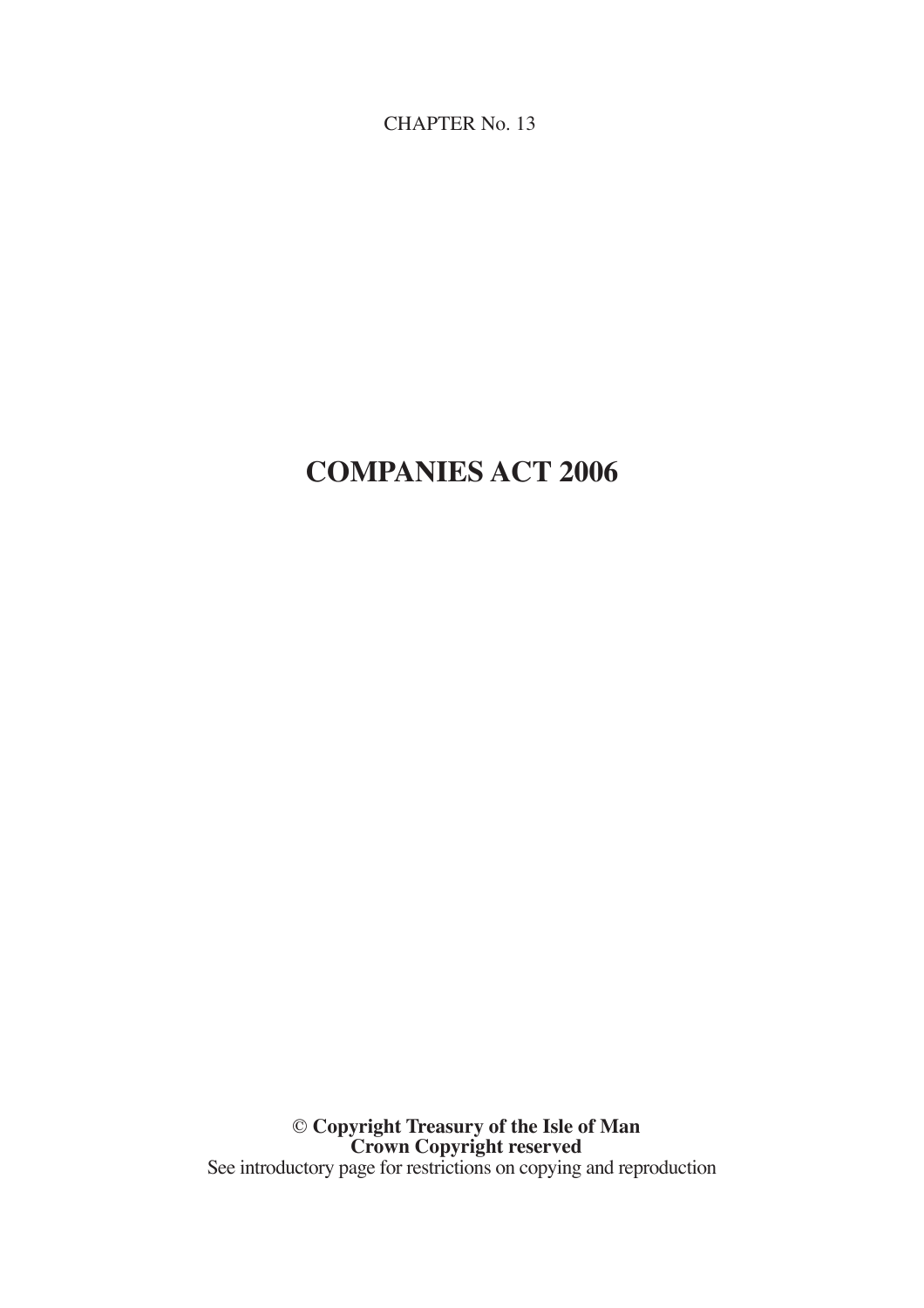# **COMPANIES ACT 2006**

# **Arrangement of Sections**

Section

# PART I

# INCORPORATION AND STATUS OF COMPANIES

*Chapter 1 — Incorporation*

- **1.** Types of company.
- **2.** Application to incorporate a company.
- **3.** Incorporation of a company.
- **4.** Subscribers become members of the company on incorporation.

*Chapter 2 — Memorandum and Articles*

- **5.** Memorandum.
- **6.** Power to prescribe model articles.
- **7.** Effect of memorandum and articles.
- **8.** Amendment of memorandum and articles.
- **9.** Filing of notice of amendment of memorandum or articles.
- **10.** Provision of copies of memorandum and articles to members.

#### *Chapter 3 — Company Names*

- **11.** Required part of company name.
- **12.** Restrictions on company names.
- **13.** Foreign character name.
- **14.** Company may change name.
- **15.** Registrar may direct change of name.
- **16.** Effect of change of name.
- **17.** Re-use of company names.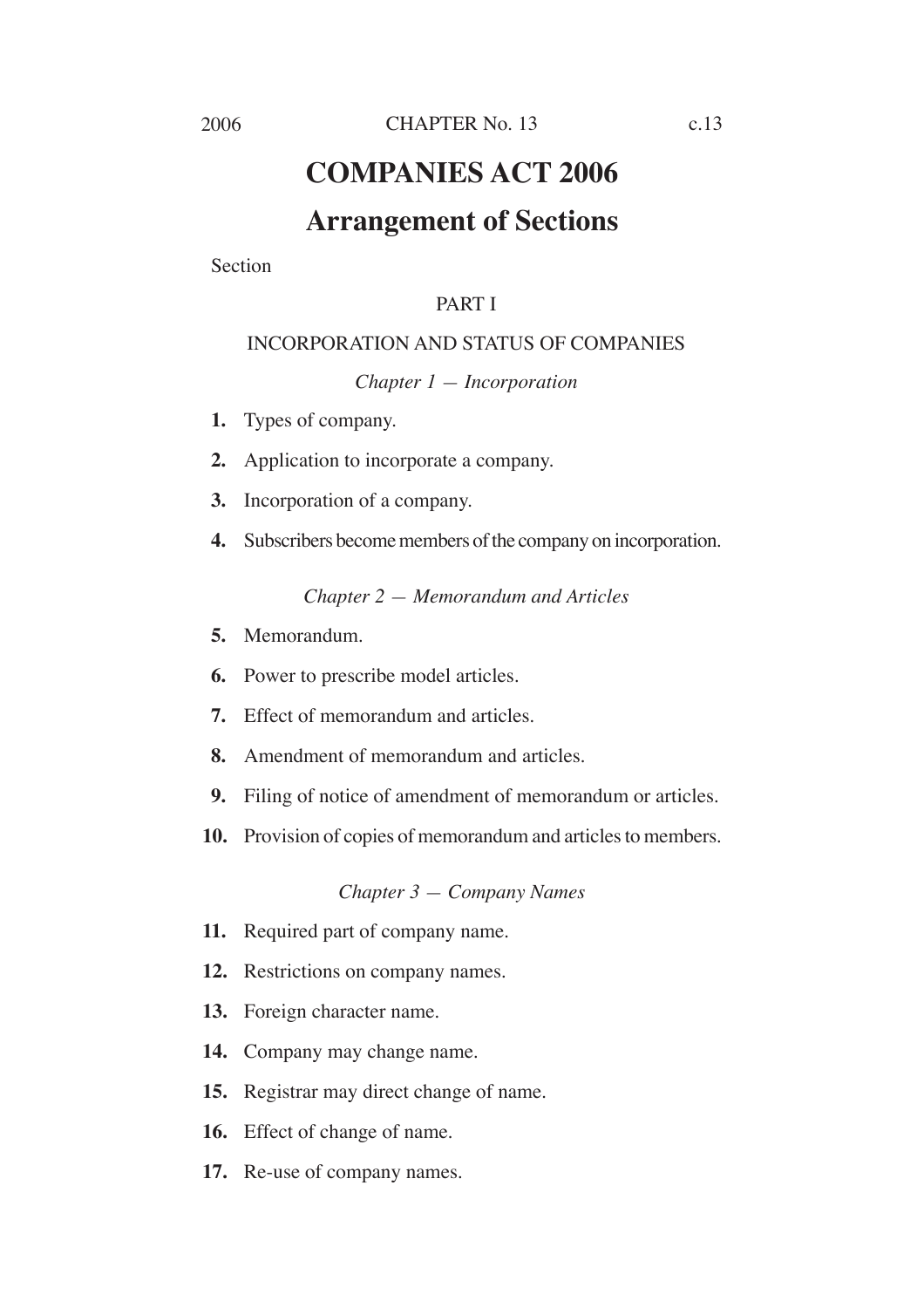- **18.** Reservation of name.
- **19.** Use of company name.

#### *Chapter 4 — Capacity and Powers*

- **20.** Separate legal entity.
- **21.** Capacity.
- **22.** Power of directors to bind the company.
- **23.** Personal liability.
- **24.** Constructive notice.

# PART II

#### SHARES

## *Chapter 1 — General*

- **25.** Application of this Part.
- **26.** Legal nature of shares.
- **27.** Rights attaching to shares.
- **28.** Types of shares.
- **29.** Par value and no par value shares.
- **30.** Prohibition on bearer shares.
- **31.** Fractional shares.
- **32.** Alteration of share capital.
- **33.** Share certificates.

# *Chapter 2 — Issue of Shares*

- **34.** Issue of shares.
- **35.** Power to pay commissions.
- **36.** Pre-emptive rights.
- **37.** Consideration for shares.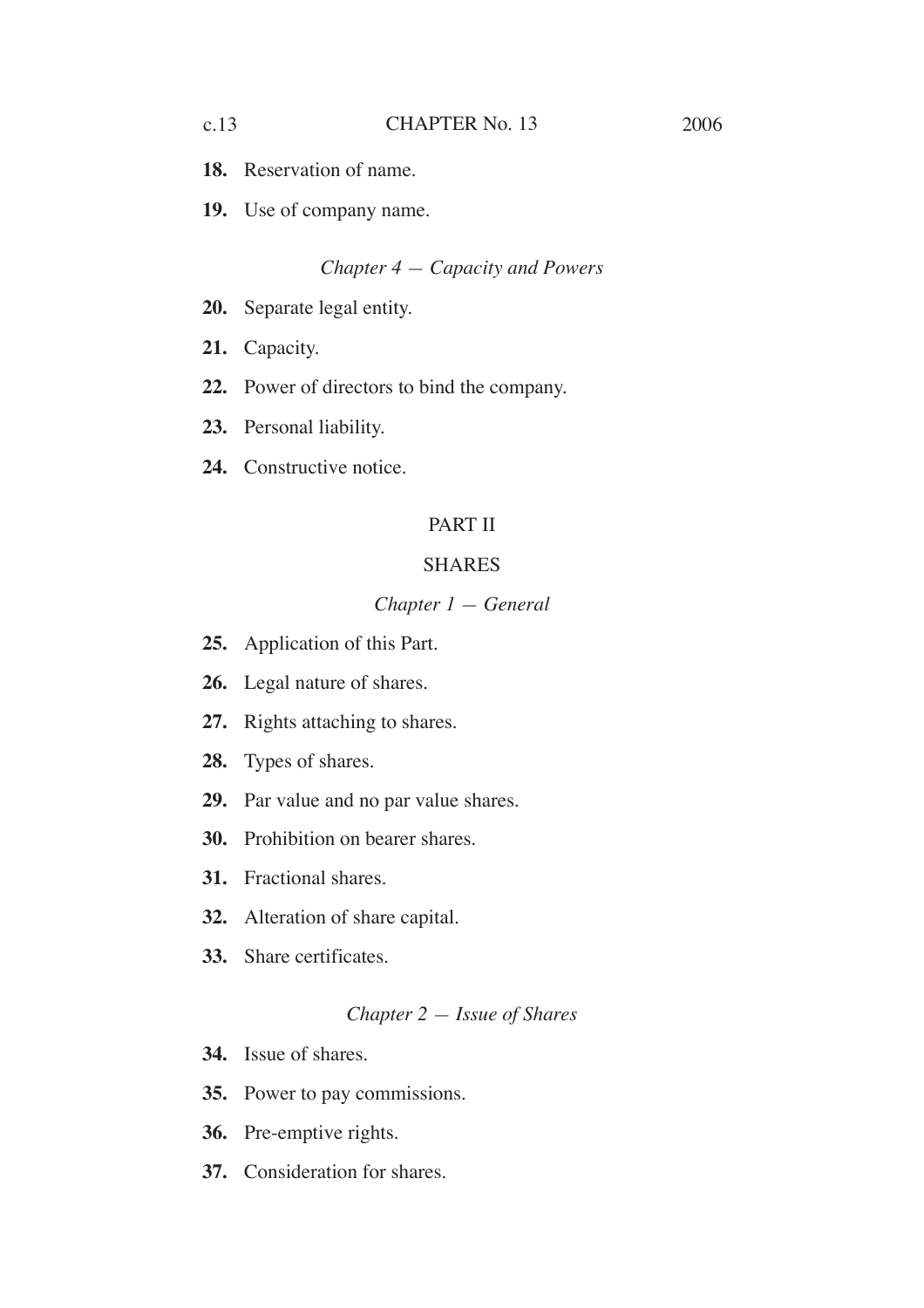#### 2006 CHAPTER No. 13 c.13

- **39.** Consent to issue of shares.
- **40.** Time of issue.
- **41.** Lien on shares.
- **42.** Calls on shares.
- **43.** Forfeiture of shares.
- **44.** Variation of class rights.
- **45.** Offering documents

#### *Chapter 3 — Transfer of Shares*

- **46.** Transferability of shares.
- **47.** Method of transfer of shares.
- **48.** Transfer of securities without a written instrument.

# PART III

### **DISTRIBUTIONS**

- **49.** Meaning of "solvency test" and "distribution".
- **50.** Distributions.
- **51.** Recovery of distributions made when company did not satisfy solvency test.
- **52.** Company may purchase, redeem or otherwise acquire its own shares.
- **53.** Process for purchase, redemption or other acquisition of own shares.
- **54.** Offer to one or more shareholders.
- **55.** Redemption of shares.
- **56.** Effect of company's failure to purchase, redeem or acquire own shares.
- **57.** Dividends.
- **58.** Reduction of share capital.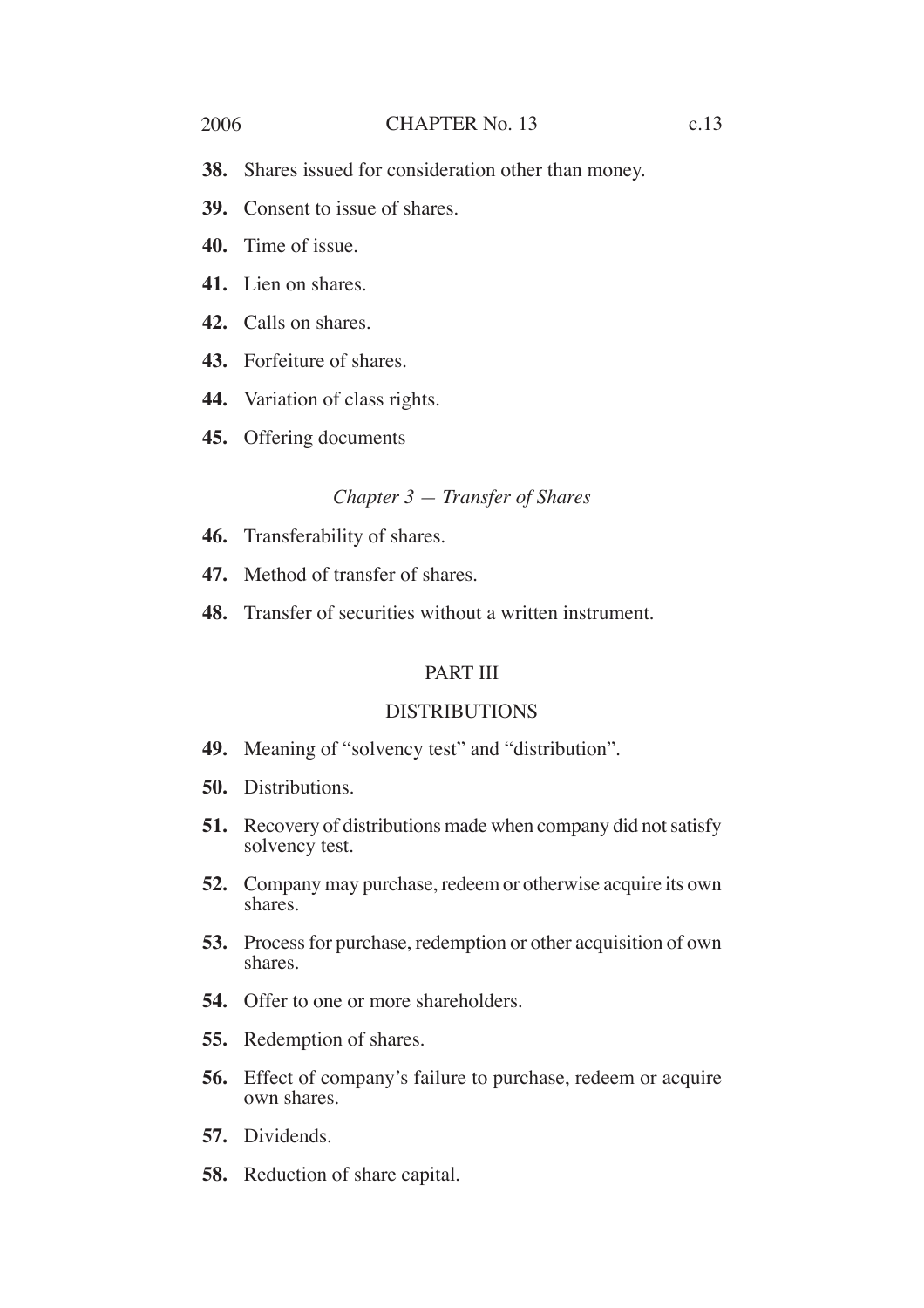#### PART IV

#### MEMBERS

- **59.** Meaning of "shareholder", "guarantee member" and "unlimited member".
- **60.** Company to have one or more members.
- **61.** Liability of members.
- **62.** Register of members.
- **63.** Register of members as evidence of legal title.
- **64.** Rectification of register of members.
- **65.** Members' resolutions.
- **66.** Votes of members.
- **67.** Meetings of members.
- **68.** Notice of meetings of members.
- **69.** Quorum for meetings of members.
- **70.** Court may call meeting of members.
- **71.** Written resolutions.
- **72.** Service of notices on members.

# PART V

# COMPANY ADMINISTRATION

#### *Chapter 1 — Registered Office and Registered Agent*

- **73.** Registered office.
- **74.** Registered agent.
- **75.** Change of registered office or registered agent.
- **76.** Resignation of registered agent.
- **77.** Registered agent ceasing to be eligible to act.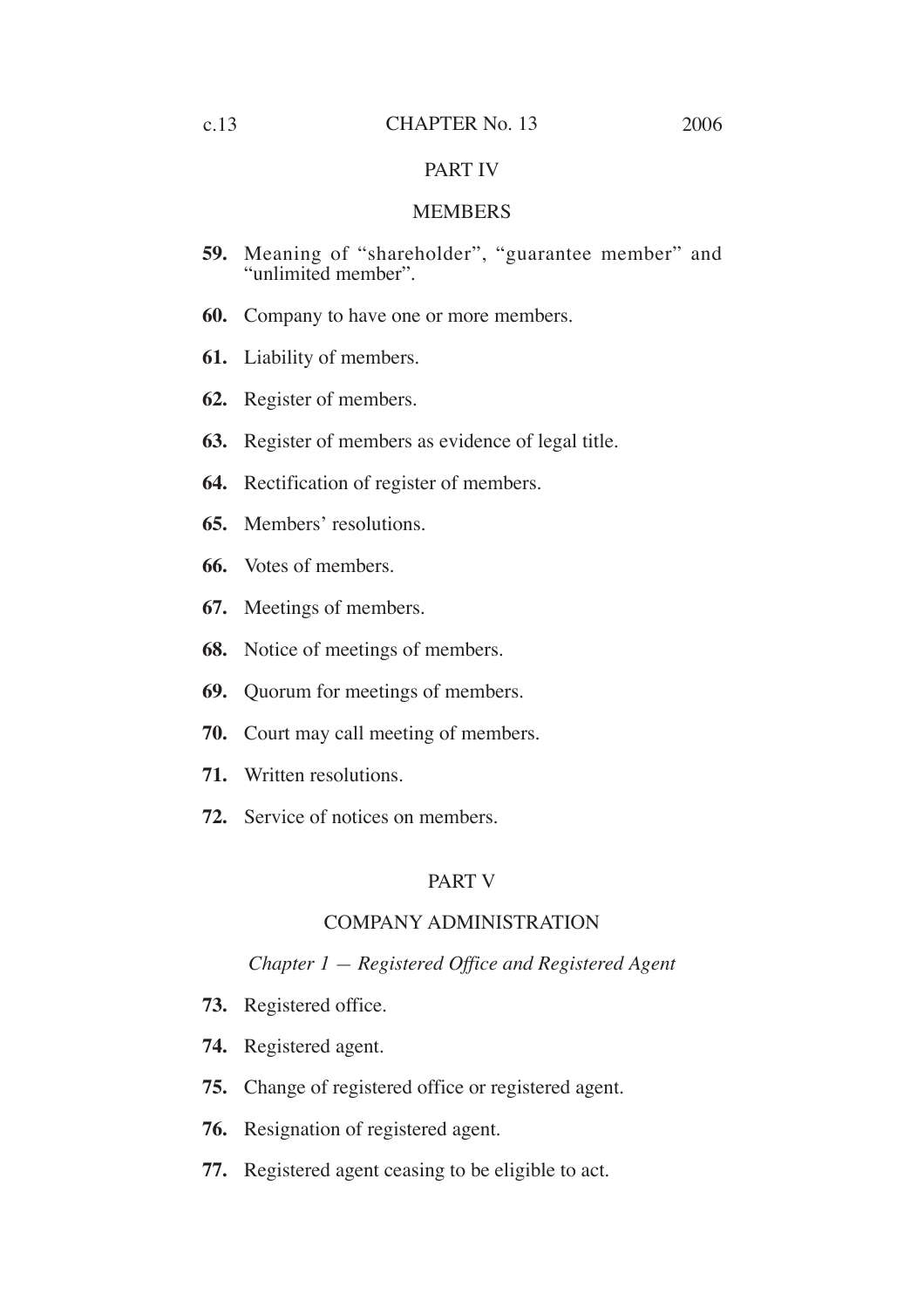#### 2006 CHAPTER No. 13 c.13

#### *Chapter 2 — Company Records*

- **78.** Documents to be kept at office of registered agent.
- **79.** Other records to be maintained by company.
- **80.** Companies to keep accounting records.
- **81.** Form of records.
- **82.** Inspection of records.
- **83.** Service of process etc. on company.
- **84.** Records and common seal.

#### *Chapter 3 — Annual Returns*

**85.** Annual return to be made by a company

#### *Chapter 4 — General Provisions*

- **86.** Contracts and execution of documents.
- **87.** Contracts before incorporation.
- **88.** Promissory notes and bills of exchange.
- **89.** Power of attorney.
- **90.** Authentication or attestation of documents.

#### PART VI

#### **DIRECTORS**

#### *Chapter 1 — Management by Directors*

- **91.** Management by directors.
- **92.** Committees of directors.

#### *Chapter 2 — Appointment, Retirement and Resignation of Directors*

- **93.** Persons not permitted to act as directors.
- **94.** Consent to act as director.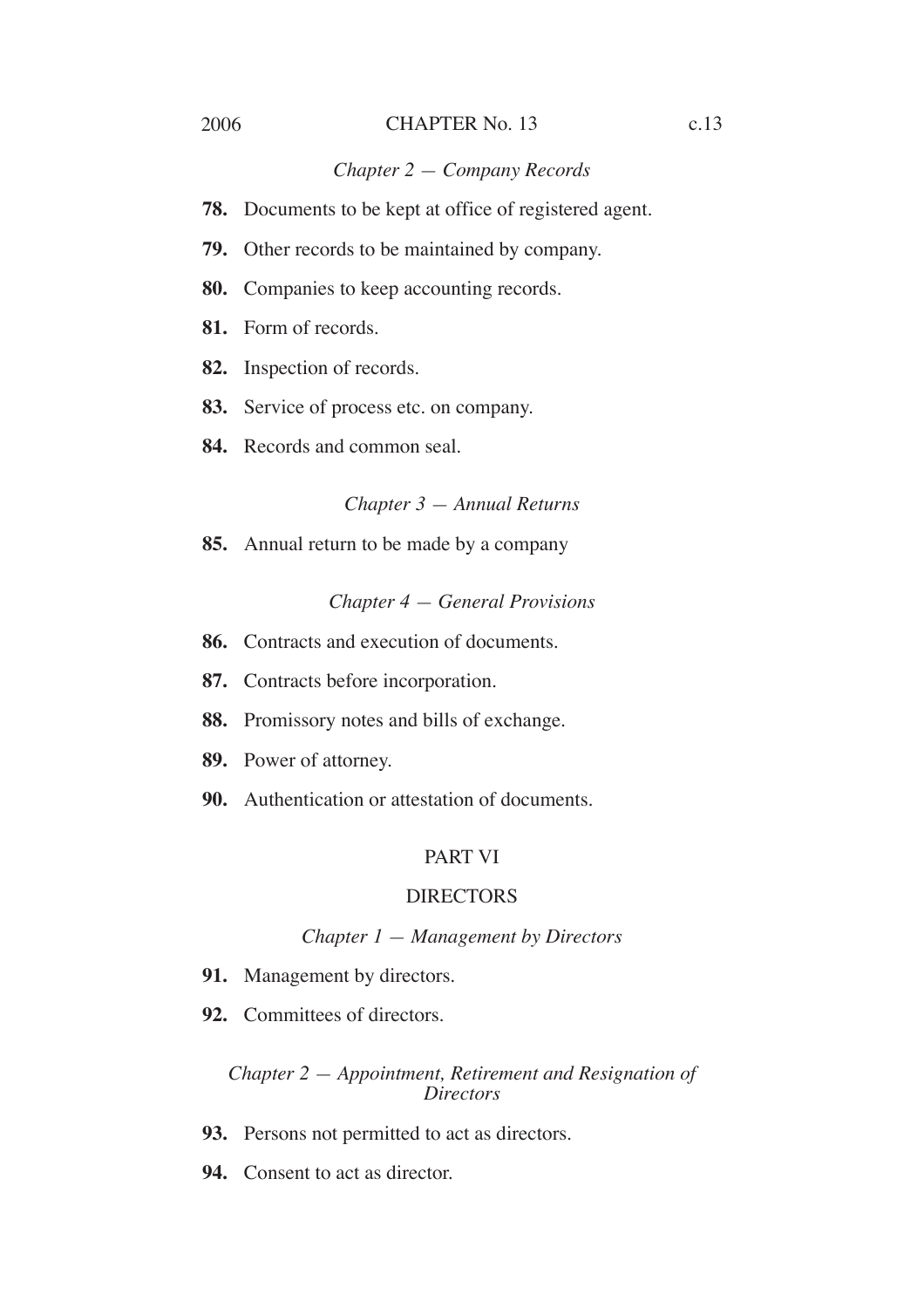- **95.** Appointment of directors.
- **96.** Removal of directors.
- **97.** Resignation of directors.
- **98.** Liability of former directors.
- **99.** Power of court to grant relief in certain cases.
- **100.** Validity of acts of director.
- **101.** Register of directors.
- **102.** Emoluments and expenses of directors.

#### *Chapter 3 — Directors' Interests*

- **103.** Directors' appointments and interests.
- **104.** Disclosure of interests.
- **105.** Director disclosing interest may vote and count in quorum.

*Chapter 4 — Proceedings of Directors and Miscellaneous Provisions*

- **106.** Meetings of directors.
- **107.** Notice of meetings of directors.
- **108.** Quorum for meetings of directors.
- **109.** Resolutions of directors.
- **110.** Alternates for directors.
- **111.** Agents.
- **112.** Indemnification.
- **113.** Insurance.

#### PART VII

# PROTECTED CELL COMPANIES

*Chapter 1 — Formation of Protected Cell Companies*

**114.** Interpretation of this Part.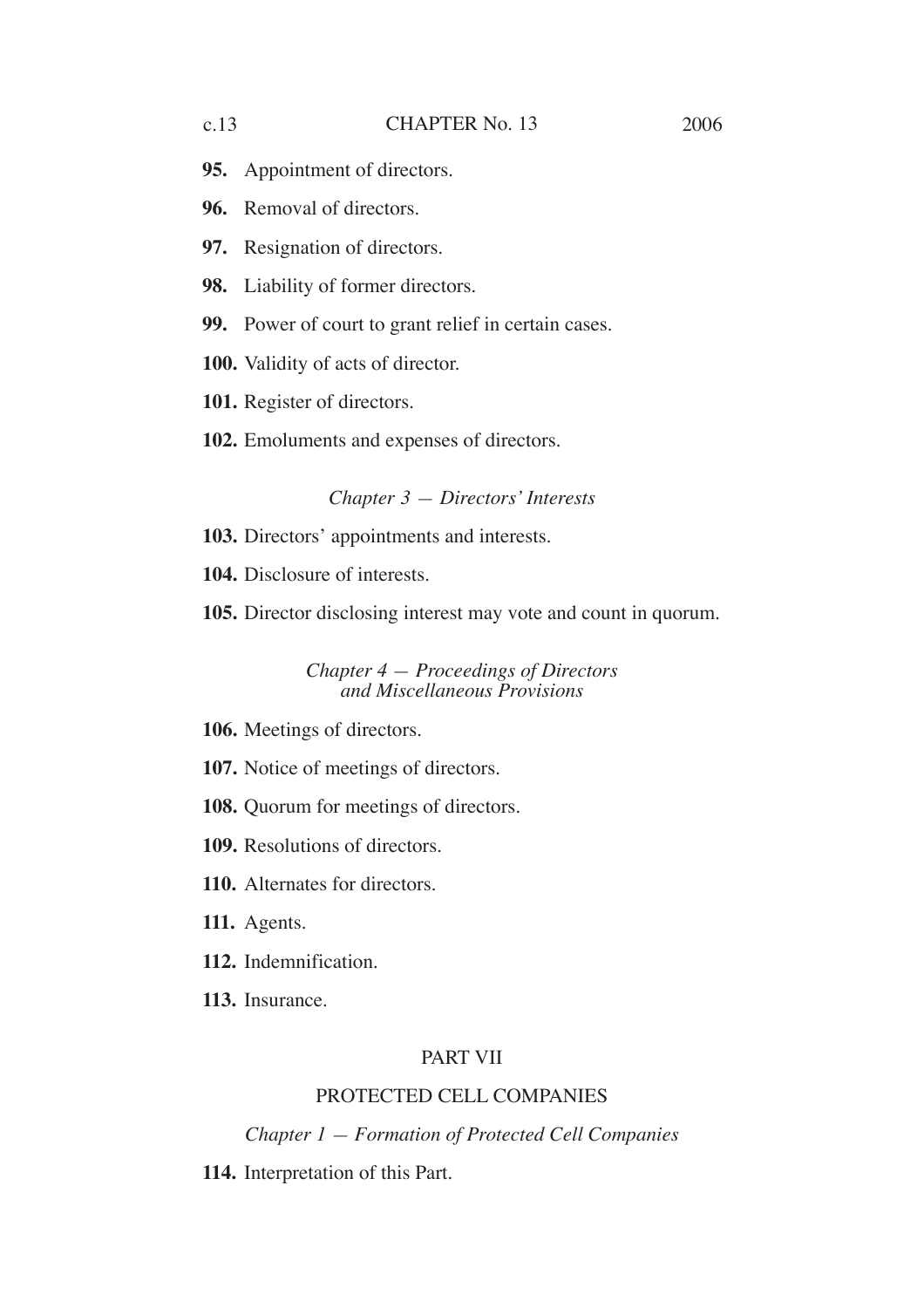**115.** Protected cell companies.

**116.** Fundamental nature of a PCC.

*Chapter 2 — Cells*

**117.** Creation of cells and cellular and non-cellular assets.

**118.** Cellular and non cellular assets: directors' duties.

*Chapter 3 — Cell Share Capital and Distributions*

**119.** Cell share capital.

**120.** Cellular and non-cellular distributions.

### *Chapter 4 — Assets and Liabilities*

**121.** Attribution of non-cellular assets and liabilities.

**122.** Liability of cellular and non-cellular assets.

**123.** Disputes as to liability attributable to cells.

**124.** Position of creditors.

**125.** Recourse to cellular assets by creditors.

#### *Chapter 5 — Receivership Orders*

**126.** Receivership orders in relation to cells.

**127.** Application for receivership orders.

**128.** Functions of receiver and effect of receivership order.

**129.** Discharge and variation of receivership orders.

**130.** Remuneration of receiver.

#### *Chapter 6 — Liquidation*

**131.** Provisions in relation to liquidation of PCC.

#### *Chapter 7 — General Provisions*

**132.** Company to inform persons that they are dealing with PCC.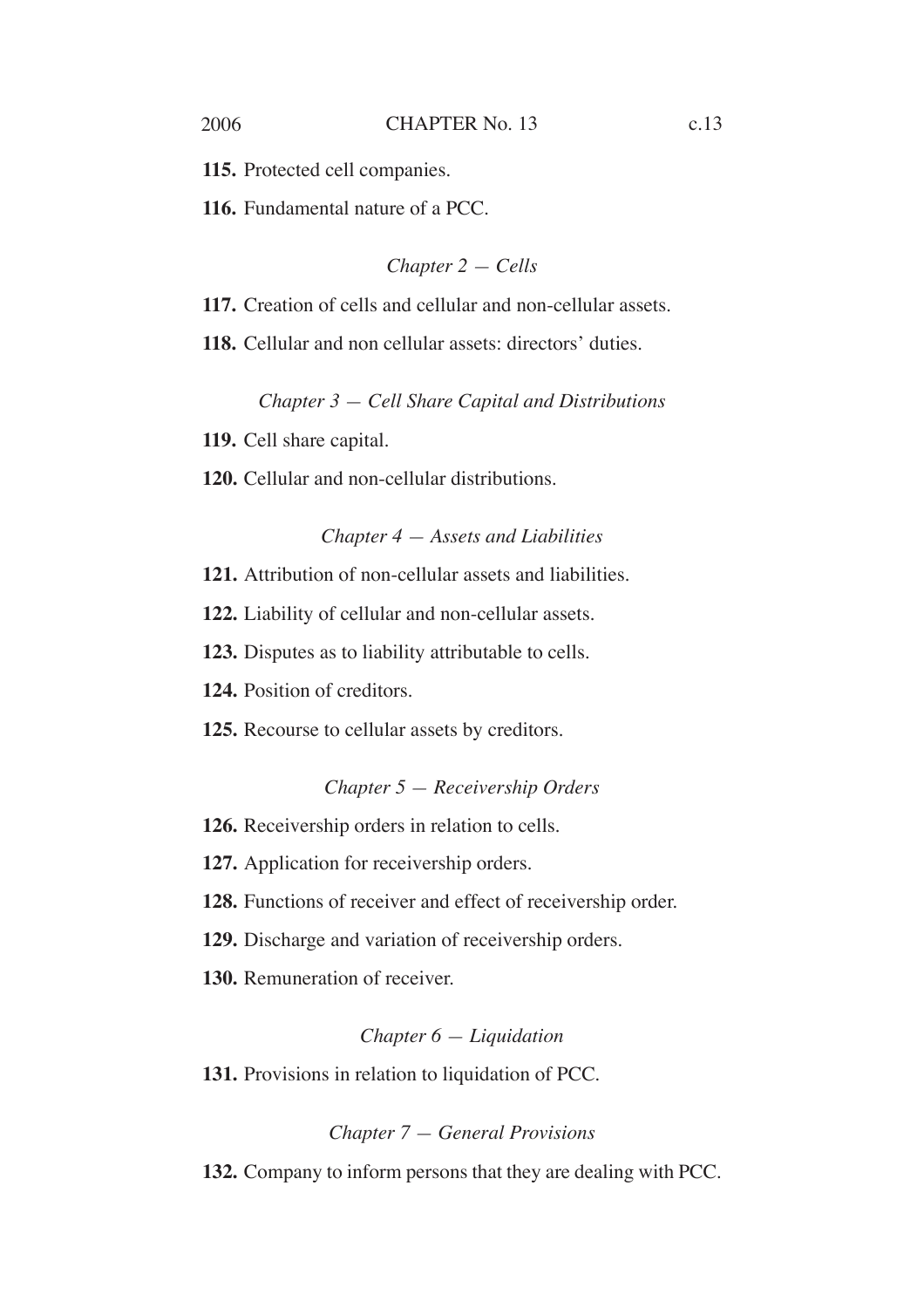**134.** Savings for directors' functions.

**135.** Saving for internal arrangements.

### PART VIII

#### REGISTRATION OF CHARGES

**136.** Interpretation of this Part.

**137.** Company to keep register of charges.

**138.** Registration of charges.

**139.** Variation of registered charge.

**140.** Late registration of charges.

**141.** Charge ceasing to affect company's property.

**142.** Registration of enforcement of security.

#### PART IX

#### RE-REGISTRATION

#### *Chapter 1 — Re-registration of a Company Incorporated under this Act*

- **143.** Power of company to re-register.
- **144.** Application to re-register.
- **145.** Restrictions on re-registration of company with shares.
- **146.** Re-registration.
- **147.** Consequences of re-registration.

#### *Chapter 2 — Re-registration of a 1931 Act Company*

**148.** Power of 1931 Act company to re-register.

**149.** Application to re-register a 1931 Act company.

**150.** Re-registration of a 1931 Act company.

**151.** Consequences of re-registration of a 1931 Act company.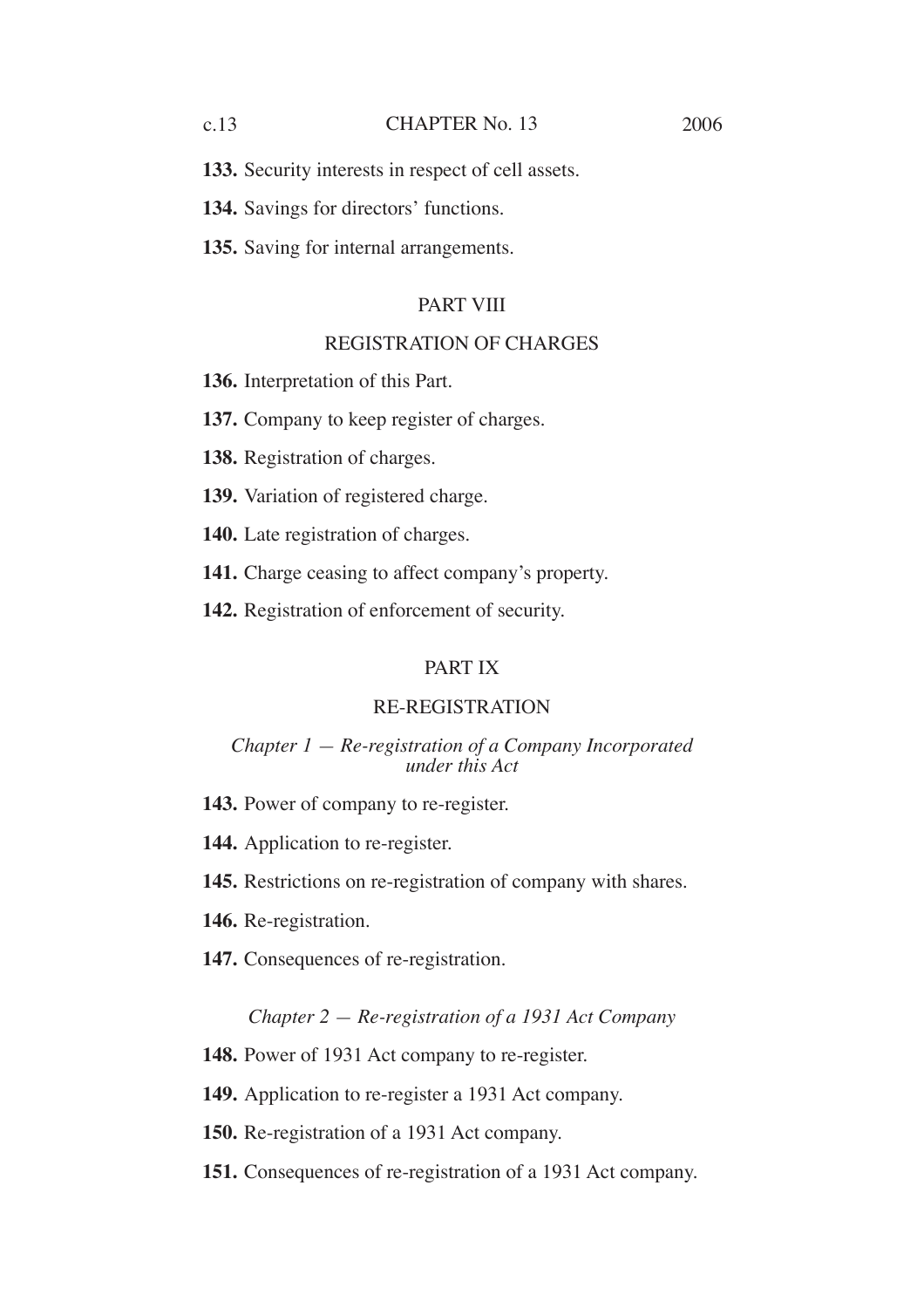#### 2006 CHAPTER No. 13 c.13

# PART X

#### SCHEMES OF MERGER, CONSOLIDATION AND ARRANGEMENTS AND RIGHTS OF DISSENTERS

#### *Chapter 1 — Mergers and Consolidations*

- **152.** Interpretation of this Part.
- **153.** Approval of merger or consolidation.
- **154.** Registration of merger or consolidation.
- **155.** Memorandum of consolidated company.
- **156.** Effect of merger or consolidation.

#### *Chapter 2 — Arrangements*

- **157.** Power to enter into arrangements.
- **158.** Provisions for facilitating arrangements.
- **159.** Registration of Court orders.

#### *Chapter 3 — Dissenting Shareholders*

- **160.** Power to acquire shares of shareholders dissenting from scheme or contract approved by majority.
- **161.** Rights of dissenters.

# PART XI

### **CONTINUATION**

#### *Chapter 1 — Continuation of Foreign Companies*

- **162.** Application for consent to be continued in the Isle of Man.
- **163.** Consent.
- **164.** Registration.
- **165.** Effect of continuance.
- **166.** Consequences of continuance of foreign company.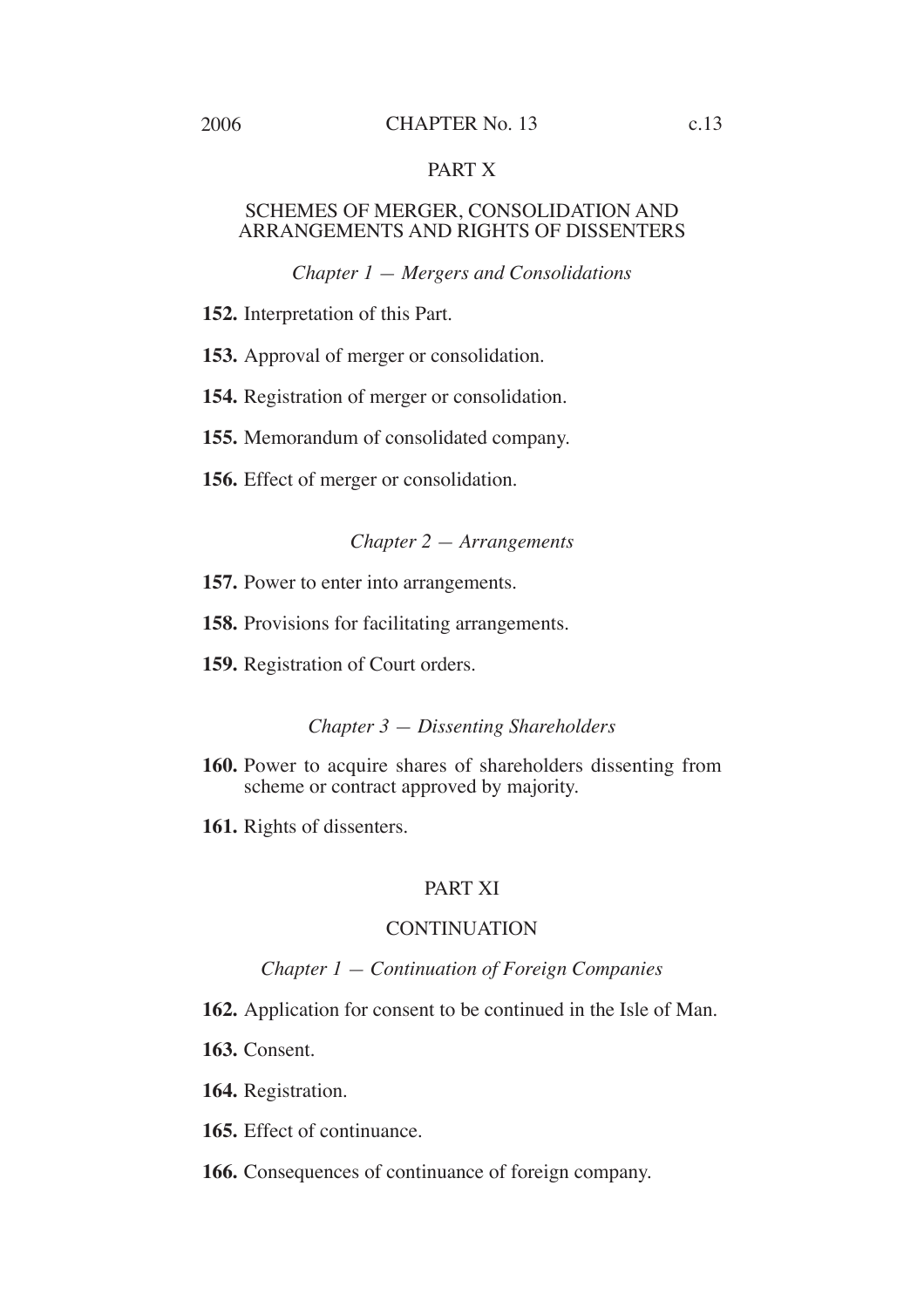#### c.13 CHAPTER No. 13 2006

*Chapter 2 — Discontinuation of Isle of Man Companies*

**167.** Application for consent to discontinuance.

**168.** Grant of consent.

**169.** Documents to be filed.

**170.** Effect of discontinuance.

**171.** Restrictions on discontinuance of Isle of Man company.

**172.** Consequences of discontinuance of company.

#### PART XII

#### MEMBERS' REMEDIES

- **173.** Interpretation of this Part.
- **174.** Restraining compliance order.
- **175.** Derivative actions.
- **176.** Costs of derivative action.
- **177.** Powers of Court where leave granted under section 175.
- **178.** Compromise, settlement or withdrawal of derivative actions.
- **179.** Personal actions by members.
- **180.** Prejudiced members.
- **181.** Representative actions.

# PART XIII

#### LIQUIDATION AND RECEIVERSHIP, STRIKING-OFF, DISSOLUTION AND RESTORATION

*Chapter 1 — Liquidation and Receivership*

**182.** Application of the Companies Act 1931.

*Chapter 2 — Striking-Off*

**183.** Striking company off register.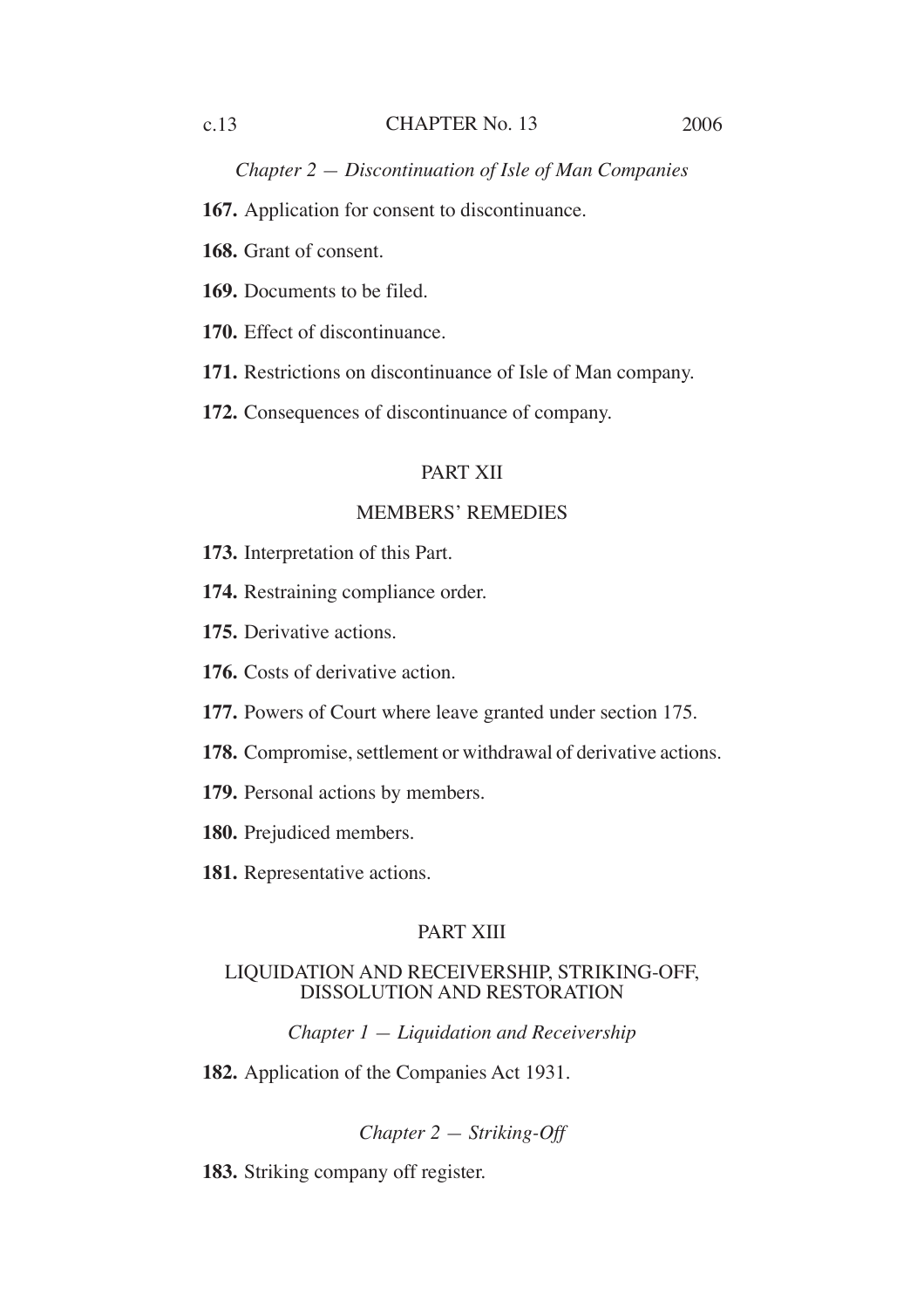**184.** Appeal.

**185.** Effect of striking-off.

**186.** Dissolution of company struck off the register.

**187.** Restoration of name of company to register by Registrar.

**188.** Restoration of name of company to register by Court.

**189.** Appointment of liquidator of company struck off.

*Chapter 3 — Alternative Procedure for Dissolving Solvent Companies*

**190.** Alternative procedure for dissolving solvent companies.

**191.** Restoration of dissolved companies by the Court.

**192.** Alternative procedure for restoration of dissolved companies.

*Chapter 4 — Property of Dissolved Companies*

**193.** Property of dissolved company to be *bona vacantia*.

**194.** Power to disclaim title to property vesting under section 193.

**195.** Disposal of property vesting under section 193.

# PART XIV

### INVESTIGATION OF COMPANIES

**196.** Definition of "inspector".

**197.** Investigation order.

**198.** Court's powers.

**199.** Inspector's powers.

**200.** Hearing in camera.

**201.** Incriminating evidence.

**202.** Absolute privilege.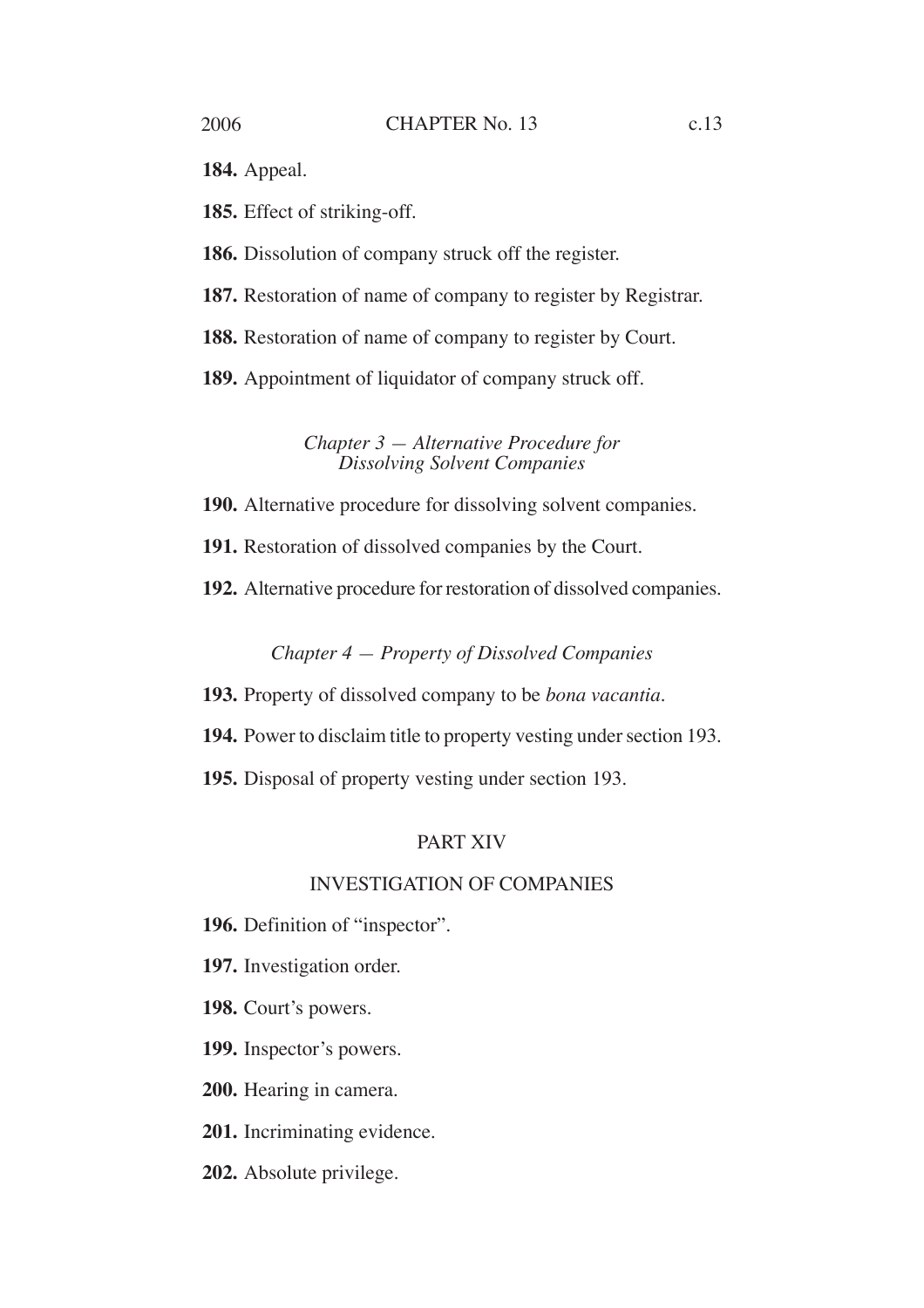#### c.13 CHAPTER No. 13 2006

#### PART XV

#### ADMINISTRATION AND GENERAL

**203.** Optional registration of register of members.

**204.** Optional registration of register of directors.

**205.** Registrar of Companies.

**206.** Register of companies.

**207.** Filing of documents.

**208.** Power of Registrar to refuse to register documents.

**209.** Inspection and evidence of registers.

**210.** Form of certificate.

**211.** Certificate of good standing.

**212.** Fees and penalties.

**213.** Company struck off liable for fees, etc.

**214.** Fees payable to Registrar.

**215.** Companies regulations.

**216.** Approval of forms by Registrar.

#### PART XVI

#### MISCELLANEOUS PROVISIONS

**217.** Declaration by Court.

**218.** Interpretation.

**219.** Meaning of "company" and "foreign company".

**220.** Meaning of "subsidiary" and "holding company".

**221.** Meaning of "director".

**222.** Application of Companies Acts 1931 to 2004.

**223.** Offences.

**224.** Repeals and amendments.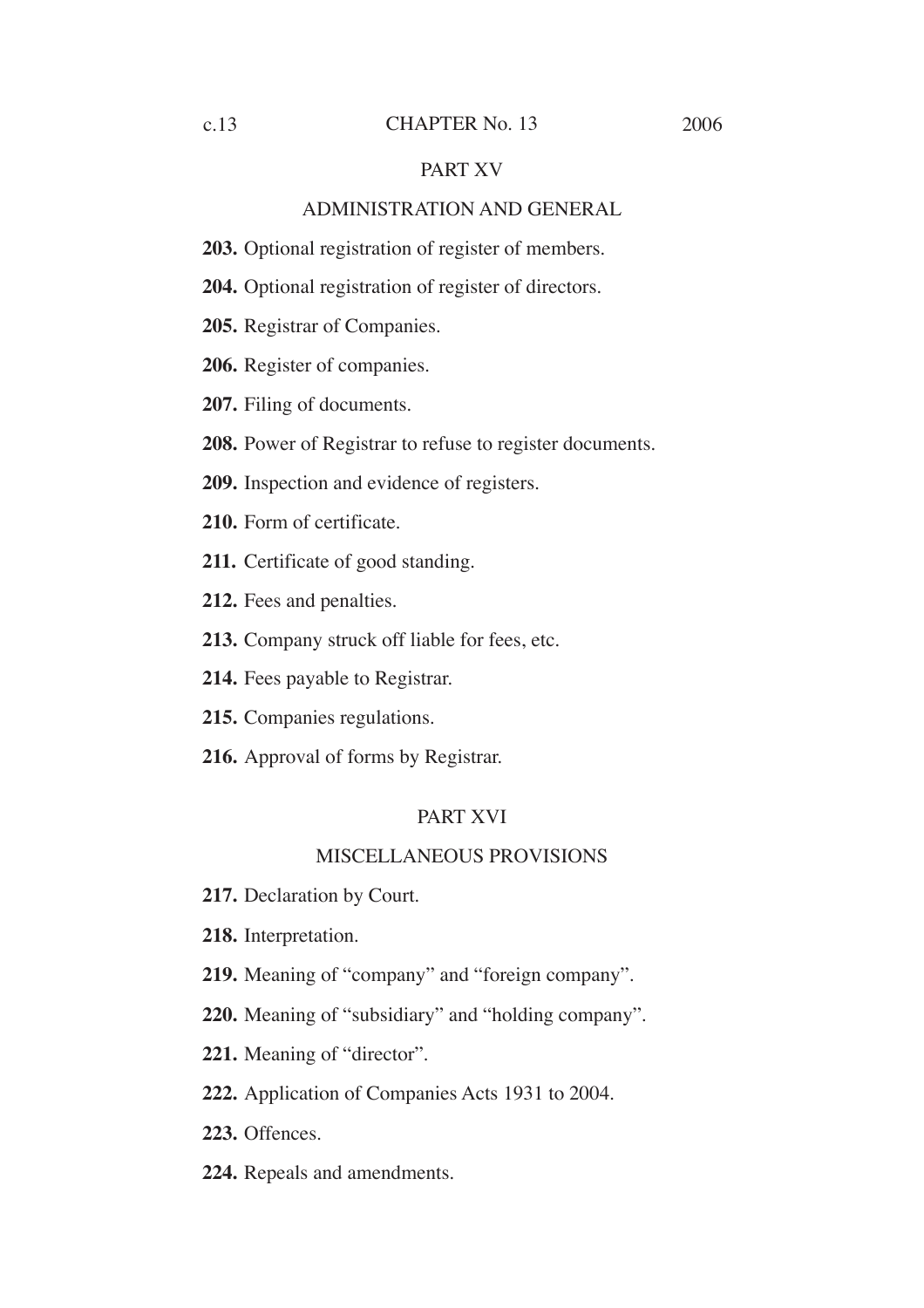**225.** Short title and commencement.

**SCHEDULES** 

- Schedule 1 Amendment of enactments.
- Schedule 2 Enactments repealed.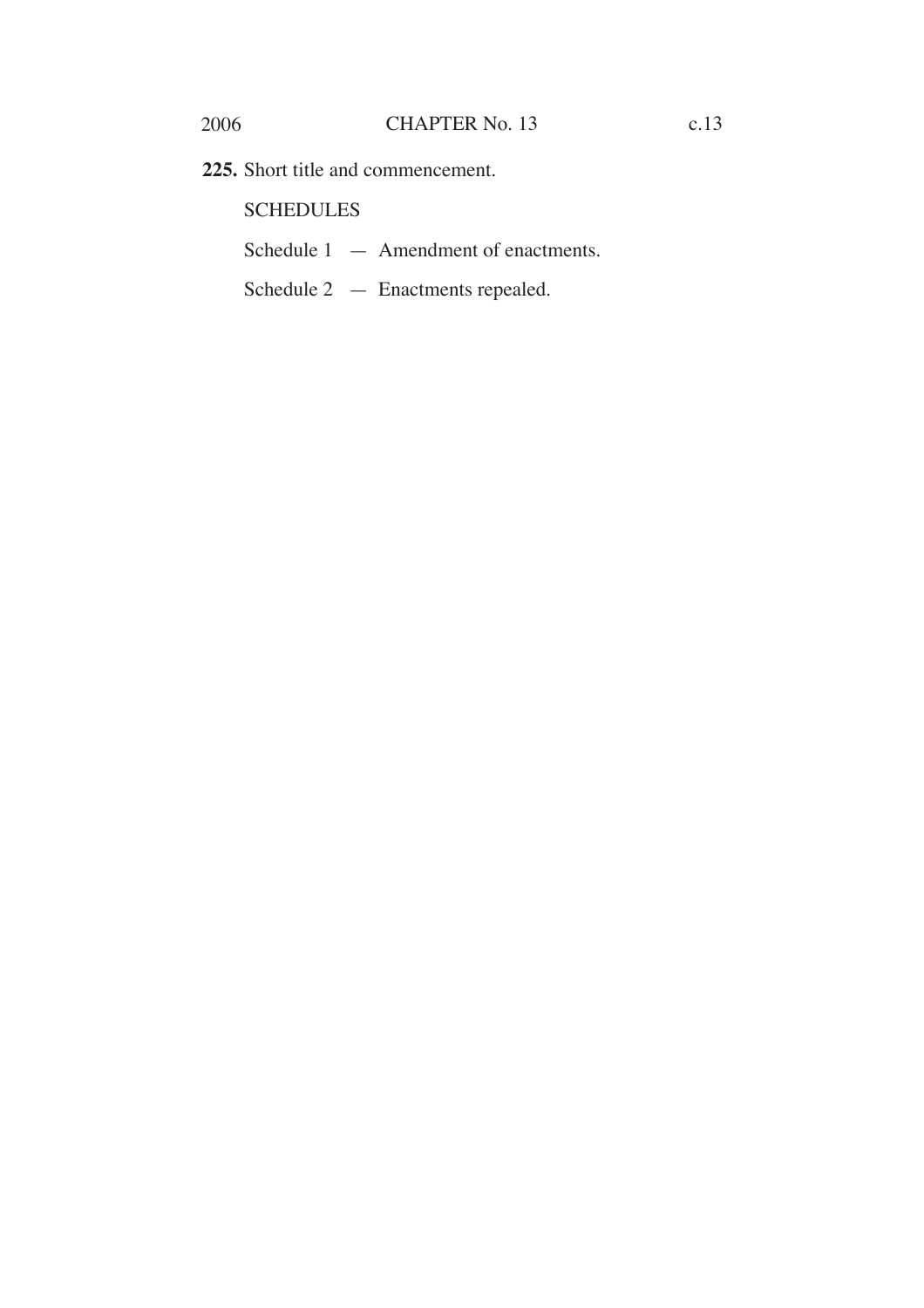

**Jule of Man)** Signed in Tynwald: 16th October 2006<br>
tu Mit Received Royal Assent: 16th October 200 Received Royal Assent: 16th October 2006 Announced to Tynwald: 16th October 2006 to Wit

# **AN ACT**

to provide for the incorporation, management and operation of different types of companies, for the relationships between companies and their directors and members and to provide for connected and consequential matters.

 $\int_{C}$  your Majesty's most dutiful and loyal subjects, the Council and Keys of the said Isle, do humbly beseech your Majesty that it may be enacted, and be it enacted, by the Queen's Most Excellent Majesty, by and with the advice and consent of the Council and Keys in Tynwald assembled, and by the authority of the same, as follows (that is to say):  $-$ 

## PART I

#### INCORPORATION AND STATUS OF COMPANIES

#### *Chapter 1 — Incorporation*

**1.** A company may be incorporated or continued under this Act Types of  $as$ company.

- (a) a company limited by shares;
- (b) a company limited by guarantee;
- (c) a company limited by shares and by guarantee;
- (d) an unlimited company with shares; or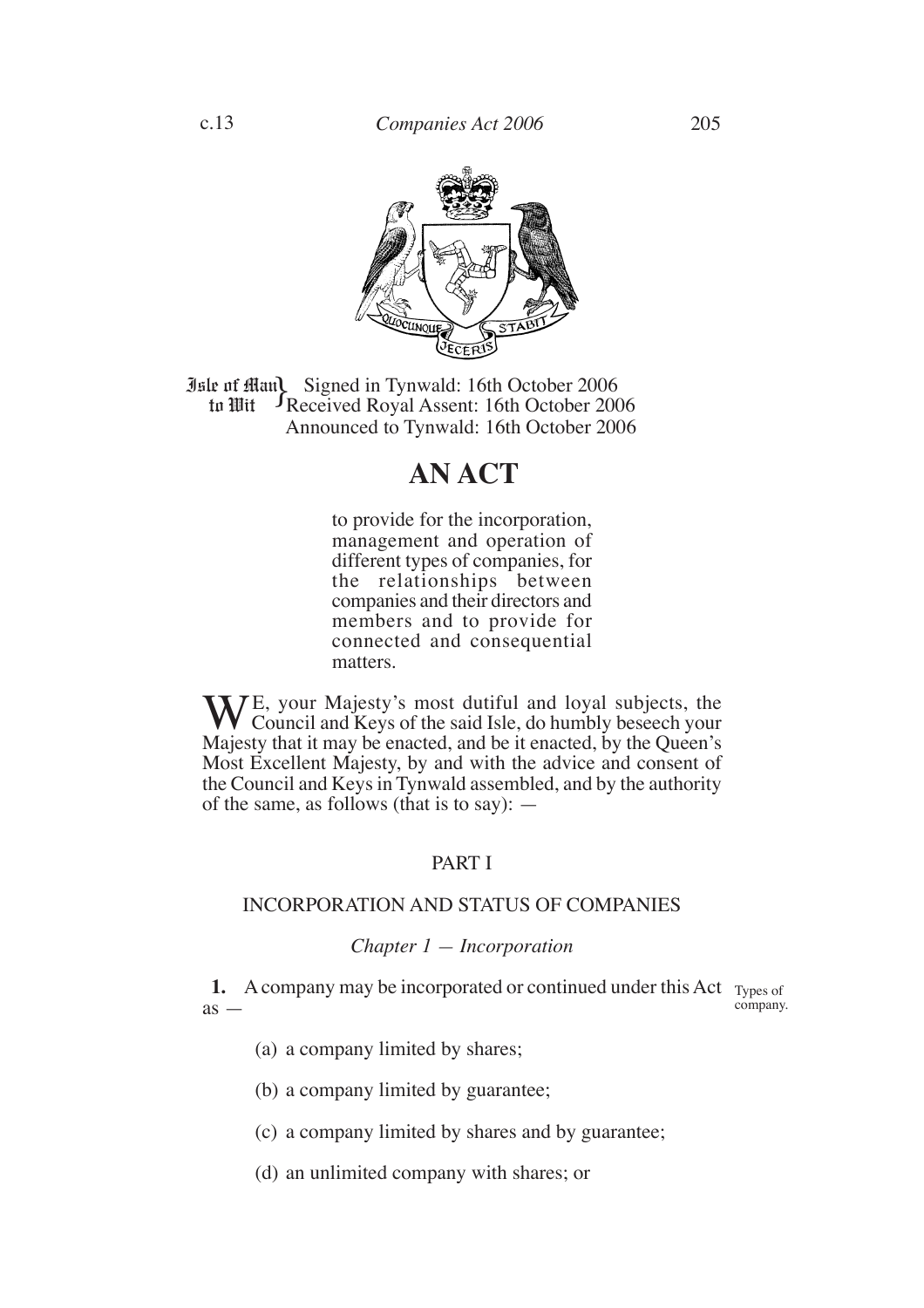(e) an unlimited company without shares.

**2.** (1) Subject to subsection (2), application may be made to the Registrar for the incorporation of a company by filing — Application to incorporate a company.

- (a) a memorandum complying with section 5; and
- (b) if the articles of the company are to differ from the relevant model articles or if the company is a protected cell company or an unlimited company without shares, articles.

(2) An application for the incorporation of a company may be filed only by the person named in the memorandum as the first registered agent of the proposed company and the Registrar shall not accept an application for the incorporation of a company filed by any other person.

**3.** (1) Upon receipt of the documents filed under section 2(1), the Registrar shall — Incorporation of a company.

- (a) register the documents;
- (b) allot a unique number to the company; and
- (c) issue a certificate of incorporation to the company in the prescribed form.

(2) A certificate of incorporation issued under subsection  $(1)$  is conclusive evidence that  $\overline{\phantom{a}}$ 

- (a) all the requirements of this Act as to incorporation have been complied with; and
- (b) the company is incorporated on the date specified in the certificate of incorporation.
- **4.** On the incorporation of a company
	- (a) each subscriber becomes a member of the company with effect from the date of its incorporation; and
	- (b) each subscriber who agreed, in the memorandum, to take one or more shares in the company —
		- (i) is deemed to have been issued with the number of shares that such subscriber is specified in the memorandum as having agreed to take; and

Subscribers become members of the company on incorporation.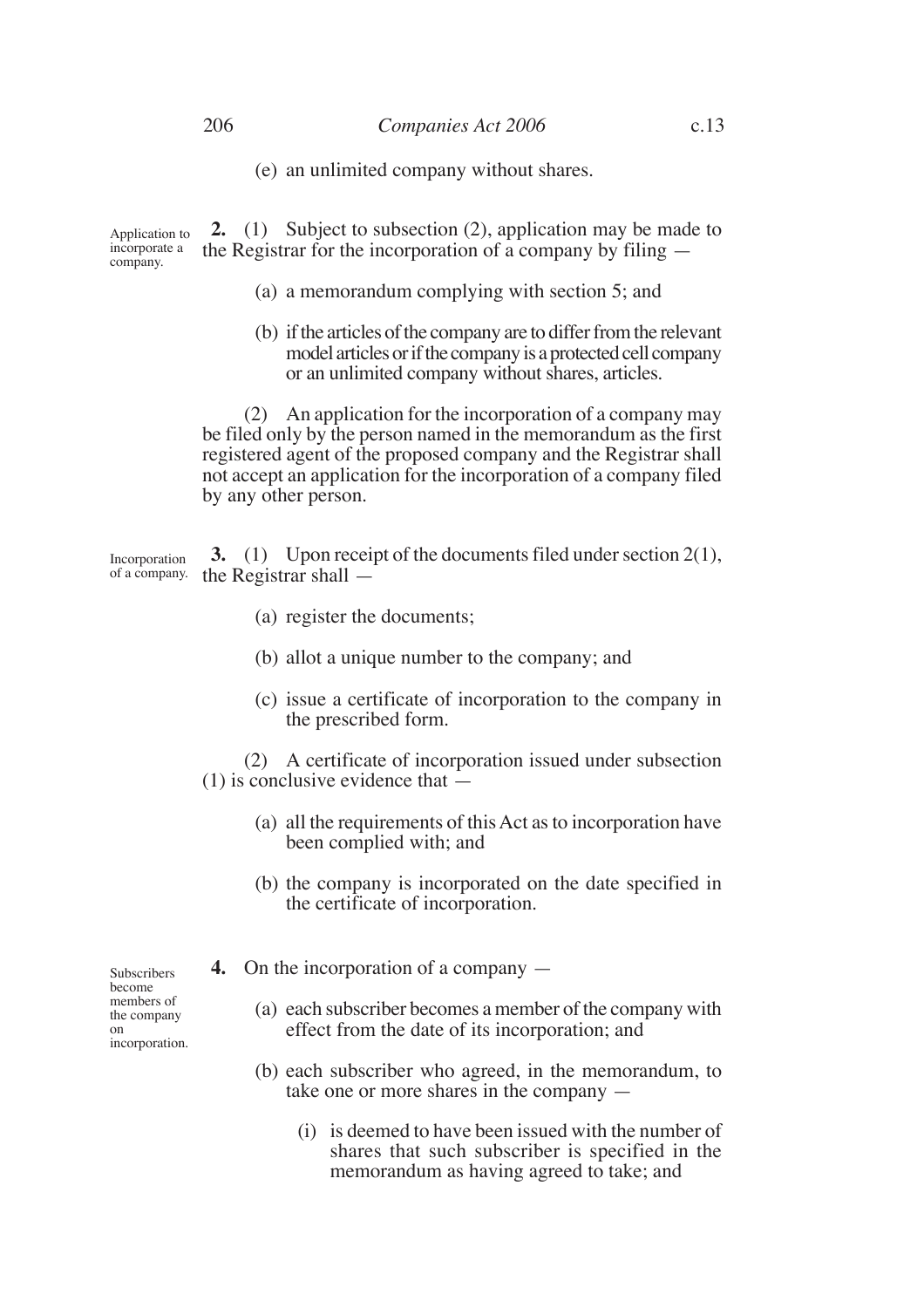(ii) becomes liable to the company to pay the amount that such subscriber is specified in the memorandum as having agreed to pay for those shares.

#### *Chapter 2 — Memorandum and Articles*

**5.** (1) The memorandum of a company shall state — Memorandum.

(a) the name of the company;

- (b) whether the company is
	- (i) a company limited by shares;
	- (ii) a company limited by guarantee;
	- (iii) a company limited by shares and by guarantee;
	- (iv) an unlimited company with shares; or
	- (v) an unlimited company without shares;
- (c) the address of the first registered office of the company;
- (d) the name of the first registered agent of the company;
- (e) the full name and residential or business address of each subscriber;
- (f) in the case of a company limited by shares and an unlimited company with shares, the agreement of each subscriber to take one or more shares on the incorporation of the company;
- (g) in the case of a company limited by guarantee, a company limited by shares and by guarantee and an unlimited company without shares, the agreement of each subscriber to become a member on the incorporation of the company;
- (h) in the case of a company limited by shares and by guarantee where a subscriber intends to take shares, the agreement of each such subscriber to take one or more shares on the incorporation of the company;
- (i) in the case of a company limited by guarantee and a company limited by shares and by guarantee, the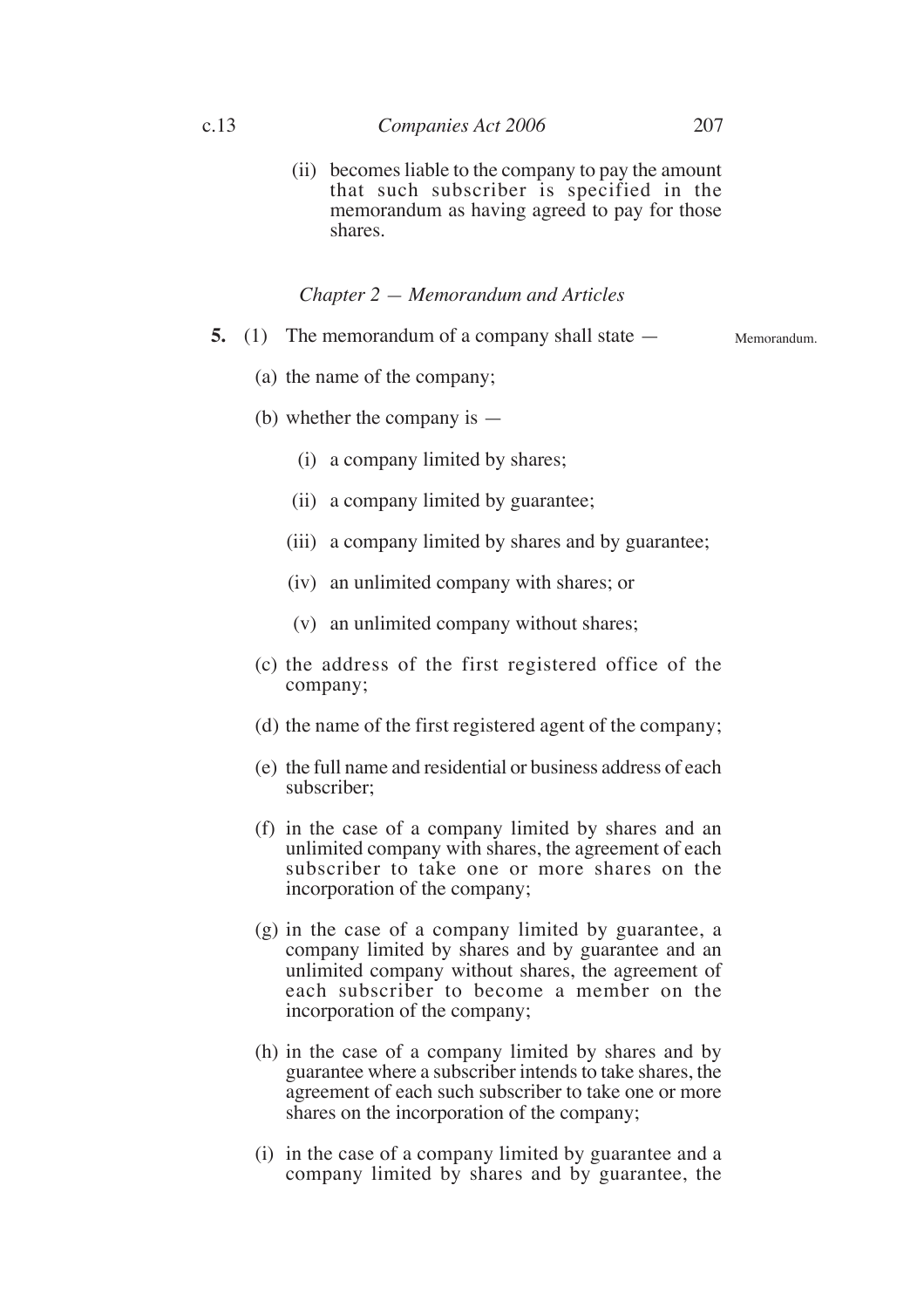amount which every member of the company is liable to contribute to the company's assets in the event that the company is wound up while such person is a member or within 1 year (or such longer period as may be specified for the purpose in the memorandum) after such person ceased to be a member; and

(j) in the case of a company limited by shares that is a protected cell company, that the company is a protected cell company.

(2) The memorandum shall state, in respect of each subscriber agreeing to take one or more shares on the incorporation of a company —

- (a) the number of shares that the subscriber agrees to take; and
- (b) the amount that the subscriber agrees to pay for each share that the subscriber is specified as having agreed to take.

(3) Without prejudice to section 21, the memorandum may contain a statement specifying the purposes for which the company is established or the business, activities or transactions which the company is permitted to undertake or the restrictions (if any) upon such purposes, business, activities or transactions for which the company is established.

**6.** (1) Regulations may prescribe model articles for each of —

Power to prescribe model articles.

- (a) a company limited by shares;
- (b) a company limited by guarantee;
- (c) a company limited by shares and by guarantee;
- (d) an unlimited company with shares; and
- (e) an unlimited company without shares.

(2) Subject to subsection (4), subsection (3) applies with effect from the date of a company's incorporation in any case where articles ("the proposed articles") were delivered under section  $2(1)(b)$ .

- (3) If the proposed articles
	- (a) make no provision for a matter for which provision is made by the relevant model articles; and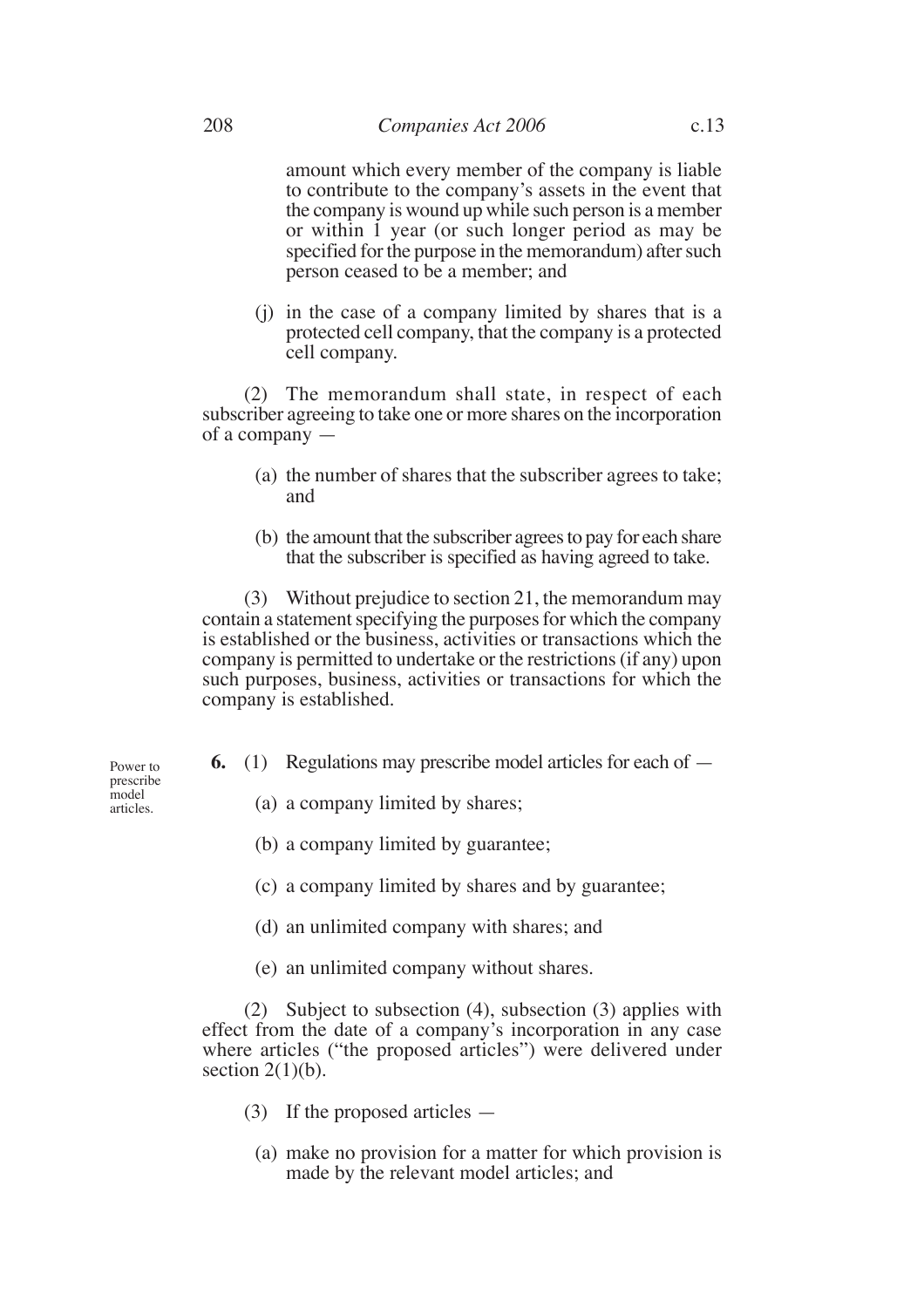(b) do not expressly or by necessary implication exclude that provision of those model articles,

that provision is deemed to be included in the proposed articles, and "the relevant model articles" here means the relevant model articles as in force at the date of the company's incorporation.

(4) Subsection (3) does not apply where the company is a protected cell company (in respect which there are no relevant model articles).

(5) If any model articles prescribed under subsection (1) are altered by regulations under that subsection, the alteration does not affect the articles of a company incorporated, continued or re-registered (as the case may be) before the alteration takes effect.

**7.** (1) The memorandum and articles of a company are binding Effect of as between —

memorandum and articles.

- (a) the company and each member of the company; and
- (b) each member of the company.

(2) The memorandum and articles of a company have no effect to the extent that they contravene or are inconsistent with this Act.

**8.** (1) Subject to subsection (2), the members of a company Amendment of may, by resolution, amend the memorandum and articles of the memorandum company.

and articles.

(2) The memorandum of a company may include one or more of the following provisions —

- (a) that the memorandum or articles, or specified provisions of the memorandum or articles, may only be amended by a resolution passed by a member or members holding a specified majority of the voting rights exercised in relation thereto; and/or
- (b) that the memorandum or articles, or specified provisions of the memorandum or articles, may be amended only if certain specified conditions are met.

(3) Subject to subsections (2) and (4), the memorandum of a company may authorise the directors, by resolution, to amend the memorandum or articles of the company.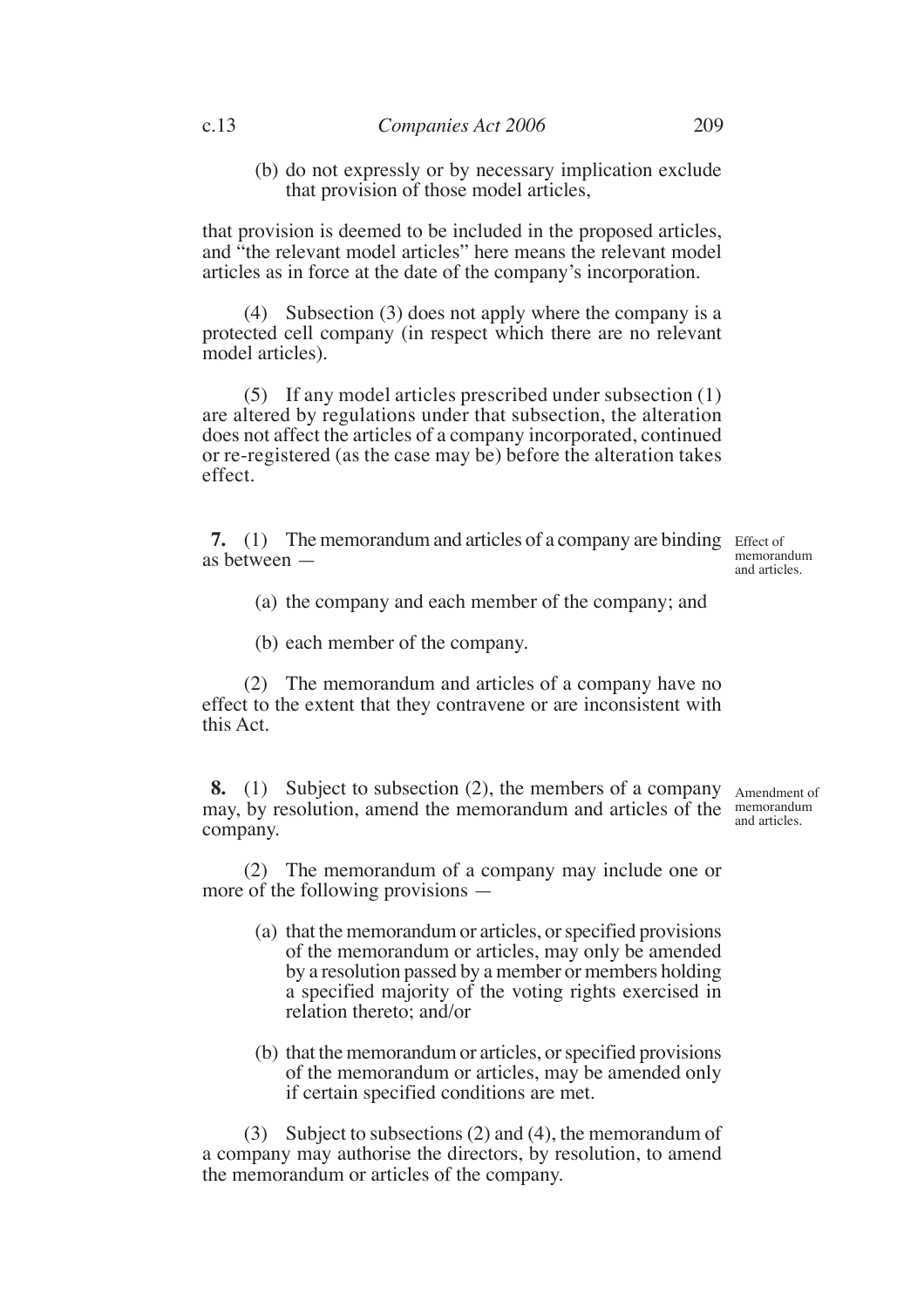(4) Notwithstanding any provision in the memorandum or articles to the contrary, the directors of a company shall not have the power to amend the memorandum or articles —

- (a) to restrict the rights or powers of the members to amend the memorandum or articles;
- (b) to change the majority of the voting rights of members required to be exercised in order to pass a resolution to amend the memorandum or articles; or
- (c) in circumstances where the memorandum or articles cannot be amended by the members,

and any resolution of the directors of a company is void and of no effect to the extent that it contravenes this subsection.

Filing of notice of amendment of memorandum or articles.

**9.** Where the memorandum or articles of a company have been amended, the company shall within one month of the resolution effecting the amendment file for registration —

- (a) a notice of amendment in the prescribed form; and
- (b) a restated memorandum or articles (as the case may be) incorporating the amendment(s) made.

**10.** (1) A copy of the memorandum and articles shall be sent to any member who requests a copy thereof on payment by the member of such amount as the directors may determine to be reasonably necessary to defray the costs of preparing and furnishing them. Provision of copies of memorandum and articles to members.

> (2) A company that fails to comply with such a request commits an offence.

#### *Chapter 3 — Company Names*

Required part of company name.

**11.** (1) Subject to subsections (2) to (5), the name of a company specified in section 1, paragraphs (a) to (c), shall end with  $-$ 

- (a) the word "Limited", "Corporation" or "Incorporated"; or
- (b) the words "Public Limited Company" or "public limited company"; or
- (c) the abbreviation "Ltd", "Corp", "Inc", "PLC" or "plc".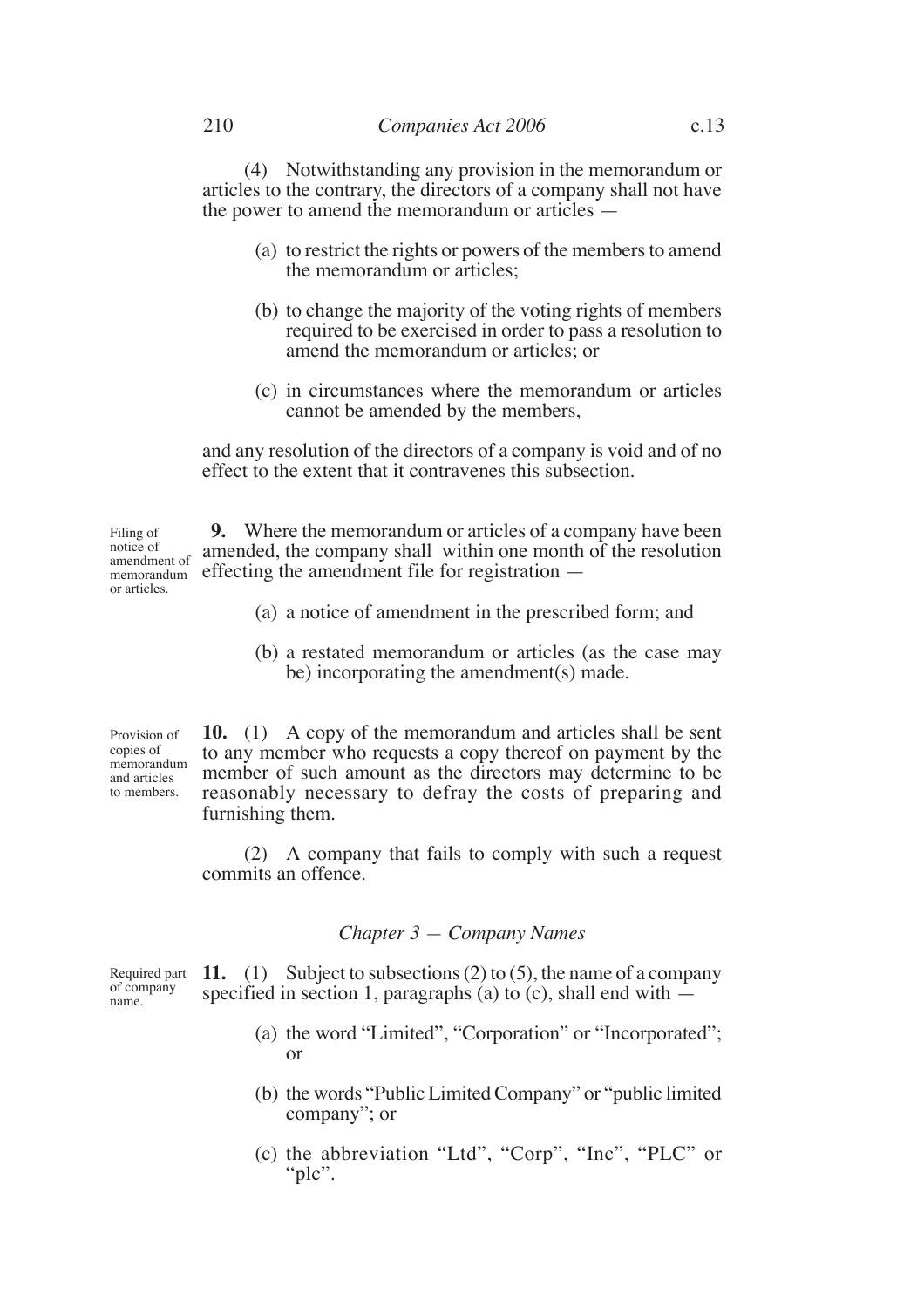(2) The name of an unlimited company may (but need not) end with the word "Unlimited" or the abbreviation "Unltd".

(3) The name of a protected cell company shall include one of the following phrases —

- (a) "Protected Cell Company" or "protected cell company"; or
- (b) "PCC" or "pcc".

(4) Where the abbreviation "Ltd", "Corp", "Inc" or "Unltd" is used, a full stop may be inserted at the end of the abbreviation.

(5) Where the abbreviation "PLC", "plc", "PCC" or "pcc" is used, full stops may be inserted immediately after each and every character thereof.

**12.** (1) No company shall be registered, whether on incorporation, Restrictions continuation, merger or consolidation under a name —

on company names.

- (a) the use of which would contravene another enactment or any regulations;
- (b) that, subject to section 17
	- (i) is identical to the name under which a company is or has been registered under this Act or the Companies Acts 1931 to 2004; or
	- (ii) is so similar to the name under which a company is or has been registered under this Act or the Companies Acts 1931 to 2004 that the use of the name would, in the opinion of the Registrar, be likely to confuse or mislead;
- (c) that is identical to a name that has been reserved under section 18 or that is so similar to a name that has been reserved under section 18 that the use of both names by different companies would, in the opinion of the Registrar, be likely to confuse or mislead;
- (d) that contains a restricted word or phrase, unless the Registrar has given its prior written consent to the use of the word or phrase; or
- (e) that, in the opinion of the Registrar, is offensive or, for any other reason, objectionable.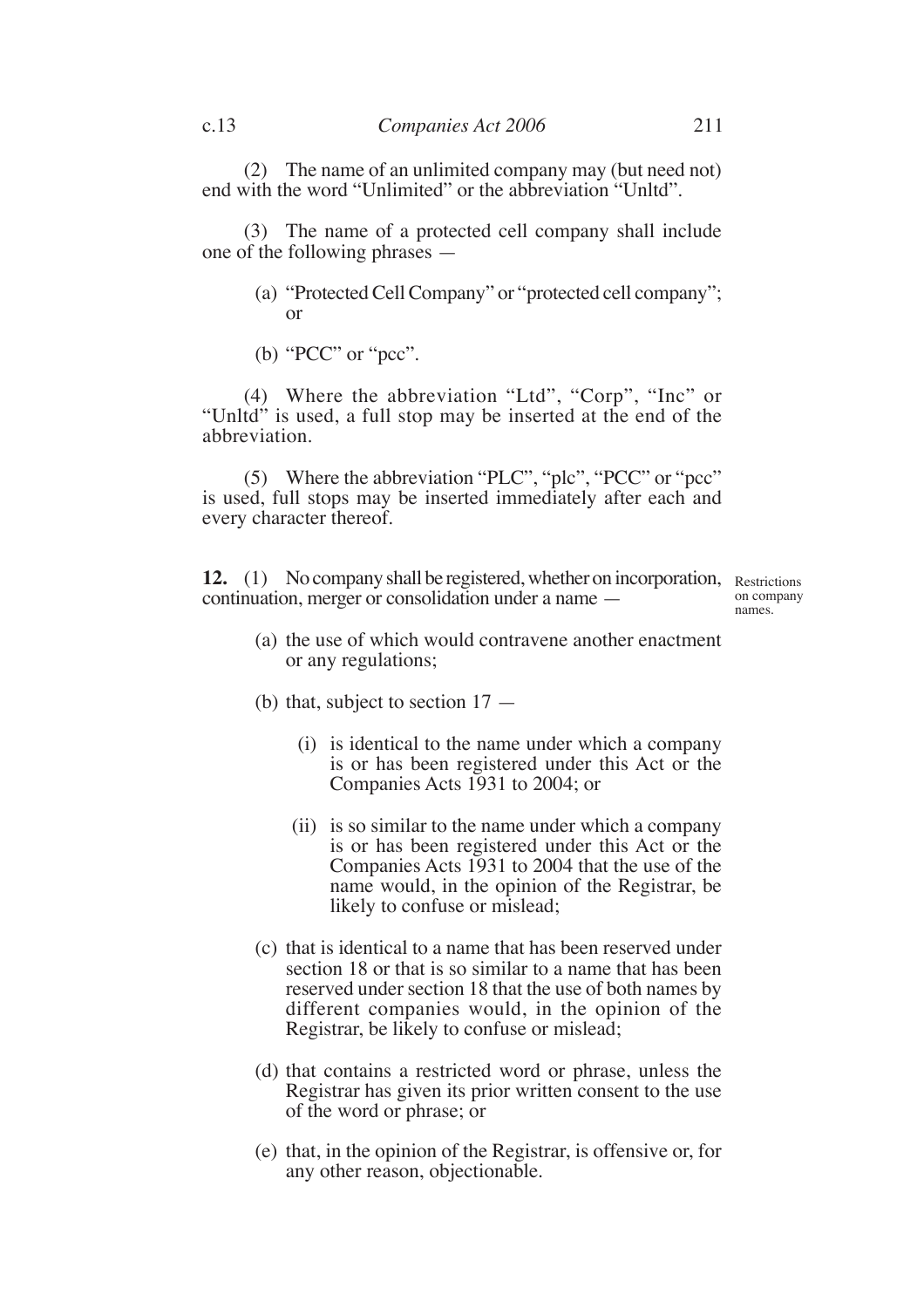(2) For the purposes of subsection  $(1)(d)$ , the Registrar may, by notice, specify words or phrases as restricted words or phrases.

Foreign character name.

**13.** (1) A company may have an additional foreign character name approved by the Registrar.

(2) Regulations may provide for the approval, use and change of foreign character names.

**14.** (1) Subject to its articles, a company may make application to the Registrar in the prescribed form to change its name (including the required part of its name (if any) pursuant to section 11) or its foreign character name.

(2) An application under subsection (1) shall be authorised —

- (a) by a resolution of the company's members; or
- (b) unless the articles provide otherwise, by the directors.

(3) If the Registrar is satisfied that the proposed new name or foreign character name of the company complies with section 11 and, if appropriate, section 13 and is a name under which the company could be registered under section 12, the Registrar shall, on receipt of an application under subsection  $(1)$  —

- (a) register the company's change of name; and
- (b) issue a certificate of change of name to the company.

**15.** (1) If the Registrar considers, on reasonable grounds, that the name of a company does not comply with section 11, 12 or 13, the Registrar may by written notice direct the company to make application to change its name on or before a date specified in the notice, which shall be not less than 21 days after the date of the notice. Registrar may direct change

> (2) If a company that has received a notice under subsection (1) fails to file an application to change its name to a name acceptable to the Registrar on or before the date specified in the notice, the Registrar may revoke the name of the company and assign it a new name acceptable to the Registrar.

> (3) Where the Registrar assigns a new name to a company under subsection (2), the Registrar shall —

> > (a) register the company's change of name; and

Company may change name.

of name.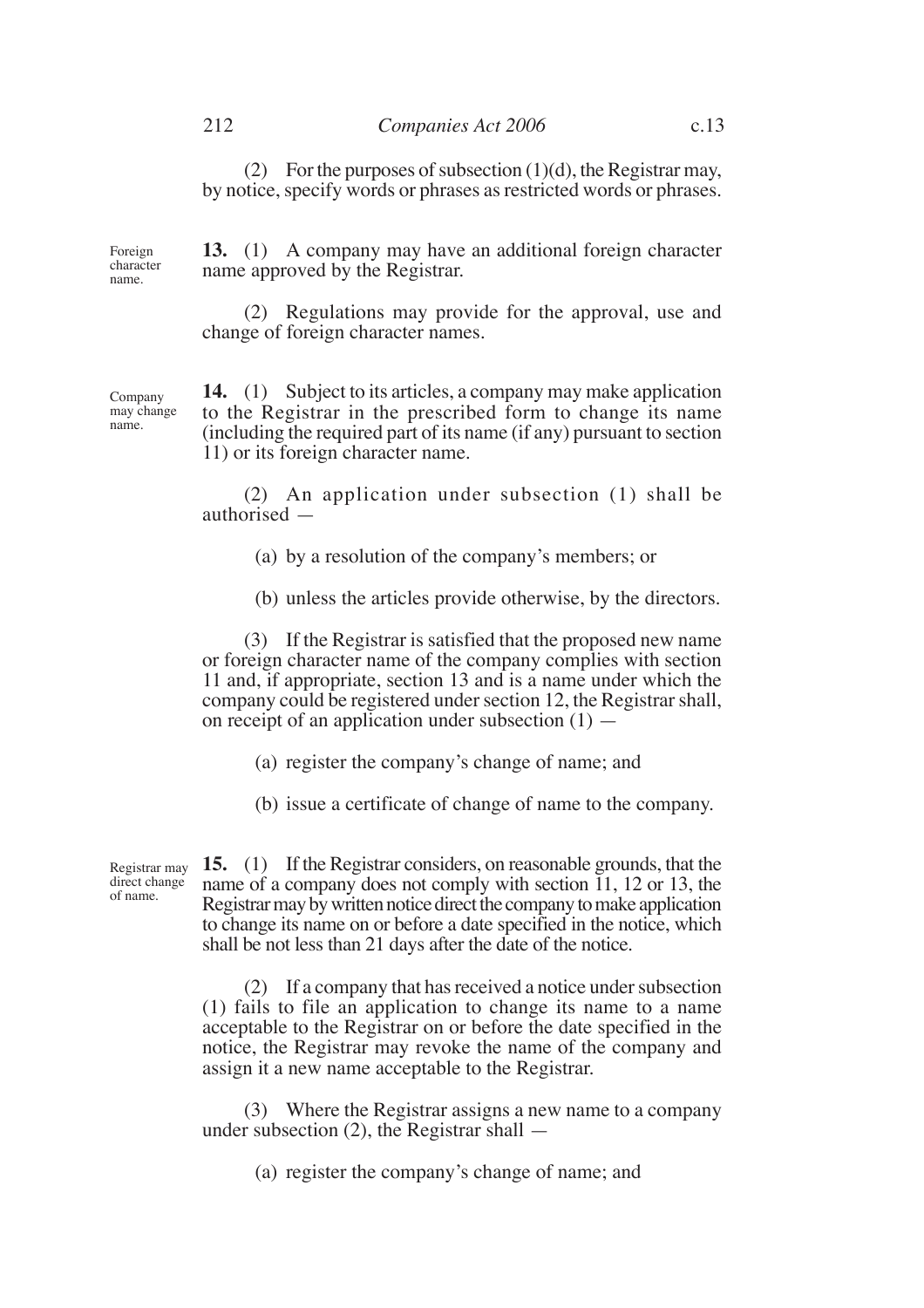(b) issue a certificate of change of name to the company.

**16.** A change of the name of a company under section 14 or 15 – Effect of

change of name.

- (a) takes effect from the date of the certificate of change of name issued by the Registrar;
- (b) is deemed not to constitute an amendment of the company's memorandum or articles; and
- (c) does not affect any rights or obligations of the company, or any legal proceedings by or against the company, and any legal proceedings that have been commenced against the company under its former name may be continued against it under its new name.

17. Regulations may provide for the re-use of names previously Re-use of used by companies that are or have been registered under this Act  $\frac{\text{company}}{\text{names}}$ or the Companies Acts 1931 to 2004 that have names.

- (a) changed their name;
- (b) been struck off the register; or
- (c) been dissolved.

18. (1) The Registrar shall, upon a request made by a registered Reservation agent in the prescribed form, reserve for 12 weeks a name for of name. future adoption by a company under this Act.

(2) The Registrar may refuse to reserve a name if the Registrar is not satisfied that the name complies with this Chapter in respect of the company or proposed company.

**19.** (1) A company shall ensure that its full name and, if it has Use of one, its foreign character name, is clearly stated in every document issued or signed by, or on behalf of, the company that evidences or creates a legal obligation of the company. name.

company

- (2) A company shall ensure that
	- (a) its full name and, if it has one, its foreign character name;
	- (b) its company number in figures;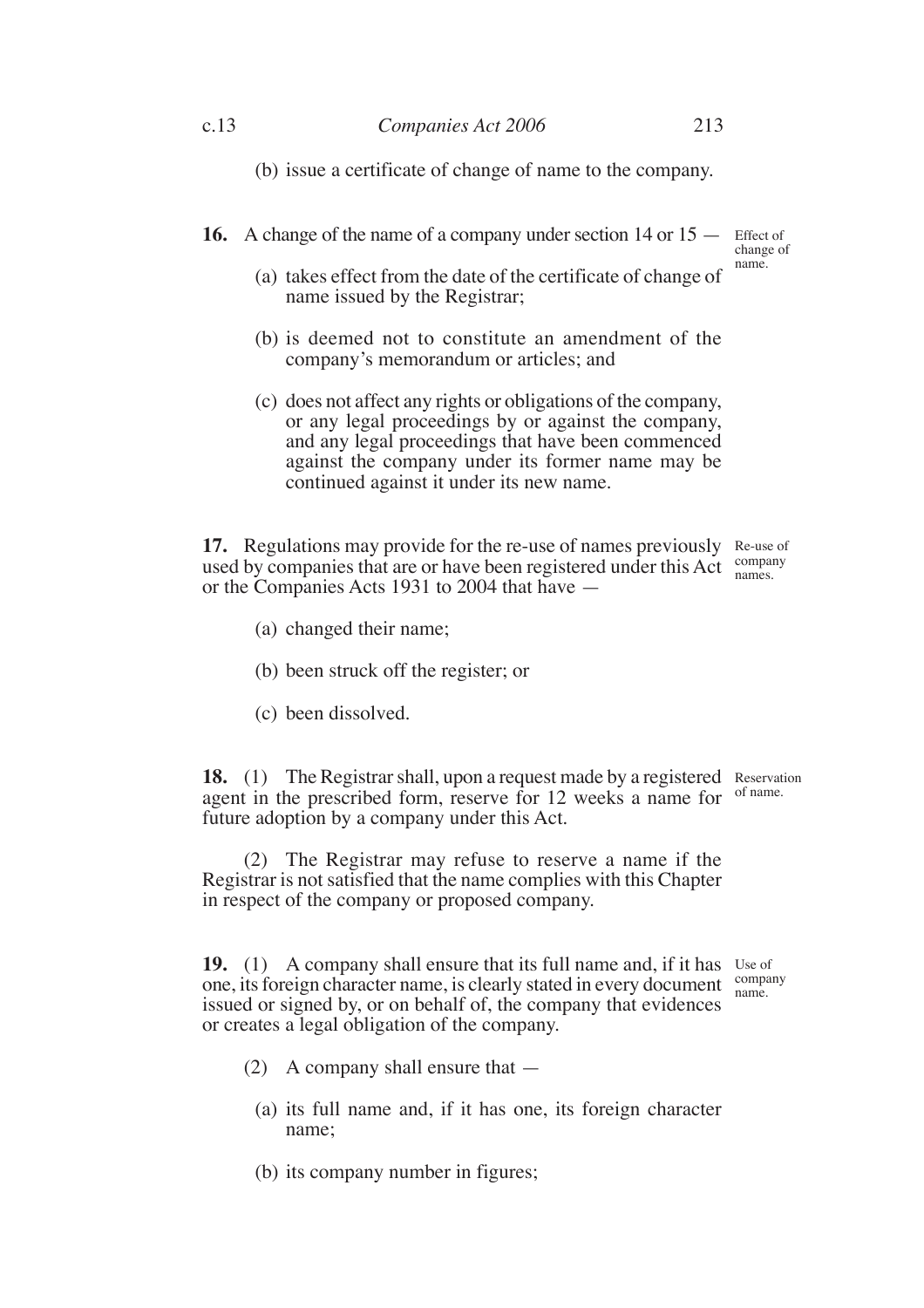- (c) its place of incorporation; and
- (d) its registered office,

are clearly stated in every written communication by, or on behalf of, the company.

(3) A company that contravenes subsection (1) or subsection (2) commits an offence.

#### *Chapter 4 — Capacity and Powers*

Separate legal **20.** A company is a legal entity in its own right separate from its members and continues in existence until it is dissolved. entity.

**21.** (1) Notwithstanding any provision to the contrary included in its memorandum or articles, a company has (irrespective of corporate benefit and irrespective of whether or not it is in the best interests of the company to do so), unlimited capacity to carry on or undertake any business or activity, to do, or to be subject to, any act or to enter into any transaction. Capacity.

> (2) No act of a company and no transfer of an asset by or to a company is beyond its capacity by reason only of the fact that a company has purported to restrict its capacity in any way, whether pursuant to its memorandum or articles or otherwise.

> (3) Without limiting subsection (1), the capacity of a company includes the capacity to do any of the following —

- (a) unless it is a company limited by guarantee or an unlimited company without shares —
	- (i) to issue and cancel shares;
	- (ii) to grant options over unissued shares in the company, and
	- (iii) to issue securities that are convertible into shares;
- (b) to issue debentures; and
- (c) to guarantee a liability or obligation of any person and secure any of such person's obligations by mortgage, pledge, charge or other encumbrance, of any of its assets for that purpose.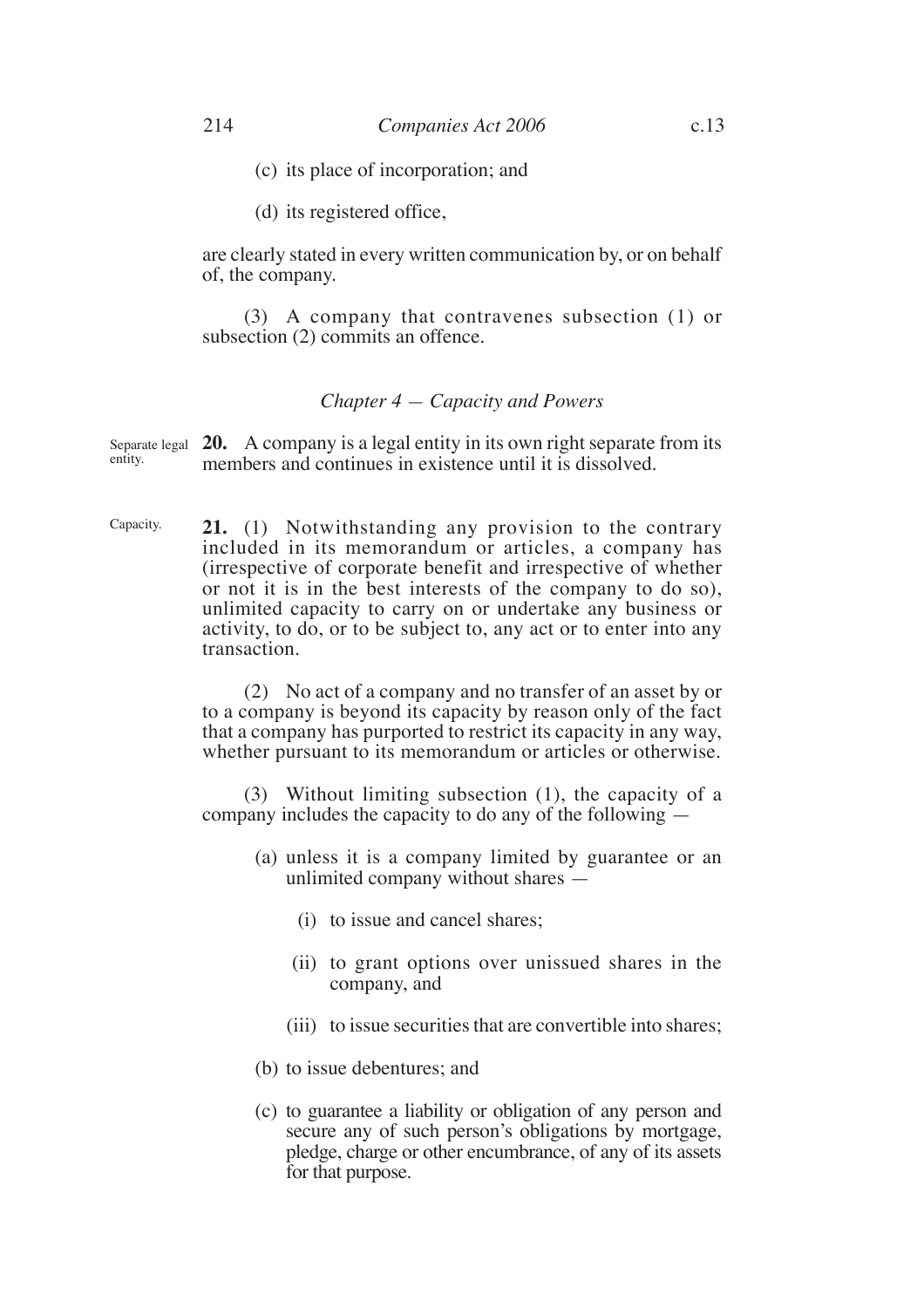22. (1) In favour of a person who deals with a company in Power of good faith, the power of the directors to bind the company or  $\frac{\text{directors to}}{\text{bind the}}$ to authorise others to do so, shall be deemed to be free of any  $\frac{60}{\text{company}}$ . limitations.

bind the

- (2) For this purpose
	- (a) a person "deals with" a company if that person is a party to any transaction or other act to which the company is a party; and
	- (b) a person shall be presumed to have acted in good faith unless the contrary is proved.

(3) The reference in subsection (1) to limitations on the directors' power include limitations deriving from —

- (a) any statement contained in the memorandum under section 5(3) or any other provision of the memorandum or articles; or
- (b) a resolution of members or any class thereof; or
- (c) any agreement between members or any class thereof.

(4) Subsection (1) does not affect any liability incurred by the directors, or any other person, by reason of the directors exceeding their powers.

23. Subject to section 60(5), no director, officer, agent or <sub>Personal</sub> liquidator of a company is liable for any liability or default of the liability. company, unless specifically provided in this Act or in any other enactment, and except in so far as that person may be liable for that person's own conduct or acts.

**24.** (1) A person is not deemed to have notice or knowledge of constructive any document relating to a company, including the memorandum notice. and articles, or of the provisions or contents of any such document, by reason only of the fact that a document —

- (a) is available to the public from the Registrar; or
- (b) is available for inspection at the registered office of the company or at the office of its registered agent.

(2) Subsection (1) does not apply in relation to a document filed under Part VIII.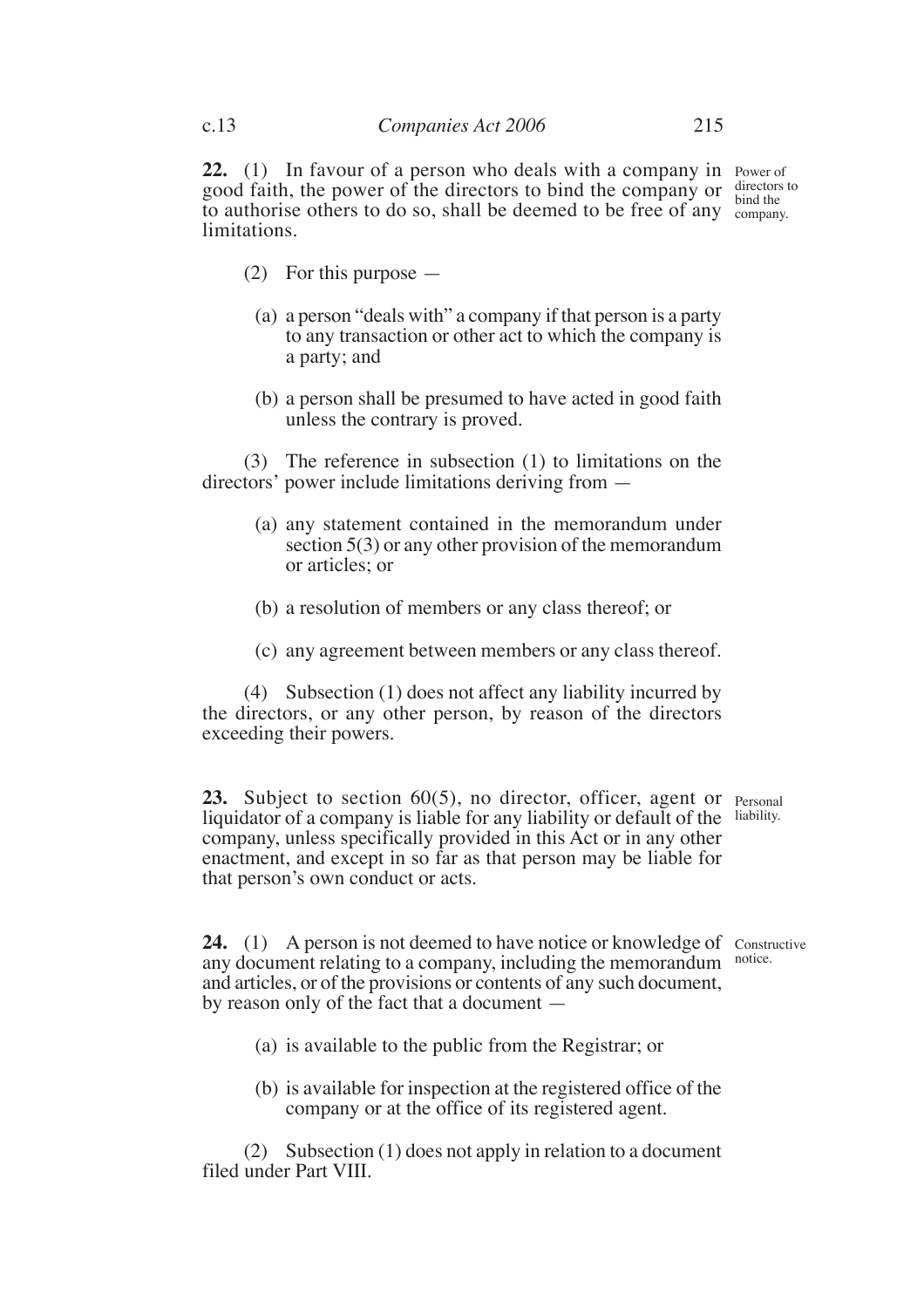shares.

#### PART II

#### SHARES

#### *Chapter 1 — General*

**25.** This Part applies to any company incorporated, continued or re-registered as a company limited by shares, a company limited by shares and by guarantee or an unlimited company with shares. Application of this Part.

**26.** A share in a company is personal property. Legal nature of shares.

**27.** (1) Subject to subsection (2), a share in a company confers on the holder — Rights attaching to shares.

- (a) the right to one vote at a meeting of the company or on any resolution of the members of the company;
- (b) the right to an equal share in any dividend paid in accordance with this Act; and
- (c) the right to an equal share in the distribution of the surplus assets of the company.

(2) Subject to contrary provision in its memorandum or articles, a company —

- (a) may issue more than one class of shares; and
- (b) may issue shares subject to terms that negate, modify or add to the rights specified in subsection (1).

**28.** (1) Without limiting section 27(2) but subject to section 30, shares in a company may — Types of

- (a) be convertible, common or ordinary;
- (b) be redeemable at the option of the shareholder or the company or either of them;
- (c) confer preferential rights to distributions;
- (d) confer special, limited or conditional rights, including voting rights;
- (e) entitle participation only in certain assets; or
- (f) confer no voting rights,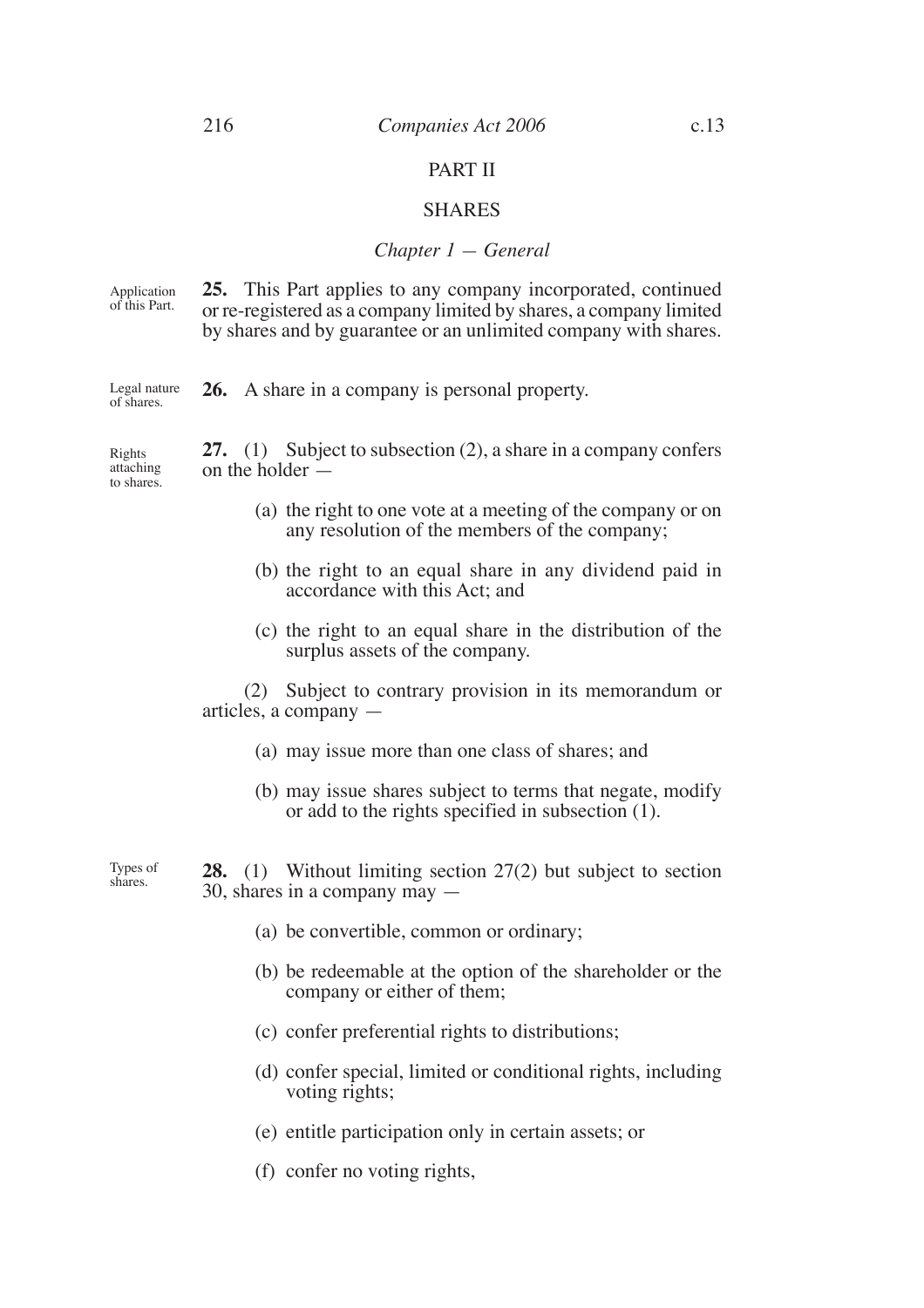(2) Subject to contrary provision in its memorandum or articles, a company may issue bonus shares and nil or partly paid shares.

**29.** (1) Subject to contrary provision in the memorandum or Par value articles of a company —

and no par value shares.

- (a) a share may be issued with or without a par value;
- (b) a share with a par value may be issued in any currency; and
- (c) shares may be numbered or unnumbered.

(2) The par value of a par value share may be a fraction of the smallest denomination of the currency in which it is issued.

**30.** (1) A company has no power to, and shall not —

Prohibition on bearer shares.

- (a) issue a bearer share;
- (b) convert a share to a bearer share; or
- (c) exchange a share for a bearer share,

and, accordingly, any such purported issue, conversion or exchange shall be void and of no effect.

(2) A company that attempts or purports to contravene subsection (1) commits an offence.

**31.** (1) Subject to contrary provision in its memorandum or Fractional articles, a company may issue fractional shares. shares.

(2) Subject to its memorandum and articles a fractional share in a company has the corresponding fractional rights, obligations and liabilities of a whole share of the same class.

**32.** Subject to contrary provision in its memorandum or articles, Alteration the directors of a company may, by resolution, alter its share capital capital. comprising shares with par value in any way and, in particular but without prejudice to the generality of the foregoing, may capital.

(a) consolidate and divide all or any of such shares into shares of a larger amount;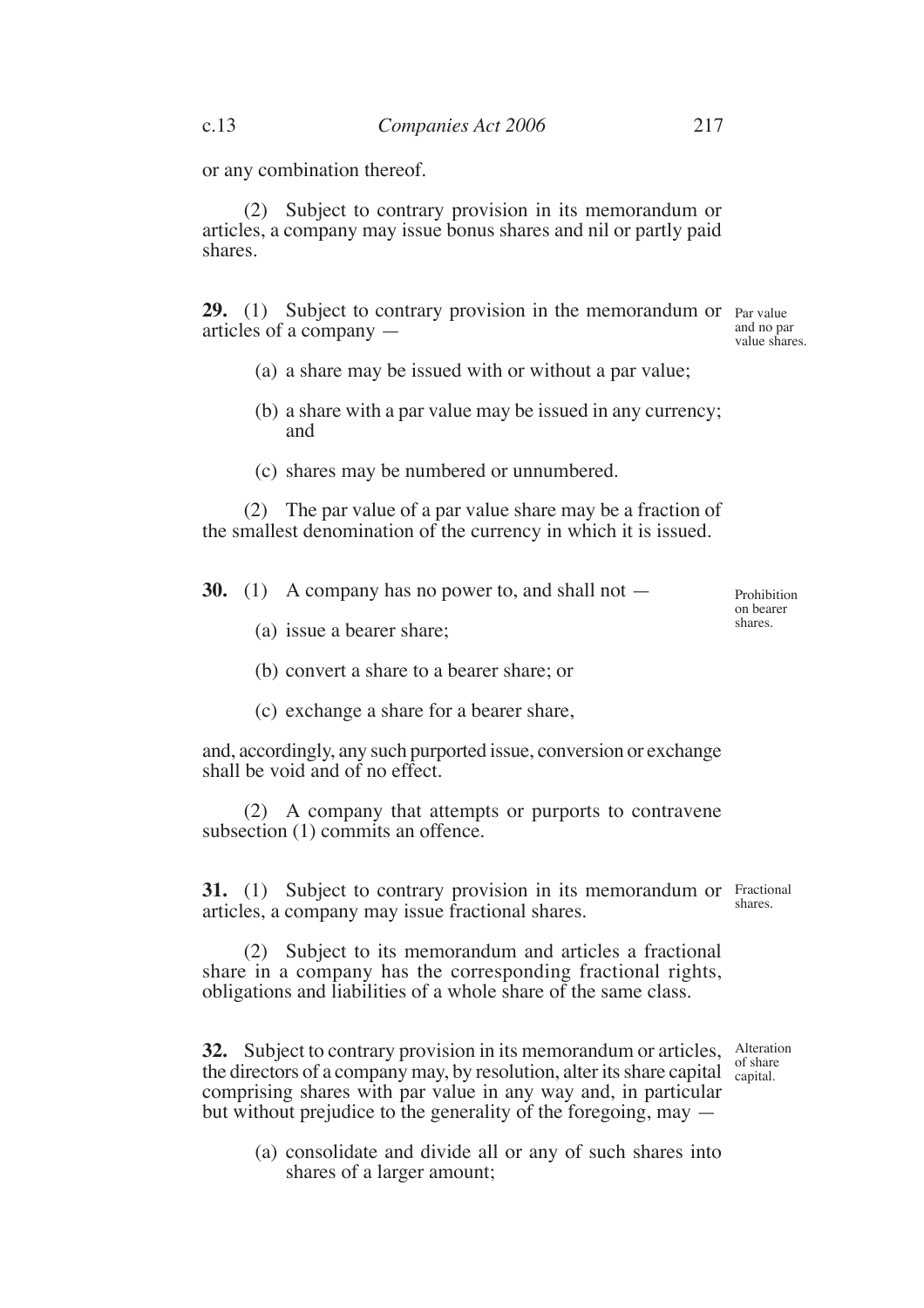- (b) redenominate all or any of such shares as shares with a par value denominated in another currency on such basis as the directors see fit; or
- (c) sub-divide such shares, or any of them, into shares of smaller amount.

**33.** (1) Unless contrary provision is made in its memorandum or articles, a company shall issue share certificates in accordance with this section.

(2) Unless contrary provision is made in its memorandum or articles, every member upon becoming the holder of any shares shall be entitled —

- (a) without payment, to one certificate for all the shares of such class held by that member and (upon transferring some of such shares) to a certificate for the balance thereof; or
- (b) to several certificates each for one or more of that member's shares upon payment, for every certificate after the first, of such reasonable sum as the directors may determine,

provided that the company shall not be bound to issue more than one certificate for shares held jointly by several persons and delivery of a certificate to one joint holder shall be delivery to all of them.

- (3) Any share certificate issued by a company
	- (a) shall be signed by a person acting under the express or implied authority of the company; or
	- (b) shall be under the common seal of the company,

and the articles may provide for the signatures or common seal to be facsimiles.

(4) A share certificate issued in accordance with subsection (2) specifying a share or shares held by a member of a company is *prima facie* evidence of the entry of that member as the holder of the relevant share or shares in the register of members.

(5) If a share certificate is defaced, worn-out, lost or destroyed, it may be renewed on such terms (if any) as to evidence and indemnity and payment of the expenses reasonably incurred by the company in investigating evidence as the directors may determine but otherwise free of charge, and (in the case of defacement or wearing out) on delivery up of the old certificate.

Share certificates.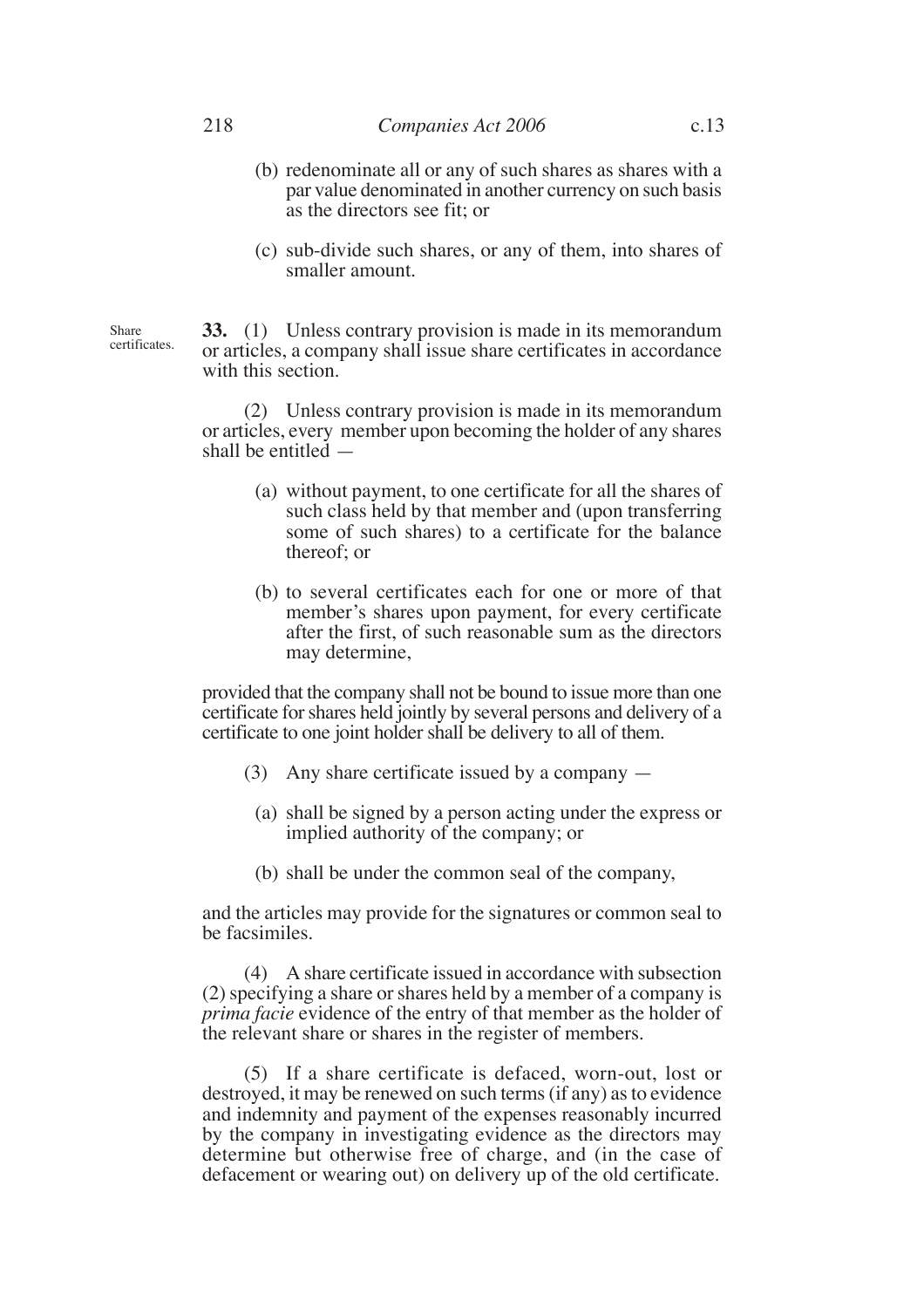#### *Chapter 2 — Issue of Shares*

**34.** Subject to this Act and to the memorandum and articles, Issue of shares in a company may be issued, and options to acquire shares in a company may be granted, at such times, to such persons, for such consideration and on such terms as the directors may determine. shares.

**35.** (1) Subject to contrary provision in its memorandum or Power to pay articles, a company may pay commissions at such rates or in such amounts as the directors may determine to any person in consideration of such person subscribing, or agreeing to subscribe, whether absolutely or conditionally, for any shares in the company, or procuring or agreeing to procure subscriptions, whether absolute or conditional, for any shares in the company. commissions

(2) Any commissions referred to in subsection (1) may be satisfied by payment in cash or by the allotment of fully or partly paid shares or partly in one way and partly in the other.

**36.** (1) Subsections (2) to (4) apply to a company where the Pre-emptive memorandum or articles of the company expressly provide that rights. this section shall apply to the company, but not otherwise.

(2) Before issuing shares that rank or would rank as to voting or distribution rights, or both, equally with or in priority to shares already issued by the company, the directors shall offer the shares to existing shareholders in such a manner that, if the offer was accepted by those shareholders, the existing voting or distribution rights, or both, of those shareholders would be maintained.

(3) Shares offered to existing shareholders under subsection (2) shall be offered at such price and on such terms as the shares are to be offered to other persons.

(4) An offer made under subsection (2) must remain open for acceptance for not less than 14 days from the date that the offer is made.

(5) Nothing in this section prevents the memorandum or articles of a company from modifying the provisions of this section.

**37.** Subject to section 38, a share may be issued for consideration consideration in any form, including money, a promissory note or other written obligation to contribute money or property, real property, personal property (including goodwill and know-how), services rendered, or a contract for future services.

for shares.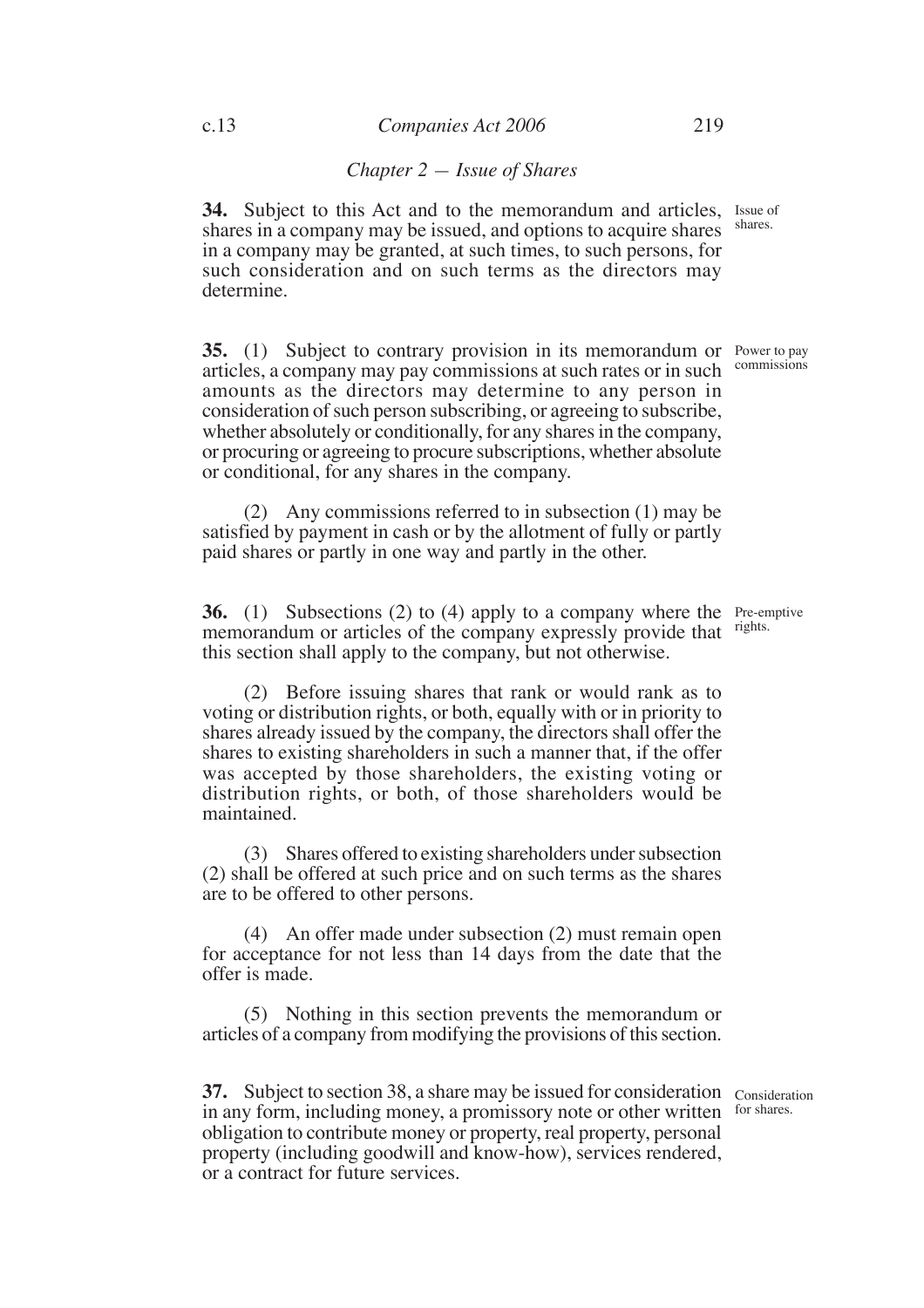Shares issued for consideration other than money.

**38.** (1) Before issuing shares for a consideration other than money, the directors shall pass a resolution stating —

- (a) the amount to be credited for the issue of the shares;
- (b) their determination of the reasonable present cash value of the non-money consideration for the issue; and
- (c) that, in their opinion, the present cash value of the nonmoney consideration for the issue is not less than the amount to be credited for the issue of the shares.

(2) Subsection (1) shall not apply to the issue of any bonus shares.

Consent to issue of shares.

- **39.** The issue by a company of a share that
	- (a) increases a liability of a person to the company; or
	- (b) imposes a new liability on a person to the company;

is void if that person, or an authorised agent of that person, does not consent in writing to becoming or remaining the holder of the share.

- Time of issue.  $\bullet$  **40.** Without prejudice to section 4(b)(i) and section 147(3)(c)(i), a share is deemed to be issued when the name of the shareholder is entered on the register of members.
- **41.** (1) Subject to contrary provision in its memorandum or articles, a company shall (unless the directors resolve to the contrary in respect of any share) have a first and paramount lien on every share (not being a fully paid share) for all moneys (whether presently payable or not) payable at a fixed time or called in respect of that share and the following provision of this section shall apply. Lien on shares.

(2) A company may sell in such manner as the directors determine any shares on which the company has a lien if a sum in respect of which the lien exists is presently payable and is not paid within 14 days after notice has been given to the holder of the share or to the person entitled to it in consequence of the death or bankruptcy of the holder, demanding payment and stating that if the notice is not complied with the shares may be sold.

(3) In order to give effect to a sale under subsection (2) the directors may authorise some person to execute an instrument of transfer of the shares sold to, or in accordance with the directions of, the purchaser.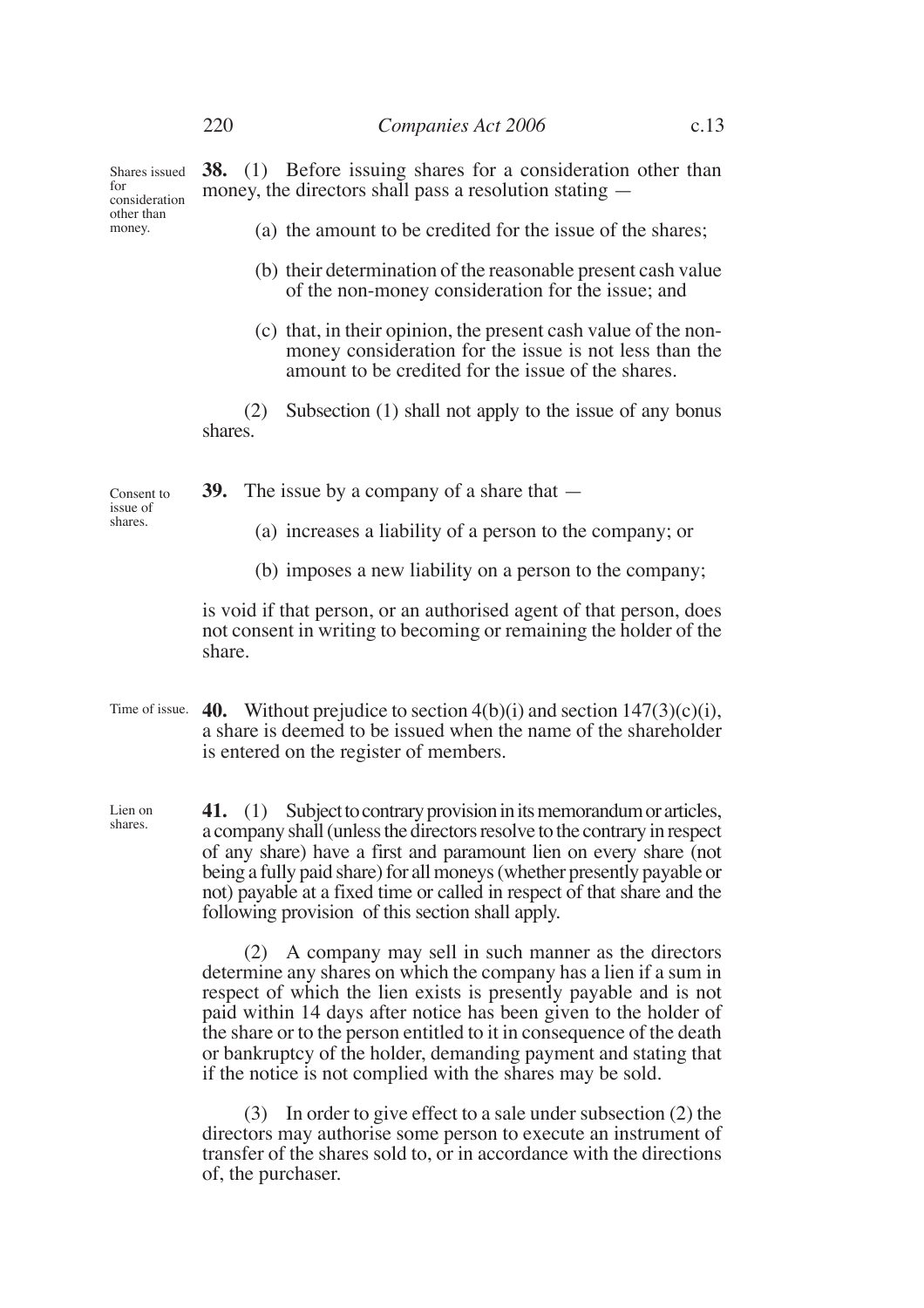(4) The title of the transferee to any shares sold under subsection (2) shall not be affected by any irregularity in or invalidity of the proceedings in reference to the sale.

(5) The net proceeds of any sale under subsection (2), after payment of the costs of sale, shall be applied in payment of so much of the sum for which the lien exists as is presently payable, and any residue shall (upon surrender to the company for cancellation of any certificate(s) for the shares sold and subject to a like lien for any moneys not presently payable as existed upon the shares before the sale) be paid to the person entitled to the shares at the date of the sale.

**42.** (1) Subject to contrary provision in the memorandum or calls on articles of a company and to the terms of issue of any shares in shares.such company, the directors may make calls upon the members in respect of any moneys unpaid on their shares (whether in respect of par value, premium or otherwise) and each member shall (subject to receiving at least 14 days' notice specifying when and where payment is to be made) pay to the company as required by the notice the amount called on such member's shares and the following provisions of this section shall apply.

- (2) Where a call is made under subsection  $(1)$ 
	- (a) such call may be required to be paid by instalments;
	- (b) such call may, before receipt by the company of any sum due thereunder, be revoked in whole or part;
	- (c) payment of such call may be postponed in whole or part by the company;
	- (d) a person upon whom such a call is made shall remain liable for calls made upon such person notwithstanding the subsequent transfer of the shares in respect of which the call was made;
	- (e) such call shall be deemed to have been made at the time when the resolution of the directors authorising the call was passed; and
	- (f) the joint holders of a share shall be jointly and severally liable to pay all such calls in respect thereof.

(3) If a call under subsection (1) remains unpaid after it has become due and payable, the person from whom it is due and payable shall pay interest on the amount unpaid from the day it became due and payable until it is paid at the rate fixed by the terms of allotment of the share or in the notice of the call or, if no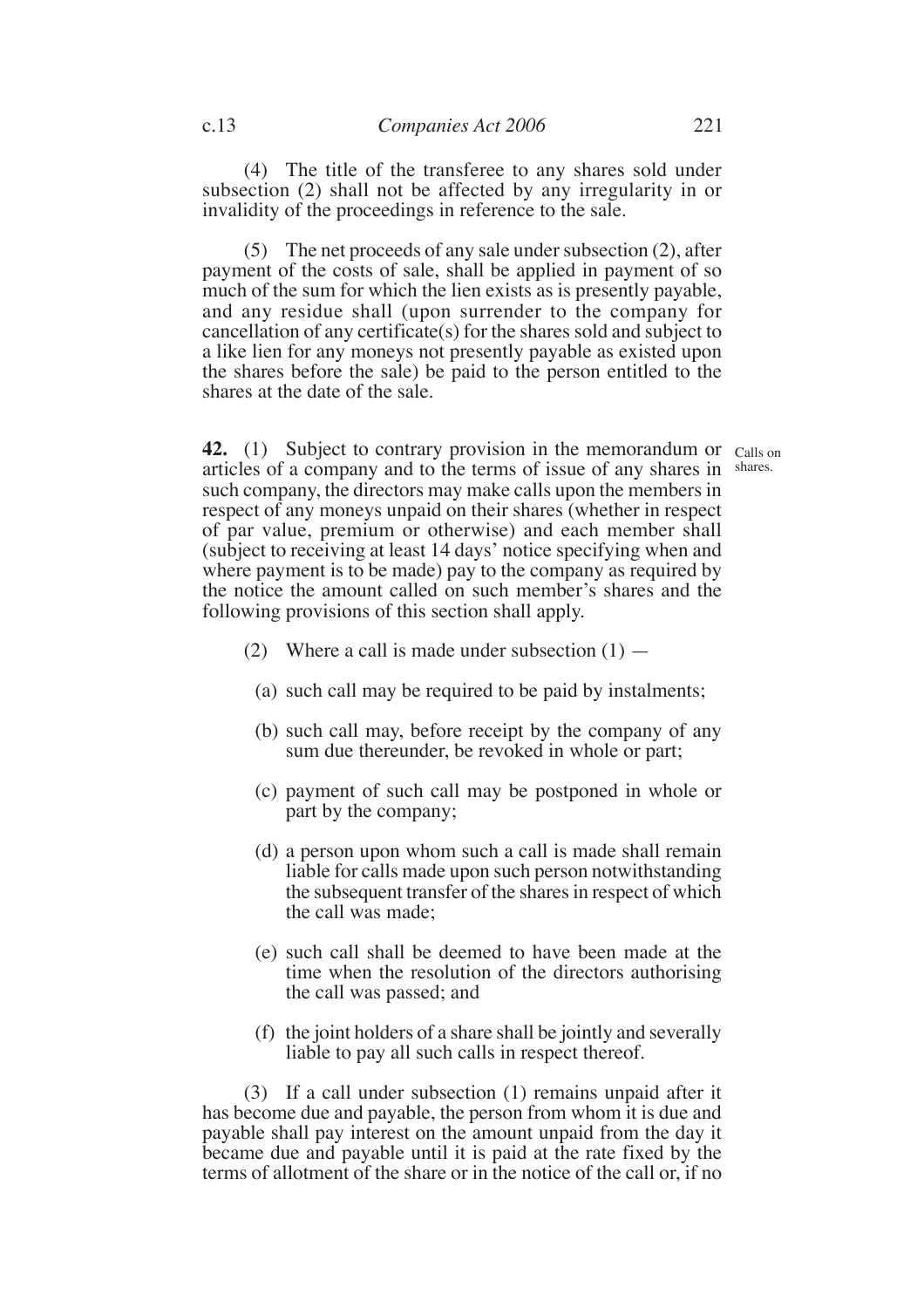rate is fixed, at the rate of 5 per cent per annum, but the directors may waive payment of the interest wholly or in part.

(4) An amount payable in respect of a share on allotment or at any fixed date, whether in respect of par value, premium or otherwise or as an instalment of a call, shall be deemed to be a call and, if it is not paid, the provisions of this Act shall apply as if that amount had become due and payable by virtue of a call.

(5) The directors may make arrangements on the issue of shares for a difference between the holders in the amounts and times of payment of calls on their shares.

**43.** (1) Subject to contrary provision in the memorandum or articles of a company and to the terms of issue of any shares in such company, a share in respect of which a call remains unpaid after it has become due and payable may be forfeited in accordance with this section.

(2) Notwithstanding any provision to the contrary in the memorandum or articles of a company or the terms of issue of any shares in such company, a share may only be forfeited if a written notice of forfeiture has been served on the member who defaults in making payment in respect of the share.

(3) The written notice of forfeiture referred to in subsection (2) shall name a date not earlier than the expiration of 14 days from the date of service of the notice on or before which the payment required by the notice is to be made and shall contain a statement that, in the event of non-payment at or before the time named in the notice the shares, or any of them, in respect of which payment is not made will be liable to be forfeited.

(4) Where a written notice of forfeiture has been issued under this section and the requirements of the notice have not been complied with, the directors may, at any time before tender of payment, forfeit and cancel the shares to which the notice relates.

(5) A company is under no obligation to refund any moneys to the member whose shares have been cancelled pursuant to subsection (4) and that member shall be discharged from any further obligation to the company.

**44.** (1) Subject to any contrary provision in the memorandum or articles of a company whose share capital is divided into shares of different classes, the rights attaching to such a class of shares may not be varied without the sanction of a resolution of the members of such class passed by a member or members holding at least 75 per cent of the voting rights exercised in relation thereto. Variation of class rights.

Forfeiture of shares.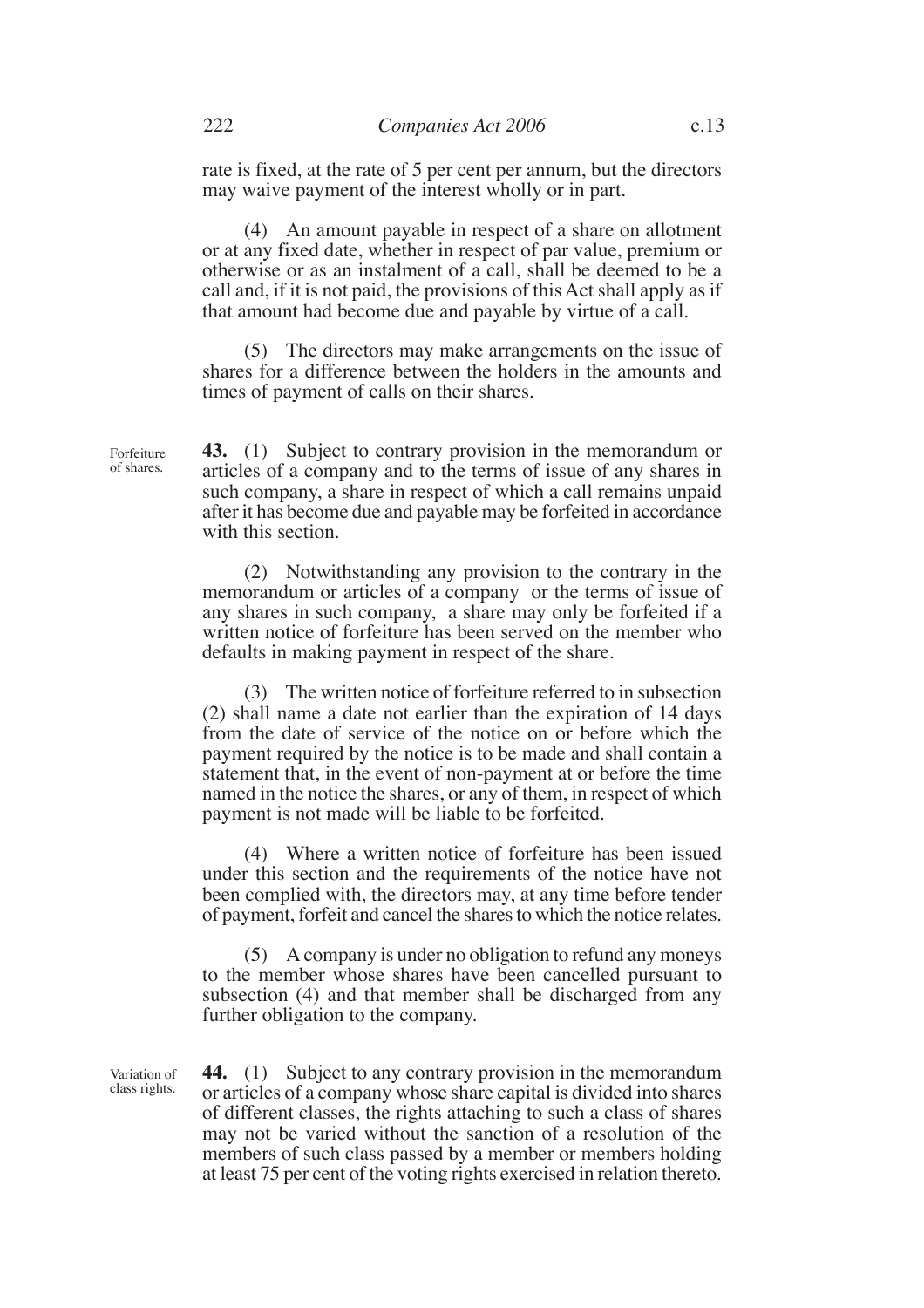(2) For the purposes of this section, any alteration of a provision contained in a company's memorandum or articles for the variation of the rights attached to a class of shares, or the insertion of such provision into the articles, is itself to be treated as a variation of those rights.

(3) In this section and (except where the context otherwise requires) in any provision for the variation of the rights attached to a class of shares contained in a company's memorandum or articles, references to the variation of those rights are to be treated as including references to their abrogation or extinguishment.

**45.** (1) The directors of a company or (in the case of a company offering yet to be incorporated) the proposed directors shall ensure that any documentsoffering document issued in relation to such company shall —

- (a) contain all material information relating to the offer or invitation contained therein —
	- (i) that the intended recipients would reasonably expect to be included therein in order to enable them to make an informed decision as to whether or not to accept the offer or make the application referred to therein; and
	- (ii) of which the directors or proposed directors (as the case may be) were aware at the time of issue of the offering document, or of which they would have been aware had they made such enquiries as would have been reasonable in all the circumstances; and
- (b) set out such information fairly and accurately.

(2) Subject to subsection (3), the company and each of the directors or proposed directors (as the case may be) shall be jointly and severally liable to compensate any intended recipient of an offering document who accepts the offer of securities contained therein, or applies to acquire securities pursuant thereto, in reliance upon a misstatement set out in that offering document against any losses incurred by such person as a result thereof.

(3) A director may be relieved from liability under subsection  $(2)$  if it is established that  $-$ 

- (a) the director did not consent to the issue of the offering document containing the misstatement in question; or
- (b) could not reasonably have been expected to know that the misstatement breached subsection (1).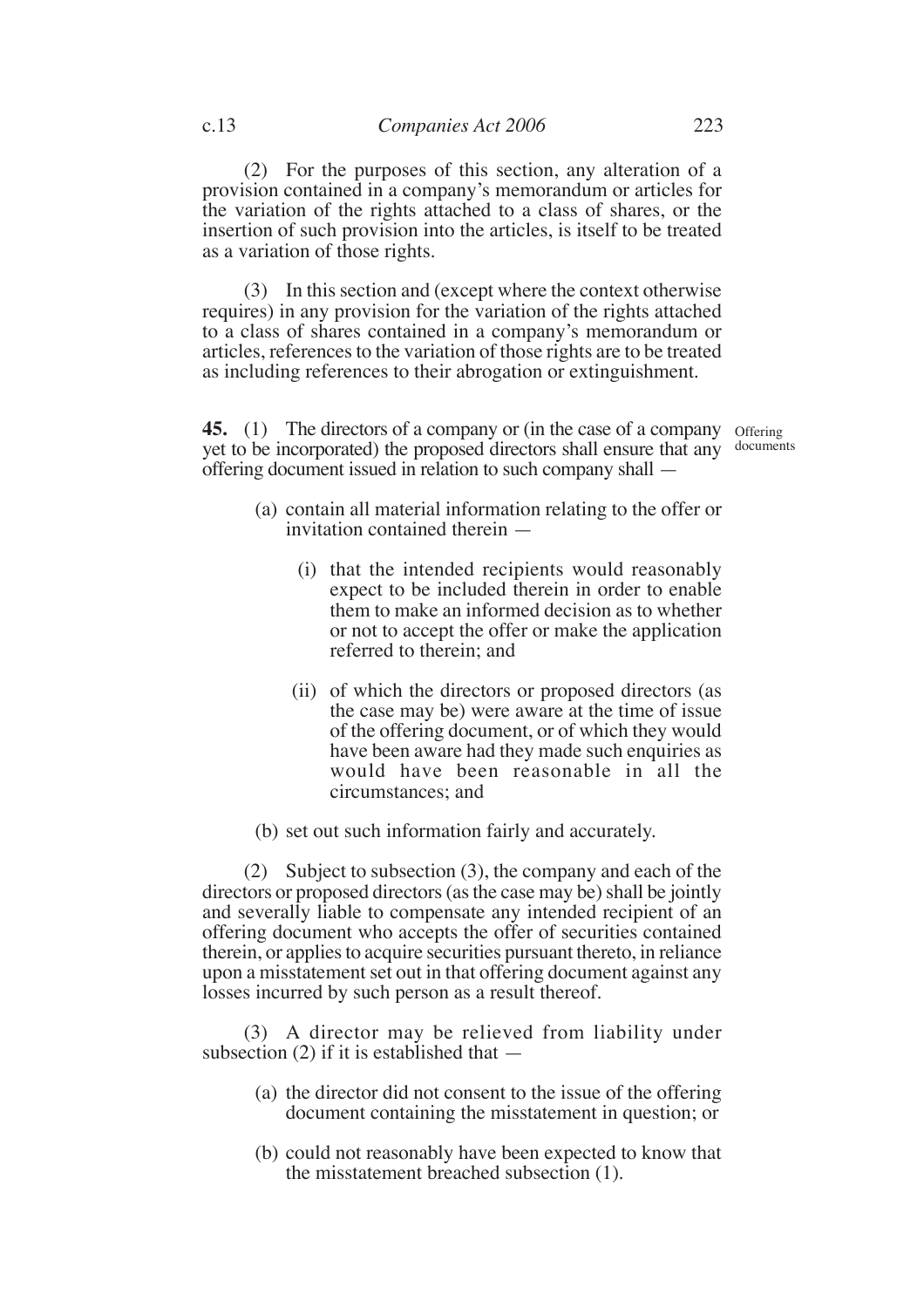(4) In this section, the following words and expressions shall have the following meanings respectively —

- (a) "intended recipients" means, in relation to an offering document, those persons who, taking into account the terms of the offering document and all the circumstances in which the offering document was issued, might reasonably be expected to accept the offer contained therein or to apply to acquire securities pursuant thereto;
- (b) "misstatement" means any statement included in an offering document which breaches subsection (1) or any statement omitted from an offering document in breach of subsection (1); and
- (c) "offering document" means, in relation to a company (including a company proposed to be incorporated), any document issued on behalf of that company containing an offer to subscribe for or purchase any securities of that company or an invitation to apply for any such securities.

(5) An offering document may be (but is not required to be) filed on behalf of the company to which it relates by the company's registered agent.

#### *Chapter 3 — Transfer of Shares*

Transferability **46.** (1) Subject to any limitations or restrictions on the transfer of shares in the memorandum or articles, a share in a company is transferable. of shares.

> (2) If a shareholder dies, the survivor or survivors (where such shareholder was a joint holder) or such shareholder's personal representatives (when such shareholder was a sole holder or the last surviving joint holder) shall be the only persons recognised by the company as having any title to that shareholder's interest.

> (3) Subsection (2) is without prejudice to any liability of the estate of a deceased shareholder in respect of any share which had been jointly held by such shareholder.

> (4) Subject to contrary provision in a company's memorandum and articles, a person becoming entitled to a share in consequence of the death or bankruptcy of a member may, upon such evidence being produced as the directors may reasonably require, elect either —

(a) to become the registered holder of the share by giving notice to the company to that effect; or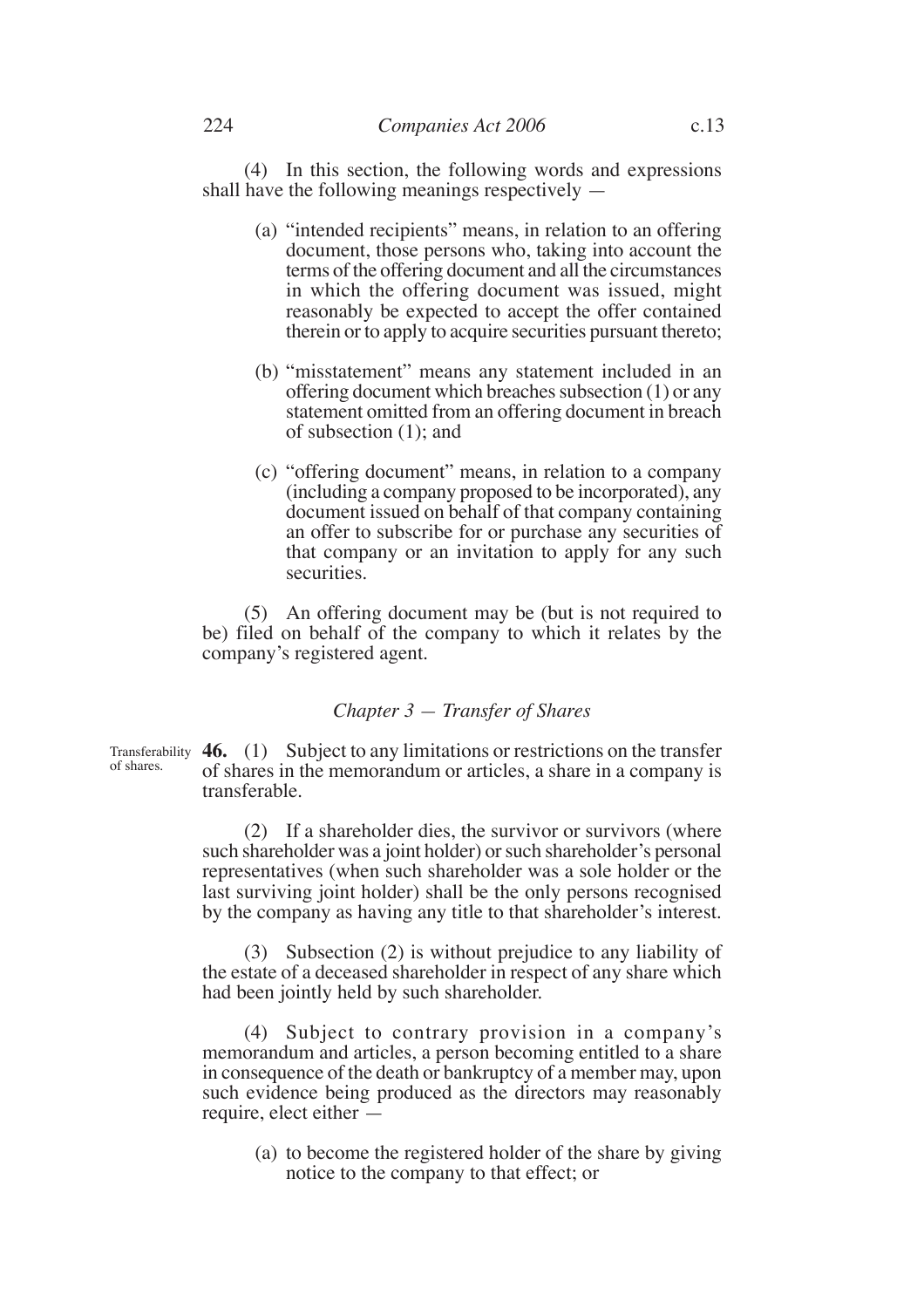(b) to have some other person registered as the transferee by executing an instrument of transfer in accordance with section 47 even though that person is not a shareholder at the time of the transfer.

(5) A person becoming entitled to a share in consequence of the death or bankruptcy of a member shall have the rights to which such person would be entitled if that person were the registered holder of the share, except that such person shall not, before being registered as the holder of the share, be entitled to receive notice of, to attend or to vote at any meeting of the members, or any class of members, of the company.

**47.** (1) Subject to section 48 shares are transferred by a written Method of instrument of transfer signed by or on behalf of the transferor and containing the name and business or residential address of the transferee.

transfer of shares.

(2) The instrument of transfer shall also be signed by or on behalf of the transferee if registration as a holder of the share imposes a liability to the company on the transferee or if the articles of the company so require.

(3) The instrument of transfer of a share shall be sent for registration on behalf of the company to the registered agent of the company or such other person as the directors may from time to time appoint.

(4) Subject to the memorandum or articles and to subsection (5), upon receipt of a transfer under subsection (3), the company shall cause the name of the transferee of the share to be entered in the register of members unless the directors refuse or delay the registration of the transfer.

(5) The directors shall not refuse or delay the registration of a transfer unless this Act or the company's memorandum or articles permit them to do so.

(6) Where the directors refuse or delay the registration of a transfer under subsection (4), the company shall, as soon as practicable, send the transferor and the transferee notice of the refusal or delay.

(7) Subject to the memorandum or articles of a company, the directors may refuse or delay the registration of a transfer of shares if the transferor has failed to pay an amount due in respect of those shares.

(8) The transfer of a share is effective when the name of the transferee is entered in the register of members.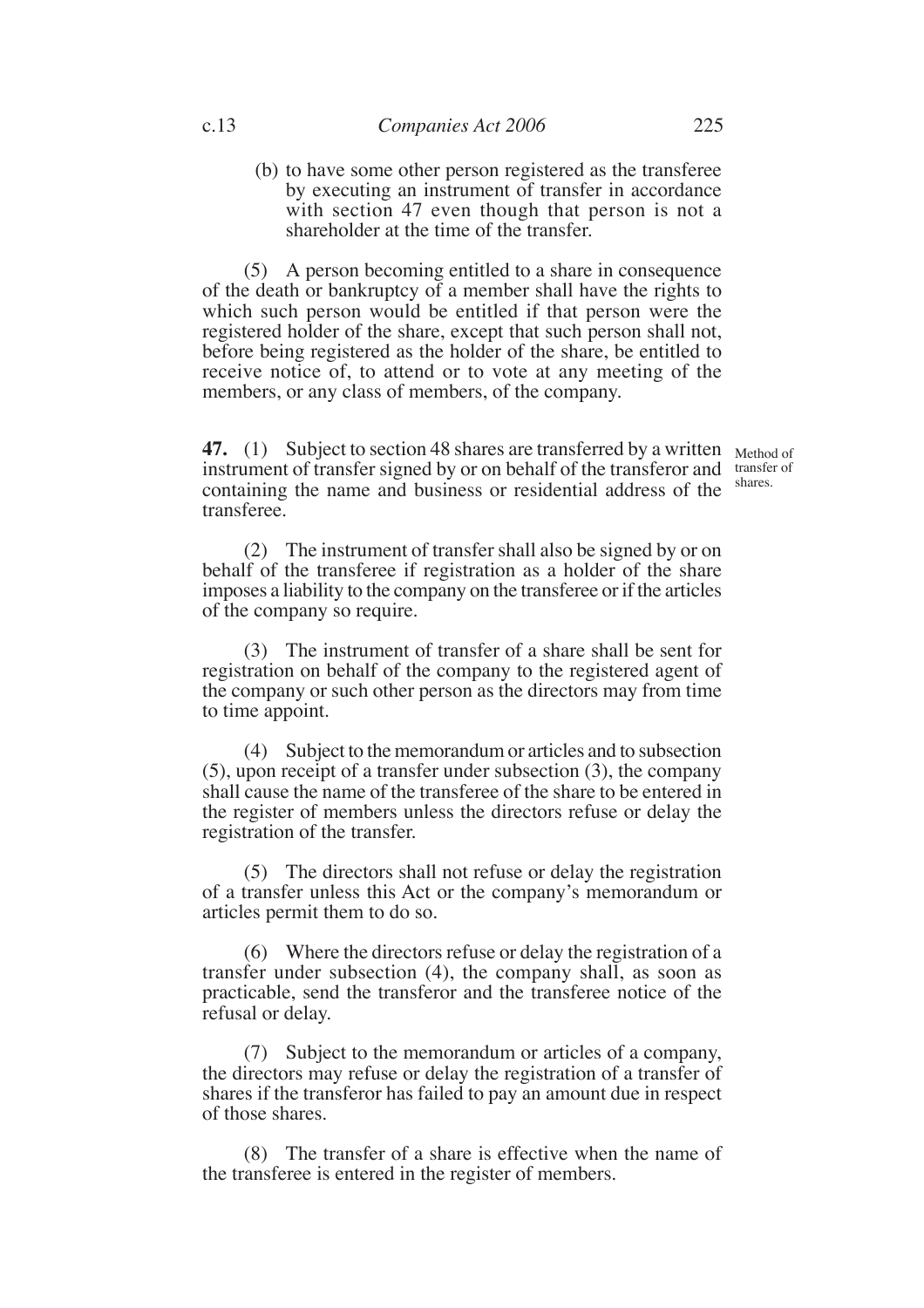(9) If the directors of a company are satisfied that an instrument of transfer has been signed but that the instrument has been lost or destroyed, they may —

- (a) accept such evidence of the transfer of the shares as they consider appropriate; and
- (b) determine that the transferee's name should be entered in the register of members, notwithstanding the absence of the instrument of transfer.

**48.** (1) Regulations may make provisions enabling title to securities to be evidenced and transferred without a written instrument. Transfer of securities without a written instrument.

- (2) In this section
	- (a) "securities" means shares, stock, debentures, debenture stock, loan stock, bonds, units of a collective investment scheme within the meaning of the Financial Supervision Act 1988 and other securities of any description;
	- (b) "procedures" means the procedures referred to in subsection (3):
	- (c) references to title to securities include any legal or equitable interest in securities; and
	- (d) references to a transfer of title include a transfer by way of security.
- (3) Regulations may make provision
	- (a) for procedures for recording and transferring title to securities, and
	- (b) for the regulation of those procedures and the persons responsible for or involved in their operation.

(4) Regulations may contain such safeguards as appear to the Treasury appropriate for the protection of investors and for ensuring that competition is not restricted, distorted or prevented.

(5) Regulations may for the purpose of enabling or facilitating the operation of the procedures make provision with respect to the rights and obligations of persons in relation to securities dealt with under the procedures.

 $[c.16]$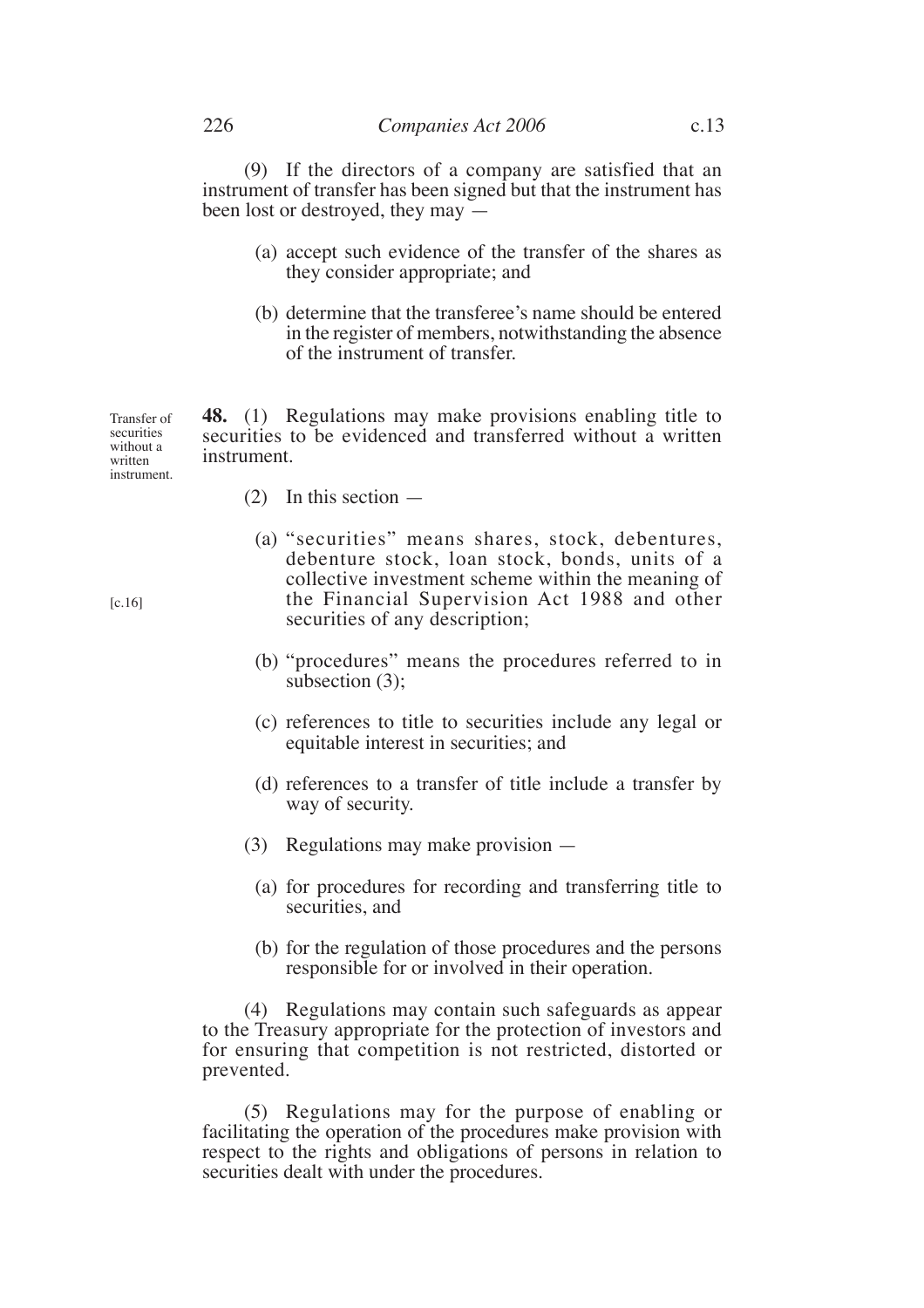(6) Regulations may include provision for the purpose of giving effect to —

- (a) the transmission of title to securities by operation of law;
- (b) any restriction on the transfer of title to securities arising by virtue of the provisions of any enactment or instrument, court order or agreement;
- (c) any power conferred by any such provision on a person to deal with securities on behalf of the person entitled.

(7) Regulations may make provision with respect to the persons responsible for the operation of the procedures —

- (a) as to the consequences of their insolvency or incapacity, or
- (b) as to the transfer from them to other persons of their functions in relation to the procedures.
- (8) Regulations may for the purposes mentioned above
	- (a) modify or exclude any provision of any enactment or instrument, or any rule of law;
	- (b) apply, with such modifications as may be appropriate, the provisions of any enactment or instrument (including provisions creating criminal offences);
	- (c) require the payment of fees, or enable persons to require the payment of fees, of such amounts as may be specified in the regulations or determined in accordance with them.

# PART III

## DISTRIBUTIONS

**49.** In this Act, unless the context otherwise requires —

Meaning of "solvency test" and "distribution".

(a) a company satisfies the solvency test if  $-$ 

(i) the company is able to pay its debts as they become due in the normal course of the company's business; and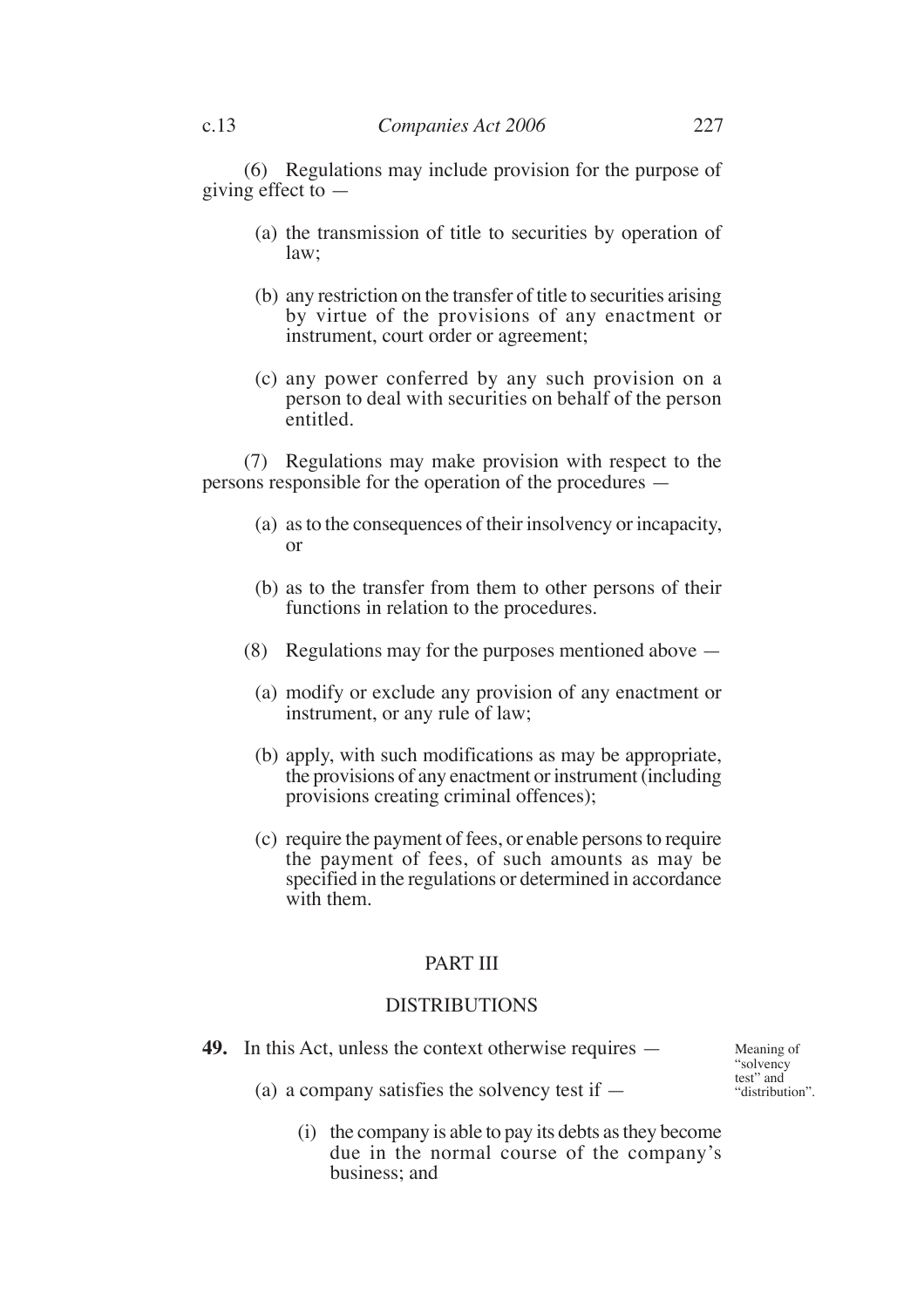#### 228 *Companies Act 2006* c.13

- (ii) the value of the company's assets exceeds the value of its liabilities; and
- (b) "distribution" in relation to a distribution by a company to a member, means —
	- (i) the direct or indirect transfer of any assets, other than the company's own shares, to or for the benefit of the member; or
	- (ii) the incurring of a debt to or for the benefit of the member,

in relation to shares held by a shareholder, or the entitlements to distributions of a member who is not a shareholder, and whether by means of the purchase of an asset, the purchase redemption or other acquisition of shares, a transfer or assignment of indebtedness or otherwise, and includes a dividend.

**50.** Subject to this Act and to the memorandum and articles of the company, the directors of a company (other than a protected cell company) may authorise a distribution by the company to members at such time and of such amount as they think fit if they are satisfied, on reasonable grounds, that the company will, immediately after the distribution, satisfy the solvency test. Distributions.

**51.** (1) Where a distribution has been made to a member by a company and the company did not, immediately after the distribution, satisfy the solvency test, then the distribution (or the value thereof) may be recovered by the company from the member but only if — Recovery of distributions made when company did not satisfy solvency test.

- (a) the member received the distribution or the benefit of the distribution (as the case may be) other than in good faith and without knowledge of the company's failure to satisfy the solvency test; and
- (b) the member's position has not been altered by the member relying on the validity of the distribution; and
- (c) it would not be unfair to require repayment in full or at all.

(2) Where a distribution has been made to a member or members by a company and the company did not, immediately after the distribution, satisfy the solvency test, then, a director who failed to take reasonable steps to ensure that the distribution was made in accordance with section 50 (or, in the case of a protected cell company, section 120) shall be personally liable to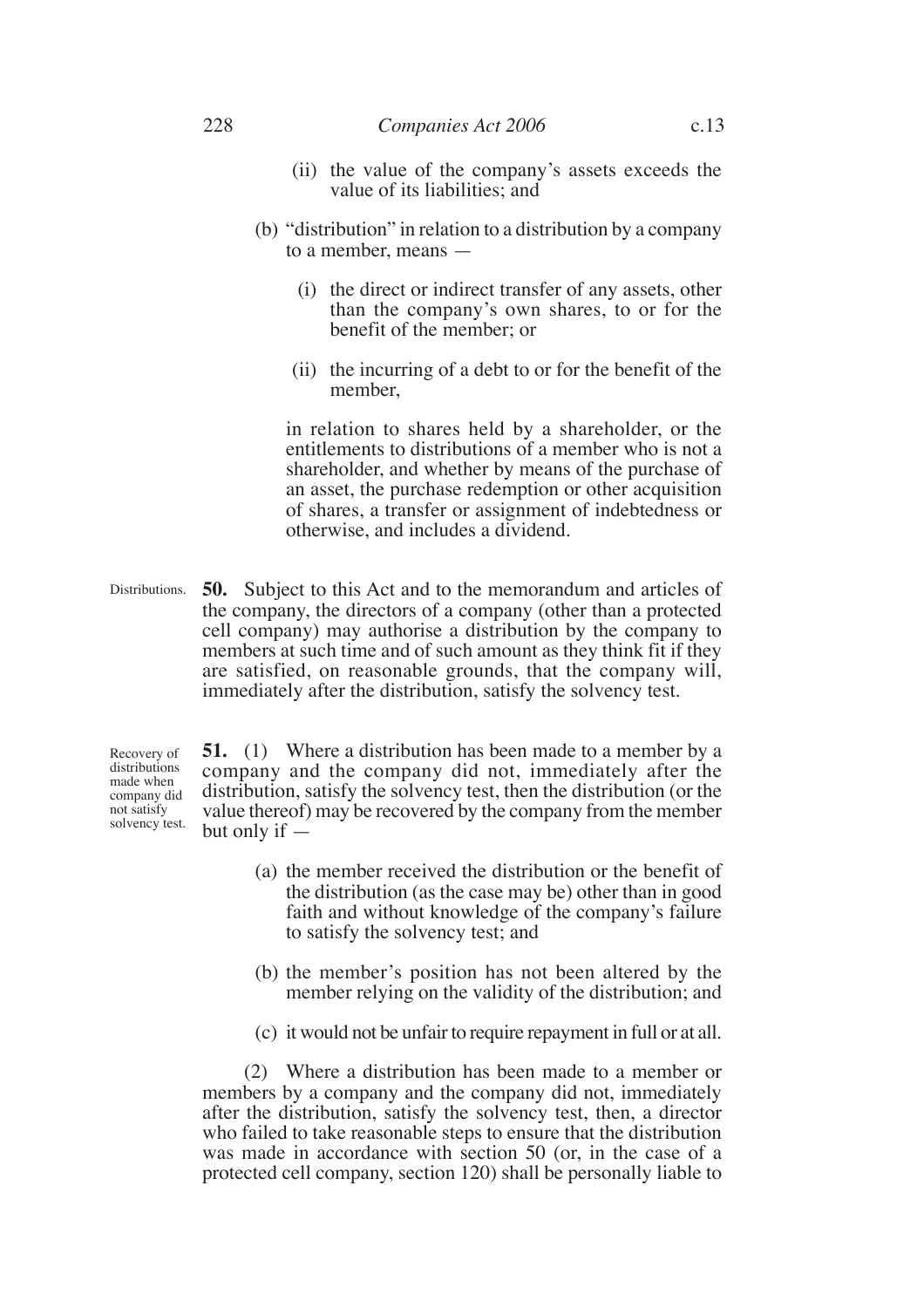the company to repay to the company so much of the distribution as is not able to be recovered from members.

(3) If, in an action brought against a director or member under this section, the Court is satisfied that the company could, by making a distribution of a lesser amount, have satisfied the solvency test, the Court may —

- (a) permit the member to retain; or
- (b) relieve the director from liability in respect of;

an amount equal to the value of any distribution that could properly have been made.

**52.** (1) Subject to this Part and to its memorandum and articles, Company may a company may purchase, redeem or otherwise acquire its own shares for any consideration provided that such transaction does otherwise not result in the company contravening section 60.

purchase, redeem or acquire its own shares.

(2) Any shares acquired by a company are deemed to be cancelled immediately on acquisition.

**53.** (1) Subject to subsection (3), a company may only Process for purchase, redeem or otherwise acquire shares issued by the company, pursuant to —

purchase redemption or other acquisition of own shares.

- (a) an offer to all shareholders to purchase, redeem or otherwise acquire shares issued by the company that —
	- (i) would, if accepted, leave the relative rights of the shareholders unaffected; and
	- (ii) affords each shareholder a period of not less than fourteen days within which to accept the offer; or
- (b) an offer to one or more shareholders to purchase, redeem or otherwise acquire shares —
	- (i) to which all shareholders have consented in writing; or
	- (ii) that is permitted by the memorandum or articles and is made in accordance with section 54.

(2) Where an offer is made in accordance with subsection  $(1)(a)$  —

> (a) the offer may also permit the company to purchase, redeem or otherwise acquire additional shares from a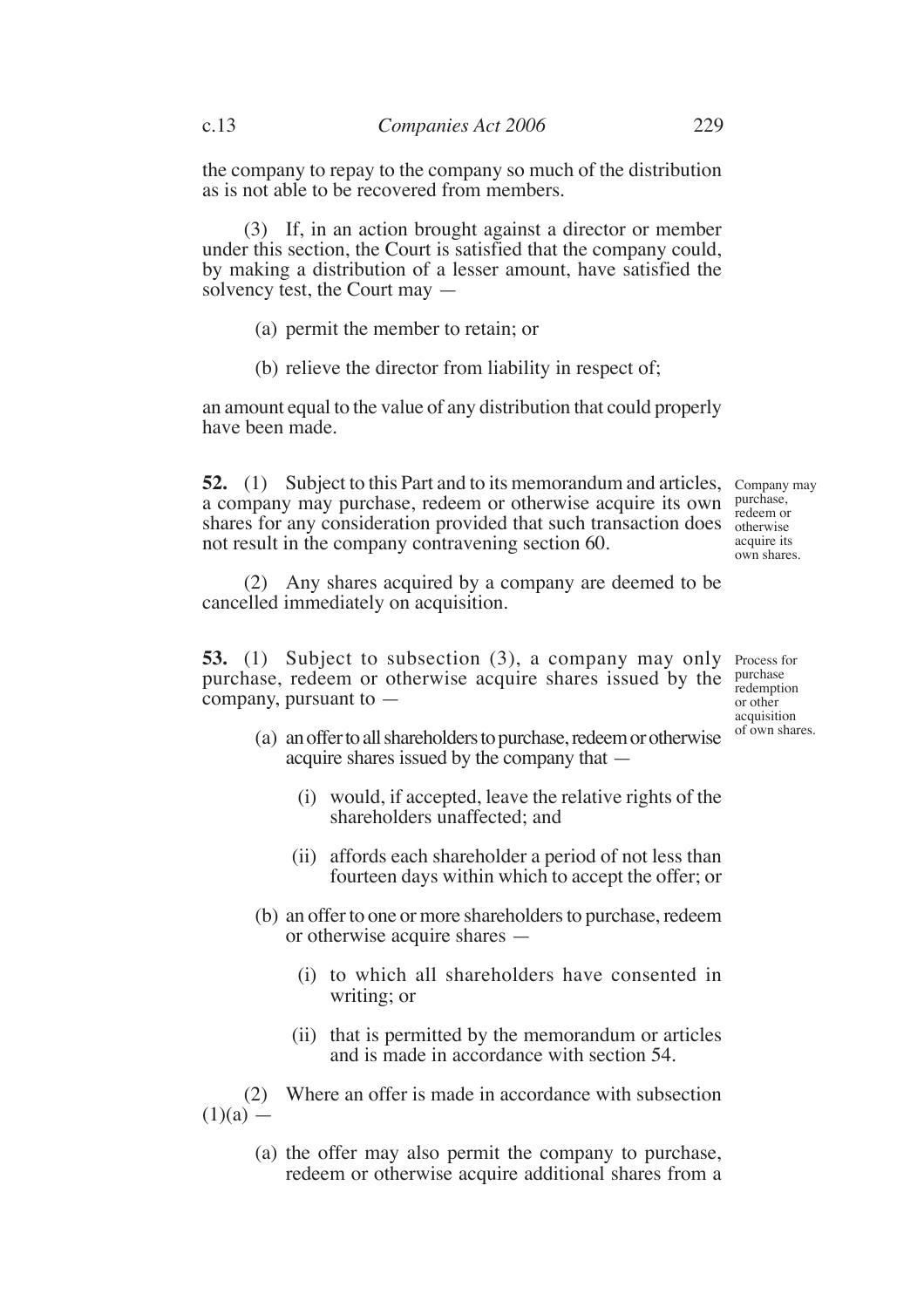shareholder to the extent that another shareholder does not accept the offer or accepts the offer only in part; and

(b) if the number of additional shares exceeds the number of shares that the company is entitled to purchase, redeem or otherwise acquire, the number of additional shares shall be reduced rateably.

(3) This section shall not apply to the redemption of any redeemable shares.

(4) Where a company acquires a share under the provisions of section 161 —

- (a) the acquisition is deemed not to be a distribution for the purposes of section 50 or section 120 (as the case may be); and
- (b) this section and section 54 do not apply.

**54.** (1) A company shall not make an offer to one or more shareholders under section 53(1)(b) unless the directors have passed a resolution stating that, in their opinion shareholders.

- (a) the purchase, redemption or other acquisition is to the benefit of the remaining shareholders; and
- (b) the terms of the offer and the consideration offered for the shares are fair and reasonable to the company and to the remaining shareholders.

(2) A resolution passed under subsection (1) shall set out the reasons for the directors' opinion.

(3) The directors shall not make an offer to one or more shareholders under section 53(1)(b) if, after the passing of a resolution under subsection (1) and before the making of the offer, they cease to hold the opinions specified in subsection (1).

(4) A shareholder may apply to the Court for an order restraining the proposed purchase, redemption or other acquisition of shares under section  $53(1)(b)$  on the grounds that  $-$ 

- (a) the purchase, redemption or other acquisition is not in the best interests of the remaining shareholders; or
- (b) the terms of the offer and the consideration offered for the shares are not fair and reasonable to the company or the remaining shareholders.

Offer to one or more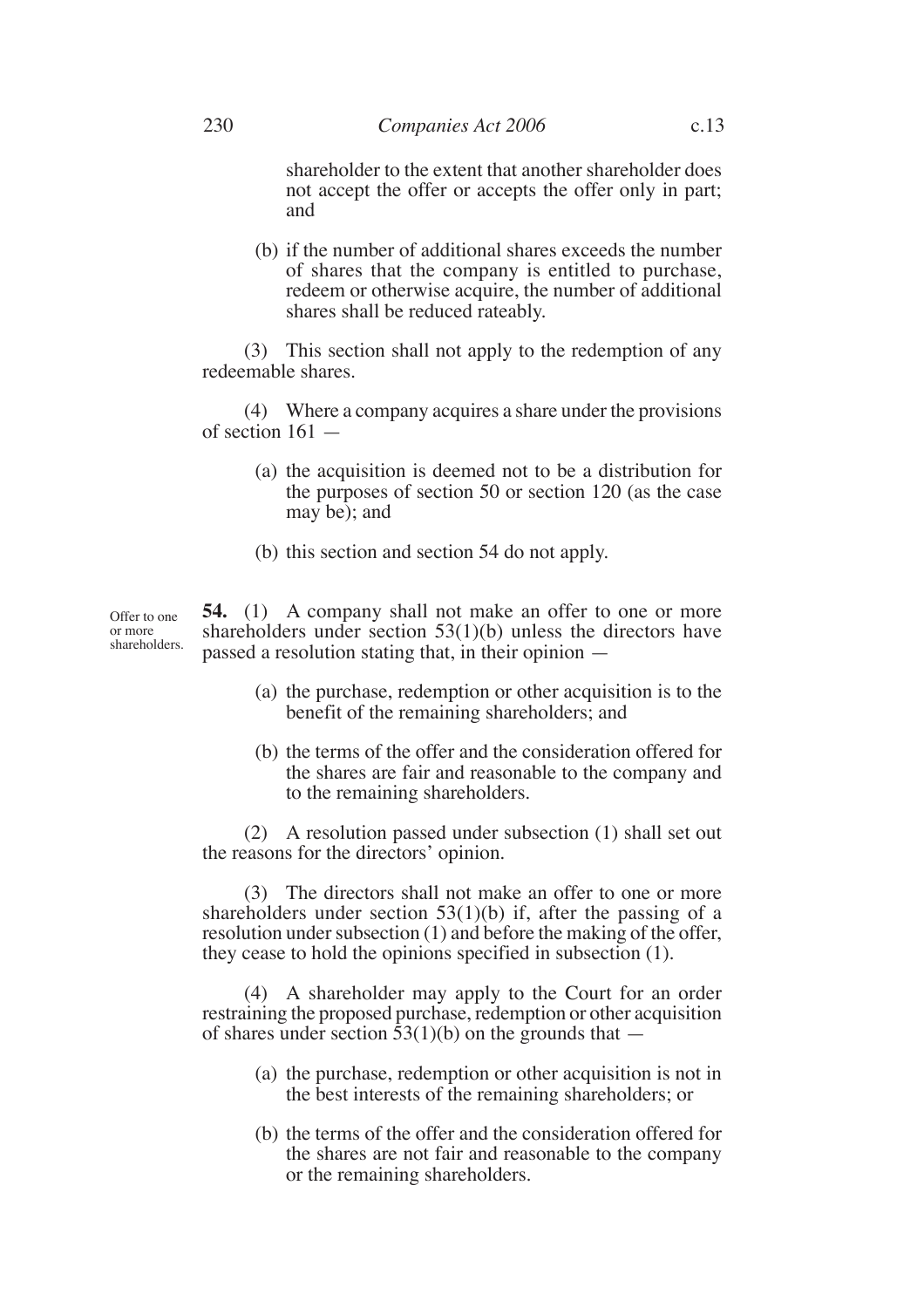**55.** (1) If a share is redeemable, then —

Redemption of shares.

- (a) the share is deemed to be cancelled upon redemption; and
- (b) from the date of redemption, the former shareholder ranks as an unsecured creditor of the company for the sum payable on redemption.

(2) Notwithstanding any right of a holder of any share to have such share redeemed in accordance with the company's memorandum or articles or otherwise, no share shall be redeemed if, following implementation of such redemption, section 60 would be offended.

**56.** (1) Where a company —

(a) issues shares on terms that they are or are liable to be redeemed; or

Effect of company's failure to purchase, redeem or acquire own shares.

(b) agrees to purchase, redeem or otherwise acquire any of its own shares;

the following provisions of this section shall apply in relation thereto.

(2) A company shall not be liable in damages in respect of any failure on its part to purchase, redeem or otherwise acquire any of the shares.

(3) Subsection (2) is without prejudice to any right of the holder of any of the shares other than such holder's right to sue the company for damages in respect of its failure; but the Court shall not grant an order for specific performance of the terms of purchase, redemption or acquisition if the company shows that it would, immediately after the purchase, redemption or acquisition, be unable to satisfy the solvency test.

(4) Where the company is wound up and at the commencement of the winding up any of the shares have not been purchased, redeemed or acquired then, subject to the following provisions of this section, the terms of purchase, redemption or acquisition may be enforced against the company and when shares are purchased, redeemed or acquired under this subsection they shall be treated as cancelled.

- (5) Subsection (4) shall not apply if  $-$ 
	- (a) the terms of purchase, redemption or acquisition provided for the purchase, redemption or acquisition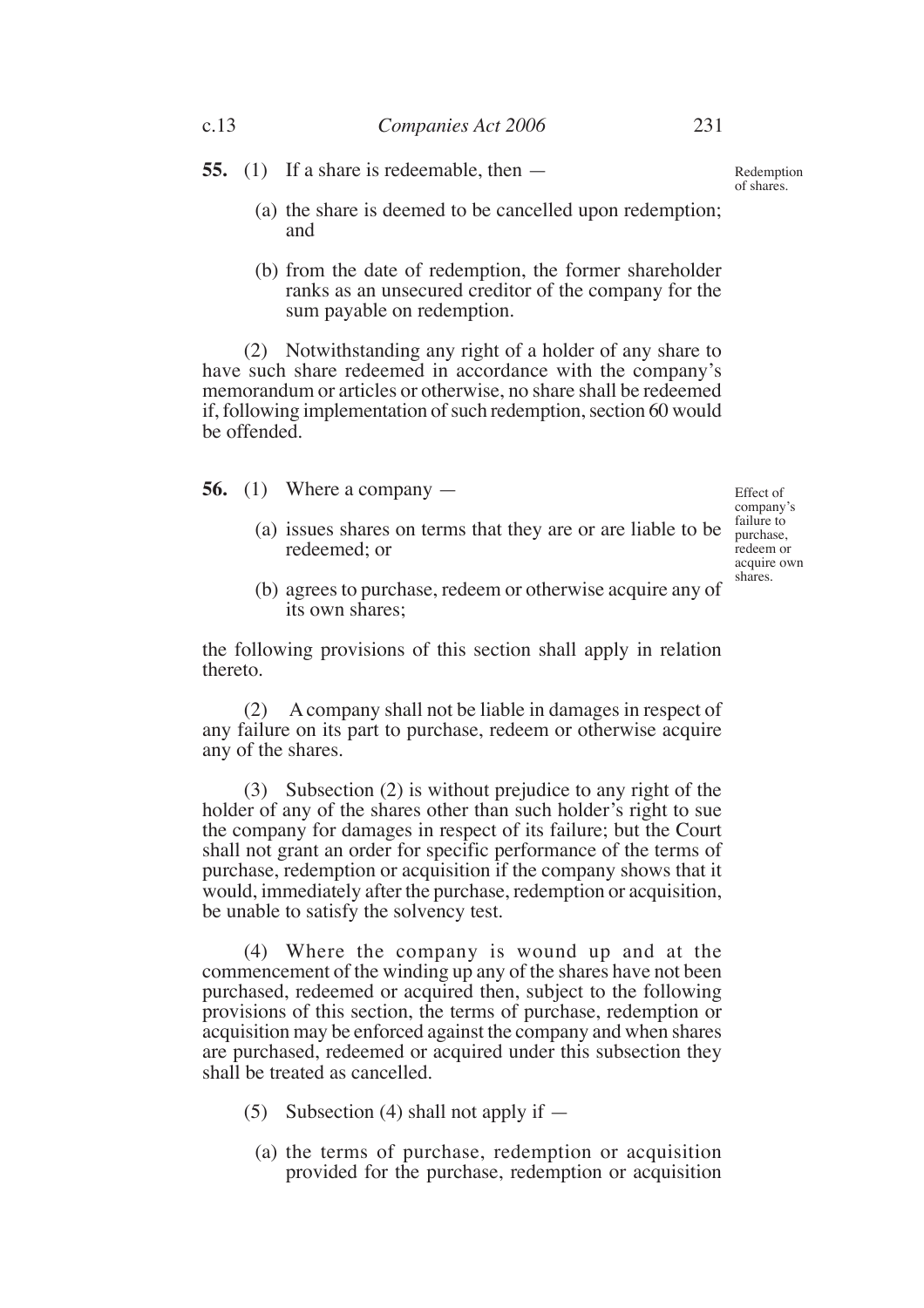to take place at a date later than the date of the commencement of the winding up; or

(b) during the period beginning with the date on which the purchase, redemption or acquisition was to have taken place and ending with the commencement of the winding up the company could not at any time have lawfully made the purchase, redemption or acquisition.

(6) There shall be paid in priority to any amount which the company is liable by virtue of subsection (4) to pay in respect of any shares —

- (a) all other debts and liabilities of the company (other than any due to members in their character as such);
- (b) if other shares carry rights whether as to capital or as to income which are preferred to the rights as to capital attaching to the first mentioned shares, any amount due in satisfaction of those preferred rights;

but, subject to that, any such amount shall be paid in priority to any amounts due to members in satisfaction of their rights (whether as to capital or income) as members.

(7) Where, by virtue of section 23(3) of the Bankruptcy Code 1892 (payment of interest on debts) as applied by section 248 of the Companies Act 1931 (application of bankruptcy rules to insolvent companies), a creditor of a company is entitled to payment of any interest only after payment of all other debts of the company, the company's debts and liabilities shall for the purposes of subsection  $\overline{(6)}$  include the liability to pay that interest. [VI p.312] [XIII p.235]

- **57.** Subject to any provision to the contrary in its memorandum or articles, a company may, by a resolution of directors, declare and pay dividends in money, shares or other property, provided the directors are satisfied, on reasonable grounds, that the company will, immediately after the payment of a dividend, satisfy the solvency test. Dividends.
- **58.** Subject to any provision to the contrary in its memorandum or articles, a company limited by shares or limited by shares and by guarantee may, by a resolution of directors, reduce its share capital in any way and, in particular but without prejudice to the generality of the foregoing, may — Reduction of share capital.
	- (a) extinguish or reduce the liability on any of its shares in respect of capital not paid up; or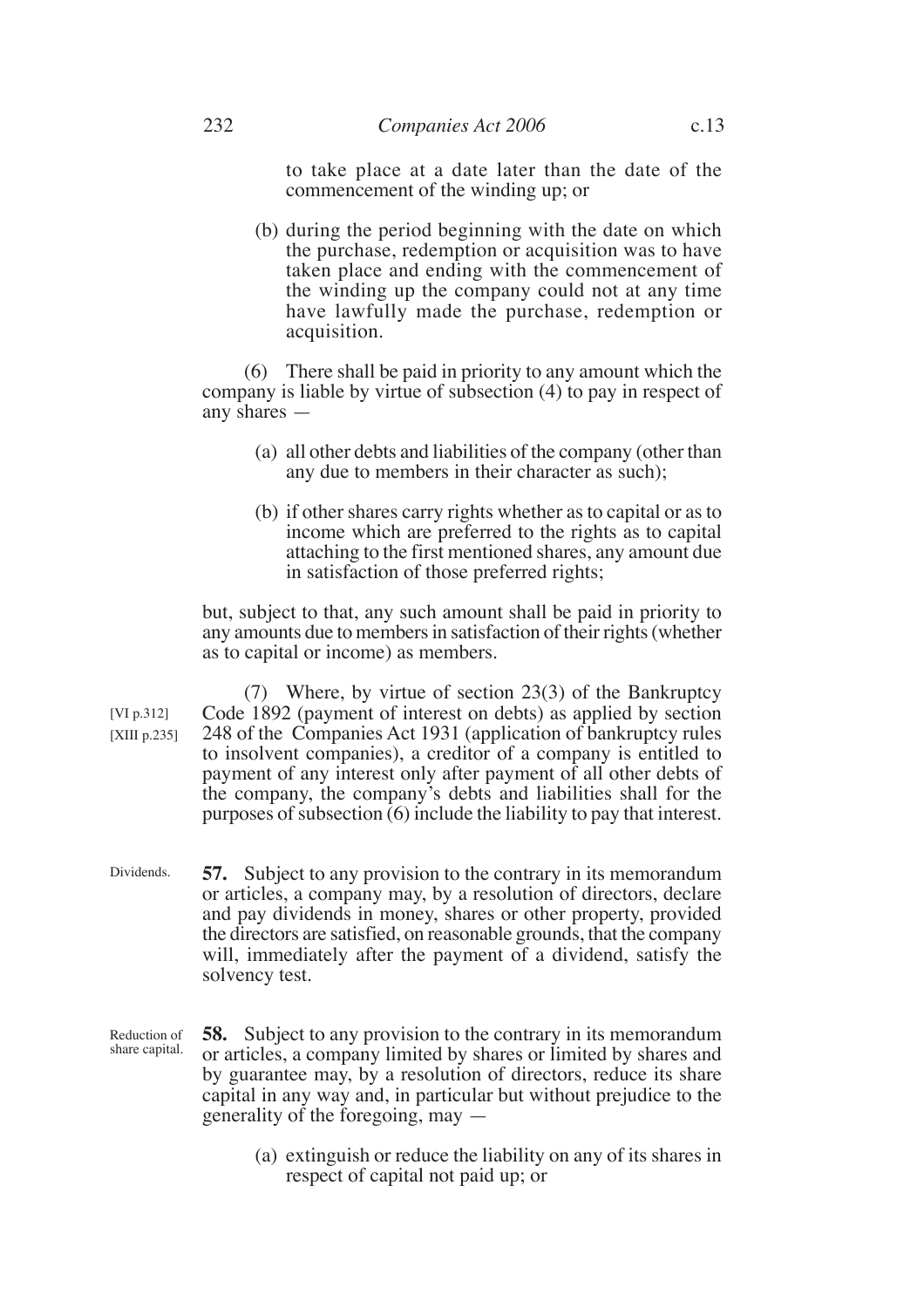- (b) with or without extinguishing or reducing liability on any of its shares, cancel any paid up share capital which is lost or unrepresented by available assets; or
- (c) whether with or without extinguishing or reducing liability on any of its shares, cancel any paid up share capital which is in excess of the wants of the company,

provided that they are satisfied, on reasonable grounds, that the company will, immediately after such reduction, satisfy the solvency test.

## PART IV

## **MEMBERS**

**59.** In this Act, unless the context otherwise requires —

Meaning of "shareholder", "guarantee member" and "unlimited member".

- "guarantee member", in relation to a company limited by guarantee, a company limited by shares and by guarantee, or an unlimited company without shares means —
	- (a) a person whose name is entered in the register of members; and
	- (b) on the incorporation of a company, a subscriber whose name appears in the memorandum in accordance with section  $5(1)(h)$ , until that person's name is entered in the register of members; and

"shareholder", in relation to a company, means —

- (a) a person whose name is entered in the register of members as the holder of one or more shares in the company, and
- (b) on the incorporation of a company, a subscriber who is specified in the memorandum as a person who has agreed to take one or more shares of the company in accordance with section  $5(1)(e)$ , until that person's name is entered in the register of members:
- "unlimited member", in relation to an unlimited company with shares or an unlimited company without shares, means a person whose name is entered in the register of members as a member who has unlimited liability for the liabilities of the company.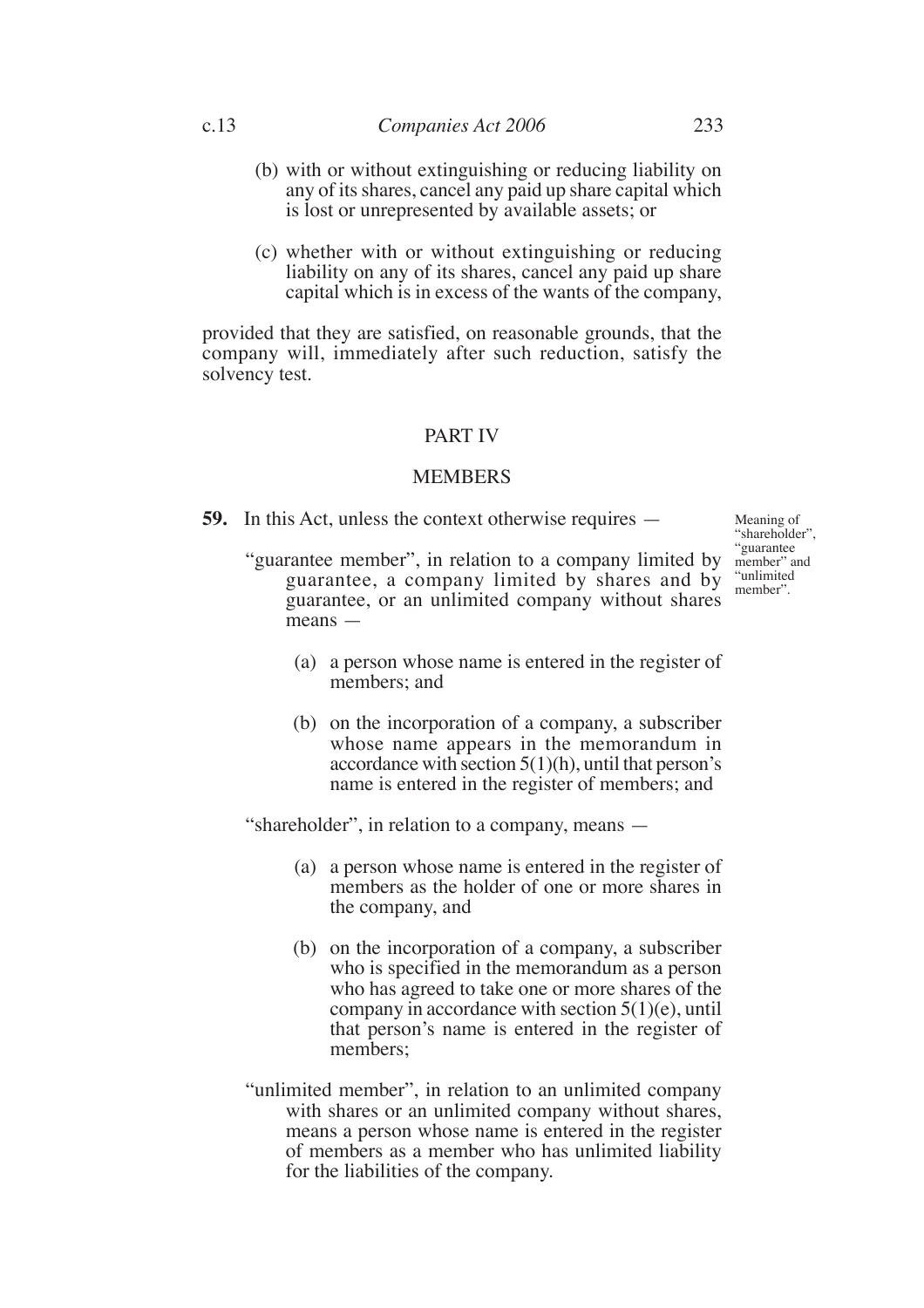**60.** (1) A company shall at all times have at least one member.

(2) A company limited by shares and by guarantee shall at all times have at least one shareholder.

(3) Notwithstanding any provision to the contrary in the articles, every shareholder of a company limited by shares and by guarantee shall be a guarantee member, but a guarantee member of a company limited by shares and by guarantee need not, but may be, a shareholder.

(4) In the case of an unlimited company at least one of the members of the company shall be an unlimited member.

(5) If at any time a company fails to comply with this section, any person doing business in the name of, or on behalf of, the company is personally liable for the payment or discharge of all debts and other liabilities of the company arising during that time.

**61.** (1) A member of a limited company has no liability, as a member, for the liabilities of the company.

(2) The liability of a shareholder to the company, as shareholder, is limited to —

- (a) any amount unpaid on a share held by the shareholder;
- (b) any liability expressly provided for in the memorandum or articles of the company;
- (c) any liability to repay a distribution under section  $51(1)$ ; and
- (d) any liability for calls made on the shareholder.

(3) The liability of a guarantee member to the company, as guarantee member, is limited to —

- (a) the amount that the guarantee member is liable to contribute as specified in the memorandum in accordance with section  $5(1)(i)$ ; and
- (b) any other liability expressly provided for in the memorandum or articles of the company, and
- (c) any liability to repay a distribution under section  $51(1)$ .

(4) An unlimited member has unlimited liability for the liabilities of the company.

Company to have one or more members.

Liability of members.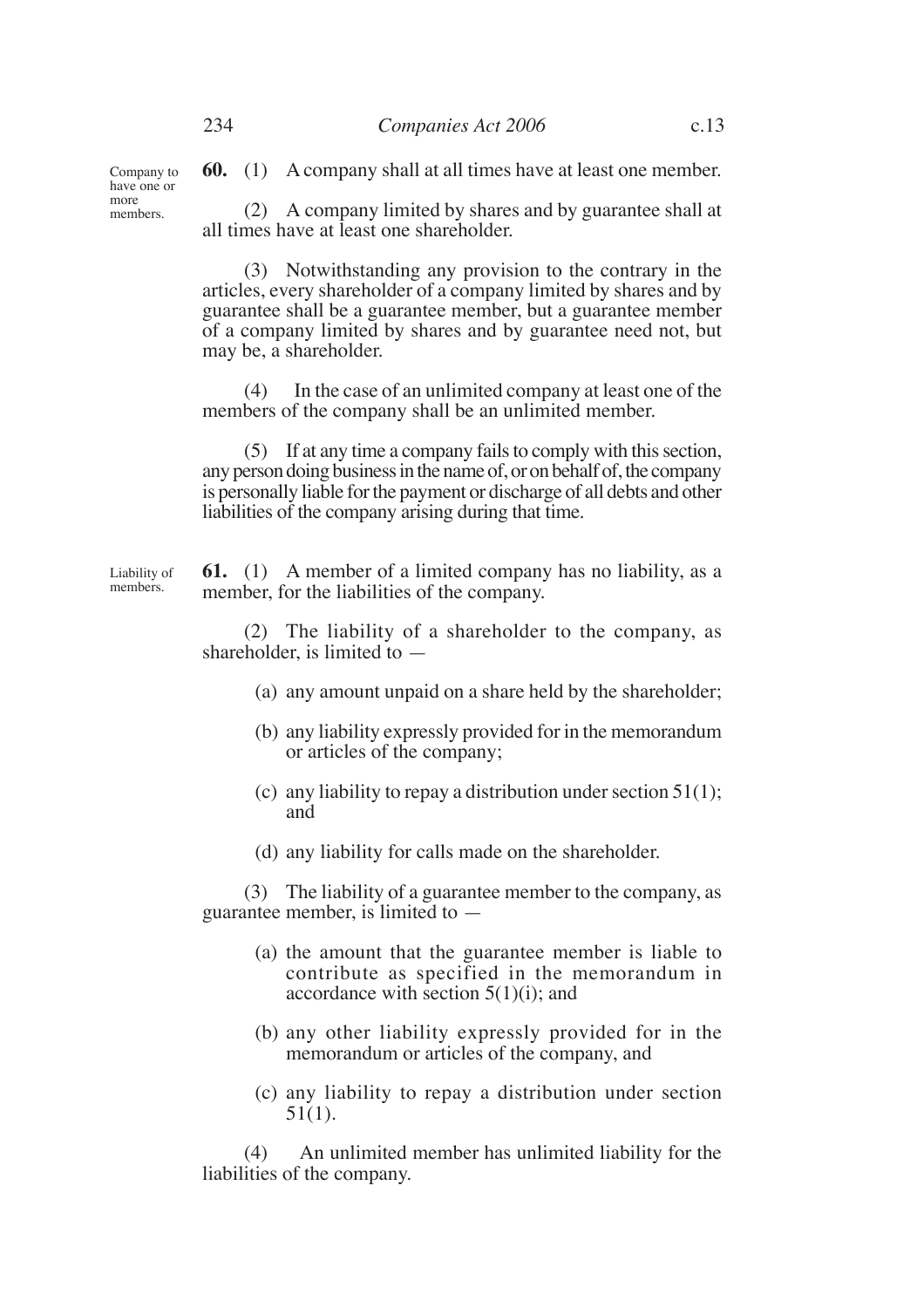**62.** (1) A company shall cause to be kept a register of members Register of containing members.

- (a) in the case of a company limited by shares, a company limited by shares and by guarantee and an unlimited company with shares, the names and business or residential addresses of the persons who hold shares in the company;
- (b) in the case of a company limited by shares, a company limited by shares and by guarantee and an unlimited company with shares, the number of each class of shares held by each shareholder;
- (c) in the case of a company limited by guarantee and a company limited by shares and by guarantee, the names and business or residential addresses of the persons who are guarantee members of the company;
- (d) in the case of an unlimited company, the names and business or residential addresses of the persons who are unlimited members;
- (e) the date on which the name of each member was entered in the register of members; and
- (f) the date on which any person ceased to be a member.

(2) The register of members may be in such form as the directors may approve but if it is in magnetic, electronic or other data storage form, the company must be able to produce legible evidence of its contents.

(3) The register of members is *prima facie* evidence of any matters required or permitted by this Act to be contained in the register.

(4) A company that contravenes subsection (1) commits an offence.

**63.** (1) The entry of the name of a person in the register of Register of members as a holder of a share in a company is *prima facie* numbers as evidence that legal title in the share vests in that person.

evidence of legal title.

(2) A company may treat the holder of a share as the only person entitled —

- (a) to exercise any voting rights attaching to the share;
- (b) to receive notices;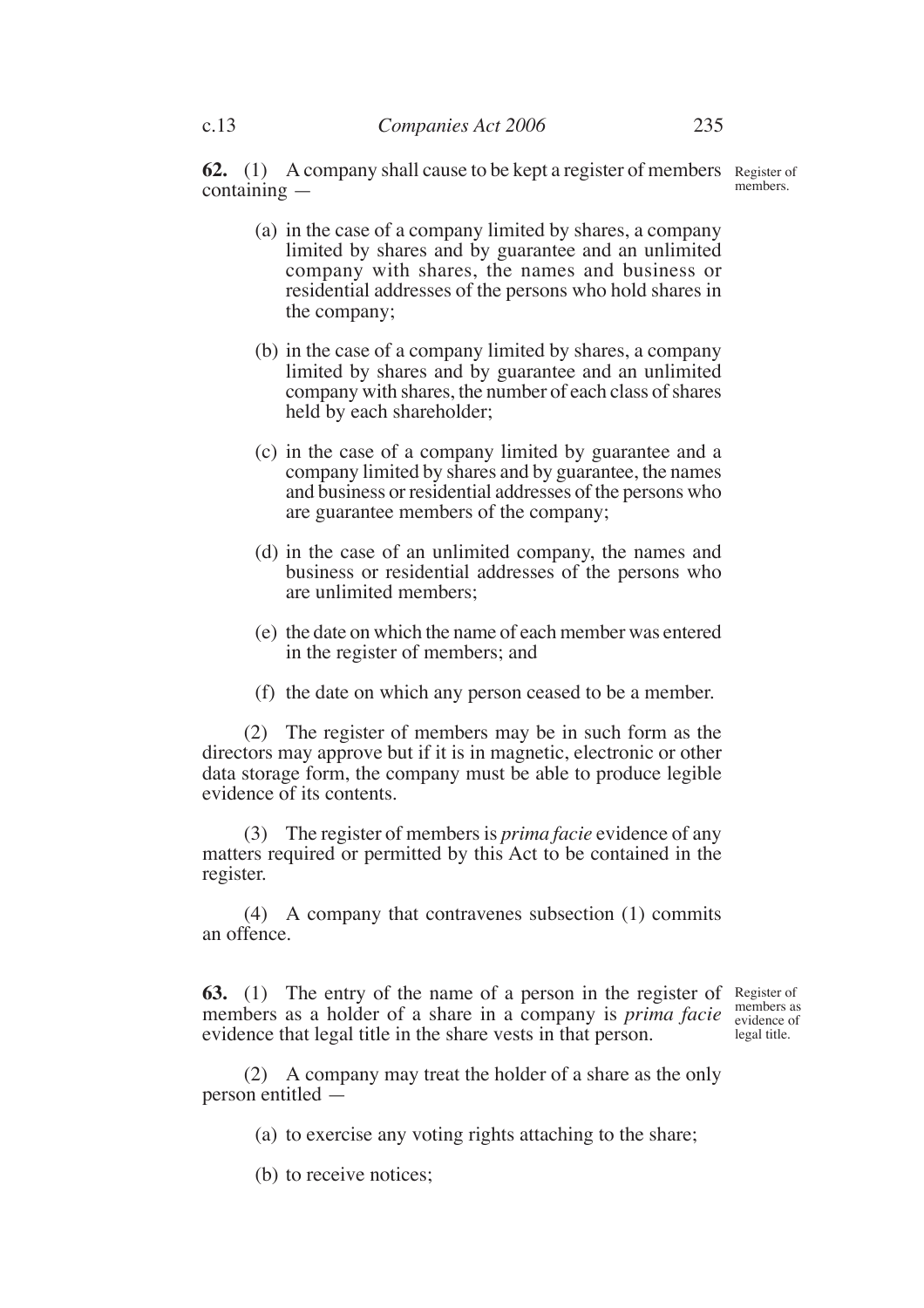(c) to receive distributions in respect of the share; and

(d) to exercise other rights and powers attaching to the share.

(3) No notice of any trust, whether express, implied or constructive, shall be entered on the register of members.

(4) Where two or more persons hold one or more shares in a company jointly they shall be treated as a single member.

Rectification of register of members.

**64.** (1) If the directors are satisfied that any information that ought to be entered in the register of members has been omitted therefrom or has been inaccurately entered therein, they may, by resolution, amend the register of members accordingly, provided that any person thereby affected or to whom such amendment relates consents to such amendment being made.

- (2) If in the opinion of any person
	- (a) information that ought to be entered in the register of members under section 62 is omitted from the register or inaccurately entered in the register; or
	- (b) there is unreasonable delay in entering the information in the register,

such person may apply to the Court for an order that the register be rectified, and the Court may either refuse the application, with or without costs to be paid by the applicant, or order the rectification of the register, and may direct the company to pay all costs of the application and any damages the applicant may have sustained.

(3) The Court may, in any proceedings under subsection (2), determine any question relating to the right of a person who is a party to the proceedings to have that person's name entered in or omitted from the register of members, whether the question arises between —

- (a) two or more members or alleged members; or
- (b) between a member or members or an alleged member or members, and the company;

and generally the Court may, in the proceedings, determine any question that may be necessary or expedient to be determined for the rectification of the register of members.

**65.** Unless otherwise specified in this Act or in the memorandum or articles of a company, the exercise by the members of a company Members' resolutions.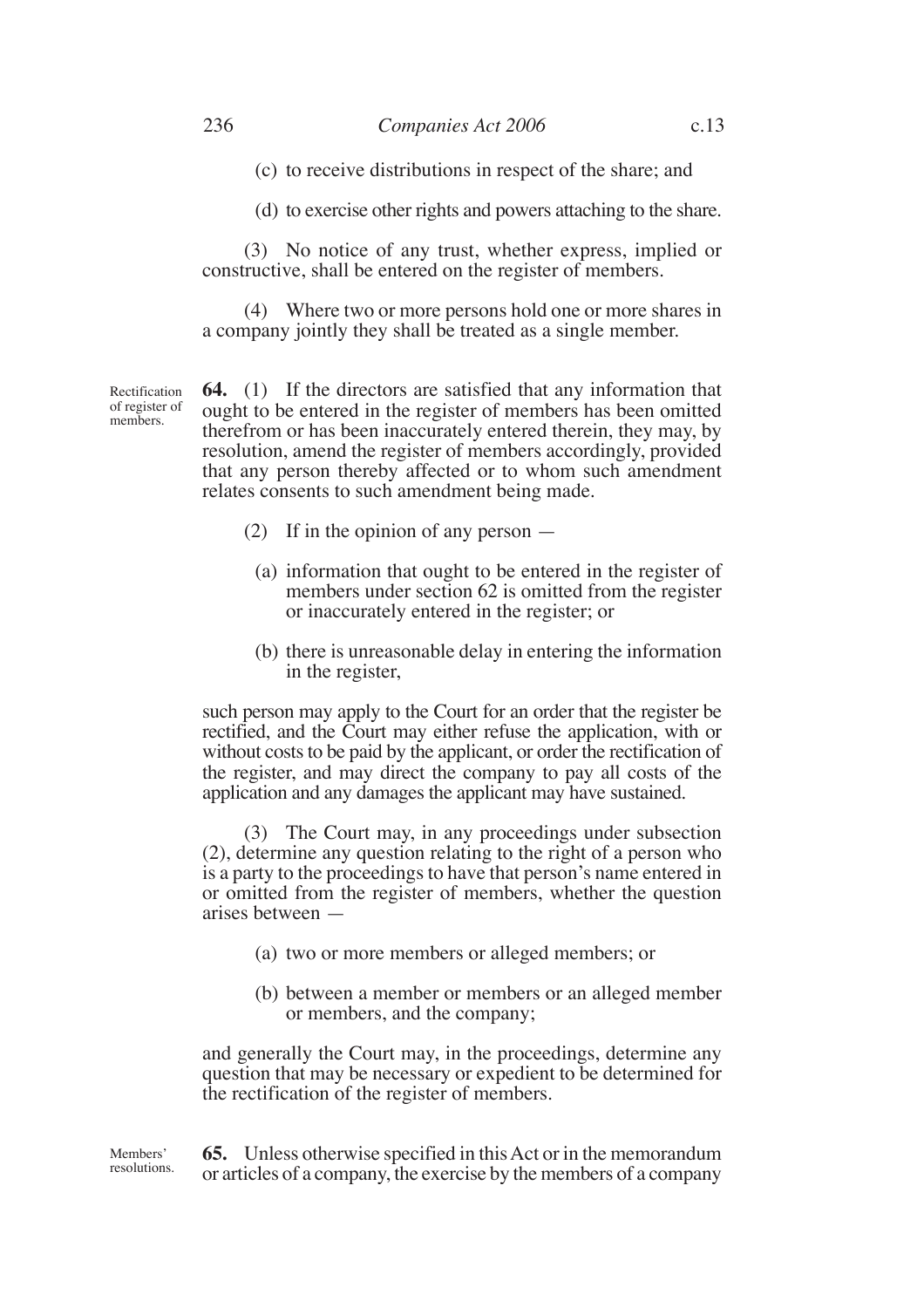of a power which is given to them under this Act or the memorandum or articles shall be by a resolution —

- (a) passed at a meeting of members held pursuant to section 67; or
- (b) passed as a written resolution in accordance with section 71.

**66.** For the purposes of this Act, unless the memorandum or votes of articles make contrary provision members

- (a) votes of shareholders shall be counted according to the votes attached to the shares held by the shareholder voting;
- (b) a guarantee member is entitled to one vote on any resolution on which such member is entitled to vote.

**67.** (1) The following persons may convene a meeting of the Meetings members of the company at any time —

of members.

- (a) the directors of the company; or
- (b) such person or persons as may be authorised by the memorandum or articles to call the meeting.

(2) The directors of a company shall call a meeting of the company to consider a resolution if requested in writing to do so by a member or members holding at least 10 per cent (or such smaller percentage as may be specified in the memorandum or articles) of the voting rights in relation thereto.

(3) Subject to a company's memorandum and articles, a meeting of the members of the company may be held at such time and in such place, within or outside the Isle of Man, as the convener of the meeting considers appropriate.

(4) Subject to contrary provision in the memorandum or articles of a company, a member of the company shall be deemed to be present at a meeting of members if —

- (a) such member participates by telephone or other electronic means; and
- (b) all members participating in the meeting are able to communicate with each other.

(5) Subject to contrary provision in its memorandum or articles, a member of a company may be represented at a meeting of members by a proxy who may speak and vote on behalf of the member.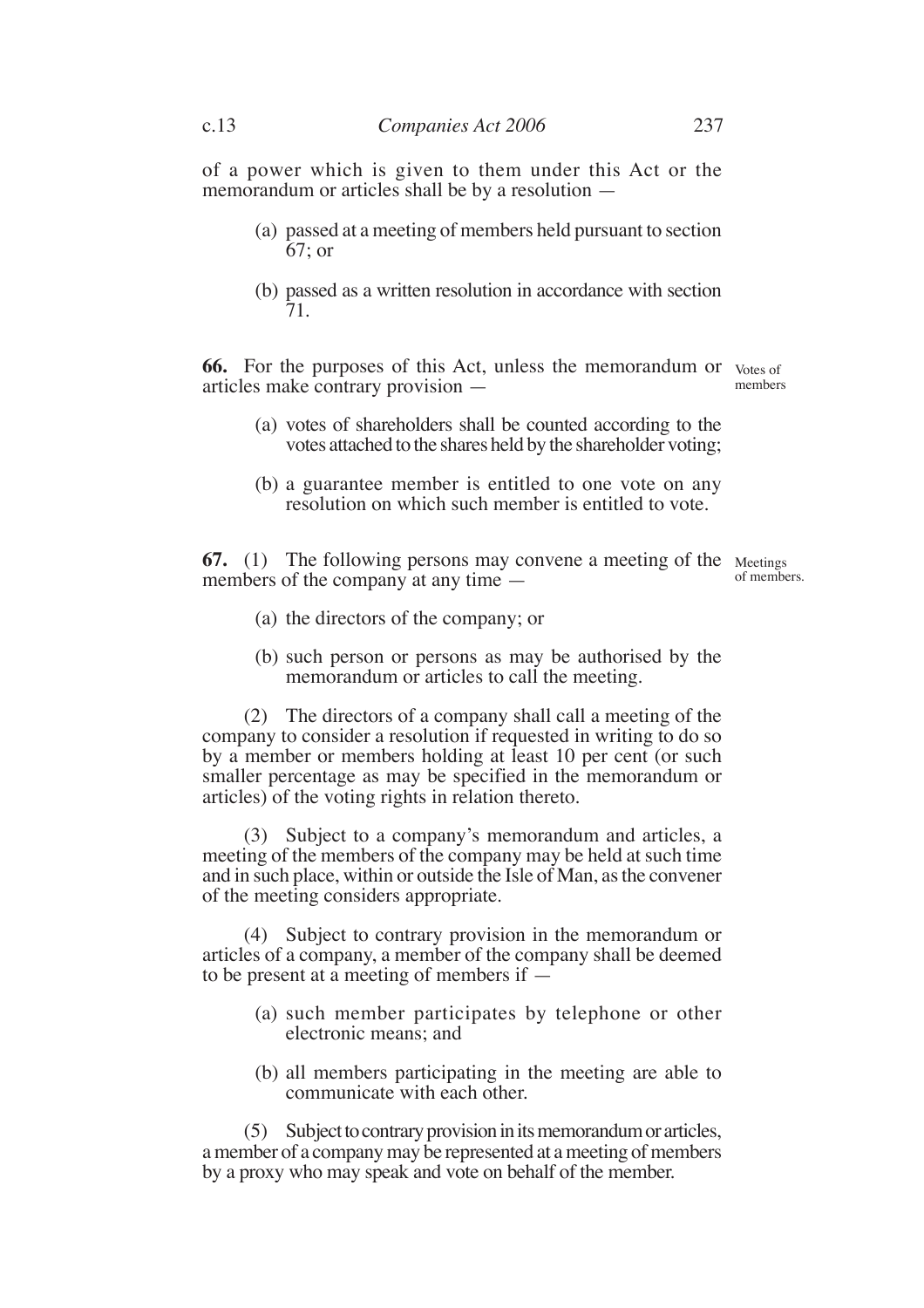(6) Subject to the memorandum and articles, the following apply where shares are jointly owned —

- (a) if two or more persons hold shares jointly each of them may be present in person or by proxy at a meeting of members and may speak as a member;
- (b) if only one of them is present in person or by proxy, that person may vote on behalf of all of them; and
- (c) if two or more are present in person or by proxy, they may only vote as one.

(7) Subject to any requirement for a higher majority specified in this Act or in the memorandum or articles, a resolution of the members of a company, or a class of the members of a company, is passed at a meeting of such members if it is approved by a member or members holding a majority of in excess of 50% of the voting rights exercised in relation thereto.

**68.** (1) Subject to a requirement in the memorandum or articles to give longer notice of meetings, a person or persons convening a meeting of members shall give not less than 14 days' notice of the meeting to those persons whose names, on the date the notice is given, appear as members in the register of members and are entitled to vote at the meeting.

(2) Notwithstanding that a meeting is called by shorter notice than that specified in subsection (1) or in the articles, a meeting of members to consider a resolution is deemed to have been duly called if a member or members holding at least 90 per cent, or such smaller percentage as may be specified in the articles, of the voting rights in relation thereto have waived notice of the meeting and, for this purpose, the presence of a member at the meeting shall be deemed to constitute waiver on the part of such member.

(3) The inadvertent failure of the convener or conveners of a meeting of members to give notice of the meeting to a member, or the fact that a member has not received the notice, does not invalidate the meeting.

(4) The convener or conveners of a meeting of members may fix the date notice is given of a meeting as the record date for determining those members that are entitled to vote at the meeting.

**69.** The quorum for meetings of members for the purposes of a resolution of members is that fixed by the articles but, where no quorum is so fixed, a meeting of members to consider a resolution

Notice of meetings of members.

Quorum for meetings of members.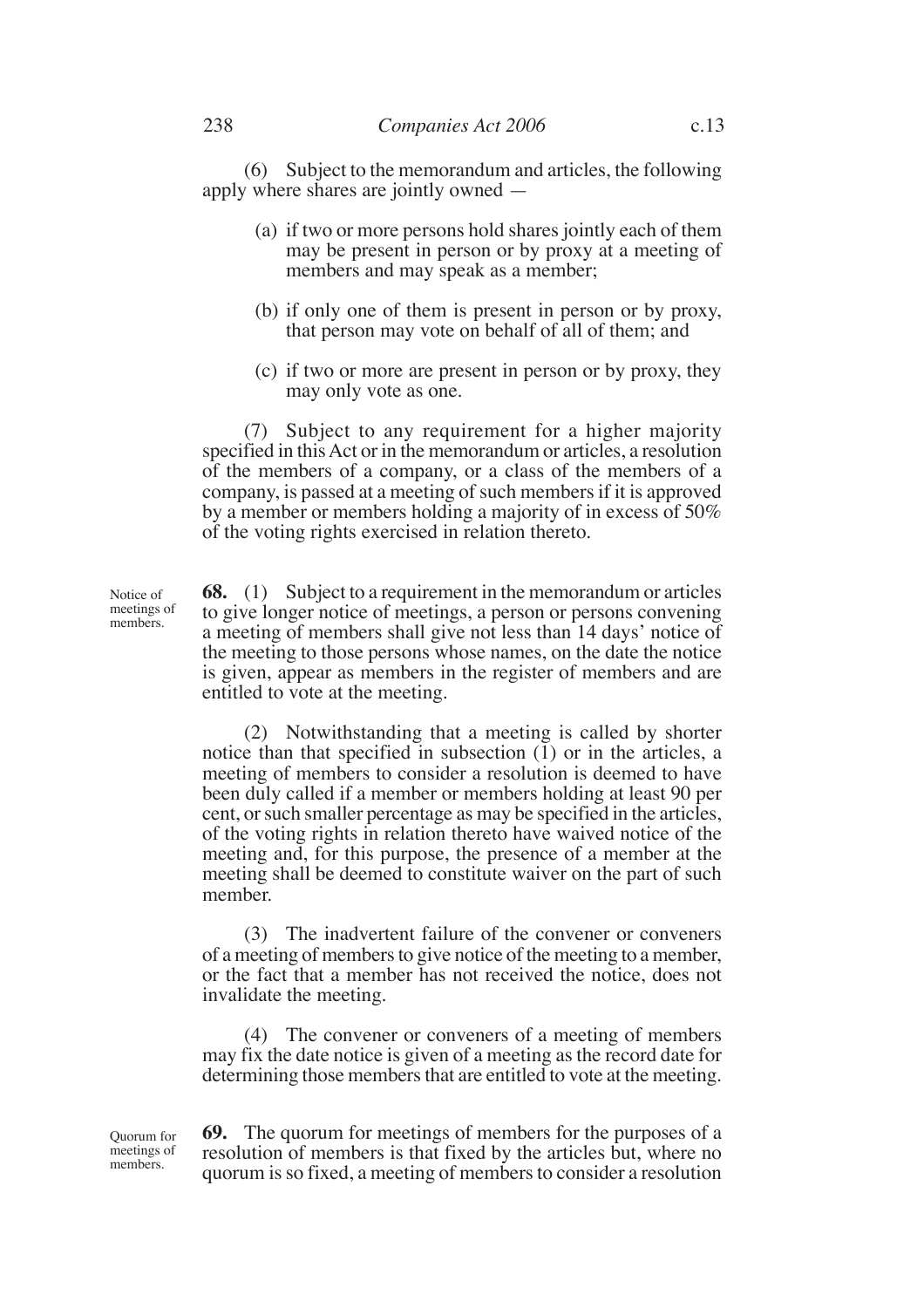is properly constituted for all purposes if at the commencement of the meeting there are present in person (in the case of a member who is an individual) or by a duly appointed representative (in the case of a member who is a body corporate) or by proxy (in either case), a member or members holding at least 10 per cent of the voting rights in relation thereto.

**70.** (1) The Court may order a meeting of members to be held Court may and to be conducted in such manner as the Court orders if it is of  $\frac{call \, meeting}{of \, members}$ the opinion that of members.

- (a) it is impracticable to call or conduct a meeting of the members of a company in the manner specified in this Act or in the memorandum and articles of the company; or
- (b) it is in the interests of the members of the company that a meeting of members is held.

(2) An application for an order under subsection (1) may be made by a member or director of the company.

(3) The Court may make an order under subsection (1) on such terms, including as to costs of conducting the meeting and as to the provision of security for those costs, as it considers appropriate.

**71.** (1) Any action that may be taken by members of the Written company at a meeting of members may also be taken by a resolutions. resolution consented to in writing or by email, telex, fax, or other electronic communication, without the need for any notice —

- (a) by all the members entitled to vote thereon; or
- (b) subject to any requirement specified in this Act for a resolution to be passed by a particular majority, by a member or members holding such percentage of the voting rights in relation thereto as may be specified in the memorandum or articles.

(2) A resolution under subsection (1) may consist of several documents, including electronic communications, in like form each signed or assented to by one or more members and shall be deemed to have been passed on the date on which the resolution is signed or assented to by the last member to sign or assent (as the case may be).

**72.** (1) Any notice, information or written statement required Service of under this Act to be given by a company to members shall be  $\frac{\text{notes on}}{\text{members}}$ served members.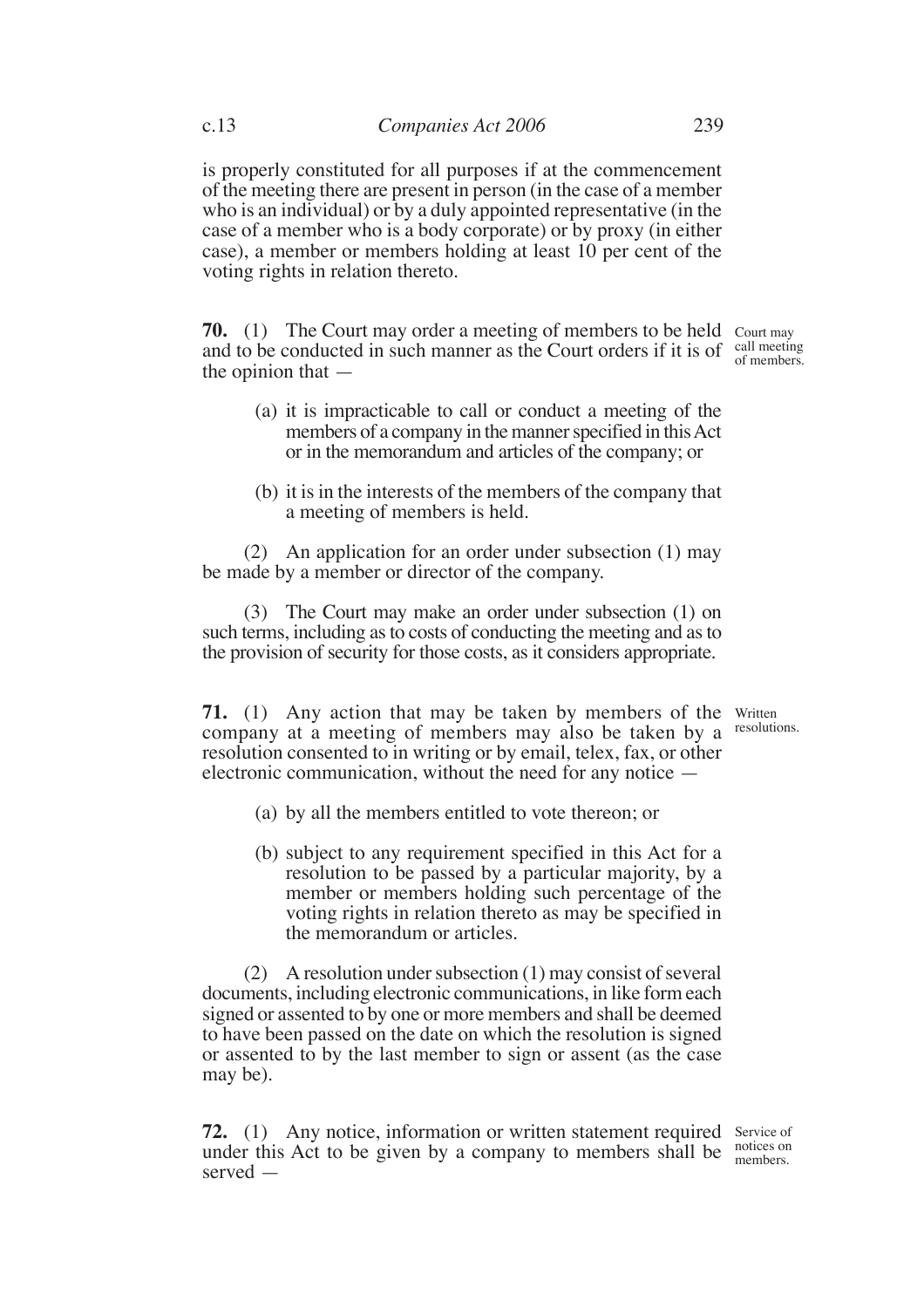- (a) in the manner specified in the articles, or
- (b) in the absence of a provision in the articles, by personal service or by mail addressed to each member at the address shown in the register of members.

(2) For the purposes of subsection  $(1)(b)$ , proof that an envelope containing such notice, information or written statement was properly addressed, pre-paid and posted shall be conclusive evidence that it was given by mail and such notice, information or written statement shall be deemed to be given at the expiration of 48 hours after the envelope containing it was posted.

## PART V

# COMPANY ADMINISTRATION

#### *Chapter 1 — Registered Office and Registered Agent*

**73.** (1) A company shall, at all times, have a registered office in the Isle of Man.

- (2) The registered office of a company is  $-$ 
	- (a) the place specified as the company's first registered office in the memorandum filed under section 5(1), section  $144(1)$ , section  $149(1)$ , section  $154(2)$ , section  $157(3)$  or section  $162(3)$ , as the case may be; or
	- (b) if one or more notices of change of registered office have been filed under section 75, the place specified in the last such notice to be registered by the Registrar.

(3) The registered office of a company, whether as specified in the memorandum or in any notice filed under section 75 shall be a physical address in the Isle of Man.

Registered agent.

**74.** (1) A company shall at all times have a registered agent in the Isle of Man.

(2) Unless the last registered agent of the company has resigned in accordance with section 76 or ceased to be the company's registered agent in accordance with section 77, the registered agent of a company is —

> (a) the person specified as the company's first registered agent in the memorandum filed under section 5(1), section 144(1) section 149(1), section 154(2), section  $157(3)$  or section  $162(3)$ , as the case may be; or

Registered office.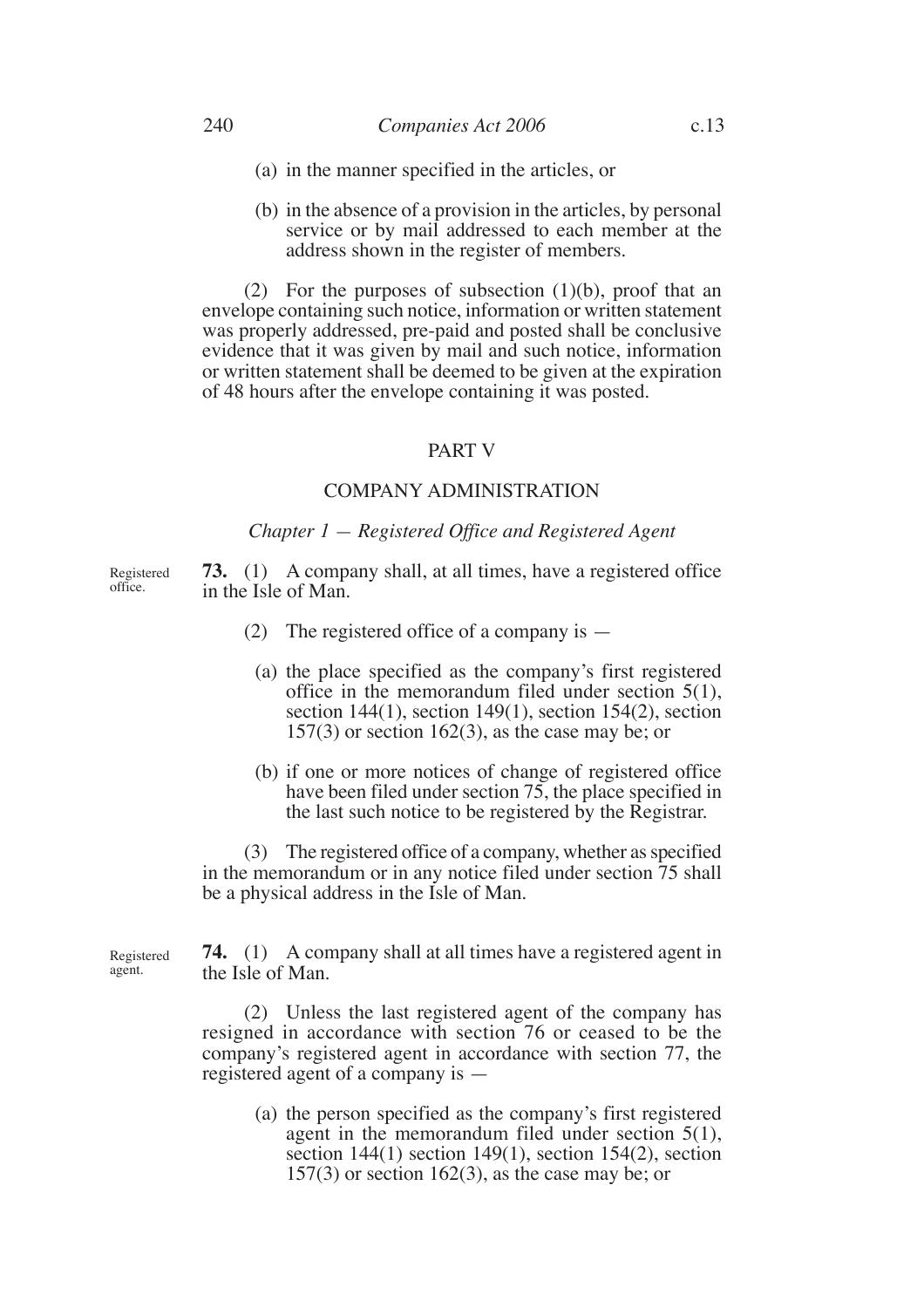(b) if one or more notices of change of registered agent have been filed under section 75, the person specified as the company's registered agent in the last such notice to be registered by the Registrar.

(3) No person shall be, or agree to be, the registered agent of a company unless that person holds a licence granted under the Fiduciary Services Acts 2000 and 2005 which does not exclude acting as registered agent.

(4) Subject to section 77(6), a person who contravenes subsection (3) commits an offence.

(5) A company that does not have a registered agent commits an offence.

**75.** (1) A resolution to change the location of a company's change of registered office or to change a company's registered agent may registered be passed either by the members of the company or, unless the memorandum or articles provide otherwise, by the directors of agent. the company.

office or registered

(2) A company wishing to change its registered office or registered agent shall file a notice in the prescribed form.

(3) A notice of change of registered agent shall be endorsed by the new registered agent with the new registered agent's agreement to act as registered agent.

(4) A notice of change of registered office or registered agent may be filed only by such persons as are prescribed by regulations.

(5) A change of registered office or registered agent takes effect on the registration by the Registrar of the notice filed under subsection (2).

(6) A change of registered office or registered agent is deemed not to constitute an amendment of the company's memorandum or articles.

**76.** (1) A person may resign as the registered agent of a Resignation company only in accordance with this section.

of registered agent.

(2) A person wishing to resign as the registered agent of a company shall —

(a) give not less than 8 weeks' written notice of that person's intention to resign as registered agent of the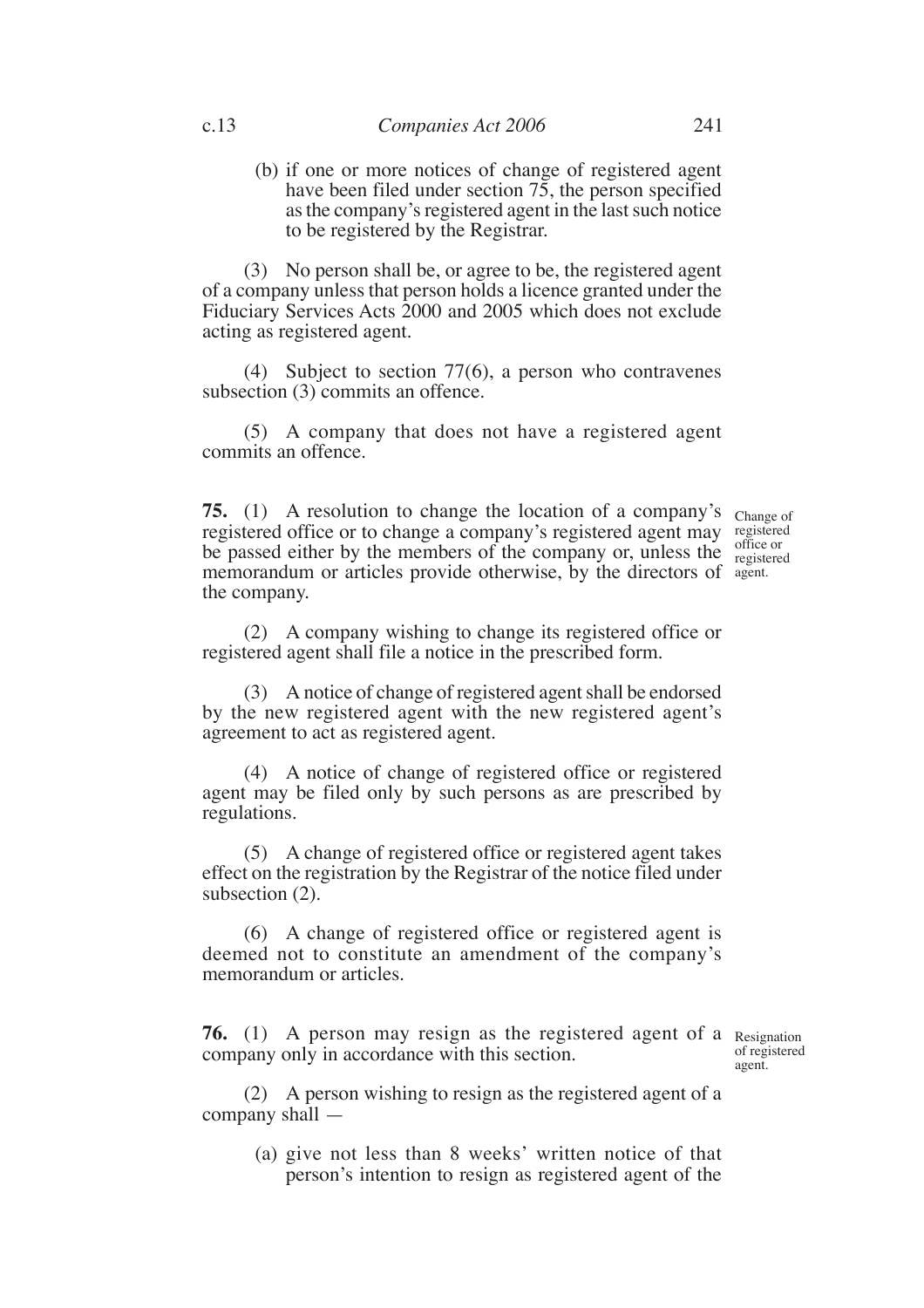company on the date specified in the notice to a person specified in subsection (3); and

(b) file a copy of the notice provided under paragraph (a) within one week of giving notice to the company.

(3) A notice under subsection (2) shall be sent to the company at its registered office and to a director of the company at the director's last known address.

(4) If a company does not change its registered agent in accordance with section 75 on or before the date specified in the notice given under subsection (2), the registered agent may file a notice of resignation as the company's registered agent.

Registered agent ceasing to be eligible to act.

**77.** (1) For the purposes of this section, a person ceases to be eligible to act as a registered agent if the person ceases to hold a licence which permits the person to act as registered agent under the Fiduciary Services Acts 2000 and 2005.

(2) Where a person ceases to be eligible to act as a registered agent, the Commission shall direct the Registrar to send to each company of which the person is the registered agent —

- $(a)$  a notice  $-$ 
	- (i) advising the company that the person concerned is not eligible to be its registered agent;
	- (ii) advising the company that the company must appoint a new registered agent within 12 weeks of the date of the notice; and
	- (iii) specifying the date on which the person shall cease to be the registered agent of the company, if the company has not previously changed its registered agent; and
- (b) a list of persons who are licensed under the Fiduciary Services Acts 2000 and 2005 to act as registered agent.

(3) The date specified by the Registrar under subsection  $(2)(a)(iii)$  shall be a date not later than 12 weeks after the date of the notice and, unless the company has previously changed its registered agent, the person concerned shall cease to be the company's registered agent with effect from the date specified by the Registrar.

(4) A company that receives a notice under subsection (2) shall, within 12 weeks of the date of the notice, appoint a new registered agent.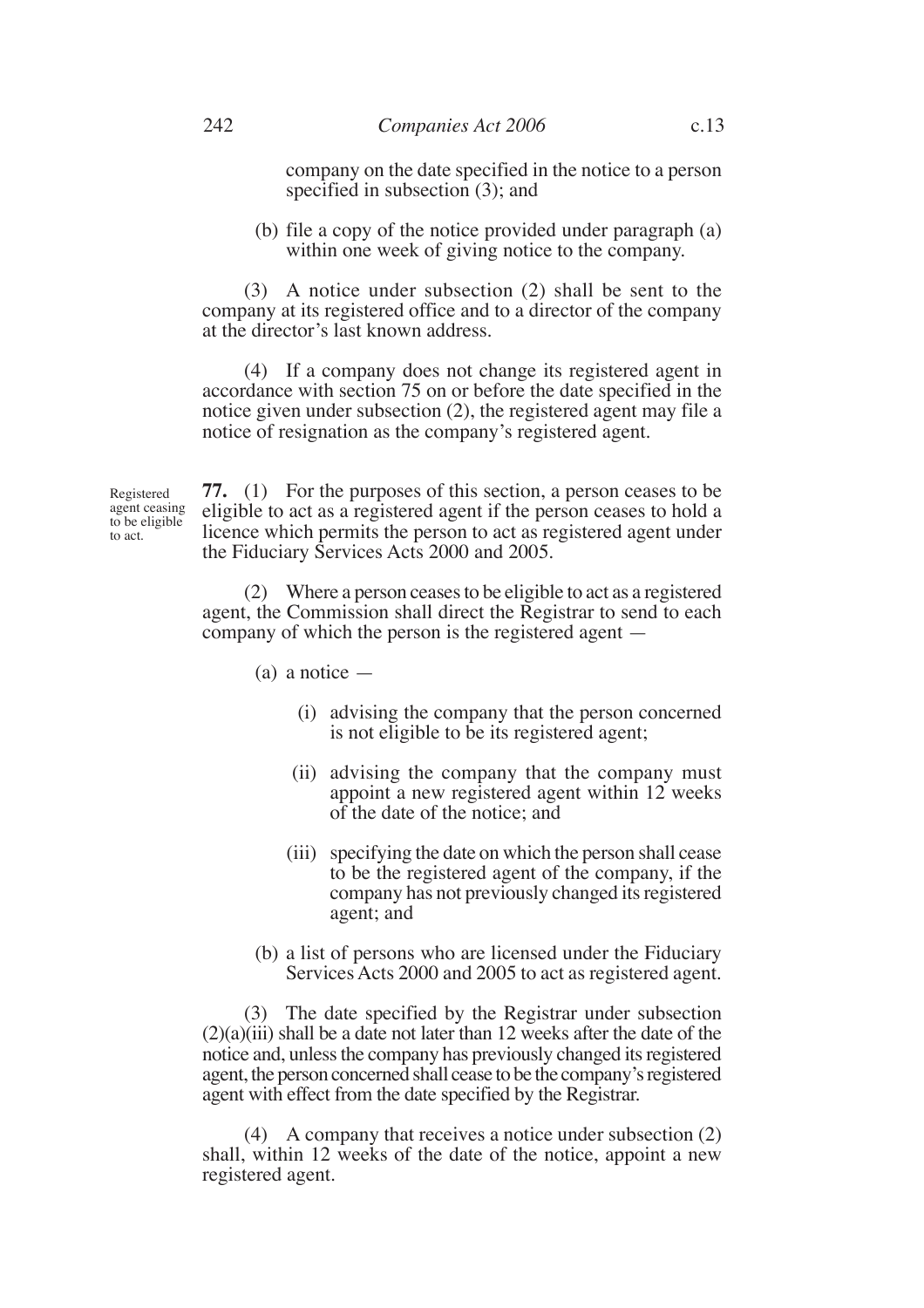(5) A company that contravenes subsection (4) commits an offence.

(6) A person does not commit an offence under section 74(4) by reason only of the fact that —

- (a) such person ceases to be eligible to act as a registered agent; and
- (b) after ceasing to be eligible to act, such person continues to be the registered agent of a company during the period from the date such person ceases to be eligible to act to the date that the company appoints a new registered agent.

# *Chapter 2 — Company Records*

**78.** (1) A company shall keep the following documents at the Documents office of its registered agent —

to be kept at office of registered agent.

- (a) copies of the memorandum and articles of the company signed by each of the subscribers;
- (b) the register of members maintained under section 62 or a copy of the register of members;
- (c) the register of directors maintained under section 101 or a copy of the register of directors;
- (d) the register of charges maintained under section 137(1) or a copy of such register of charges;
- (e) copies of all notices and other documents filed by the company pursuant to this Act in the previous 6 years; and
- (f) any accounting records that it is required to keep under this Act.

(2) A company that contravenes subsection (1) commits an offence.

(3) To the extent that a company's register of members and register of directors do not contain a record of the residential address of any member, former member, director or former director, its registered agent shall maintain a separate record of the residential addresses of such persons.

**79.** (1) A company shall keep the following records at the office other records of its registered agent or at such other place or places, within or to be outside the Isle of Man, as the directors may determine —

maintained by company.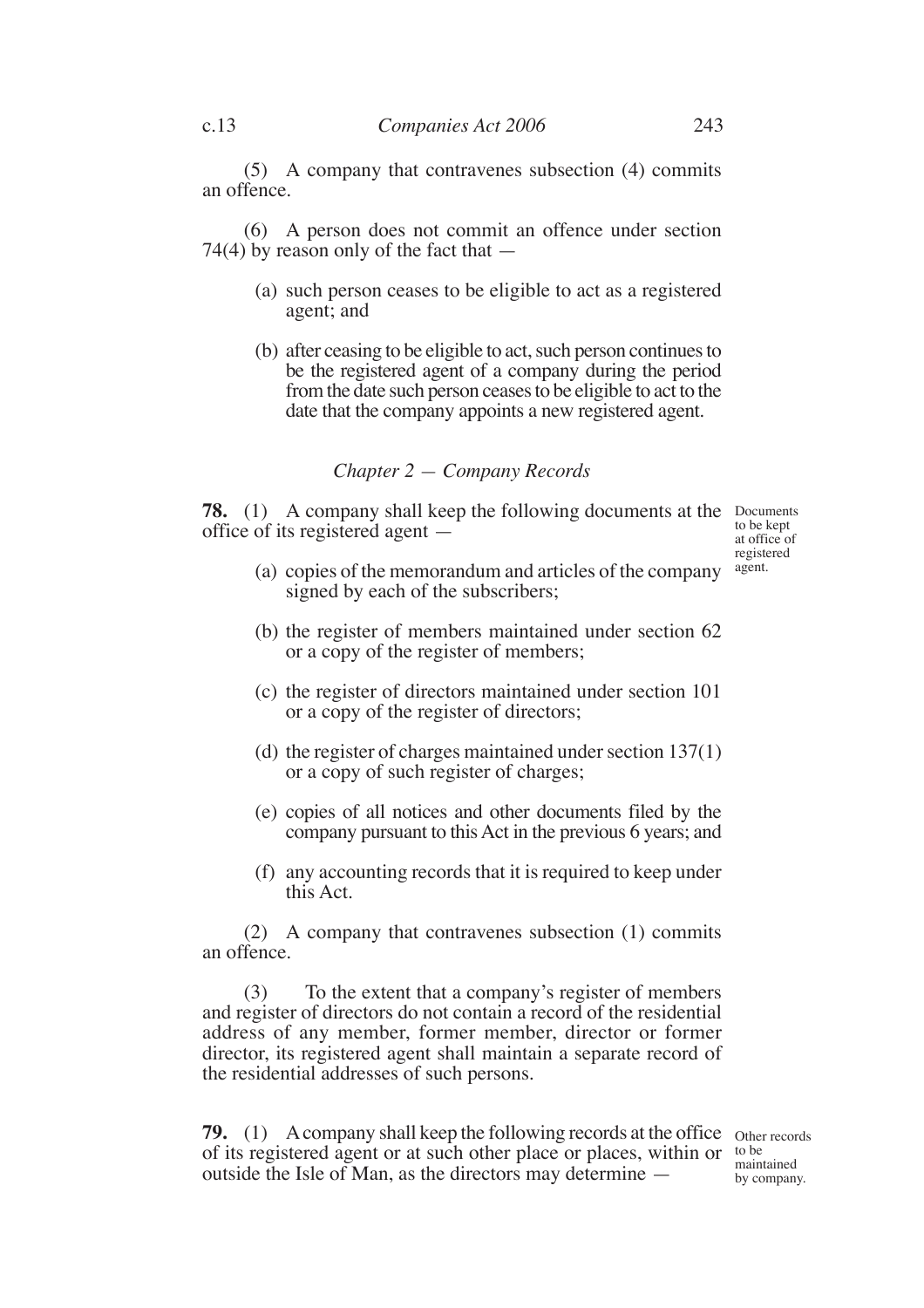- (a) minutes of meetings and resolutions of members and of classes of members maintained in accordance with section 84; and
- (b) minutes of meetings and resolutions of directors and committees of directors maintained in accordance with section 84.

(2) Where any records specified under section (1) are kept at a place other than at the office of the company's registered agent, the company shall provide the registered agent with a written record of the physical address of the place or places at which the records are kept.

(3) Where the place at which any records specified under subsection (1) is changed, the company shall provide the registered agent with the physical address of the new location of the records within 14 days of the change of location.

(4) A company that contravenes this section commits an offence.

**80.** (1) A company shall keep reliable accounting records which  $-$ 

- (a) correctly explain the transactions of the company; and
- (b) enable the financial position of the company to be determined with reasonable accuracy at any time; and
- (c) allow financial statements to be prepared.

(2) A company shall retain such invoices, contracts and other information as are necessary to allow the company to document —

- (a) all sums of money received and expended and the matters in respect of which the receipt and expenditure took place;
- (b) all sales and purchases; and
- (c) the assets and liabilities of the company.
- (3) In this section "financial statements" means
	- (a) a statement recording the assets and liabilities of the company; and
	- (b) a statement recording the receipts, payments and other financial transactions undertaken by the company; and

Companies to keep accounting records.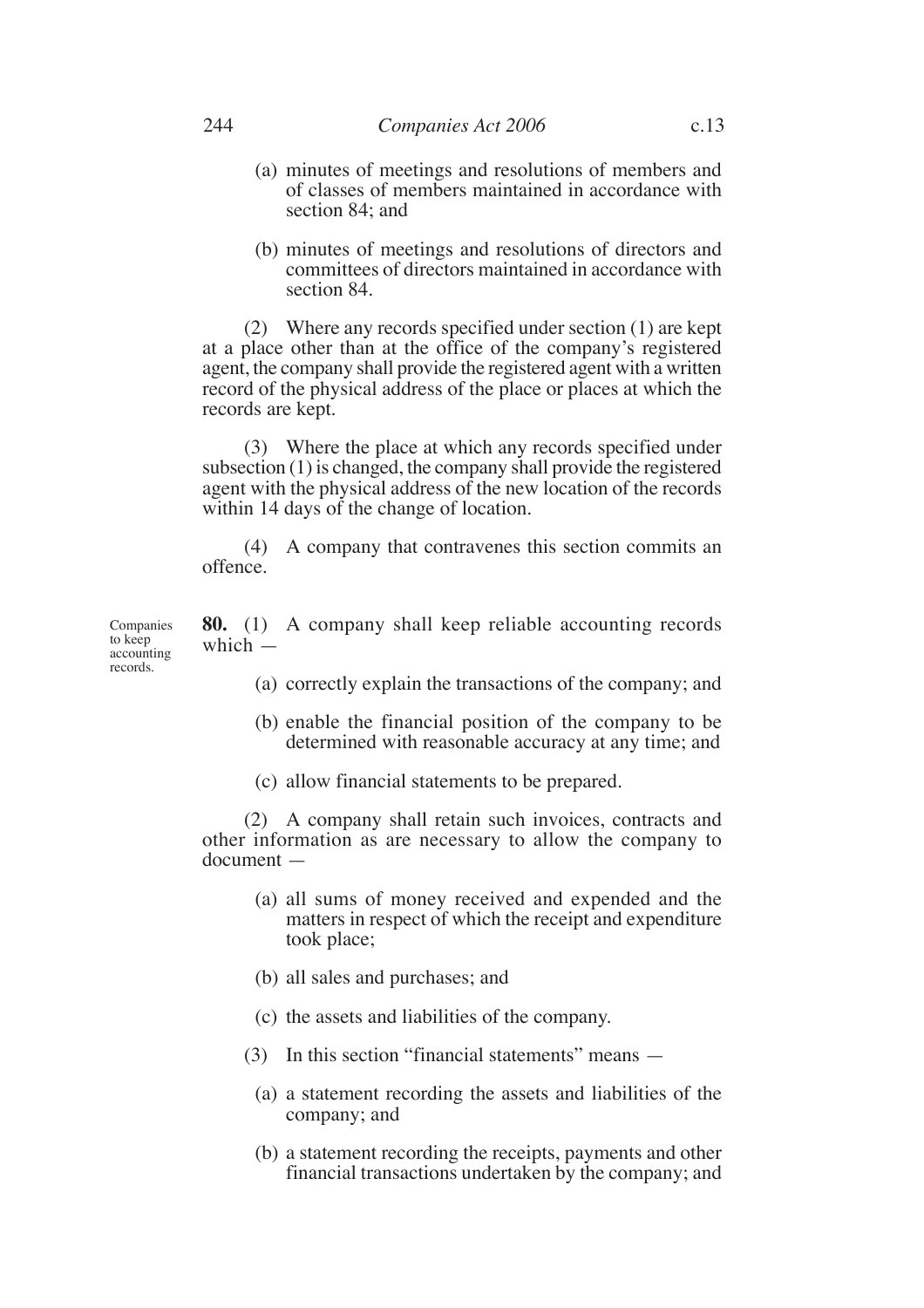(c) such notes as may be necessary for a reasonable understanding of the statements referred to in paragraphs (a) and (b) to be achieved.

(4) Without prejudice to the requirements of any other enactment, the accounting records of a company shall be maintained by or on behalf of that company for not less than six years from the end of the financial period of the company to which they relate.

(5) A company that contravenes this section commits an offence.

**81.** The records required to be kept by a company under this Act Form of shall be kept records.

- (a) in written form; or
- (b) either wholly or partly as electronic records complying with the requirements of the Electronic Transactions Act 2000.

[c. 8]

**82.** (1) A director of a company is entitled, on giving reasonable Inspection notice, to inspect the documents and records of the company in of records. written or electronic form without charge and at any reasonable time specified by such director and to make copies of or take extracts from the documents and records.

(2) A member is entitled, on giving written notice to the company, to inspect —

- (a) copies of the memorandum and articles;
- (b) the register of members or a copy thereof;
- (c) the register of directors or a copy thereof;
- (d) the register of charges maintained under section 137 or a copy thereof; and
- (e) the accounting records maintained under section 80 or a copy thereof,

and to make copies of or take extracts from the documents and records.

(3) Officers of the Commission and the Attorney General (or any person authorised in writing by the Attorney General) shall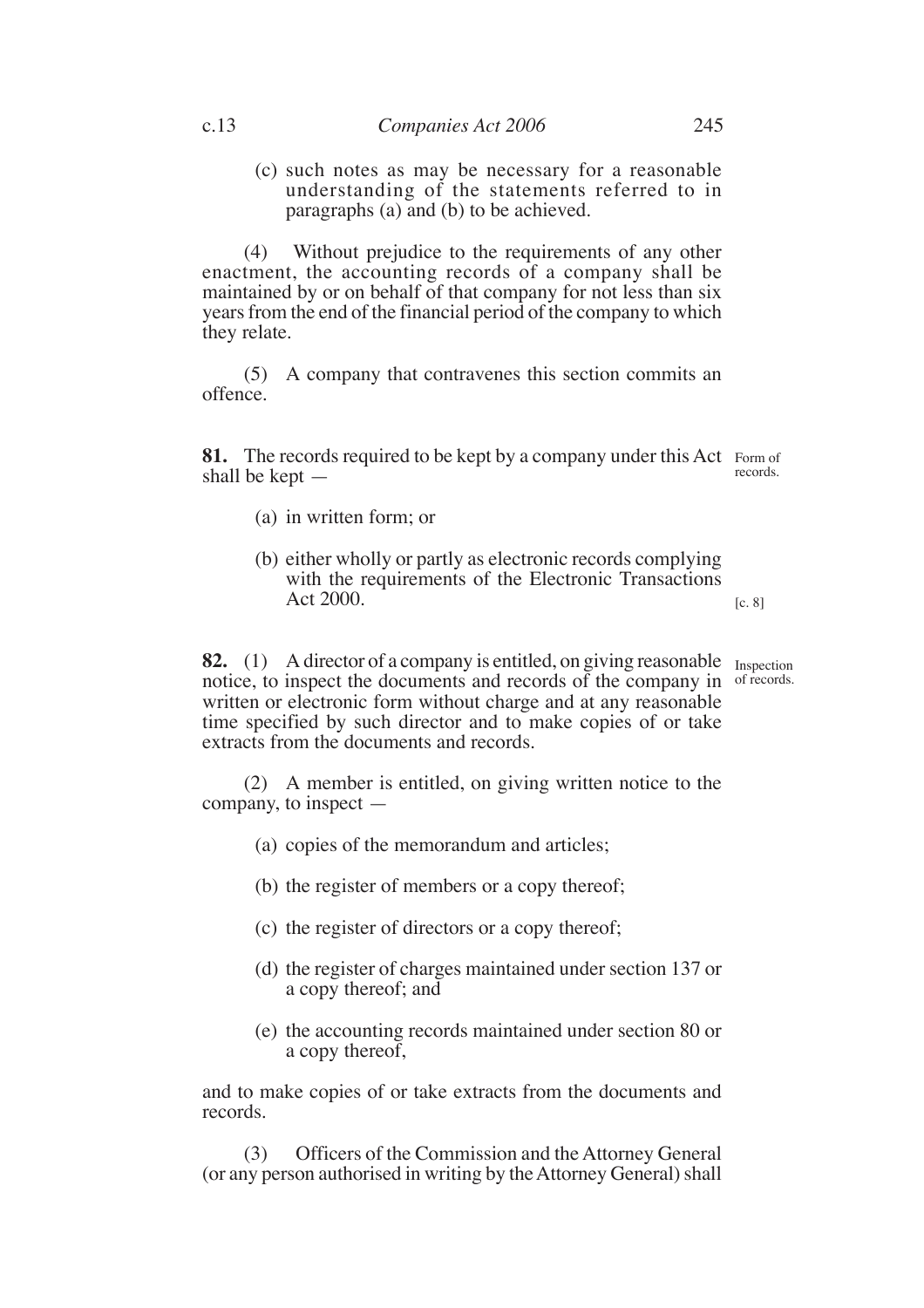also have the rights of inspection set out in subsection (1) and in addition shall have the right to inspect any records maintained by the registered agent under section 78(3).

**83.** (1) A document may be served on a company by leaving it at, or by sending it by post addressed to the company — Service of process etc. on company.

- (a) at its registered office; or
- (b) at the office of its registered agent.

(2) Service of a document on a company may be proved by showing that —

- (a) it was mailed in such time as to admit its being delivered, in the normal course of delivery, within the period prescribed for service; and
- (b) it was correctly addressed and the postage was prepaid.

Records and common seal.

- **84.** (1) A company shall keep
	- (a) minutes of all meetings of
		- (i) directors;
		- (ii) members;
		- (iii) committees of directors; and
		- (iv) classes of members; and
	- (b) copies of all resolutions consented to by
		- (i) directors;
		- (ii) members;
		- (iii) committees of directors; and
		- (iv) classes of members.

(2) A company may have a common seal and, if it has a seal, an imprint of the seal shall be kept at the office of the registered agent of the company.

(3) A company that wilfully contravenes this section commits an offence.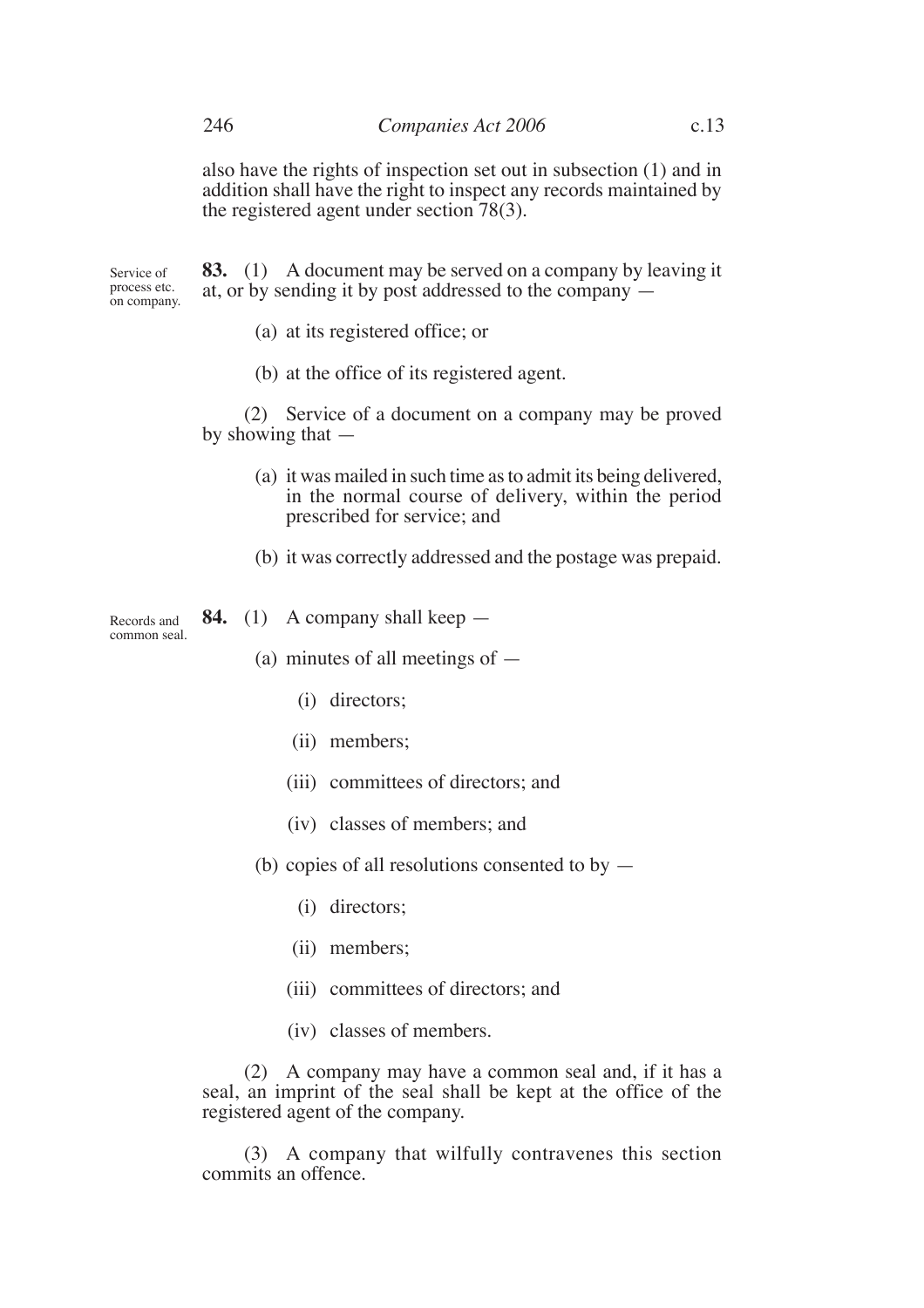## *Chapter 3 — Annual Returns*

**85.** (1) An annual return shall be made by a company Annual containing such particulars as may be prescribed.

return to be made by a company.

(2) The annual return must be made up to the company's return date and the registered agent must, within one month after that date, forward a copy to the Registrar.

(3) The company's return date means the anniversary of the company's incorporation or such other date as may be prescribed.

(4) If a company fails to comply with this section it shall be liable to a default fine.

# *Chapter 4 — General Provisions*

**86.** (1) A company may, by affixing its common seal thereto, Contracts and make or execute any written contract, deed, instrument or other execution of document.

documents.

(2) A company need not have a common seal, however, and the following subsections apply whether it does or not.

(3) An oral contract may be made, and a written contract, deed, instrument or other document may be made or executed on behalf of a company by any person acting under its authority, express or implied.

(4) A written contract, deed, instrument or other document made or executed by a company which makes it clear on its face that it is intended by the person or persons making it to be a deed has effect, upon delivery, as a deed; and it shall be presumed, unless a contrary intention is proved, to be delivered upon it being so executed.

(5) This section applies to contracts, deeds, instruments and other documents made or executed in the Isle of Man or elsewhere.

**87.** (1) A person who enters into a contract or deed in the name Contracts of or on behalf of a company before the company is incorporated is personally bound by the contract or deed and is entitled to the benefits of the contract or deed, except where —

before incorporation.

(a) the contract or deed specifically provides otherwise; or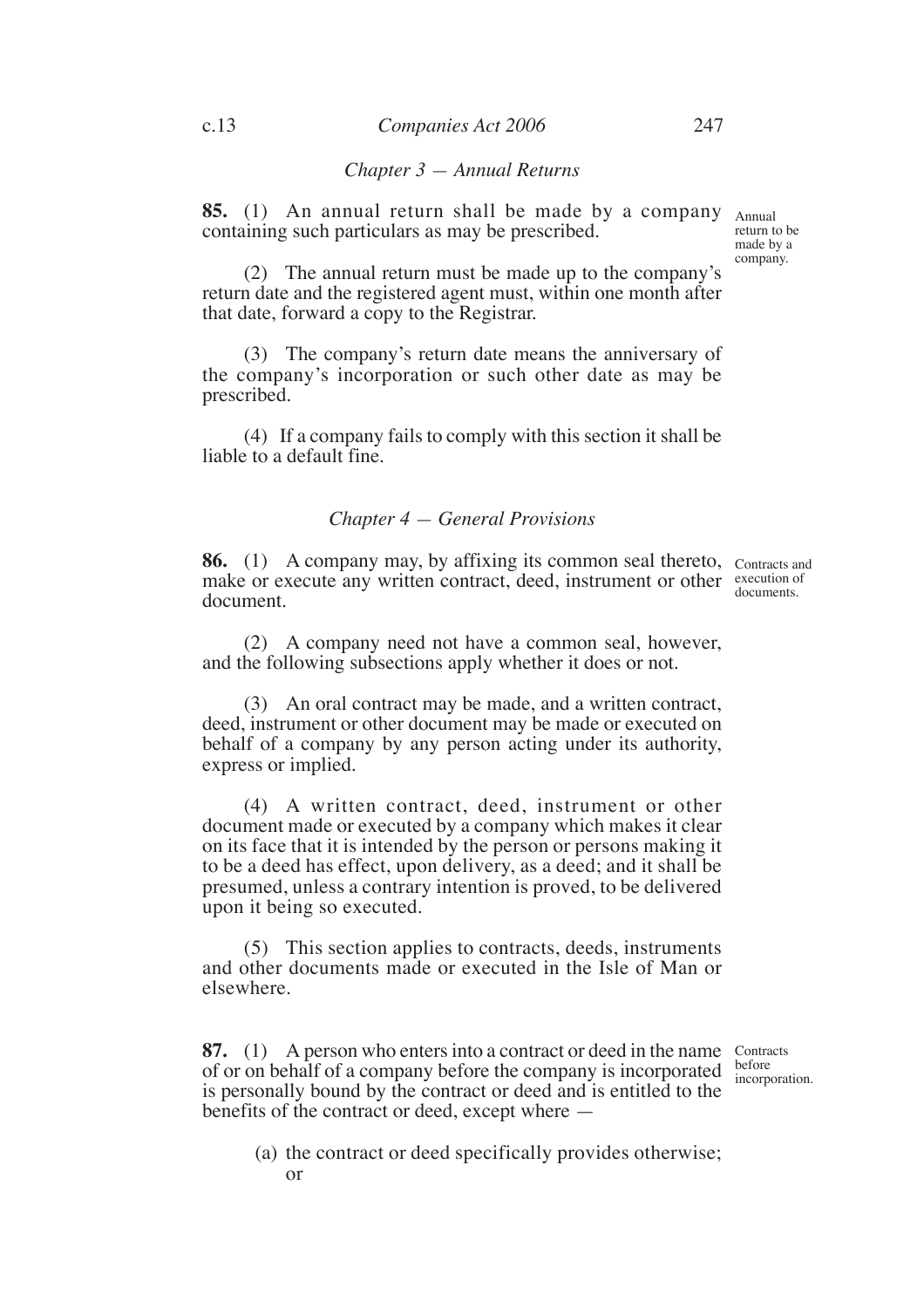(b) subject to any provisions of the contract to the contrary, the company adopts the contract or deed under subsection (2).

(2) A company may, by any action or conduct signifying its intention to be bound by a contract or deed entered into in its name or on its behalf before it was incorporated, adopt the contract or deed within such period as may be specified in the contract or deed or, if no period is specified, within a reasonable period after the company's incorporation.

(3) When a company adopts a contract or deed under subsection  $(2)$  —

- (a) the company is bound by, and entitled to the benefits of, the contract or deed as if the company had been incorporated at the date of the contract or deed and had been a party to it; and
- (b) subject to any provisions of the contract or deed to the contrary, the person who acted in the name of or on behalf of the company ceases to be bound by or entitled to the benefits of the contract or deed.

**88.** A promissory note or bill of exchange shall be deemed to have been made, accepted or endorsed by a company if it is made, accepted or endorsed in the name of the company — Promissory notes and bills of exchange.

- (a) by or on behalf or on account of the company; or
- (b) by a person acting under the express or implied authority of the company;

and if so endorsed, the person signing the endorsement is not liable thereon.

**89.** (1) Subject to a contrary provision in its memorandum and articles, a company may, by an instrument in writing executed in accordance with section  $86(1)$  or (3), appoint a person as its attorney either generally or in relation to a specific matter. Power of attorney.

> (2) An act of an attorney appointed under subsection (1) in accordance with the instrument under which such attorney was appointed binds the company.

Authentication 90. A document requiring authentication or attestation by a company may be authenticated or signed by any person acting under the express or implied authority of the company, and need not be under its common seal. or attestation of documents.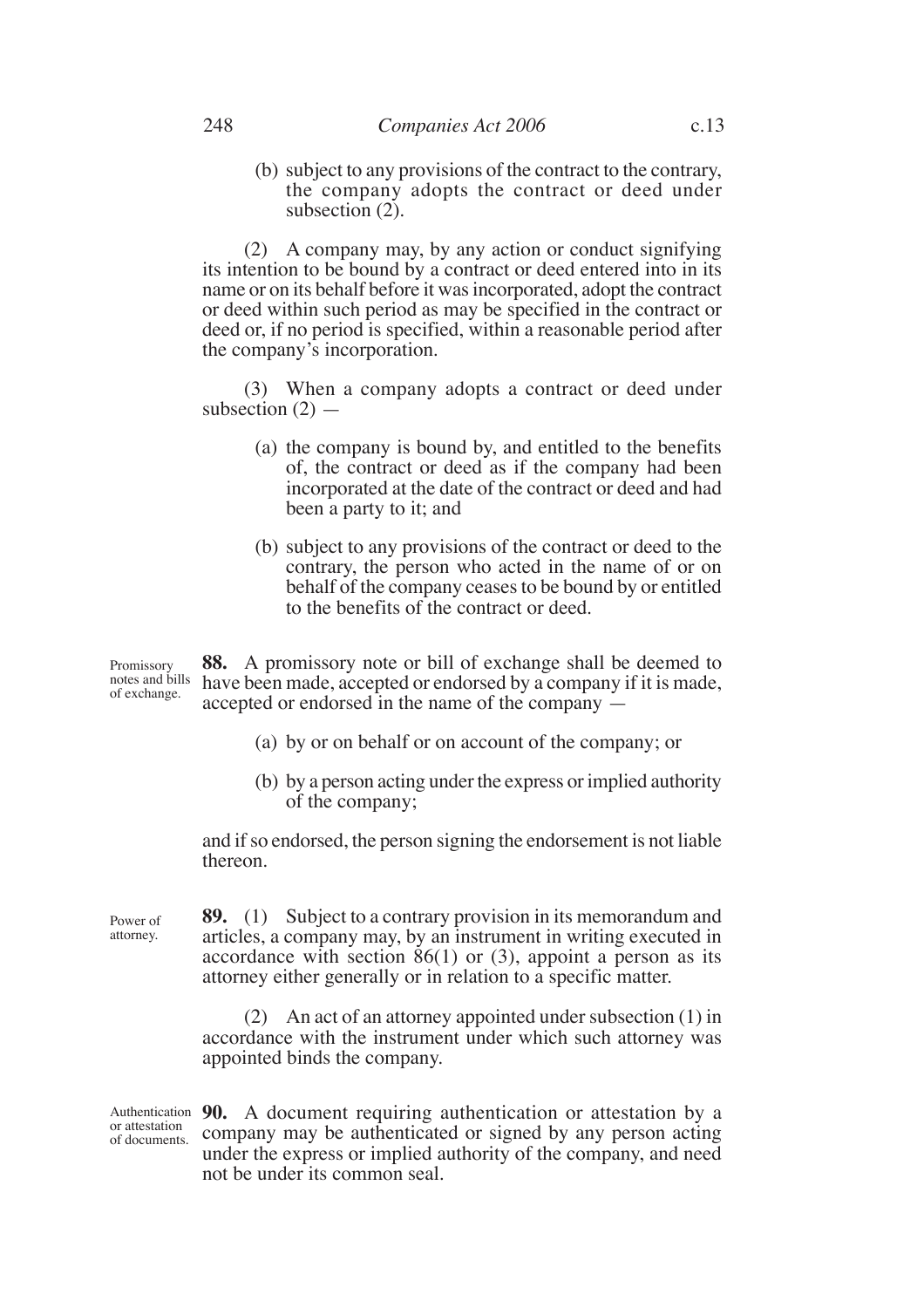## PART VI

#### DIRECTORS

## *Chapter 1 — Management by Directors*

**91.** (1) The business and affairs of a company shall be managed by, or under the direction or supervision of, the directors of the company. Management by directors.

(2) The directors of a company have all the powers necessary for managing, and for directing and supervising, the business and affairs of the company.

(3) Subsections (1) and (2) are subject to any modifications or limitations in the memorandum or articles.

(4) Other than during the period between the incorporation of the company and the appointment of the first director under section  $95(1)$  a company must have one or more directors.

(5) Subject to subsection (4), the number of directors of a company may be fixed by, or in the manner provided for in the articles of the company.

(6) Subject to section 93, any individual or any body corporate may be a director of a company.

(7) No body corporate shall be, or agree to be, the director of a company unless it, or another body corporate of which it is a subsidiary —

- (a) holds a licence granted under the Fiduciary Services Acts 2000 and 2005 which does not exclude acting as such; or
- (b) is permitted to do so by regulations.

**92.** (1) Subject to the memorandum and articles and to  $\text{Committers}$ subsection  $(2)$ , the directors may  $-$ 

of directors.

- (a) designate one or more committees of directors, each consisting of one or more directors; and
- (b) delegate any one or more of their powers, including the power to affix the common seal of the company, to the committee.

(2) Subject to the memorandum and articles, any delegation pursuant to subsection (1) may be made subject to any conditions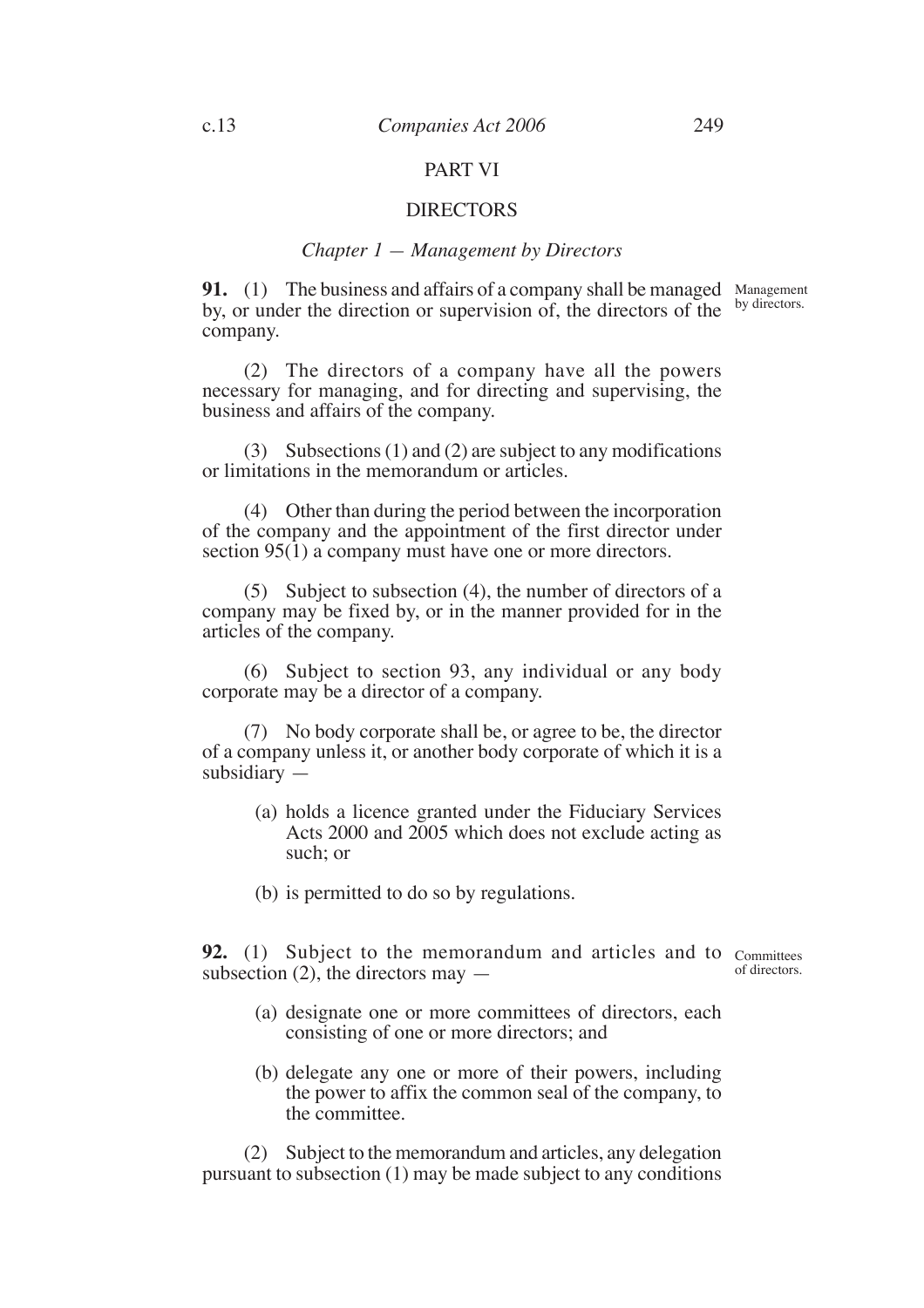the directors may impose, may be made either collaterally with, or to the exclusion of, their own powers and may be revoked or altered.

(3) Subject to the memorandum and articles and to any conditions imposed pursuant to subsection (2), the proceedings of a committee of directors with two or more members shall be governed by the provisions of this Act regulating the proceedings of directors, so far as they are capable of applying.

# *Chapter 2 — Appointment, Retirement and Resignation of Directors*

**93.** (1) The following are not permitted to act as a director of a company —

- (a) an individual who is under 18 years of age;
- (b) a person who is a disqualified person;
- (c) an undischarged bankrupt;
- (d) a person who, in respect of a particular company, is disqualified by the memorandum or articles from being a director of the company;
- (e) in the case of a director which is a body corporate or other legal person (not being an individual), if the requirements specified in section 91(7) are not met; or
- (f) a person who ceases to exist (by way of dissolution or otherwise).

(2) A person who acts as a director of a company whilst not being permitted to act as such under subsection (1) is nevertheless deemed to be a director of the company for the purposes of any provision of this Act that imposes a duty or obligation on a director.

Consent to act **94.** A person shall not be appointed as the director of a company unless such person has consented in writing to be a director. as director.

**95.** (1) The members of a company shall, within one month of the date of incorporation of the company, by resolution, appoint one or more persons as the first directors of the company. Appointment of directors.

> (2) Unless the memorandum or articles provide otherwise, a person may be appointed as a director of a company (either to

Persons not permitted to act as directors.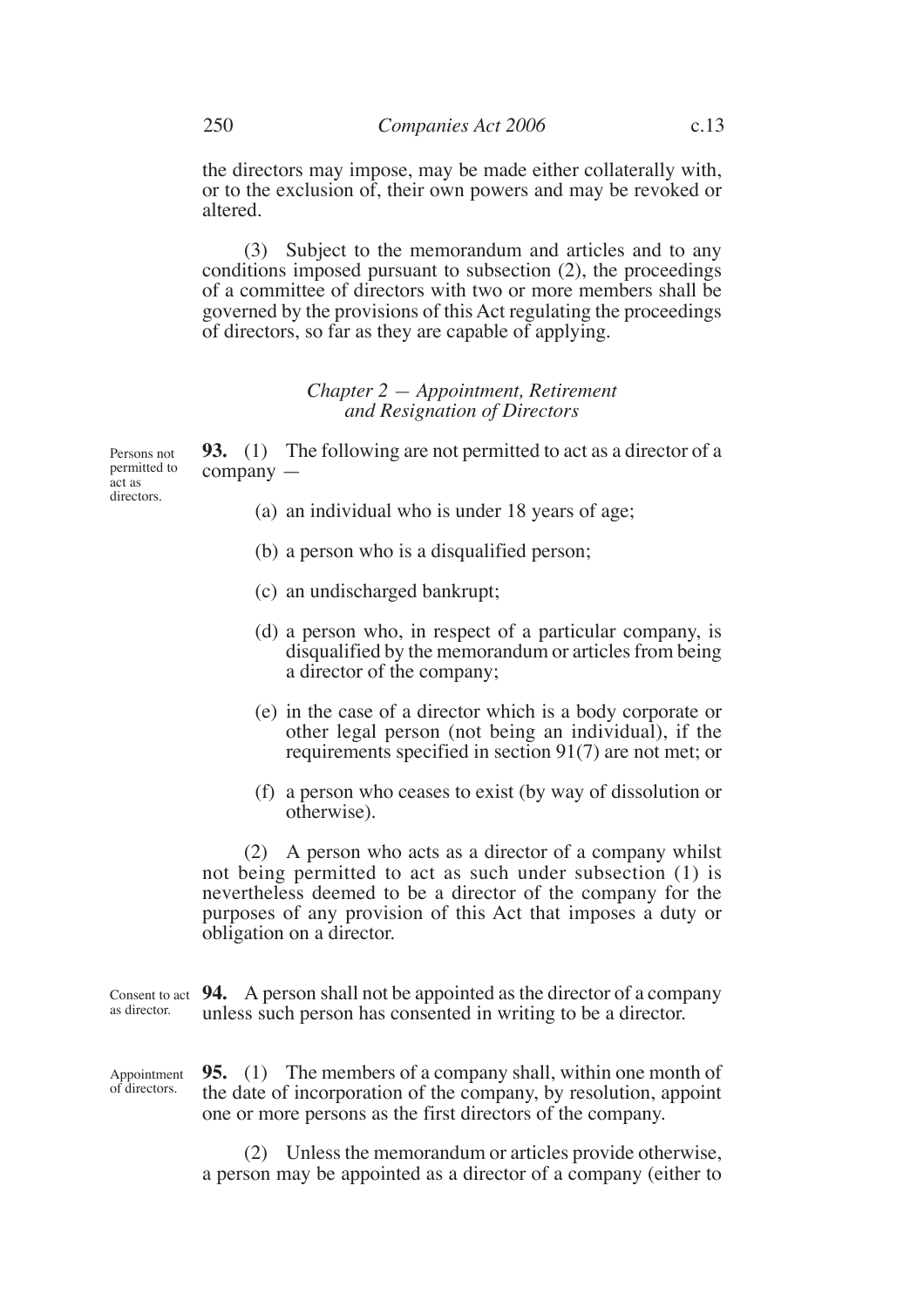fill any casual vacancy on the board or as an additional director) by either —

- (a) the directors (notwithstanding any vacancy on the board); or
- (b) the members of the company.

(3) A director may be appointed for an indefinite term or for such lesser term as may be specified in the terms of appointment.

(4) Without prejudice to section 93(2), a director holds office until the earliest of the following to occur —

- (a) the cessation of such director's term of office;
- (b) such director's death, resignation or removal;
- (c) such director is no longer permitted to act as a director pursuant to section  $93(1)$ .

**96.** (1) Notwithstanding anything in its memorandum or Removal articles or in any agreement between a company and any of its of directors. directors, a director of a company may be removed from office by resolution of the members of the company.

- (2) A resolution under subsection (1) may only be passed
	- (a) at a meeting of the members called for the purpose of removing the director or for purposes including the removal of the director; or
	- (b) by a written resolution consented to by a member or members holding at least 75 per cent of the voting rights in relation thereto.

(3) The notice of a meeting called under subsection  $(2)(a)$ shall state that the purpose of the meeting is, or the purposes of the meeting include, the removal of a director.

(4) Where expressly permitted by the memorandum or articles of a company, a director of a company may be removed from office by the directors of the company.

**97.** A director of a company may resign from office by giving Resignation written notice of resignation to the company and any such of directors. resignation has effect from the date the notice is received by the company or from such later date as may be specified in the notice.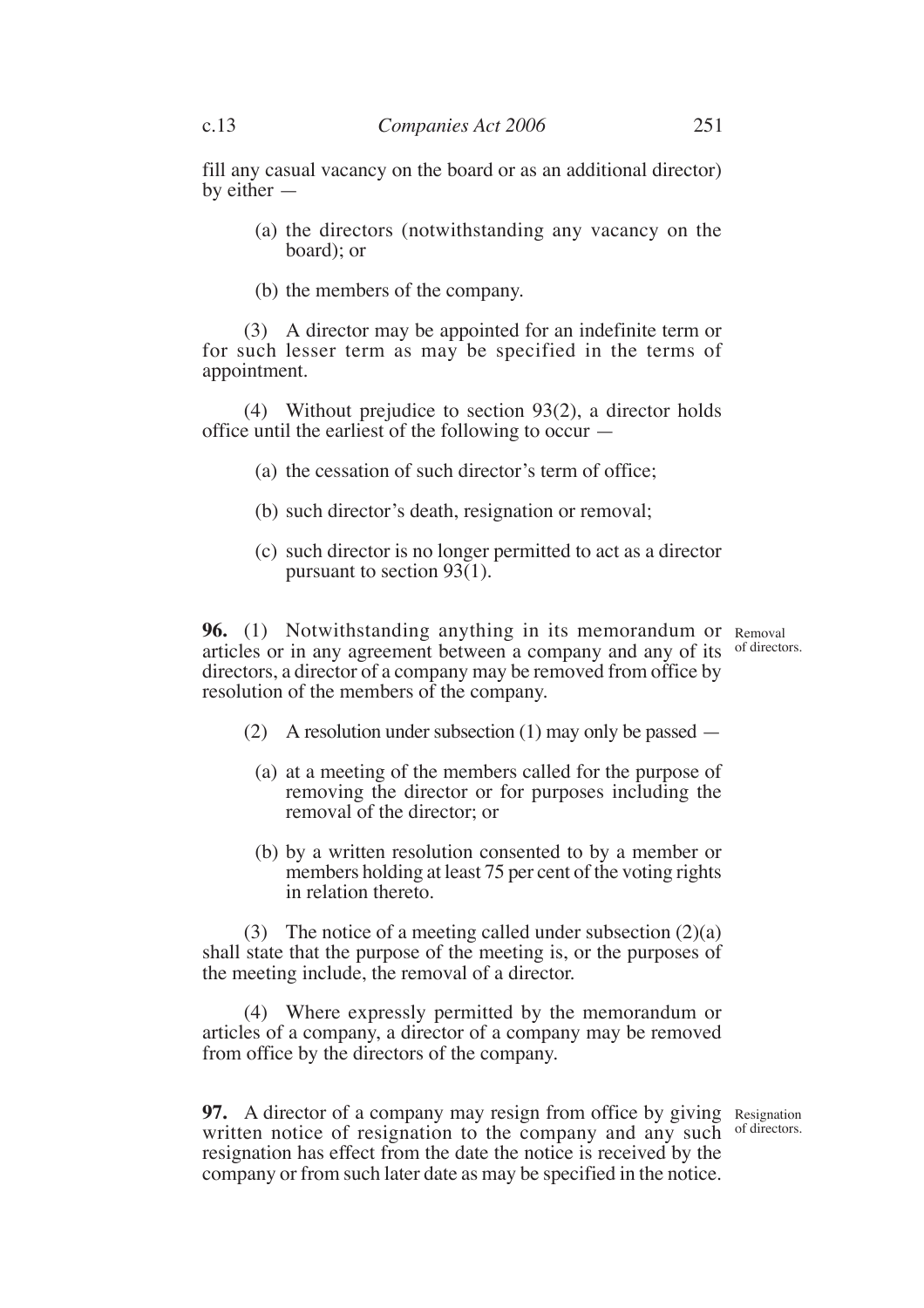Liability of former directors.

**98.** A director who vacates office remains liable under any provisions of this Act that impose liabilities on a director in respect of any acts or omissions or decisions made whilst that person was a director.

**99.** (1) If in any proceedings for negligence, default, breach of duty or breach of trust against a director it appears to the Court hearing the case that the director is or may be liable in respect of the negligence, default, breach of duty or breach of trust, but that such director has acted honestly and reasonably, and that, having regard to all the circumstances of the case, including those connected with such director's appointment, that director ought fairly to be excused for the negligence, default, breach of duty or breach of trust, the Court may relieve that director, either wholly or partly, from such liability on such terms as the Court may think fit. (2) Where any director has reason to apprehend that any claim will or might be made against that director in respect of any negligence, default, breach of duty or breach of trust, such director may apply to the Court for relief, and the Court on any such application shall have the same power of relief as if the matter had been brought under subsection (1). **100.** The acts of a person as a director are valid notwithstanding that — (a) the person's appointment as a director was defective; or (b) the person is not permitted to act as a director under section 93. **101.** (1) A company shall keep a register to be known as a register of directors containing — (a) the names and business or residential addresses of the persons who are directors of the company; (b) the date on which each person whose name is entered in the register was appointed as a director of the company; and (c) the date on which each person named as a director ceased to be a director of the company. (2) The register of directors may be in such form as the Validity of acts of director. Register of directors. Power of court to grant relief in certain cases.

directors approve, but if it is in magnetic, electronic or other data storage form, the company must be able to produce legible evidence of its contents.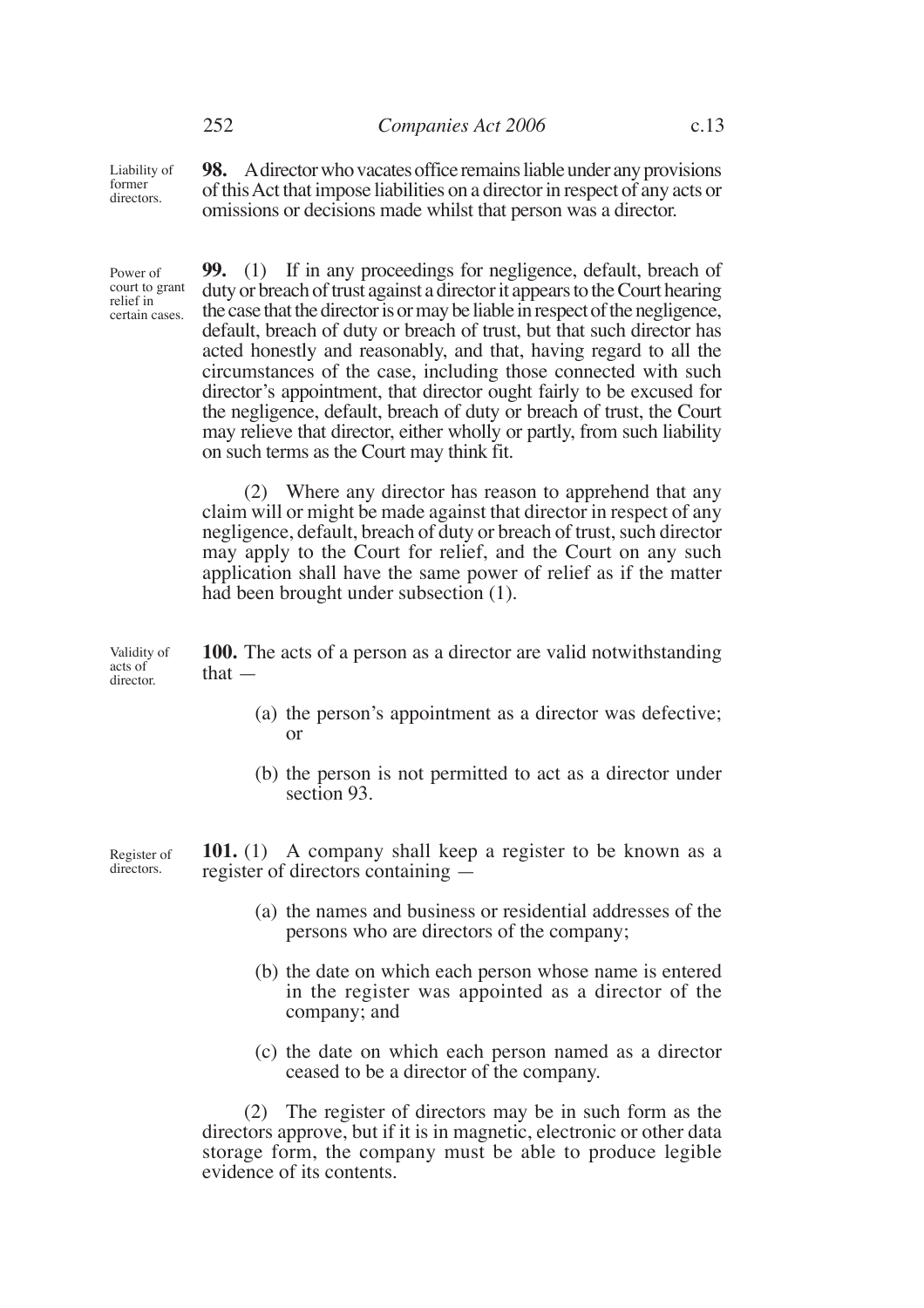(3) The register of directors is *prima facie* evidence of any matters directed or authorised by this Act to be contained therein.

**102.** (1) Subject to the memorandum or articles of a company, Emoluments the directors may fix their emoluments in respect of services to be  $\frac{and$  expenses rendered in any capacity to the company. of directors.

(2) Subject to contrary provision in the memorandum and articles of a company, the directors may be paid all expenses properly incurred in the discharge of their duties.

#### *Chapter 3 — Directors' Interests*

**103.** Provided that a director has disclosed any interest in Directors' accordance with section 104, a director notwithstanding such  $\frac{\text{appoinments}}{\text{and interest}}$ director's office —

- (a) may be a party to, or otherwise interested in, any transaction or arrangement with the company or in which the company is otherwise interested;
- (b) may be a director or other officer of, or employed by, or a party to any transaction or arrangement with, or otherwise interested in, any body corporate promoted by the company or in which the company is otherwise interested; and
- (c) shall not, by reason of his office, be accountable to the company for any benefit which such director derives from any such office or employment or from any such transaction or arrangement or from any interest in any such body corporate and no such transaction or arrangement shall be liable to be avoided on the ground of any such interest or benefit.

104. (1) A director of a company shall, forthwith after becoming Disclosure aware of the fact that such director is interested in a transaction entered into or to be entered into by the company, disclose the interest to the board of the company.

(2) For the purposes of subsection (1), a disclosure to the board to the effect that a director of a company is also a shareholder, director, officer or trustee of another named company or other arrangement and is to be regarded as interested in any transaction which may, after the date of the disclosure, be entered into between the company and that other company or person, is a sufficient disclosure of interest in relation to that transaction.

of interests.

and interests.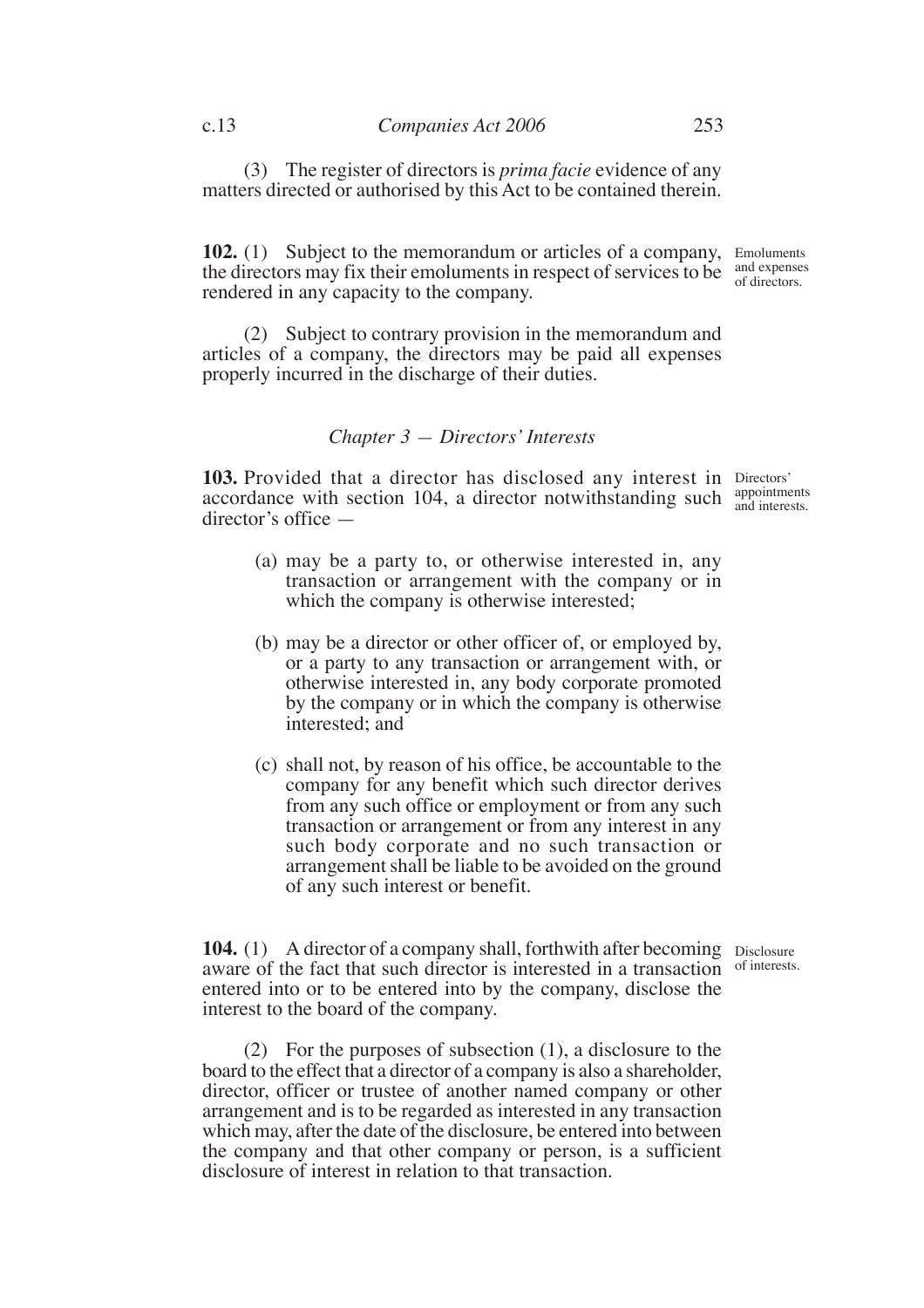(3) A disclosure made pursuant to subsection (1) shall be made or brought to the attention of every director on the board, provided that a disclosure shall be deemed to have been so made if it is made at the meeting of the directors at which the transaction was first considered or, if the director in question was not at the date of that meeting interested in the transaction or aware that such director was so interested, at the first meeting of the directors held after the director became so aware or so interested (as the case may be).

(4) A director who contravenes subsection (1) commits an offence.

**105.** Subject to contrary provision in the memorandum or articles of a company, a director who has disclosed an interest in a transaction in accordance with section 104 shall be counted in the quorum, and may vote, in relation to any resolution of the directors concerning such transaction.

## *Chapter 4 — Proceedings of Directors and Miscellaneous Provisions*

Meetings of directors.

Director disclosing interest may vote and count in quorum.

> **106.** (1) Subject to the memorandum or articles of a company, the directors of a company may meet at such times and in such manner and places within or outside the Isle of Man as they may determine to be necessary or desirable and shall regulate their proceedings as they see fit.

> (2) A director shall be deemed to be present at a meeting of directors if —

- (a) such director participates by telephone or other electronic means; and
- (b) all directors participating in the meeting are able to communicate with each other.

Notice of meetings of directors.

**107.** (1) Subject to contrary provision in its memorandum and articles, a director of a company shall be given reasonable notice of meetings of directors.

(2) Notwithstanding subsection (1) but subject to the memorandum and articles, a meeting of directors held in contravention of that subsection is valid if all of the directors have waived notice of the meeting and, for this purpose, the presence of a director at the meeting shall be deemed to constitute waiver on the part of such director.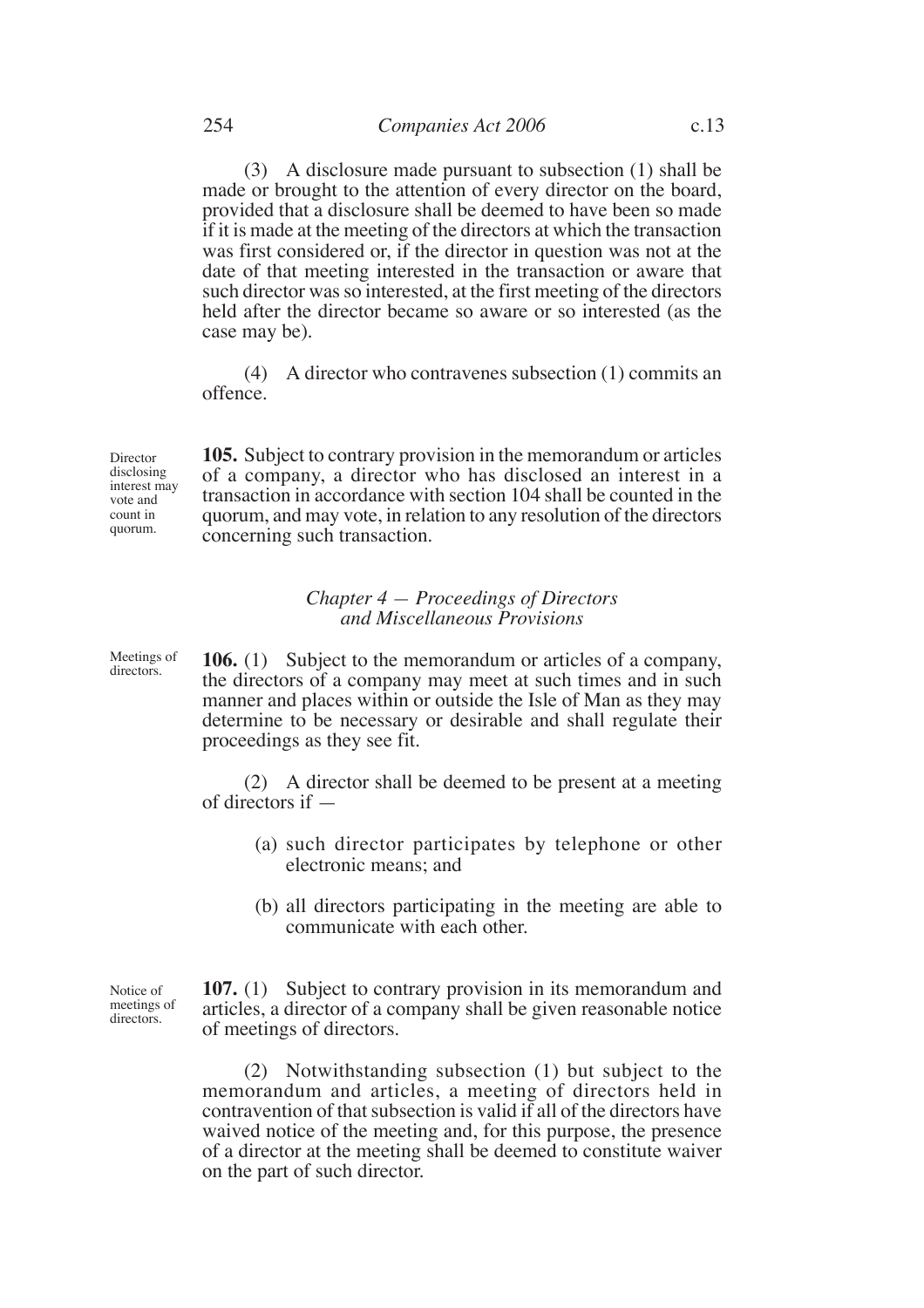(3) The inadvertent failure to give notice of a meeting to a director, or the fact that a director has not received the notice, does not invalidate the meeting.

**108.** The quorum for a meeting of directors is that fixed by the Quorum for memorandum or articles but, where no quorum is so fixed, a meeting of directors is properly constituted for all purposes if at the commencement of the meeting there are two directors present either in person (in the case of a director who is an individual) or by a duly appointed representative (in the case of a corporate director) or by an alternate (in either case) or, in the case of a company having only one director, if at the commencement of the meeting such director is present either in person (in the case of a director who is an individual) or by a duly appointed representative (in the case of a corporate director) or by an alternate (in either case).

109. (1) Unless otherwise specified in this Act or in the Resolutions memorandum or articles, the exercise by the directors of a company of directors. of a power given to them under this Act or the memorandum or articles shall be by a resolution —

- (a) passed at a meeting of directors held under section 106; or
- (b) passed as a written resolution under subsection (3).

(2) Subject to contrary provision in the memorandum or articles, a resolution of directors is passed at a meeting of the directors if it is approved by a majority of the directors who are present at such meeting and (being entitled to do so) vote thereon.

(3) Subject to contrary provision in the memorandum or articles, an action that may be taken by the directors or a committee of directors at a meeting may also be taken by a resolution of directors or a committee of directors consented to in writing or by email, telex, fax, or other electronic communication by all the directors or all the members of a committee of directors (or such specified majority, greater than 50 per cent, thereof as the memorandum or articles may provide), without the need for any notice.

(4) A resolution under subsection (3) may consist of several documents, including electronic communications, in like form each signed or assented to by one or more directors.

**110.** (1) Subject to the memorandum or articles of a company, a Alternates director of the company may by a written instrument appoint an for directors. alternate who need not be a director.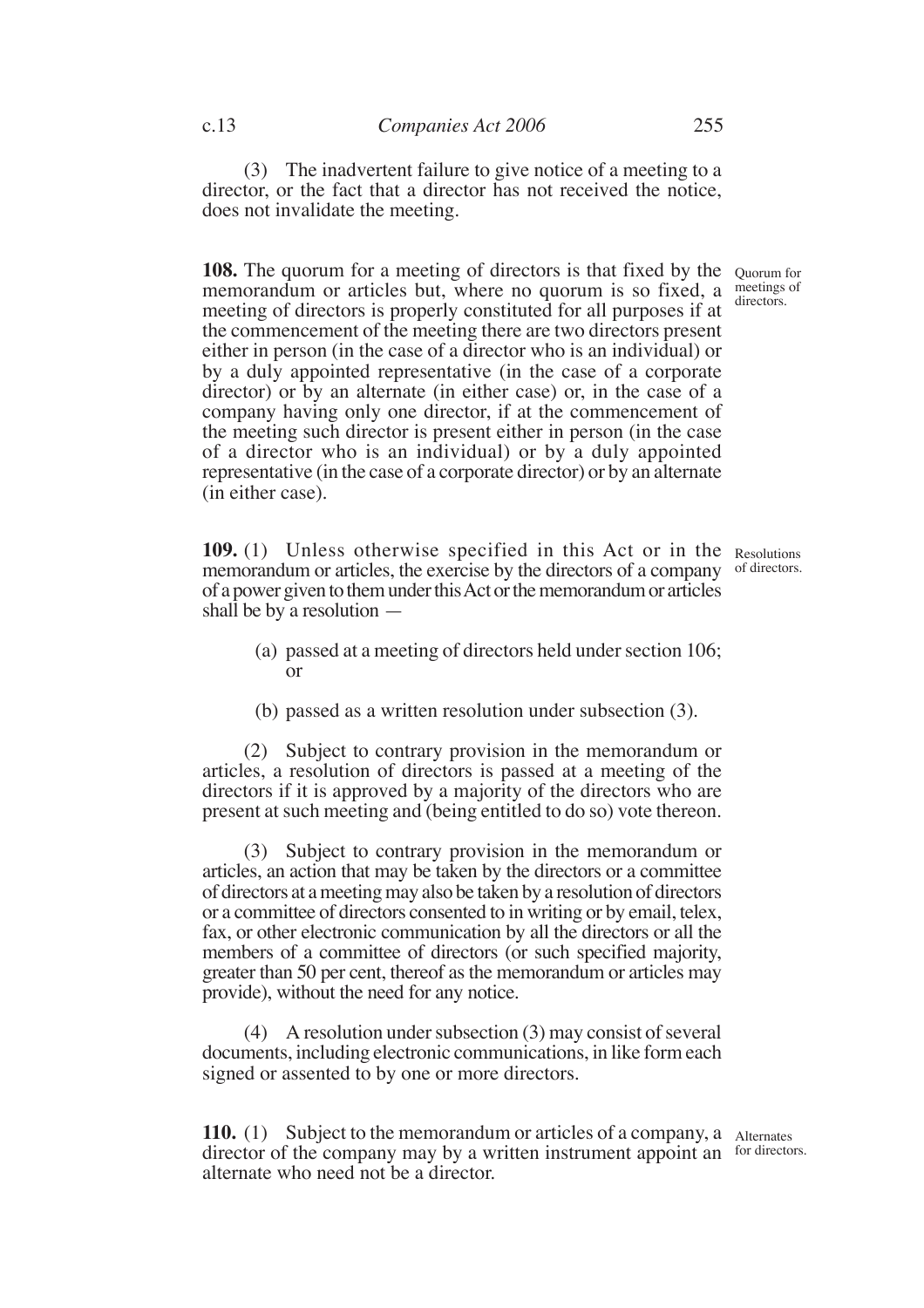(2) An alternate for a director appointed under subsection (1) is entitled to attend meetings in the absence of the director who appointed such alternate and to vote or consent in the place of the director.

(3) An alternate director shall be deemed for all purposes to be a director and shall alone be responsible for such alternate director's acts and defaults and shall not be deemed to be the agent of such alternate director's appointor.

**111.** (1) The directors may appoint any person, including a person who is a director, to be an agent of the company. Agents.

> (2) Subject to the memorandum or articles of a company, an agent of the company has such powers and authority of the directors, including the power and authority to affix the common seal of the company and otherwise to execute documents as are set forth in the articles or in the resolution of directors appointing the agent.

> (3) Where the directors appoint any person to be an agent of the company, they may authorise the agent to appoint one or more substitutes or delegates to exercise some or all of the powers conferred on the agent by the company.

- Indemnification. 112. (1) Subject to subsection (2) and subject to contrary provision in its articles, a company may indemnify against all expenses, including legal fees, and against all judgments, fines and amounts paid in settlement and reasonably incurred in connection with legal, administrative or investigative proceedings any person who —
	- (a) is or was a party or is threatened to be made a party to any threatened, pending or completed proceedings, whether civil, criminal, administrative or investigative, by reason of the fact that the person is or was a director of the company; or
	- (b) is or was, at the request of the company, serving as a director of, or in any other capacity is or was acting for, another body corporate or a partnership, joint venture, trust or other enterprise.

(2) Subsection (1) does not apply to a person referred to in that subsection unless such person acted honestly and in good faith and in what such person believed to be in the best interests of the company and, in the case of criminal proceedings, had no reasonable cause to believe that the conduct of such person was unlawful.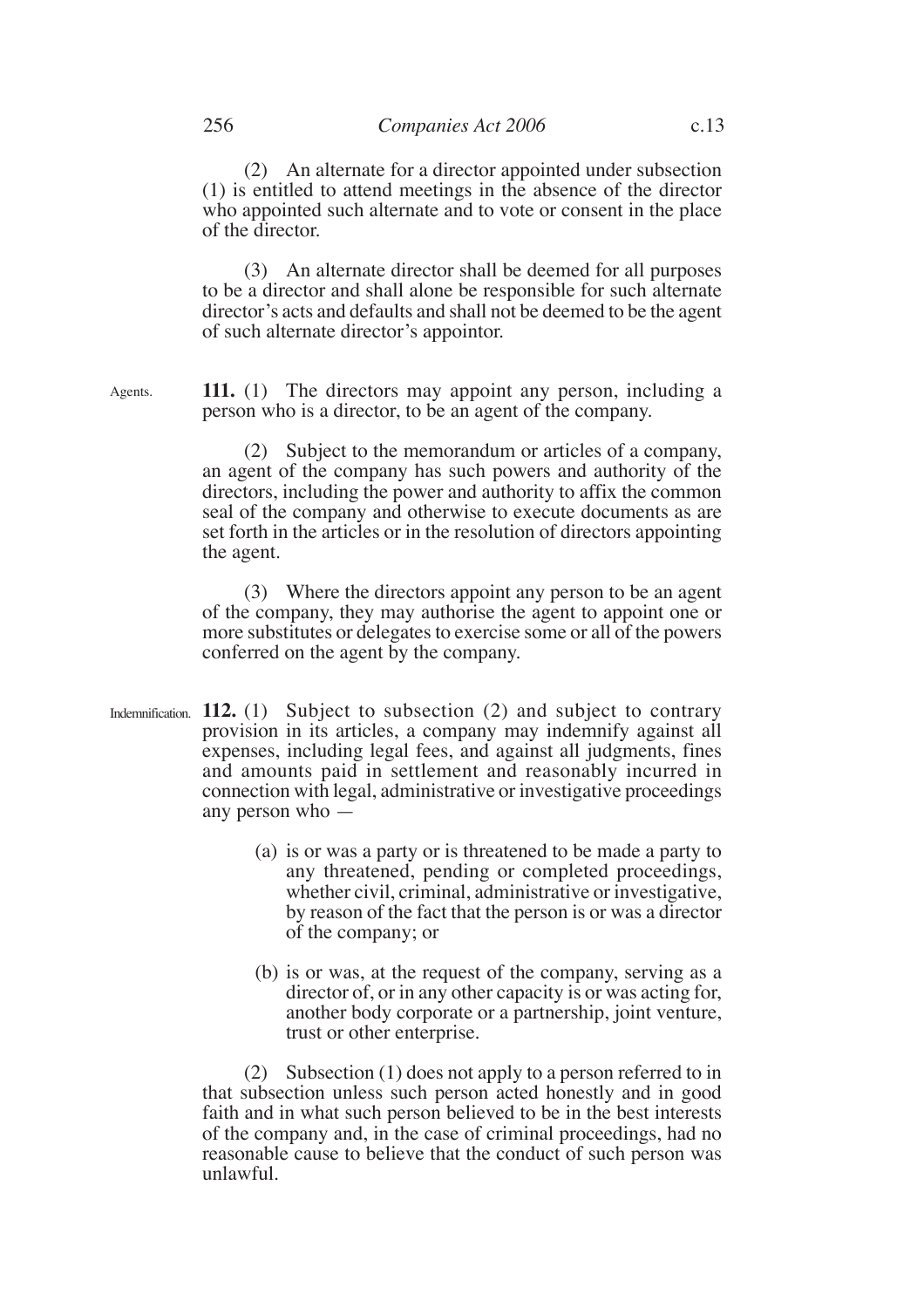(3) The termination of any proceedings by any judgment, order, settlement or conviction does not, by itself, create a presumption that the person did not act honestly and in good faith and with a view to the best interests of the company or that the person had reasonable cause to believe that the conduct of such person was unlawful.

(4) If a person referred to in subsection (1) has been successful in defence of any proceedings referred to in subsection (1), the person is entitled to be indemnified against all expenses, including legal fees, and against all judgments, fines and amounts paid in settlement and reasonably incurred by the person in connection with the proceedings.

(5) A company may not indemnify a person in breach of subsection (2) and any indemnity given in breach of that section is void and of no effect.

113. A company may purchase and maintain insurance in relation Insurance. to any person who is or was a director of the company, or who at the request of the company is or was serving as a director or officer of, or in any other capacity is or was acting for, another body corporate or a partnership, joint venture, trust or other enterprise, against any liability asserted against the person and incurred by the person in that capacity, whether or not the company has or would have had the power to indemnify the person against the liability under section 112.

# PART VII

# PROTECTED CELL COMPANIES

*Chapter 1 — Formation of Protected Cell Companies*

**114.** In this Part —

Interpretation of this Part.

"receiver" has the meaning given in section 126(1); and

"receivership order" has the meaning given in section 126(1).

**115.** (1) Subject to subsections (2) and (3), a company limited Protected cell by shares may be incorporated as a protected cell company under companies. Chapter 1 of Part I of this Act.

(2) The name of a PCC must comply with section 11.

(3) The memorandum of a PCC must comply with section  $5(1)(i)$ .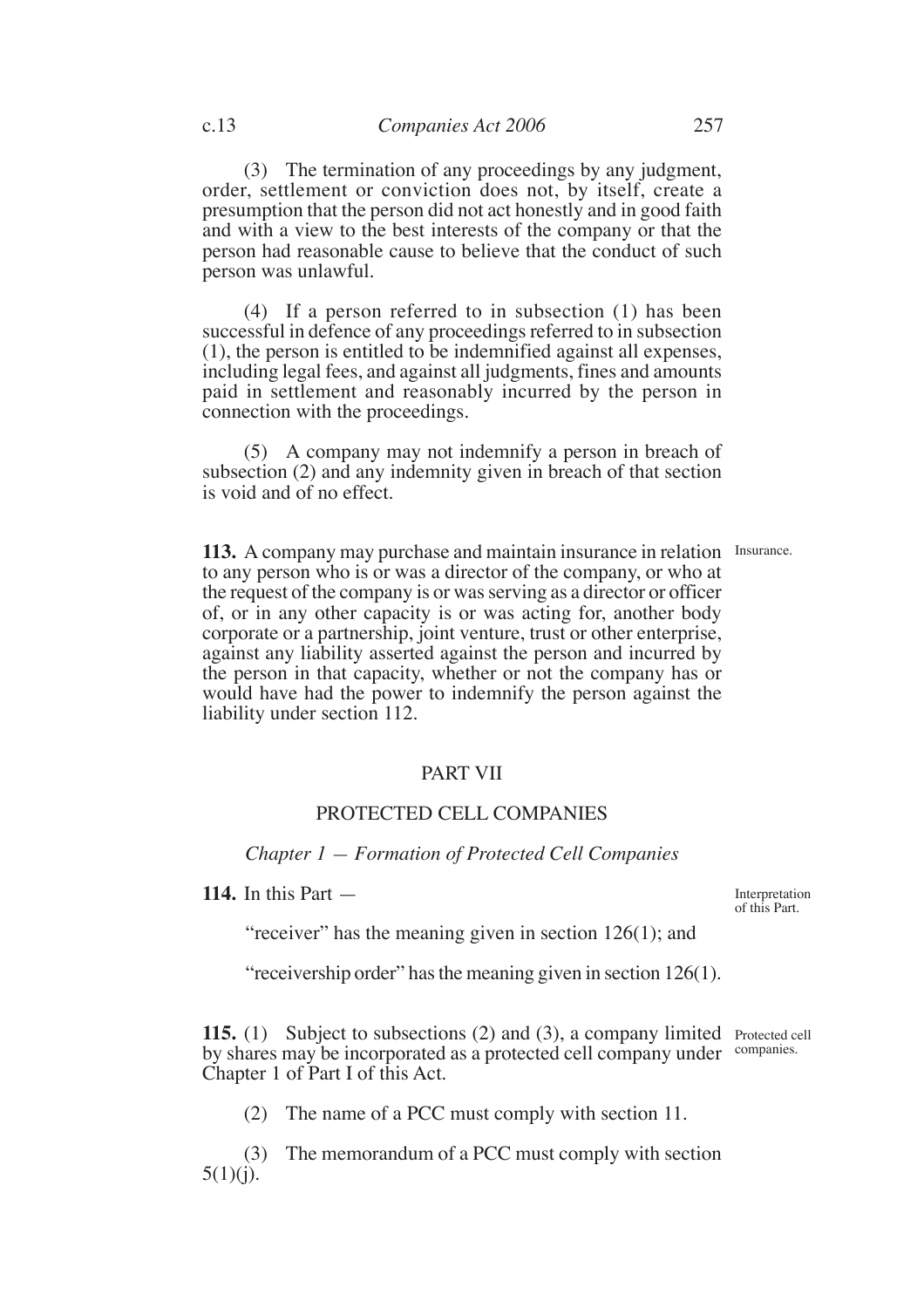(4) Subject to subsections (2) and (3), a company limited by shares that is not a PCC may apply to the Registrar to be converted into a PCC.

(5) An application pursuant to subsection (4) shall be made in the prescribed form and shall be accompanied by —

- (a) notice pursuant to section  $9(a)$  of an amendment of the company's memorandum to comply with subsection (3) and to adopt new articles;
- (b) a restated memorandum and articles under section 9(b) incorporating the amendments specified in the notice referred to in paragraph (a); and
- (c) an application pursuant to section 14 to amend the name of the company to comply with subsection (2).

(6) Upon receipt of the documents specified in subsection (5), the Registrar shall —

- (a) register the documents; and
- (b) issue a certificate of conversion in the prescribed form to the company.

(7) A certificate of conversion issued pursuant to subsection (6)(b) is conclusive evidence that all the requirements of this Act in respect of conversion have been complied with.

(8) Save insofar as is inconsistent with the provisions of this Part, this Act shall apply in respect of a company that is a PCC as it applies in respect of any other company.

Fundamental nature of a PCC.

**116.** (1) A PCC is a single legal person.

(2) The creation by a PCC of a cell does not create, in respect of that cell, a legal person separate from the company.

## *Chapter 2 — Cells*

**117.** (1) A PCC may create one or more cells for the purpose of segregating and protecting cellular assets in the manner provided by this Part.

(2) Each cell of a PCC must have its own distinct name or designation.

(3) The assets of a PCC are either cellular assets or noncellular assets.

Creation of cells and cellular and non-cellular assets.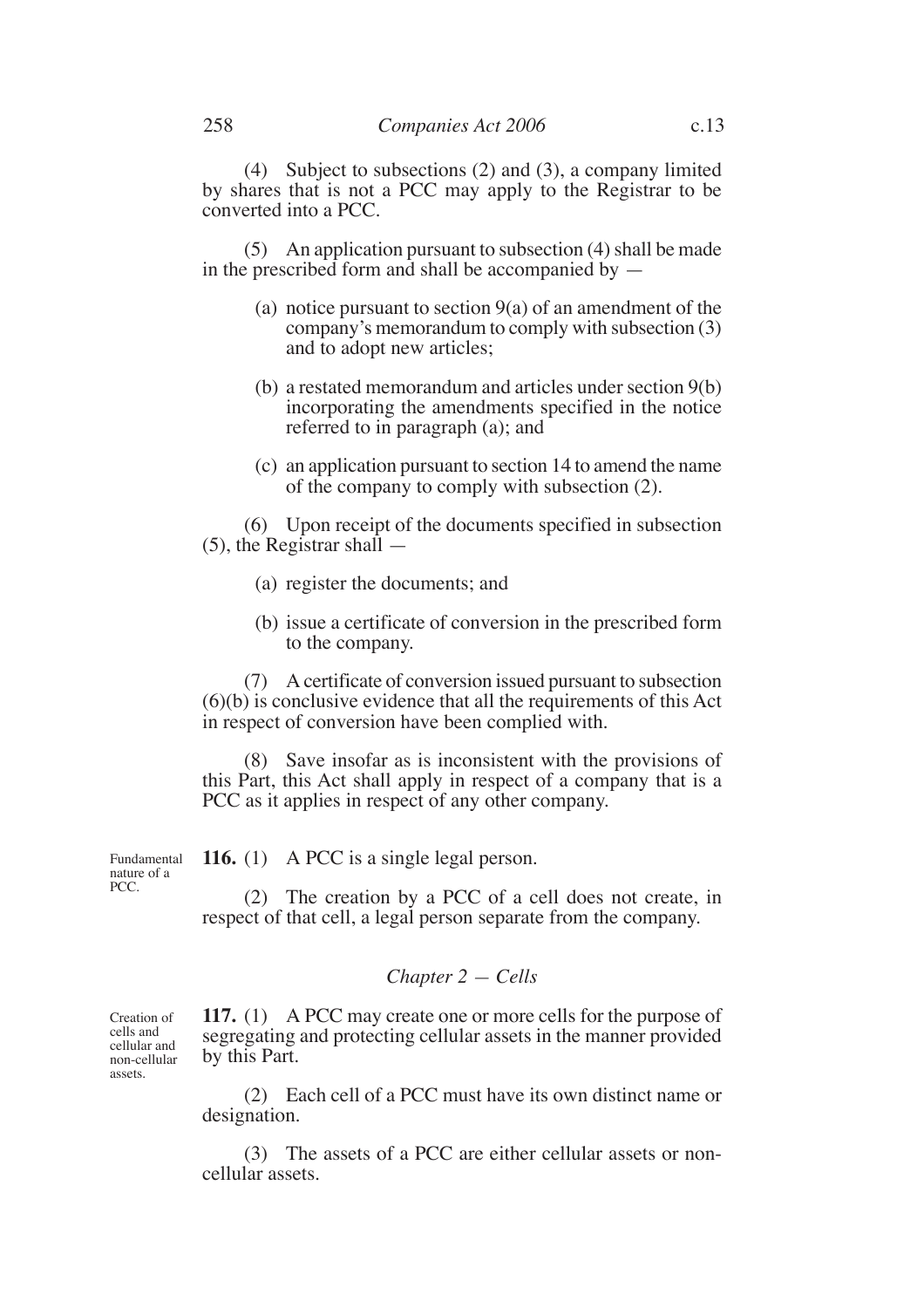(4) The non-cellular assets of a PCC are the assets of the company which are not cellular assets.

(5) The cellular assets of a PCC are the assets of the company attributable to the cells of the company.

**118.** (1) A PCC shall —

- (a) keep cellular assets separate and separately identifiable directors' from non-cellular assets; and
- (b) keep cellular assets attributable to each cell separate and separately identifiable from cellular assets attributable to other cells.

(2) Subsection (1) does not prevent the directors arranging for cellular assets and non-cellular assets to be held by or through a trustee, custodian or nominee.

(3) There is no default in complying with subsection (1) if cellular assets or non-cellular assets, or a combination of both, are collectively invested, or collectively managed, on behalf of a company if the assets in question remain separately identifiable in accordance with that subsection.

(4) A PCC that contravenes subsection (1) commits an offence.

## *Chapter 3 — Cell Share Capital and Distributions*

**119.** (1) A PCC may create and issue shares in respect of any of Cell share its cells ("cell shares").

capital.

(2) The proceeds of the issue of cell shares ("cell share capital") are cellular assets attributable to the cell in respect of which the cell shares were issued.

(3) The proceeds of the issue of shares other than cell shares are non-cellular assets.

**120.** (1) Subject to section 51, the directors of a PCC may Cellular and authorise a distribution in respect of a cell ("cellular distribution") at any time if they are satisfied, on reasonable grounds, that the PCC will, immediately after the distribution, satisfy the solvency test as it applies by virtue of subsection (2). non-cellular distributions.

(2) In determining whether a PCC satisfies the solvency test under subsection (1) for the purpose of making a cellular distribution in respect of a cell, no account is to be taken of —

Cellular and non-cellular assets : duties.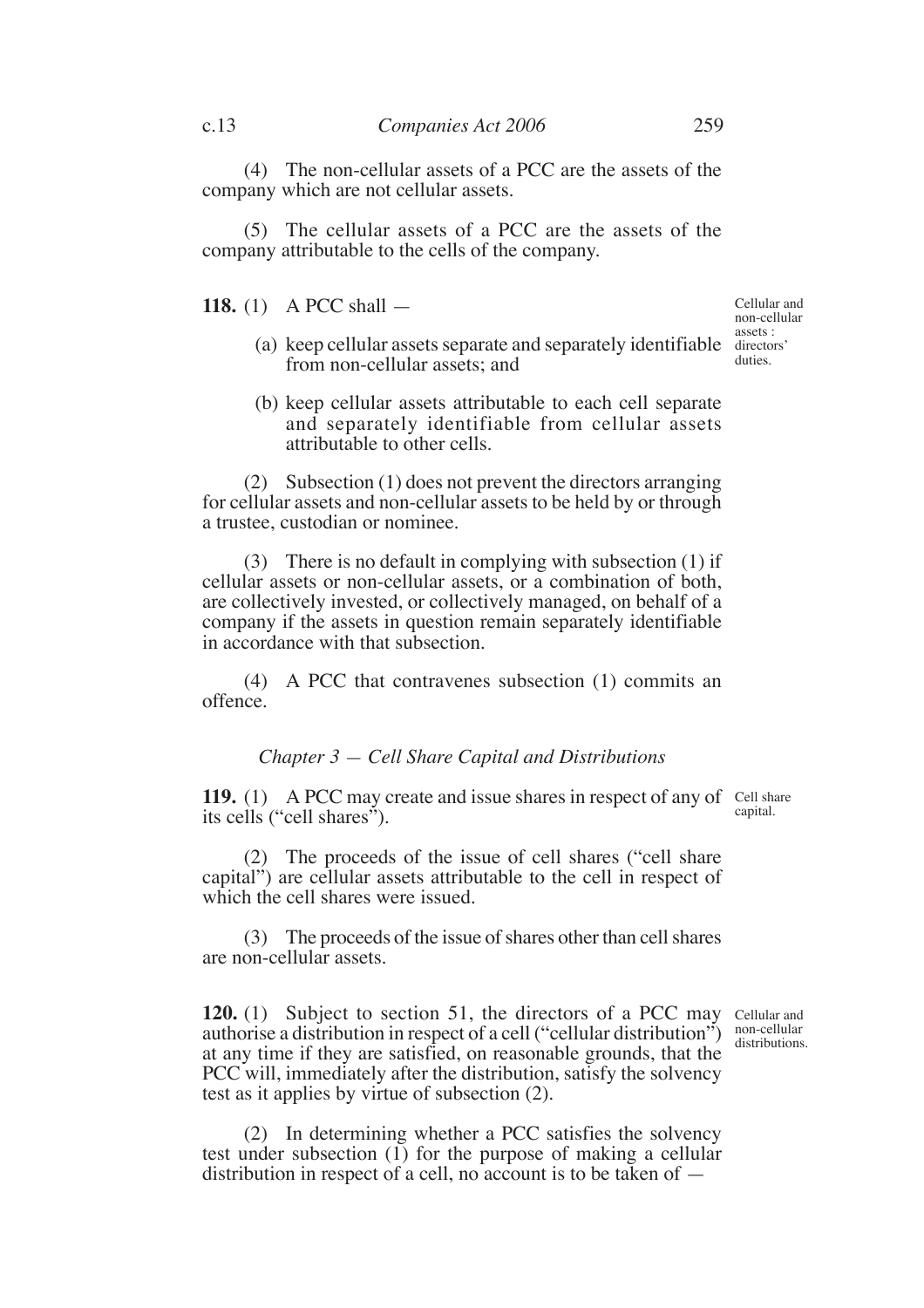- (a) the assets and liabilities, attributable to any other cell of the company; or
- (b) non-cellular assets and liabilities of the company.

(3) Subject to section 51, the directors of a PCC may authorise a distribution in respect of its non-cellular assets and liabilities (a "non-cellular distribution") at any time if they are satisfied, on reasonable grounds, that the PCC will, immediately after the distribution, satisfy the solvency test as it applies by virtue of subsection (4).

(4) In determining whether a PCC satisfies the solvency test under subsection (3) for the purposes of making a non-cellular distribution, no account need be taken of the assets and liabilities of any cell of the PCC, save in the respect of any liability arising under section  $122(1)(b)$ .

## *Chapter 4 — Assets and Liabilities*

**121.** (1) Liabilities of a PCC not otherwise attributable to any of its cells are to be discharged from the company's non-cellular assets. Attribution of non-cellular assets and liabilities.

> (2) Income, receipts and other property or rights of or acquired by a PCC not otherwise attributable to any cell are to be applied to and comprised in the company's non-cellular assets.

Liability of cellular and non-cellular assets.

**122.** (1) If any liability arises which is attributable to a particular cell of a PCC —

- (a) the cellular assets attributable to that cell will be primarily liable;
- (b) the company's non-cellular assets will be secondarily liable, provided that the cellular assets attributable to the relevant cell have been exhausted; and
- (c) the liability will not be a liability of any cellular assets not attributable to the relevant cell.
- (2) Subsection (1) is subject to subsections (3) to (8).

(3) If the company has agreed with the person in respect of whom the liability arises that a liability is the liability solely of  $-$ 

- (a) the company's non-cellular assets; or
- (b) the cellular assets attributable to a particular cell of the company,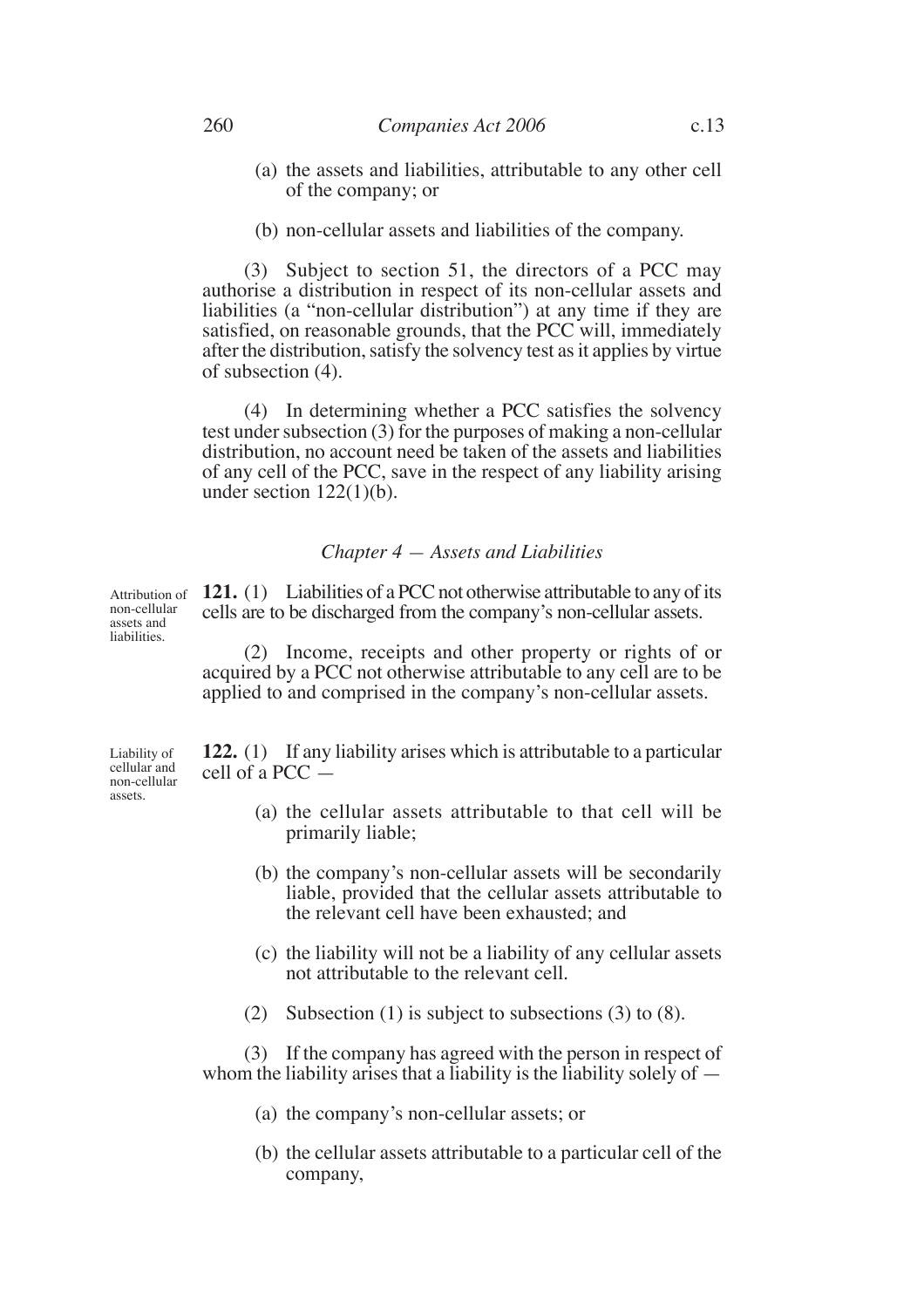subsection (1) will have effect subject to that agreement.

(4) In the case of loss or damage which is attributable to a particular cell of a PCC and which is caused by fraud, the loss or damage shall be the liability solely of the company's non-cellular assets.

(5) Subsection (4) is without prejudice to any liability of any person other than the company.

(6) The fraud referred to in subsection (4) does not include the fraud of any person making a claim against the company or any of its assets or of that person's servants, employees, officers or agents.

(7) The liabilities under subsection  $(1)(a)$  of the cellular assets attributable to a particular cell of a PCC will reduce proportionally until the value of the aggregate liabilities equals the value of those assets but this subsection will be disregarded in assessing the existence and extent of any secondary liability under subsection  $(1)(b)$ .

(8) The liabilities of the company's non-cellular assets will reduce proportionally until the value of the aggregate liabilities equals the value of those assets but this subsection will not apply in any situation in which any of the liabilities of the company's non-cellular assets arises from fraud or by reason of a special agreement such as is referred to in subsection (3).

**123.** (1) In the event of any dispute as to —

Disputes as to liability attributable

- (a) whether any right is or is not in respect of a particular  $\frac{1}{10}$  cells. cell;
- (b) whether any creditor is or is not a creditor in respect of a particular cell;
- (c) whether any liability is or is not attributable to a particular cell;
- (d) the amount to which any liability is limited,

the Court, on the application of the PCC, and without affecting any other right or remedy of any person, may issue a declaration in respect of the matter in dispute.

(2) The Court, on hearing an application for a declaration under subsection  $(1)$  —

> (a) may direct that any person shall be heard on the application;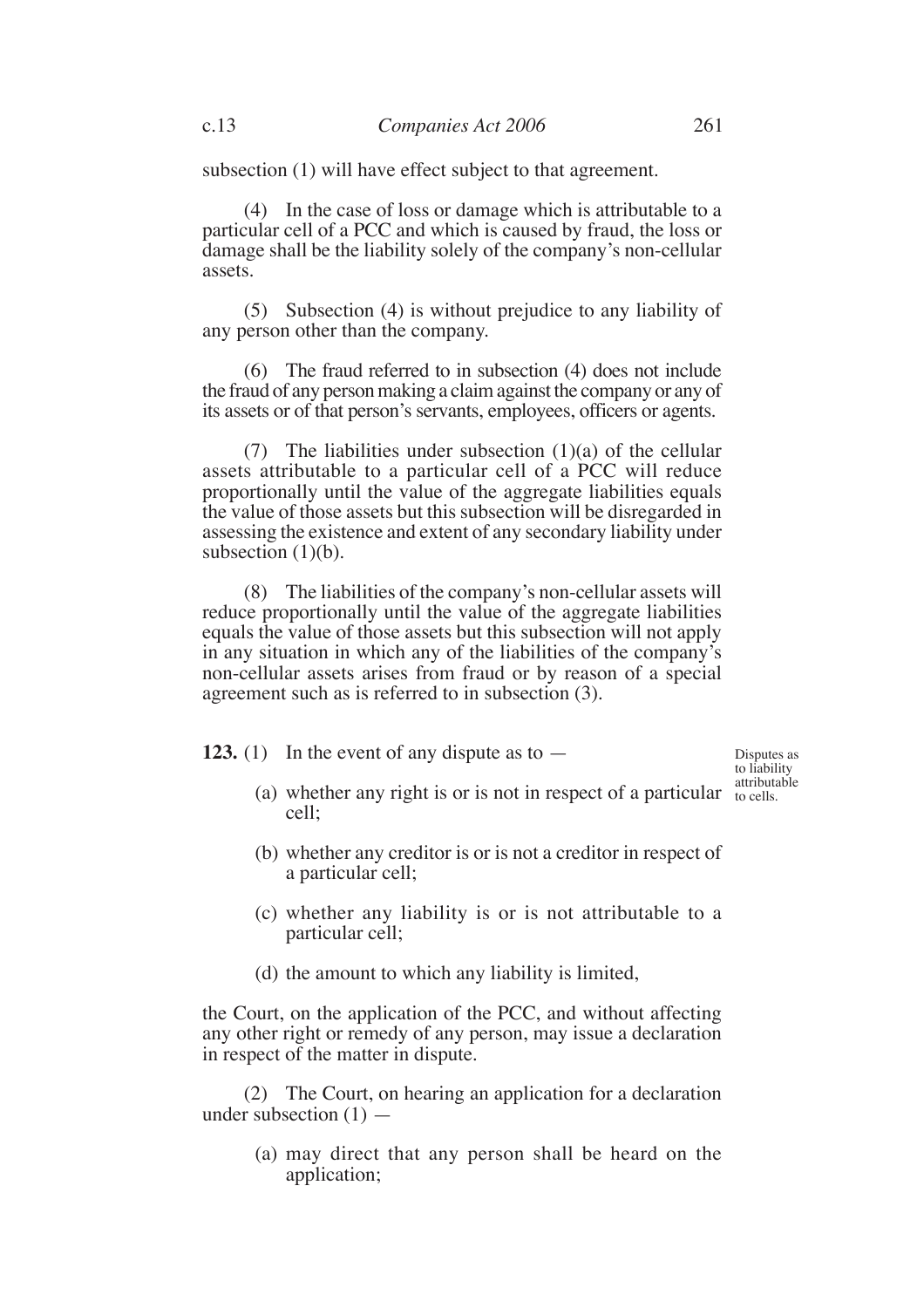- (b) may make an interim declaration, or adjourn the hearing, conditionally or unconditionally;
- (c) may make the declaration subject to such terms and conditions as it thinks fit;
- (d) may direct that the declaration is binding upon such persons as are specified.

**124.** (1) The rights of creditors of a PCC shall correspond with the liabilities provided for in section 122. Position of creditors.

> (2) No such creditor shall have any rights other than the rights referred to in this section and in sections 122 and 125.

> (3) There is implied in every transaction entered into by a PCC (unless expressly excluded in writing) the following terms —

- (a) that no party will seek, whether in any proceedings or by any other means, to make or attempt to make liable any cellular assets attributable to any cell of the company in respect of a liability not attributable to that cell;
- (b) that if any party succeeds by any means in making liable any cellular assets attributable to any cell of the company in respect of a liability not attributable to that cell, that party is liable to the company to pay a sum equal to the value of that benefit; and
- (c) that if any party succeeds in arresting, seizing or attaching by any means, or otherwise levying execution against, any cellular assets attributable to any cell of the company in respect of a liability not attributable to that cell, that party holds those assets or their proceeds on trust for the company and must keep those assets or proceeds separate and identifiable as such trust property.

(4) All sums recovered by a PCC as a result of a trust under subsection  $(3)(c)$  will be credited against any concurrent liability imposed pursuant to the implied term set out in subsection (3)(b).

(5) Any asset or sum recovered by a PCC under the implied term set out in paragraphs (b) or (c) of subsection (3) or by any other means in the events referred to in those paragraphs must, after the deduction or payment of any costs of recovery, be applied by the company so as to compensate the cell affected.

(6) In the event of any cellular assets attributable to a cell of a PCC being taken in execution in respect of a liability not attributable to that cell, and in so far as such assets or compensation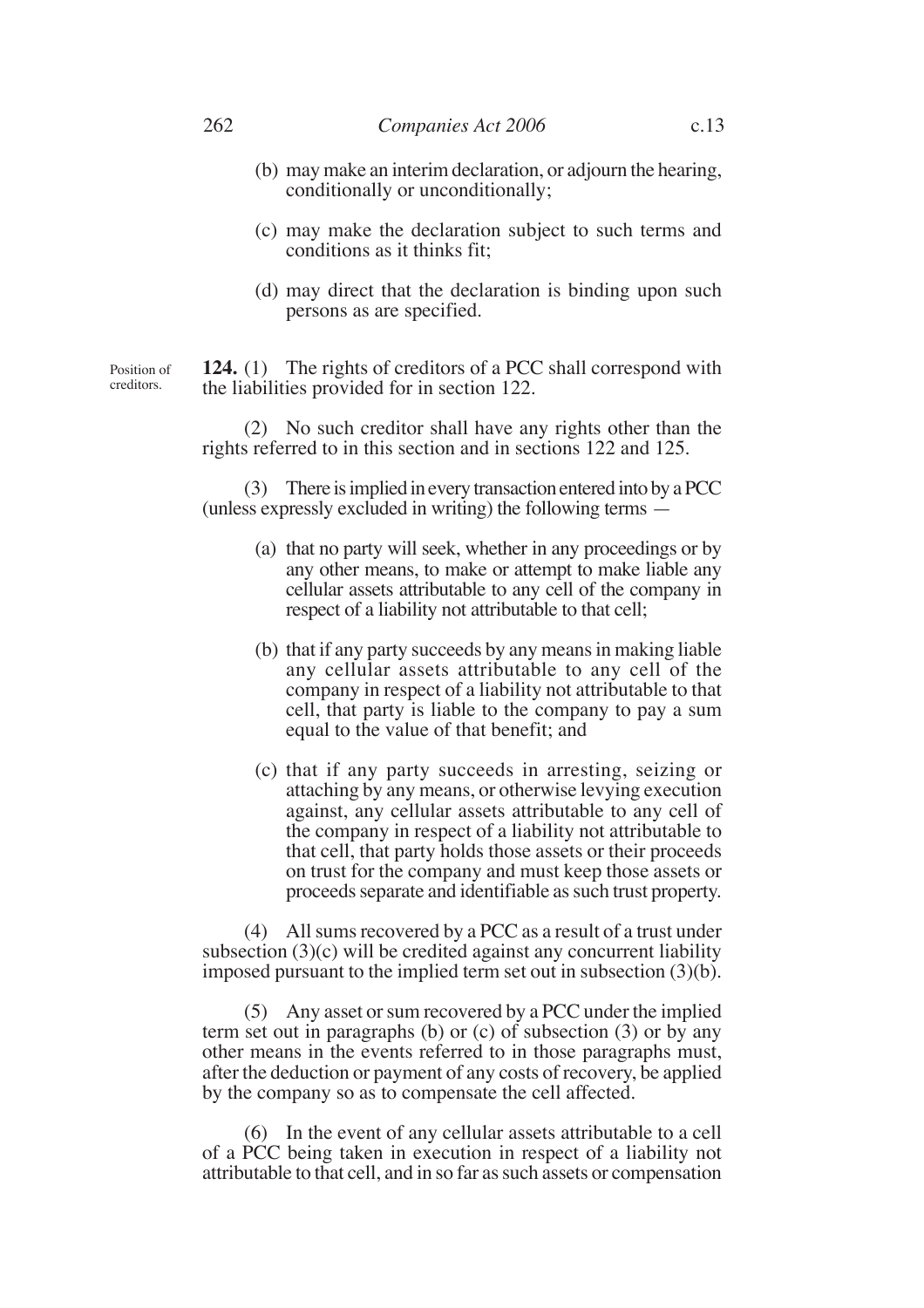in respect thereof cannot otherwise be restored to the cell affected, the company must —

- (a) certify the value of the assets lost to the cell affected; and
- (b) transfer or pay, from the cellular or non-cellular assets to which the liability was attributable to the cell affected, assets or sums sufficient to restore to the cell affected the value of the assets lost.

(7) Where under subsection  $(6)(b)$  a PCC is obliged to make a transfer or payment from cellular assets attributable to a cell of the company, and those assets are insufficient, the company shall so far as possible make up the deficiency from its non-cellular assets.

125. Without prejudice to the provisions of sections 122 and 124, Recourse cellular assets attributable to a cell of a PCC —

to cellular assets by creditors.

- (a) are available only to the creditors of the company who are creditors in respect of that cell and who are thereby entitled, in conformity with the provisions of this Part, to have recourse to the cellular assets attributable to that cell;
- (b) are absolutely protected from the creditors of the company who are not creditors in respect of that cell and who accordingly will not be entitled to have recourse to the cellular assets attributable to that cell.

## *Chapter 5 — Receivership Orders*

**126.** (1) A receivership order is an order directing that the Receivership business and cellular assets of, or attributable to, a cell shall be orders in managed by a person specified in the order ("the receiver") for cells. the purposes of cells.

- (a) the orderly winding up of the business of or attributable to the cell; and
- (b) the distribution of the cellular assets attributable to the cell to those entitled to have recourse thereto.
- (2) If the Court is satisfied
	- (a) that the cellular assets attributable to a particular cell of the company (when account is taken of the company's non-cellular assets, unless there are no creditors in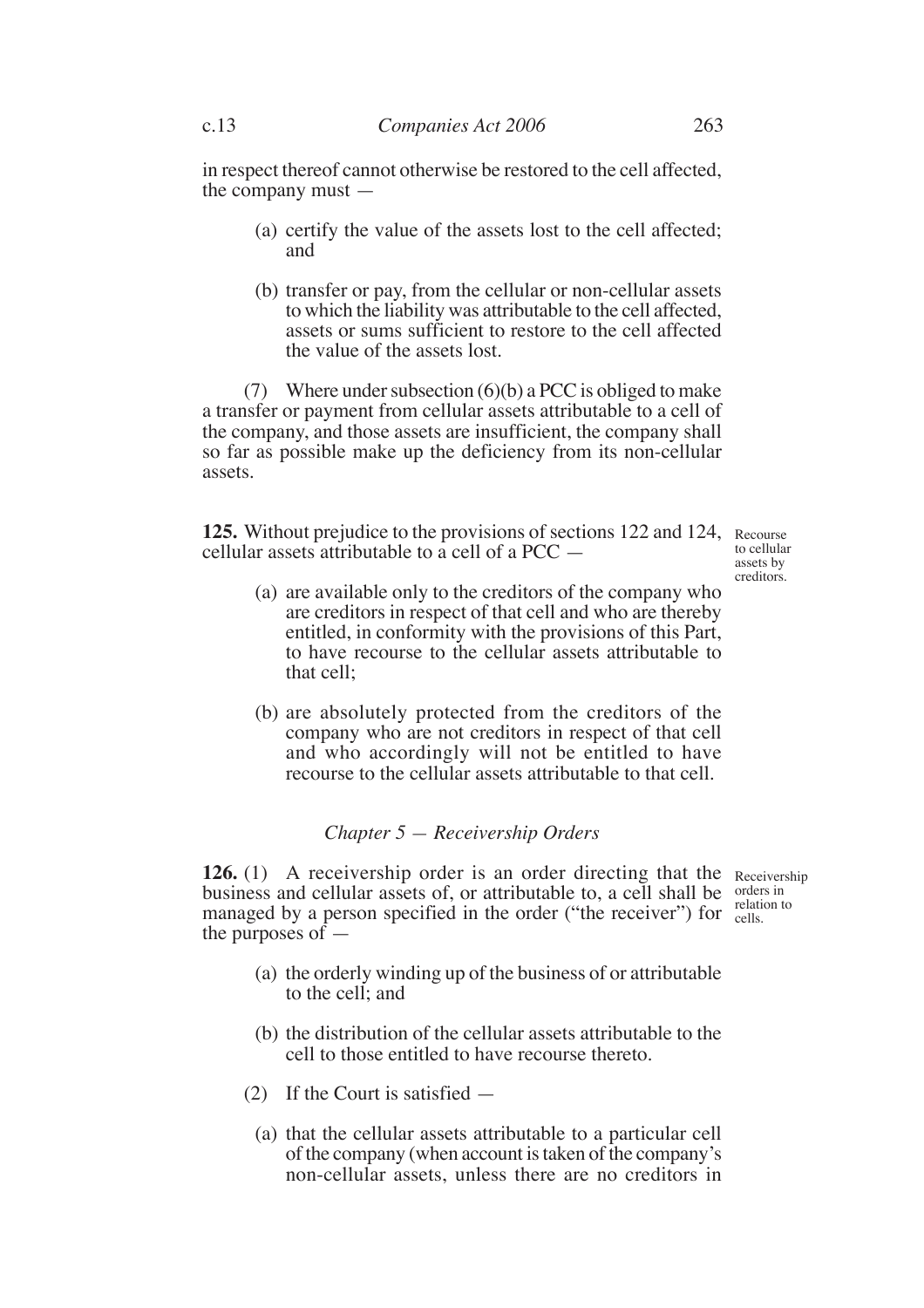respect of that cell entitled to have recourse to the company's non-cellular assets) are or are likely to be insufficient to discharge the claims of creditors in respect of that cell; and

(b) that the making of an order under this section would achieve the purposes set out in subsection (1),

the Court may make a receivership order under this section in respect of that cell.

- (3) A receivership order
	- (a) must not be made if  $-$ 
		- (i) a liquidator has been appointed to act in respect of the PCC; or
		- (ii) the PCC has passed a resolution for voluntary winding up; and
	- (b) shall cease to be of effect upon the appointment of a liquidator to act in respect of the PCC.

(4) A receivership order may be made in respect of one or more cells.

(5) A receivership order does not affect prior acts.

(6) No resolution for the voluntary winding up of a PCC any cell of which is subject to a receivership order shall be effective without leave of the Court.

**127.** (1) An application for a receivership order in respect of a cell of a PCC may be made by — Applications

- (a) the company;
- (b) the directors of the company;
- (c) any creditor of the company in respect of that cell;
- (d) any holder of cell shares in respect of that cell; or
- (e) such other person as may be prescribed by regulations.
- (2) The Court, on hearing an application
	- (a) for a receivership order; or

 $f_{\alpha r}$ <sup> $\overline{f}$ </sup> receivership orders.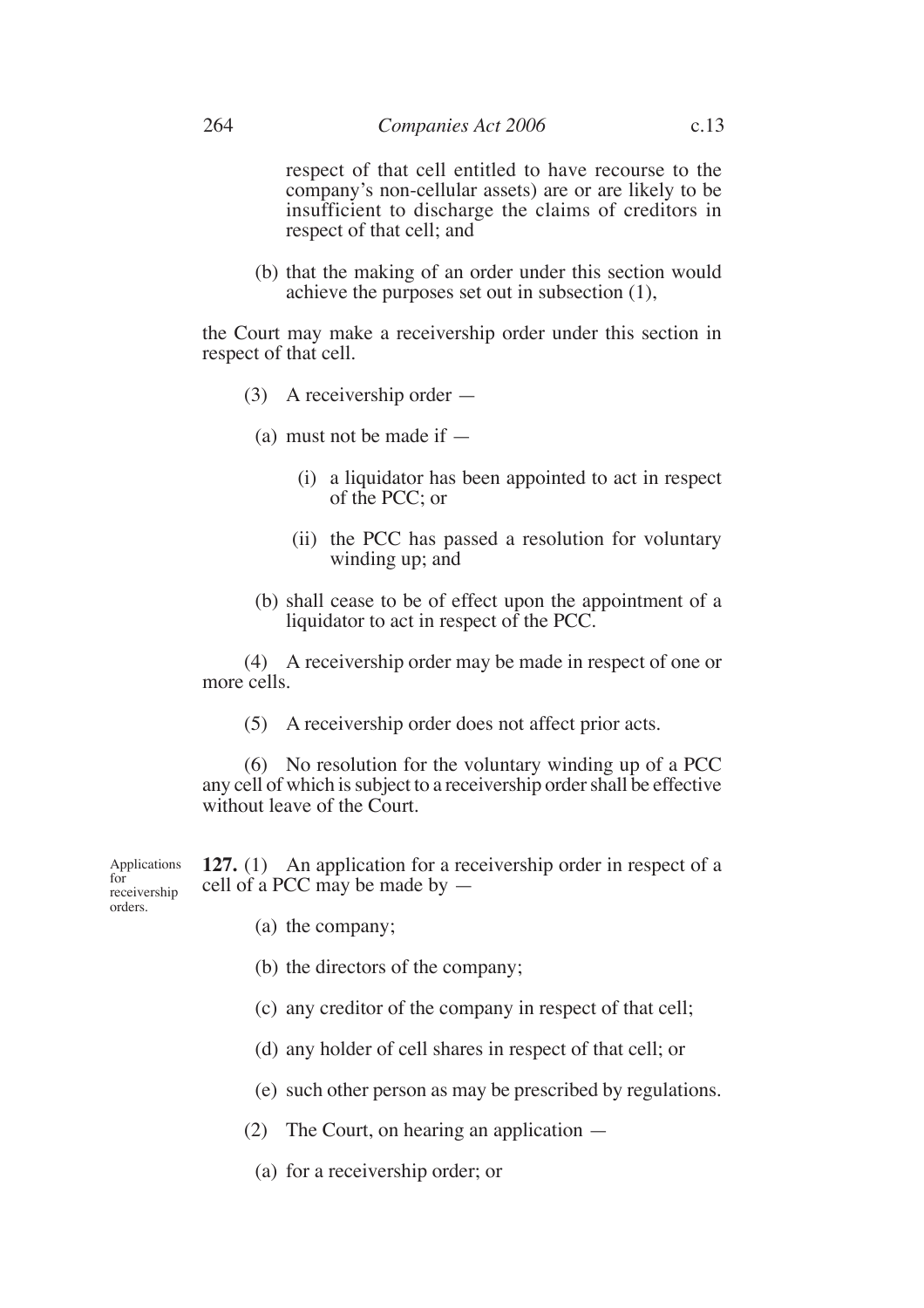(b) for leave, under section 126(6), for a resolution for voluntary winding up,

may make an interim order or adjourn the hearing, conditionally or unconditionally.

(3) Notice of an application to the Court for a receivership order in respect of a cell of a PCC shall be served upon —

- (a) the company;
- (b) such other persons as may be prescribed by regulations; and
- (c) such other persons (if any) as the Court may direct,

who shall each be given an opportunity of making representations to the Court before the order is made.

**128.** (1) The receiver of a cell —

- (a) shall, within one month from the date of the receivership  $\frac{\text{effect of}}{\text{recoiver}}$ order, file a certified copy of the order; receiver and receivership order.
- (b) may do anything necessary for the purposes set out in section  $126(1)$ ; and
- (c) has all the functions of the directors in respect of the business and cellular assets of or attributable to the cell.
- (2) The receiver may at any time apply to the Court
	- (a) for directions as to the extent or exercise of any function or power;
	- (b) for the receivership order to be discharged or varied; or
	- (c) for an order as to any matter arising in the course of the receivership.

(3) In exercising any functions the receiver is the agent of the PCC, and does not incur personal liability except to the extent that the receiver is fraudulent, reckless or grossly negligent, or acts in bad faith.

(4) Any person dealing with the receiver in good faith is not concerned to enquire whether the receiver is acting within the receiver's powers.

(5) When an application has been made for, and during the period of operation of, a receivership order —

Functions of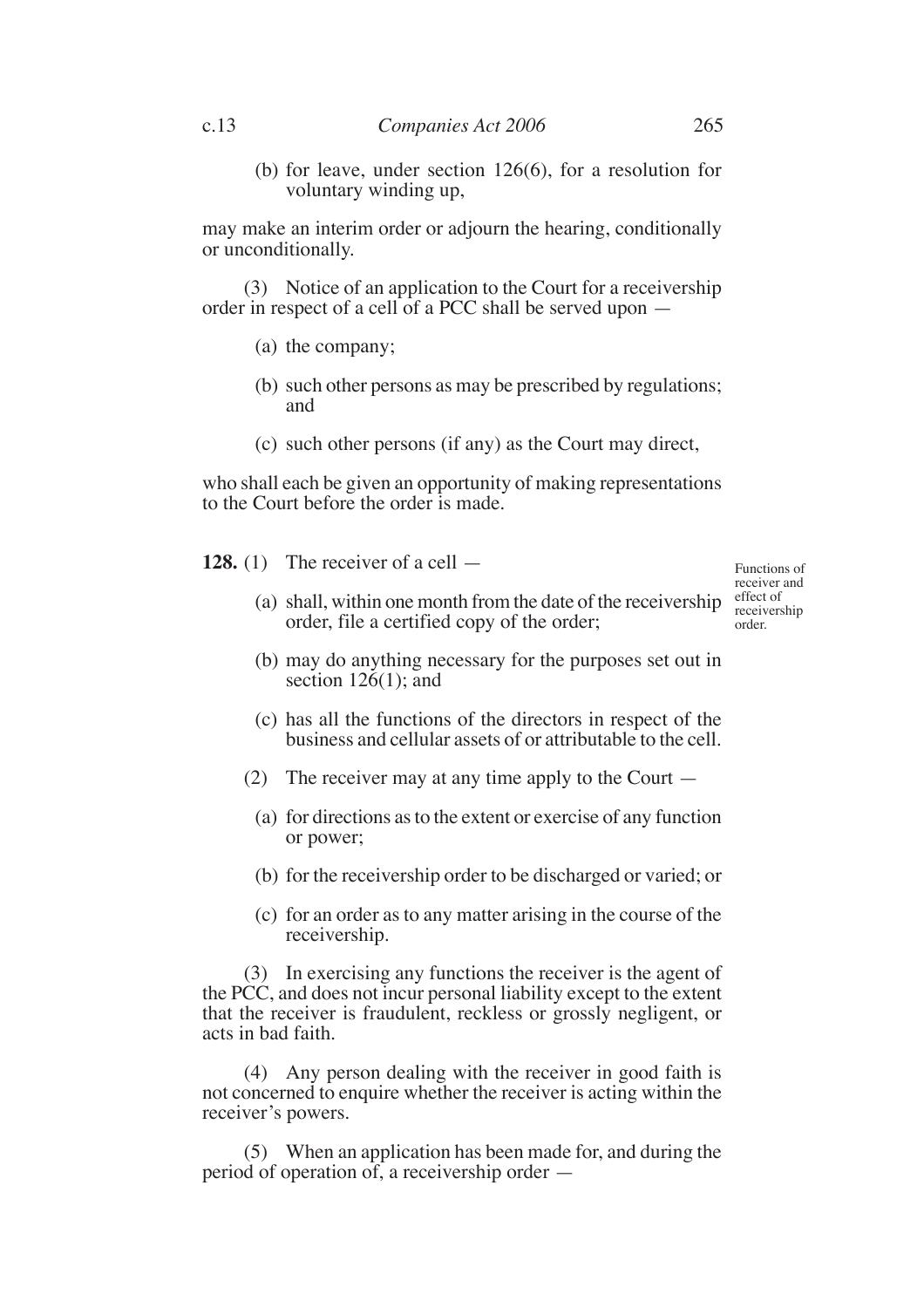- (a) no proceedings may be instituted or continued by or against the PCC in relation to the cell in respect of which the receivership order was made; and
- (b) no steps may be taken to enforce any security or in execution of legal process in respect of the business or cellular assets of or attributable to the cell in respect of which the receivership order was made,

except by leave of the Court, which may be conditional or unconditional.

- (6) During the period of operation of a receivership order
	- (a) the functions of the directors shall cease in respect of the business and cellular assets of or attributable to the cell in respect of which the order was made; and
	- (b) the receiver of the cell is deemed to be a director of the PCC in respect of the non-cellular assets of the company, unless there are no creditors in respect of that cell entitled to have recourse to the company's non-cellular assets.

(7) A person who contravenes subsection 1(a) commits an offence.

Discharge and **129.** (1) The Court cannot discharge a receivership order unless the Court is satisfied that the purpose for which the order was made variation of receivership

- (a) has been achieved or substantially achieved; or
- (b) is incapable of achievement.

(2) The Court, on hearing an application for the discharge or variation of a receivership order, may make any interim order or adjourn the hearing, conditionally or unconditionally.

(3) Upon the Court discharging a receivership order in respect of a cell of a PCC on the ground that the purpose for which the order was made has been achieved or substantially achieved, the Court may direct that any payment made by the receiver to any creditor of the company in respect of that cell shall be deemed full satisfaction of the liabilities of the company to that creditor in respect of that cell; and the creditor's claims against the company in respect of that cell shall be thereby deemed extinguished.

orders.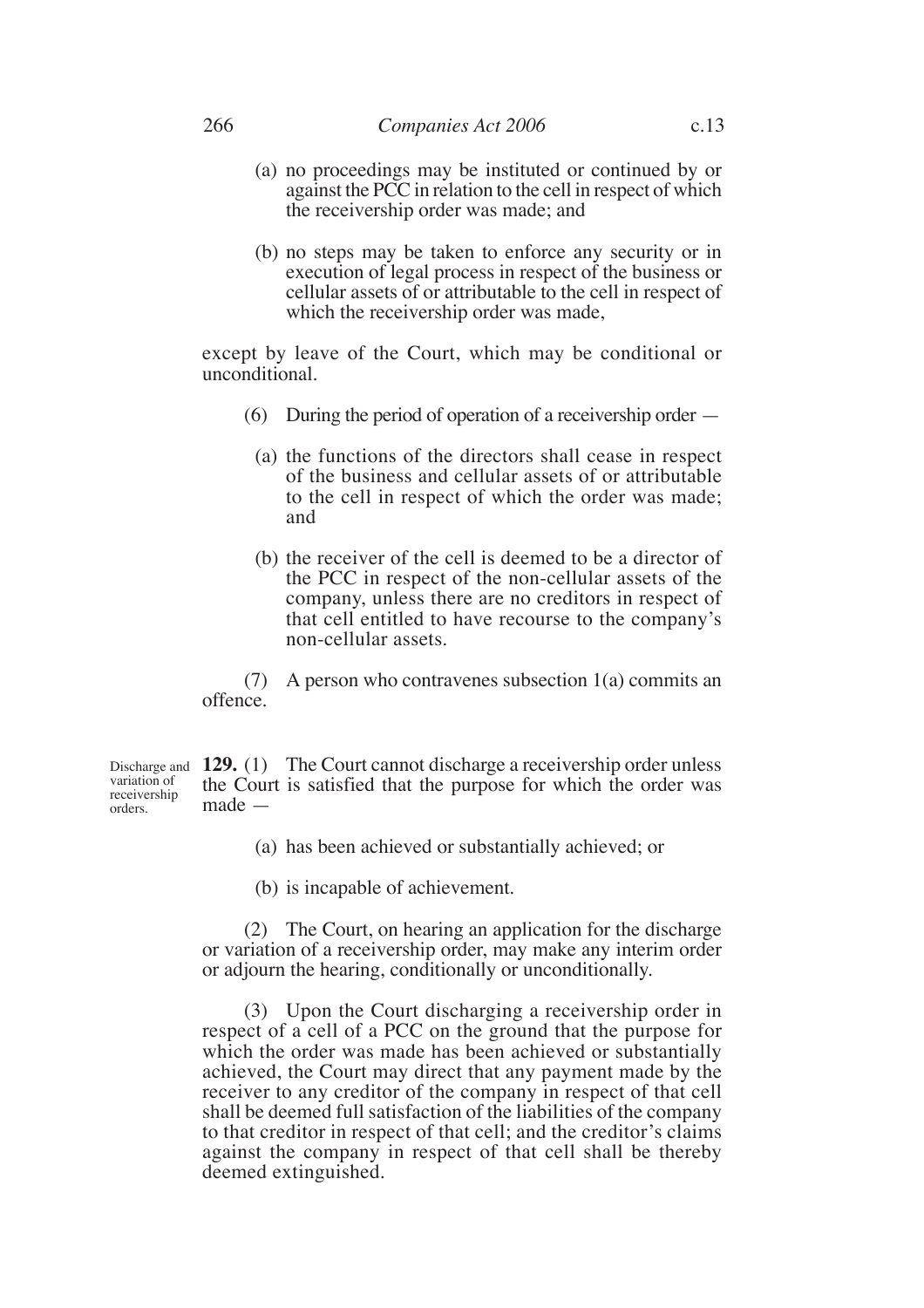(4) Subsection (3) shall not affect or extinguish any right or remedy of a creditor against any other person, including any surety of the PCC.

- (5) Subject to the provisions of  $-$ 
	- (a) this Part and any rule of law as to preferential payments; and
	- (b) any agreement between the PCC and any creditor thereof as to the subordination of the debts due to that creditor to the debts due to the company's other creditors,

the company's cellular assets attributable to any cell of the company in relation to which a receivership order has been made must, in the winding up of the business of or attributable to that cell pursuant to the provisions of this Part, be realised and applied proportionately in satisfaction of the company's liabilities attributable to that cell.

(6) Any surplus must thereafter be distributed (unless the memorandum or articles provide otherwise) —

- (a) among the holders of the cell shares or the persons otherwise entitled to the surplus; or
- (b) where there are no cell shares and no such persons, among the holders of the non-cellular shares or the persons otherwise entitled to any surplus non-cellular assets,

in each case according to their respective rights and interests in or against the company.

(7) The Court may, upon discharging a receivership order in respect of a cell of a PCC, direct that the cell shall be dissolved on such date as the Court may specify.

(8) On the dissolution of a cell of a PCC, the company may not undertake business or incur liabilities in respect of that cell.

**130.** The remuneration of a receiver and any expenses properly Remuneration incurred by such receiver shall be payable, in priority to all other of receiver.claims, from —

- (a) the cellular assets attributable to the cell in respect of which the receiver was appointed; and
- (b) to the extent that these may be insufficient, the noncellular assets of the PCC.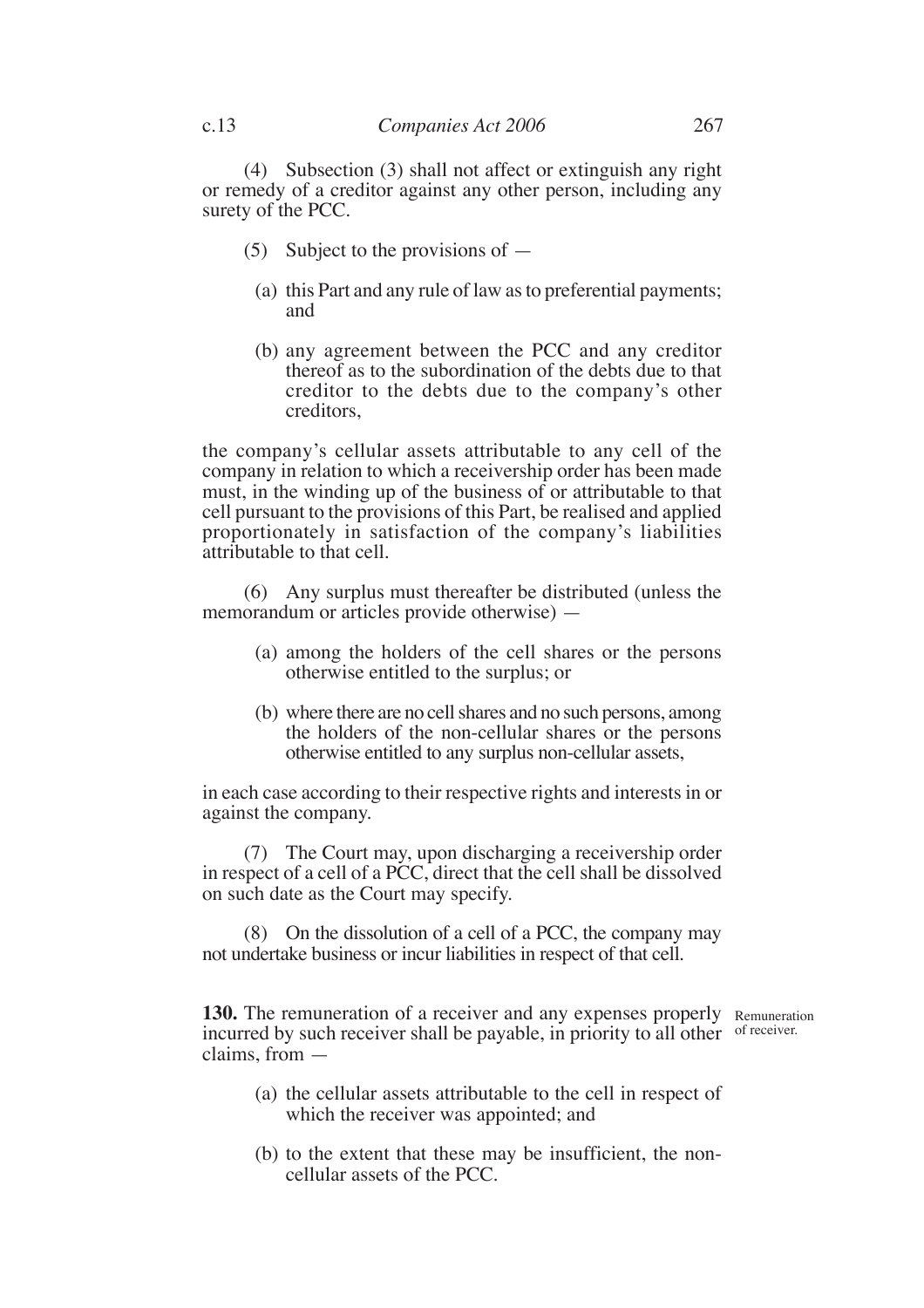### 268 *Companies Act 2006* c.13

*Chapter 6 — Liquidation*

**131.** (1) Notwithstanding any statutory provision or rule of law to the contrary, in the liquidation of a PCC, the liquidator  $-$ Provisions in relation to liquidation

- (a) must deal with the company's assets in accordance with the requirements of section  $118(1)$ ;
- (b) in discharge of the claims of creditors of the PCC, shall apply the company's assets to those entitled to have recourse thereto in conformity with the provisions of this Part.

(2) Section 235 of the Companies Act 1931 (distribution of property of company) applies, with the necessary modifications, in relation to protected cell companies but subject to this Act. [XIII p.235]

#### *Chapter 7 — General Provisions*

**132.** (1) A PCC shall —

- (a) inform any person with whom it enters into any transaction in respect of a particular cell that the company is a PCC; and
	- (b) for the purposes of that transaction, identify or specify the cell in respect of which that person is transacting.

(2) A PCC that contravenes subsection (1) commits an offence.

**133.** (1) A company may create any security interest in respect of assets attributable to a particular cell in relation to —

- (a) any liability attributable to that cell;
- (b) any liability that is not attributable to that cell.
- (2) Without affecting the generality of section  $116 -$ 
	- (a) Part VIII; and

[XIII p.235]

(b) Part VI of the Companies Act 1931 as it applies to companies pursuant to section 182,

apply in respect of each cell of a PCC as if each cell were a separate company.

Company to inform persons that they are dealing with PCC.

Security interests in respect of cell assets.

of PCC.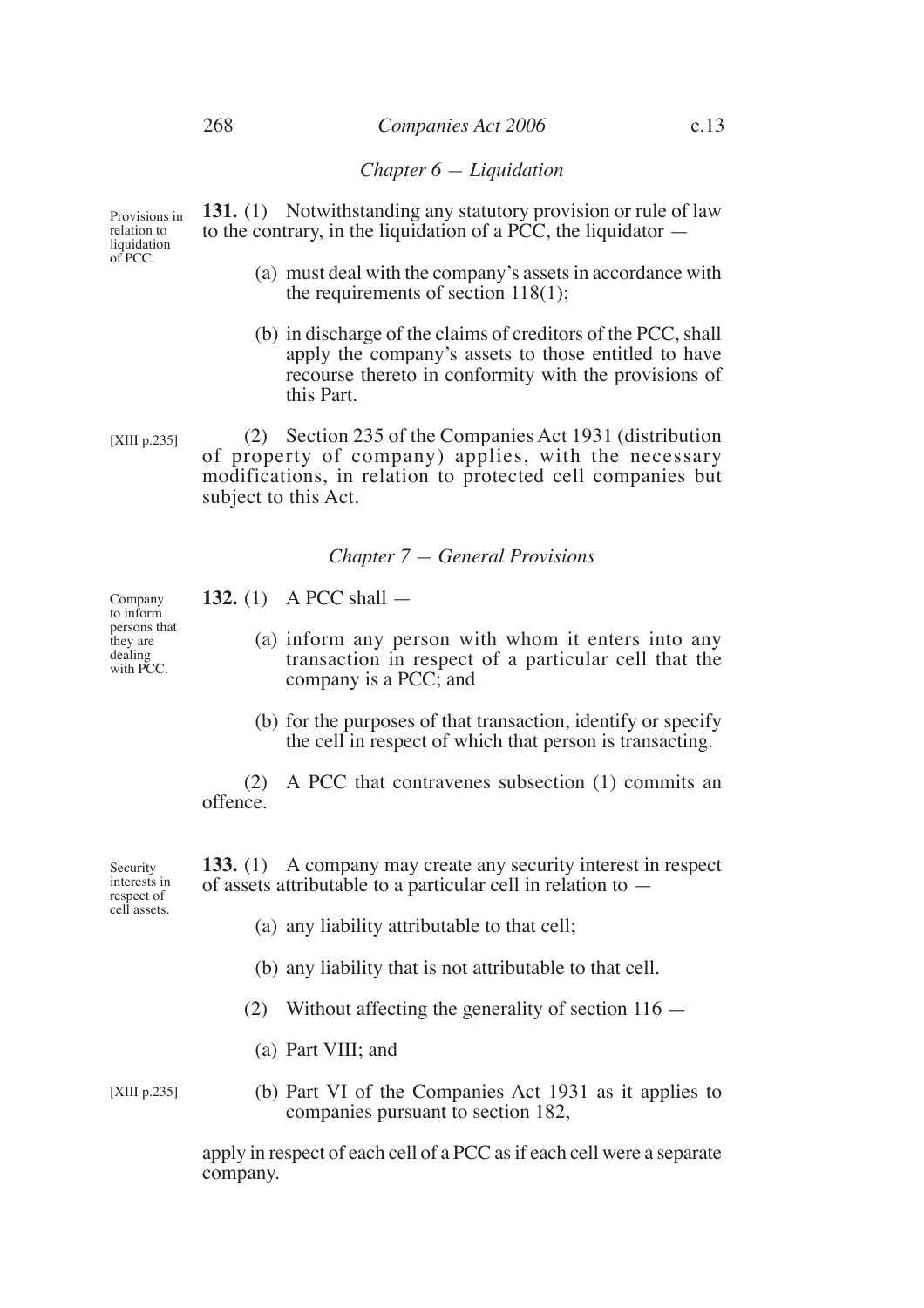**134.** (1) This Part does not affect the functions of the directors of a PCC in respect of the affairs of the company including the due administration of the affairs of each cell except as expressly provided. Savings for directors' functions.

(2) Subsection (1) does not affect the powers of delegation by directors.

**135.** (1) This Part does not prevent, in the ordinary course of Saving for business of a PCC, arrangements —

internal arrangements.

- (a) as between cells; or
- (b) as between cells and the PCC,

in relation to the PCC's business or to the PCC's business attributable to the cells concerned.

(2) In respect of any arrangements of a kind mentioned in subsection (1), the PCC shall make the necessary adjustments to the accounting records of the PCC and those attributable to its cells.

(3) This section does not affect the generality of section 116.

## PART VIII

## REGISTRATION OF CHARGES

**136.** (1) In this Part —

Interpretation of this Part.

"charge" means any form of security interest, whether fixed or floating, over property, wherever situated, other than an interest arising by operation of law; and

"company property" means property of any nature which is beneficially owned by the company and includes future property.

(2) A reference in this Part to the creation of a charge includes a reference to the acquisition of property, wherever situated, which is the subject of a charge and for this purpose, the date of creation of the charge is deemed to be the date of acquisition of the property.

137. (1) A company shall keep a register of all charges created Company to by the company over any company property showing —

keep register of charges.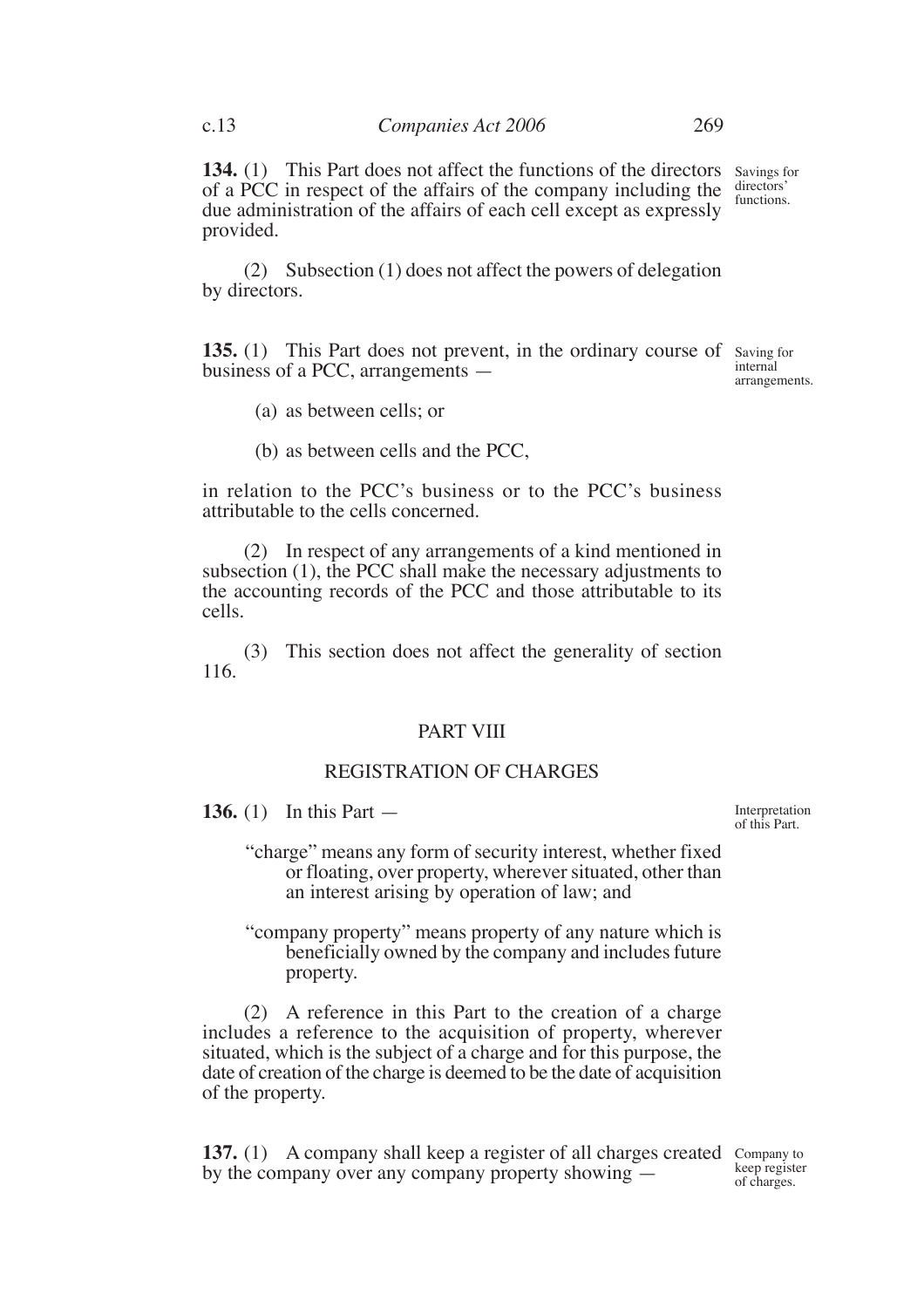- (a) if the charge is a charge created by the company, the date of its creation or, if the charge is a charge existing on property acquired by the company, the date on which the property was acquired;
- (b) a short description of the liability secured by the charge;
- (c) a short description of the property charged;
- (d) the name and address of the chargee; and
- (e) as to whether or not there exists any prohibition or restriction contained in the instrument creating the charge on the company creating any future charge ranking in priority to or equally with the charge.

(2) A copy of the register of charges shall be kept at the office of the company's registered agent.

- $(3)$  Where
	- (a) there is a variation in the terms of a charge registered in a company's register of charges under this section; or
	- (b) a charge registered in a company's register of charges under this section ceases to affect the property of a company,

the company shall amend its register of charges accordingly.

(4) A company that contravenes this section commits an offence.

Registration of charges.

**138.** (1) Where a company creates a charge over any company property an application to the Registrar to register the charge may be made within one month after the date of its creation by such persons as are prescribed by regulations.

(2) An application under subsection (1) is made by filing an application in the prescribed form containing the details specified in paragraphs (a) to (e) of section  $137(1)$ .

(3) The Registrar shall keep, with respect to each company, a record of registered charges containing such information as may be prescribed by regulations.

(4) Upon receipt of an application under subsection (1), the Registrar shall forthwith —

(a) register the details contained in the application form;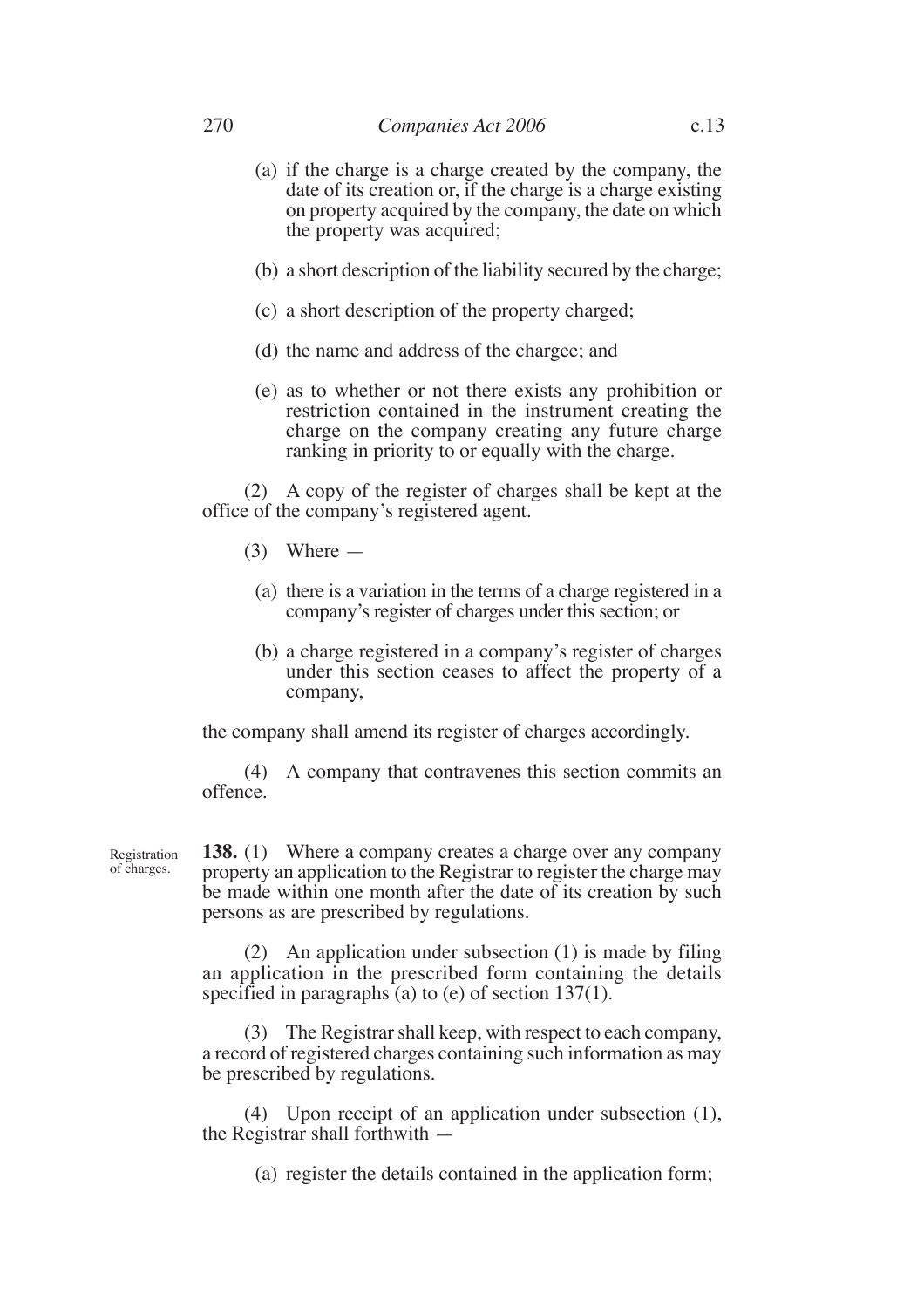- (b) issue a certificate of registration of the charge and send a copy to the applicant; and
- (c) record and state on the certificate of registration the date on which the charge was registered and that it was registered pursuant to this section.

(5) A certificate issued under subsection (4) is conclusive proof that the requirements of this Part as to registration have been complied with and that the charge referred to in the certificate was registered on the date stated in the certificate.

(6) Subject to section 140, any charge created by a company over any company property shall be void against the liquidator and any creditor of the company unless it is registered pursuant to this section.

**139.** (1) Where there is a variation in the terms of a charge Variation of registered under section 138 or 140, an application for the variation to be registered may be made by such persons as are prescribed by regulations.

registered charge.

(2) An application under subsection (1) is made by filing an application in the prescribed form.

(3) Upon receipt of an application under subsection (2), the Registrar shall forthwith —

- (a) register the variation of the charge; and
- (b) issue a certificate of variation and send a copy of the certificate to the applicant.

(4) The Registrar shall record and state on the certificate of variation the date on which a variation of charge was registered.

(5) A certificate issued under subsection (3) is conclusive proof that the variation referred to in the certificate of variation was registered on the date stated in the certificate.

140. (1) Where a company creates a charge over any company Late property and such charge is not registered pursuant to section  $138$ , registration an application to the Registrar may be made at any time prior to the commencement of the winding up of the company by such persons as are prescribed by regulations.

of charges.

(2) An application under subsection (1) is made by filing an application in the prescribed form containing the details specified in paragraphs  $(a)$  to  $(e)$  of section 137(1).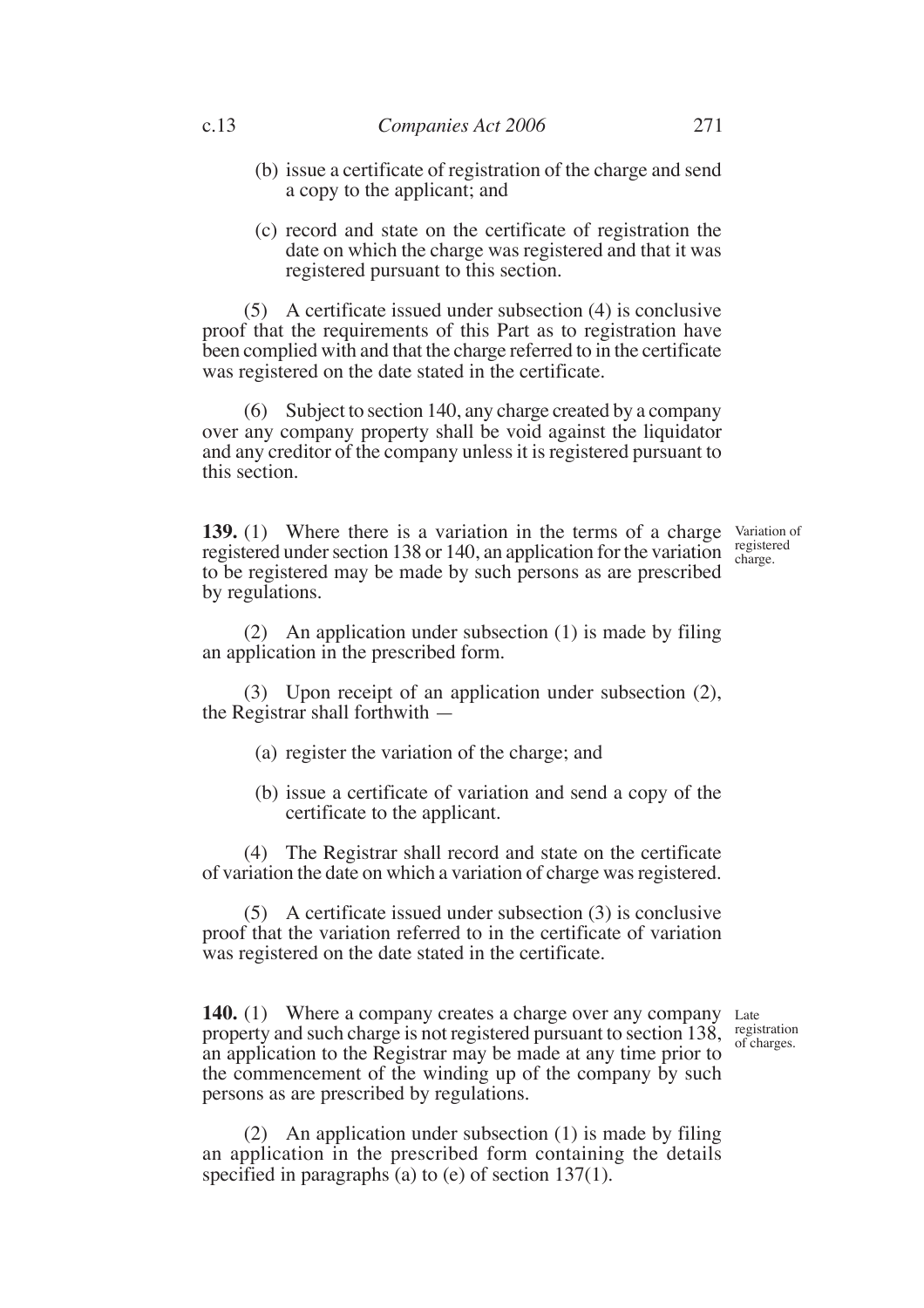(3) Upon receipt of an application under subsection (2) the Registrar shall forthwith —

- (a) register the details contained in the application form;
- (b) issue a certificate of registration of the charge and send a copy to the applicant; and
- (c) record and state on the certificate of registration the date on which the charge was registered and that it was registered pursuant to this section.

(4) The rights of the chargee under a charge registered pursuant to this section are without prejudice to the rights of any party acquired during the period between the date of creation of the charge and the date of its registration.

(5) Subject to subsection (4), a certificate issued under subsection  $(3)(b)$  is conclusive proof that the requirements of this Part as to registration have been complied with and that the charge referred to in the certificate was registered on the date stated in the certificate.

**141.** (1) Where a charge registered under section 138 or 140 ceases to affect any company property a notice in the prescribed form specifying the company property that has ceased to be affected by the charge shall be filed.

(2) A notice filed under subsection (1) shall be filed by the registered agent and shall be accompanied by written consent on the part of the chargee as to the release of the charge to which it relates or by such other evidence of the release satisfactory to the Registrar.

(3) Upon receipt of the documents specified in subsections  $(1)$  and  $(2)$ , the Registrar  $-$ 

(a) shall forthwith —

- (i) register the notice; and
- (ii) issue a certificate and send a copy of the certificate to the company ; and
- (b) shall retain a copy of the notice.

(4) The Registrar shall record and state on the certificate issued under subsection (3) the date on which the notice filed under subsection (1) was registered.

Charge ceasing to affect company's property.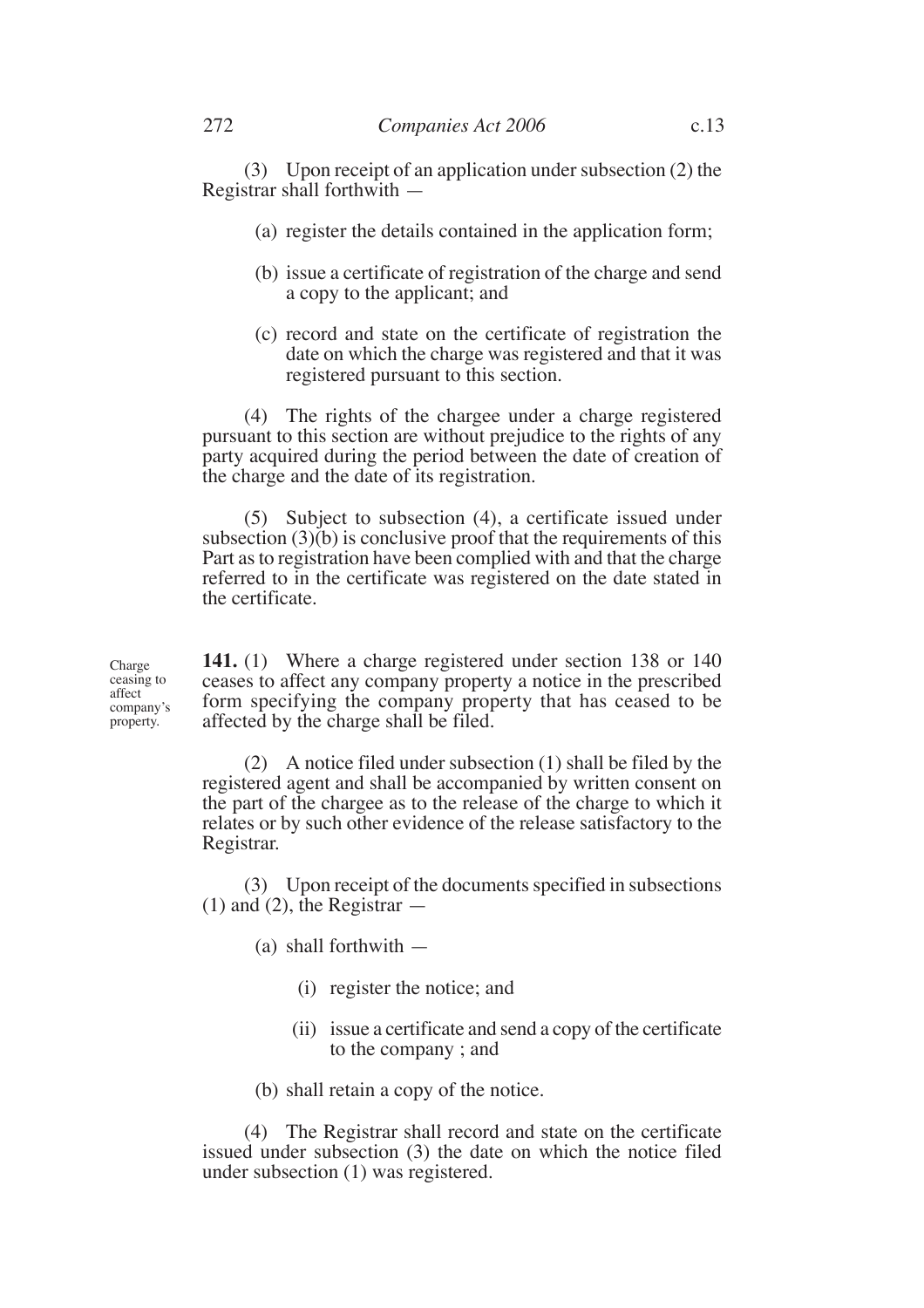**142.** (1) If any person obtains an order for the appointment of a Registration receiver of the property of a company, or appoints such a receiver of exercise of the property of a company, or appoints such a receiver enforcement under any powers contained in any instrument, such person shall of security. within 7 days from the date of the order or of the appointment under the said powers give notice in the prescribed form to the Registrar and the Registrar shall register the notice.

of security.

(2) Any person appointed to act as receiver of the property of a company under the powers contained in any instrument who ceases to act as such shall, on so ceasing, give notice in the prescribed form to the Registrar and the Registrar shall register the notice.

(3) Any person who contravenes this section commits an offence.

#### PART IX

## RE-REGISTRATION

#### *Chapter 1 — Re-registration of a Company Incorporated under this Act*

143. (1) Subject to this Chapter, a company of any type specified Power of in section 1 may make application to the Registrar in the prescribed form to re-register as a company of another type specified in section 1.

company to re-register.

(2) This Chapter shall not apply to a company limited by shares that is a protected cell company.

144. (1) An application pursuant to section 143 shall be Application accompanied by —

- to re-register.
- (a) a statutory declaration in the prescribed form made by all the directors of the company stating that the company satisfies the solvency test;
- (b) a new memorandum; and
- (c) if the articles of the company upon re-registration are to differ from the relevant model articles, new articles.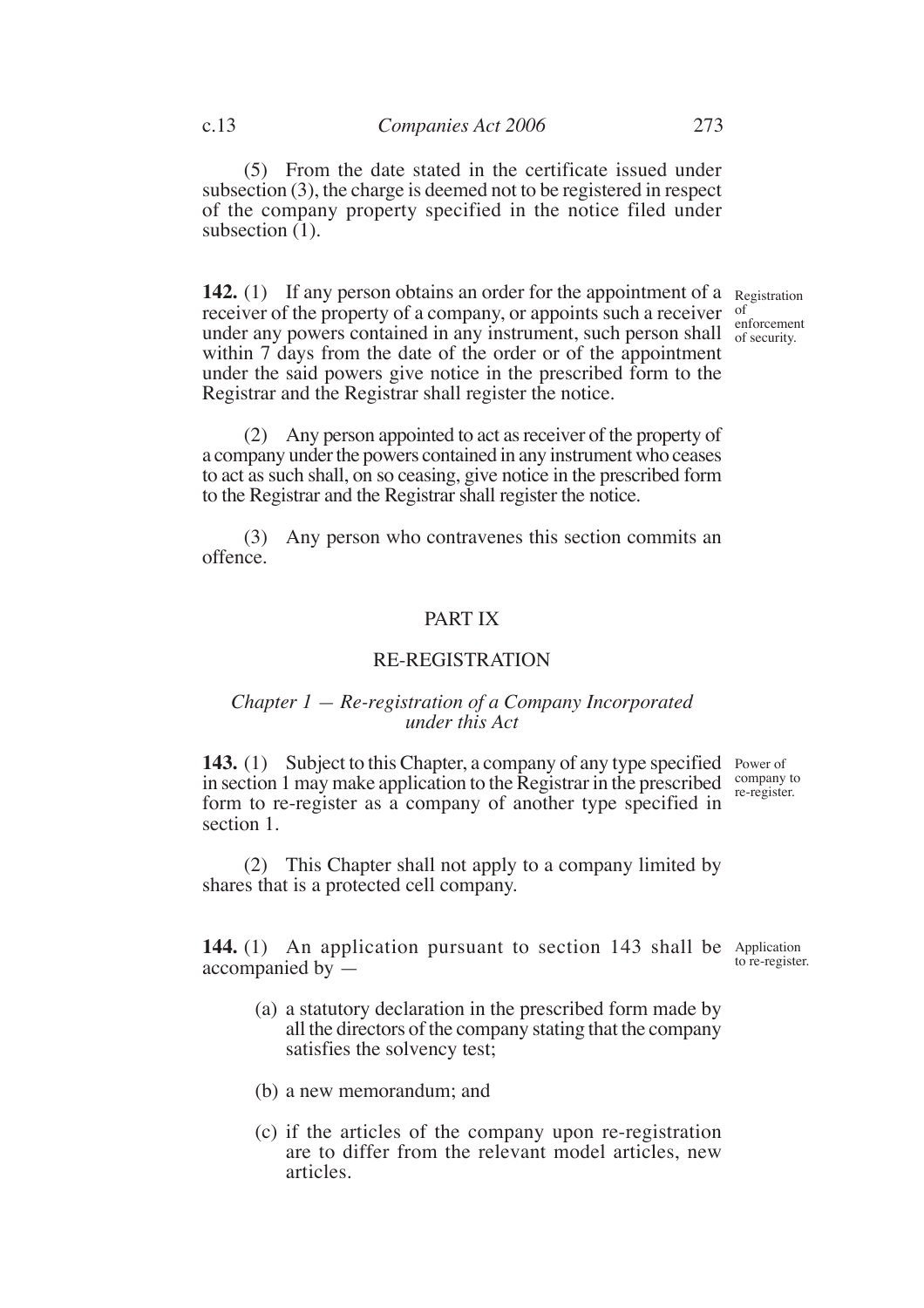(2) The memorandum of a company re-registering under this section shall state —

- (a) the name of the company as at the date of the application;
- (b) the name under which the company proposes to be reregistered (if different from that specified in paragraph (a));
- (c) whether the company will be re-registered as
	- (i) a company limited by shares;
	- (ii) a company limited by guarantee;
	- (iii) a company limited by shares and by guarantee;
	- (iv) an unlimited company with shares; or
	- (v) an unlimited company without shares;
- (d) the address of the registered office of the company in the Isle of Man upon re-registration;
- (e) the name of the registered agent of the company in the Isle of Man upon re-registration;
- (f) in the case of a company that will be re-registered as a company limited by guarantee or a company limited by shares and by guarantee, the amount which each member of the company upon re-registration is liable to contribute to the company's assets in the event that the company is wound up while such person is a member or within 1 year (or such longer period as may be specified for the purpose in the memorandum) after such person ceased to be a member; and
- (g) in the case of a company limited by guarantee or an unlimited company without shares that, upon reregistration, will be a company limited by shares, a company limited by shares and by guarantee or an unlimited company with shares, the agreement of at least one member to take one or more shares on the reregistration of the company.

(3) The memorandum shall state, in respect of each person agreeing to take one or more shares on the re-registration of the company pursuant to subsection  $(2)(g)$  —

(a) the number of shares that such person agrees to take; and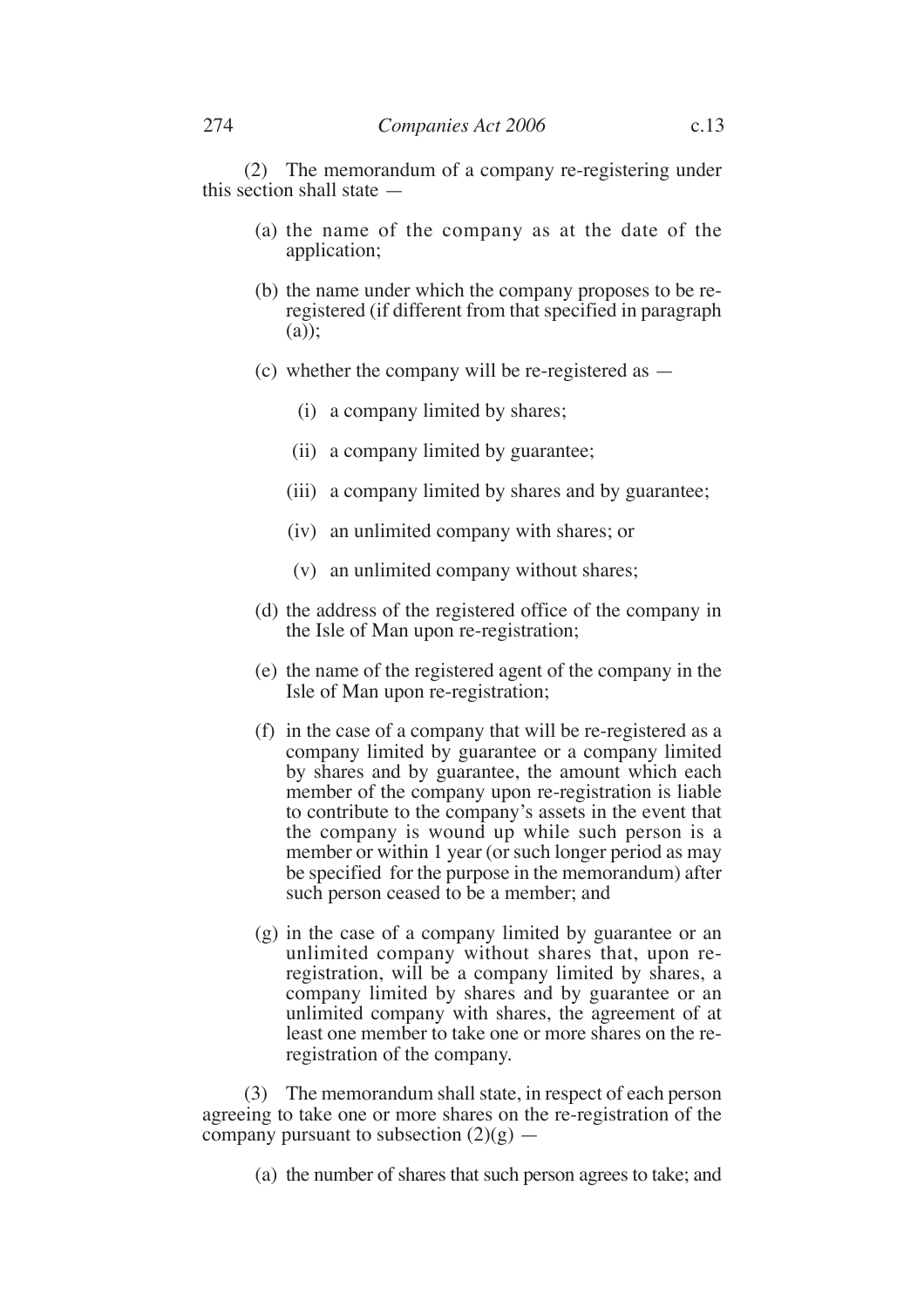(b) the amount that such person agrees to pay for each share that such person is specified as having agreed to take.

(4) Without prejudice to section 21, the memorandum may contain a statement specifying the purposes for which the company is established or the business, activities or transactions which the company is permitted to undertake or the restrictions (if any) upon such purposes, business, activities or transactions for which the company is established.

- $(5)$  Where
	- (a) a limited company applies to re-register as an unlimited company pursuant to section 143; or
	- (b) an unlimited company applies to re-register as a limited company pursuant to section 143,

the company making the application must change its name upon re-registration to comply with the requirements of section 11.

(6) Subsection (7) applies with effect from the date of a company's re-registration in any case where articles ("the proposed articles") were delivered under subsection (1)(c).

- (7) If the proposed articles
	- (a) make no provision for a matter for which provision is made by the relevant model articles; and
	- (b) do not expressly or by necessary implication exclude that provision of those relevant model articles,

the provision is deemed to be included in the proposed articles, and "the relevant model articles" here means the relevant model articles as in force at the date of the company's re-registration.

145. A company limited by shares, a company limited by shares Restrictions on and by guarantee or an unlimited company with shares may only re-registration re-register pursuant to section 144 as a company limited by with shares. guarantee or an unlimited company without shares if upon reregistration it shall have no shares in issue.

with shares.

146. (1) Upon receipt of the documents specified in section Re-registration.  $144(1)$ , the Registrar shall  $-$ 

(a) register the new memorandum and articles (if any) delivered pursuant to section 144(1); and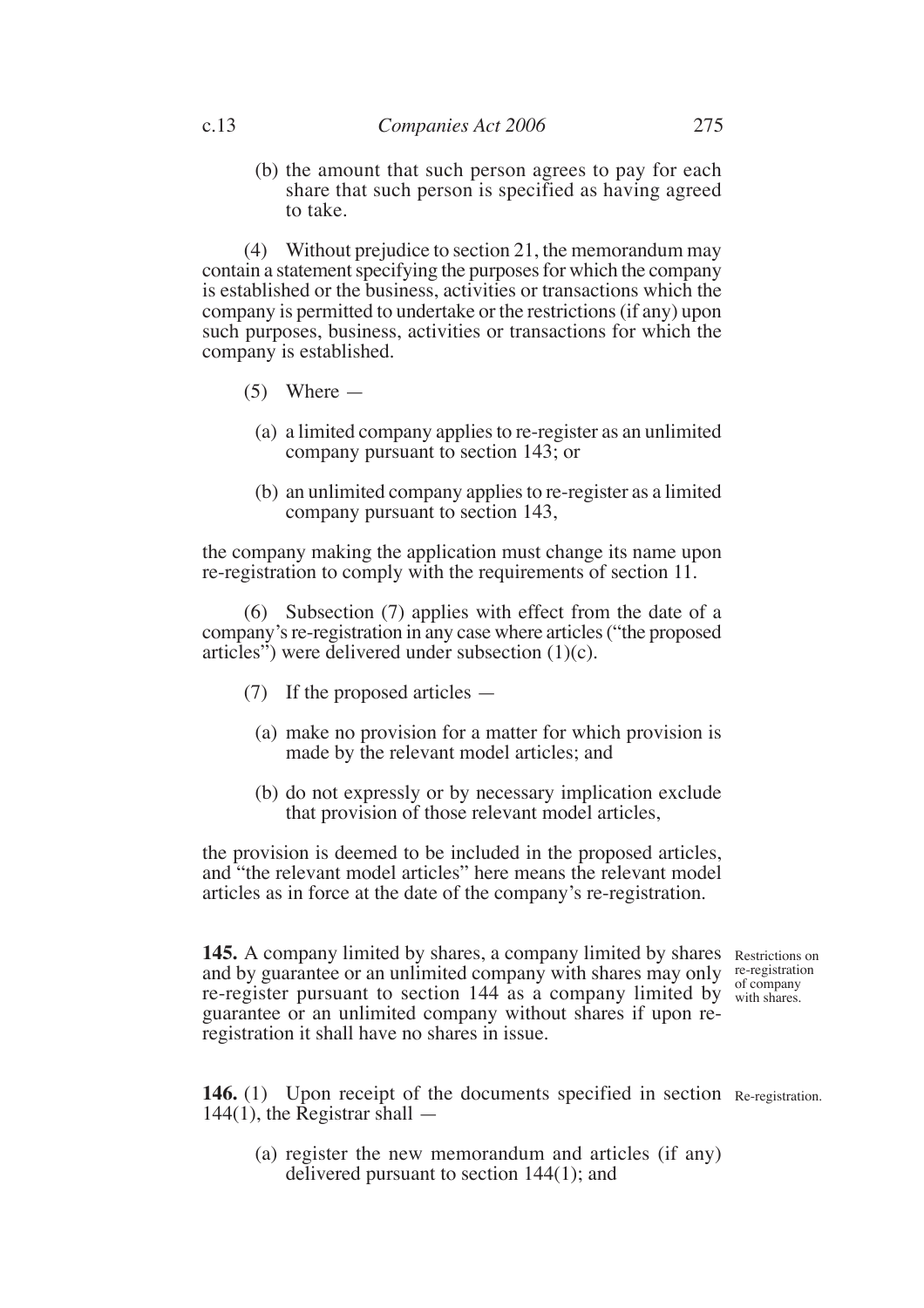(b) issue a certificate of re-registration in the prescribed form.

(2) A certificate of re-registration issued by the Registrar is conclusive evidence of compliance with all requirements of this Act in respect of re-registration.

of re-registration.

Consequences **147.** (1) The re-registration of an unlimited company as a limited company shall not affect the rights or liabilities of the company in respect of any liability incurred, or any contract entered into, by, to, with or on behalf of the company before re-registration.

> (2) The re-registration of a company under this Chapter shall not be deemed to operate —

- (a) to create a new legal entity; or
- (b) to prejudice or affect the continuity of the company.
- (3) Upon re-registration of a company under this Chapter
	- (a) the new memorandum filed pursuant to section 144(1)(b) shall be the memorandum of the company to the exclusion of the memorandum in force immediately prior to its re-registration;
	- (b) the articles of the company in force immediately prior to its re-registration shall cease to be the articles of the company and the proposed articles (if any) or the relevant model articles (if no proposed articles have been delivered pursuant to section  $144(1)(c)$ ) shall be the articles of the company; and
	- (c) each person who agreed in the new memorandum to take one or more shares in the company —
		- (i) is deemed to have been issued with the number of shares that such person is specified in the new memorandum as having agreed to take; and
		- (ii) becomes liable to pay the amount that such person is specified in the new memorandum as having agreed to pay for those shares.

# *Chapter 2 — Re-registration of a 1931 Act Company*

Power of 1931 Act company to re-register.

**148.** Subject to this Chapter, a 1931 Act company may make application to the Registrar in the prescribed form to re-register as a company incorporated under this Act of such type specified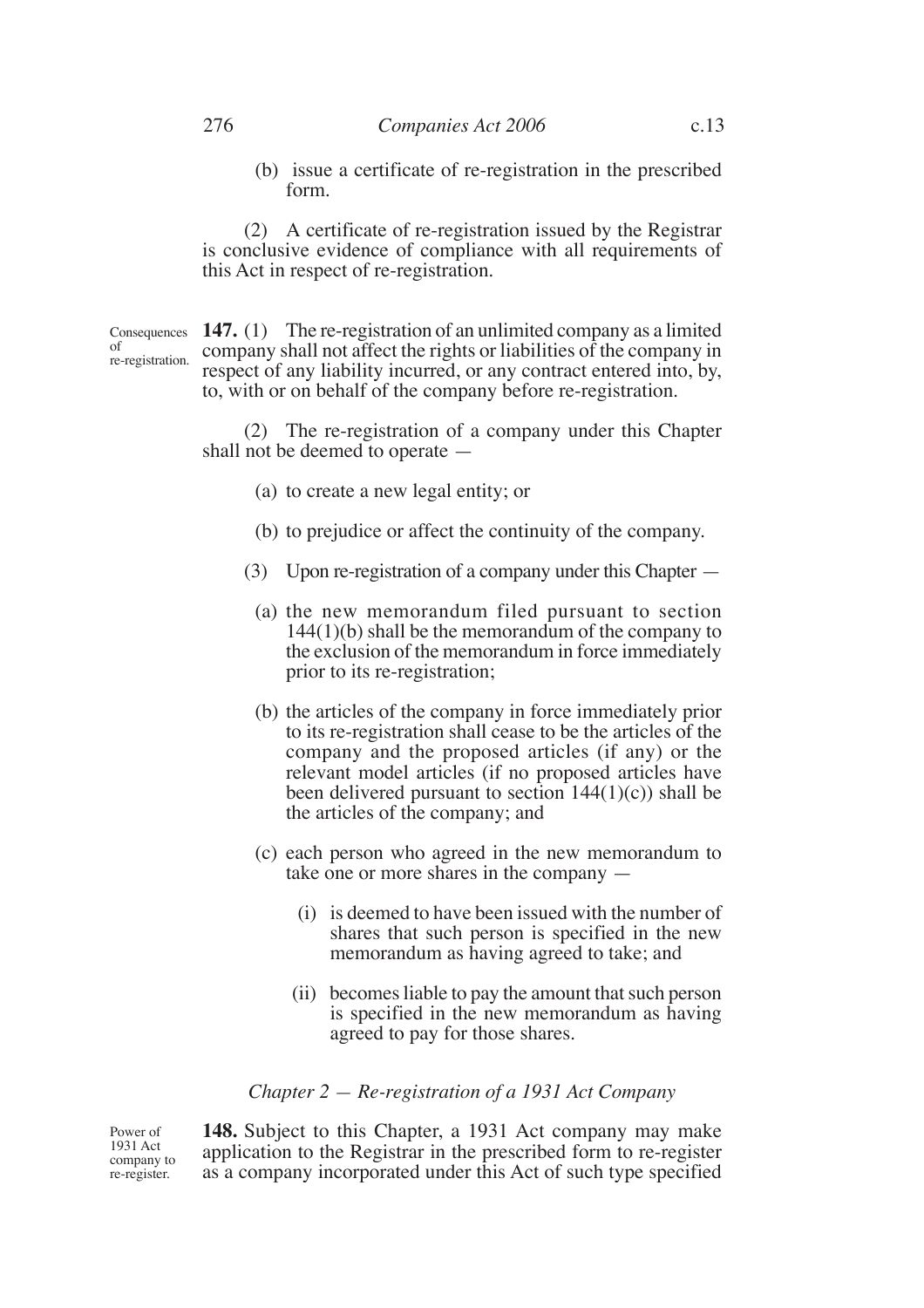in section 1 as corresponds to its type under the Companies Acts 1931 to 2004.

**149.** (1) An application pursuant to section 148 shall be filed by Application the person named in the new memorandum referred to in paragraph (b) as the first registered agent of the company and shall be company.accompanied by —

to re-register a 1931 Act

- (a) certified copies of
	- (i) a resolution passed by a member or members holding at least 75 per cent of the voting rights exercised in relation thereto; and
	- (ii) a resolution of each class of members (if any) passed by a member or members holding at least 75 per cent of the voting rights exercised in relation thereto,

in each case authorising the re-registration of the 1931 Act company as a company incorporated under this Act, adopting a new memorandum of association complying with subsection (2) and (if applicable) adopting new articles;

- (b) a new memorandum complying with subsection (2);
- (c) if the articles of the company upon re-registration are to differ from the relevant model articles or if the company is to be re-registered as a protected cell company, new articles.

(2) The memorandum of a company re-registering under this section shall state —

- (a) the name of the company as at the date of the application;
- (b) the name under which the company proposes to be reregistered (if different from that specified in paragraph (a));
- (c) whether the company will be re-registered as
	- (i) a company limited by shares;
	- (ii) a company limited by guarantee;
	- (iii) a company limited by shares and by guarantee;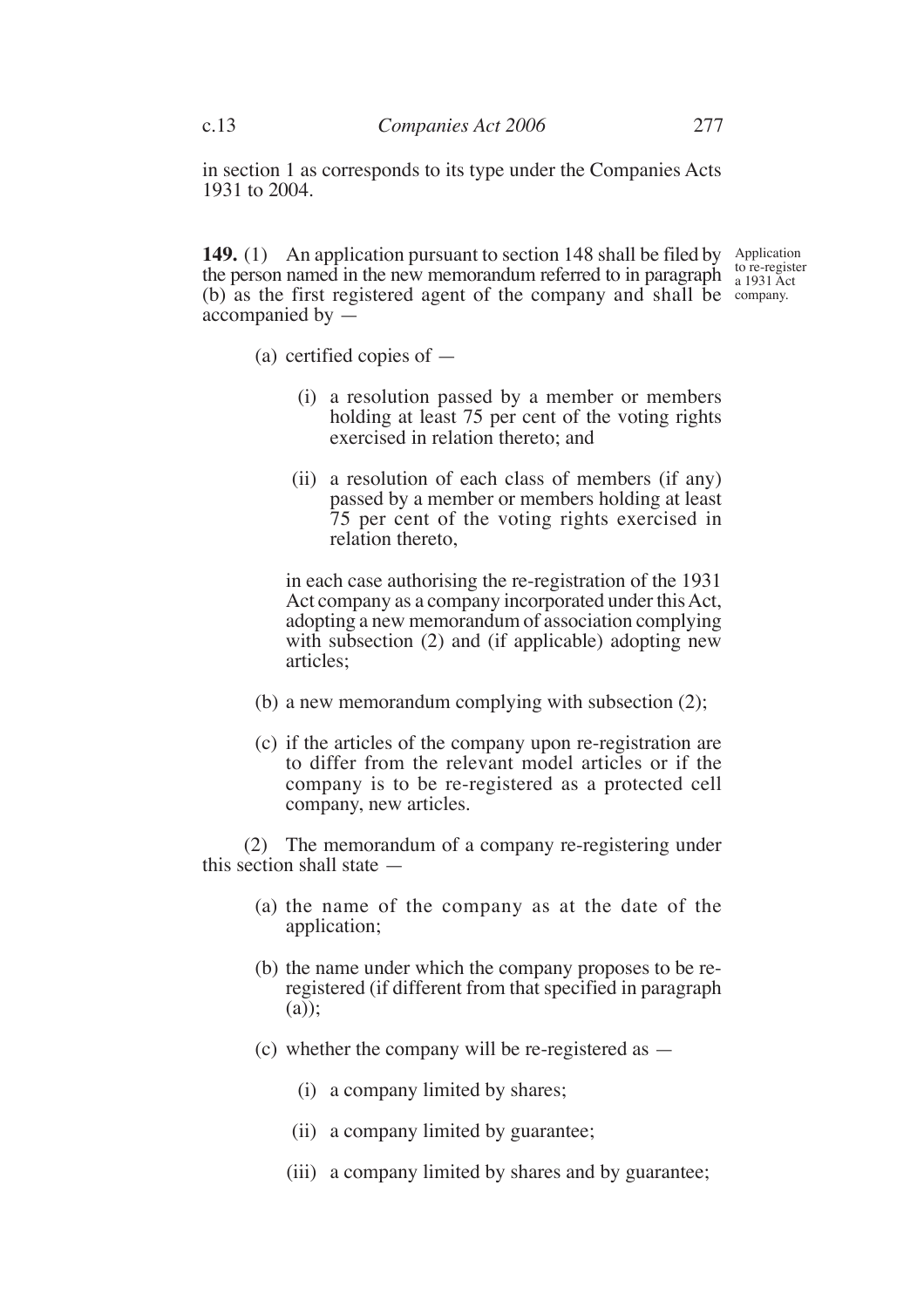- (v) an unlimited company without shares;
- (d) the address of the registered office of the company in the Isle of Man upon re-registration;
- (e) the name of the registered agent of the company in the Isle of Man upon re-registration;
- (f) in the case of a company that will be re-registered as a company limited by guarantee or a company limited by shares and by guarantee, the amount which each member of the company upon re-registration is liable to contribute to the company's assets in the event that the company is wound up while such person is a member or within 1 year (or such longer period as may be specified for the purpose in the memorandum) after such person ceased to be a member; and
- (g) in the case of a 1931 Act company that is a protected cell company for the purposes of the Companies Acts 1931 to 2004, that the company is a protected cell company.

(3) Without prejudice to section 21, the memorandum may contain a statement specifying the purposes for which the company is established or the business, activities or transactions which the company is permitted to undertake or the restrictions (if any) upon such purposes, business, activities or transactions for which the company is established.

(4) Subject to subsection (6), subsection (5) applies with effect from the date of a company's re-registration in any case where articles ("the proposed articles") were delivered under subsection  $(1)(d)$ .

- (5) If the proposed articles
	- (a) make no provision for a matter for which provision is made by the relevant model articles; and
	- (b) do not expressly or by necessary implication exclude that provision of those relevant model articles,

the provision is deemed to be included in the proposed articles, and "the relevant model articles" here means the relevant model articles as in force at the date of the company's re-registration.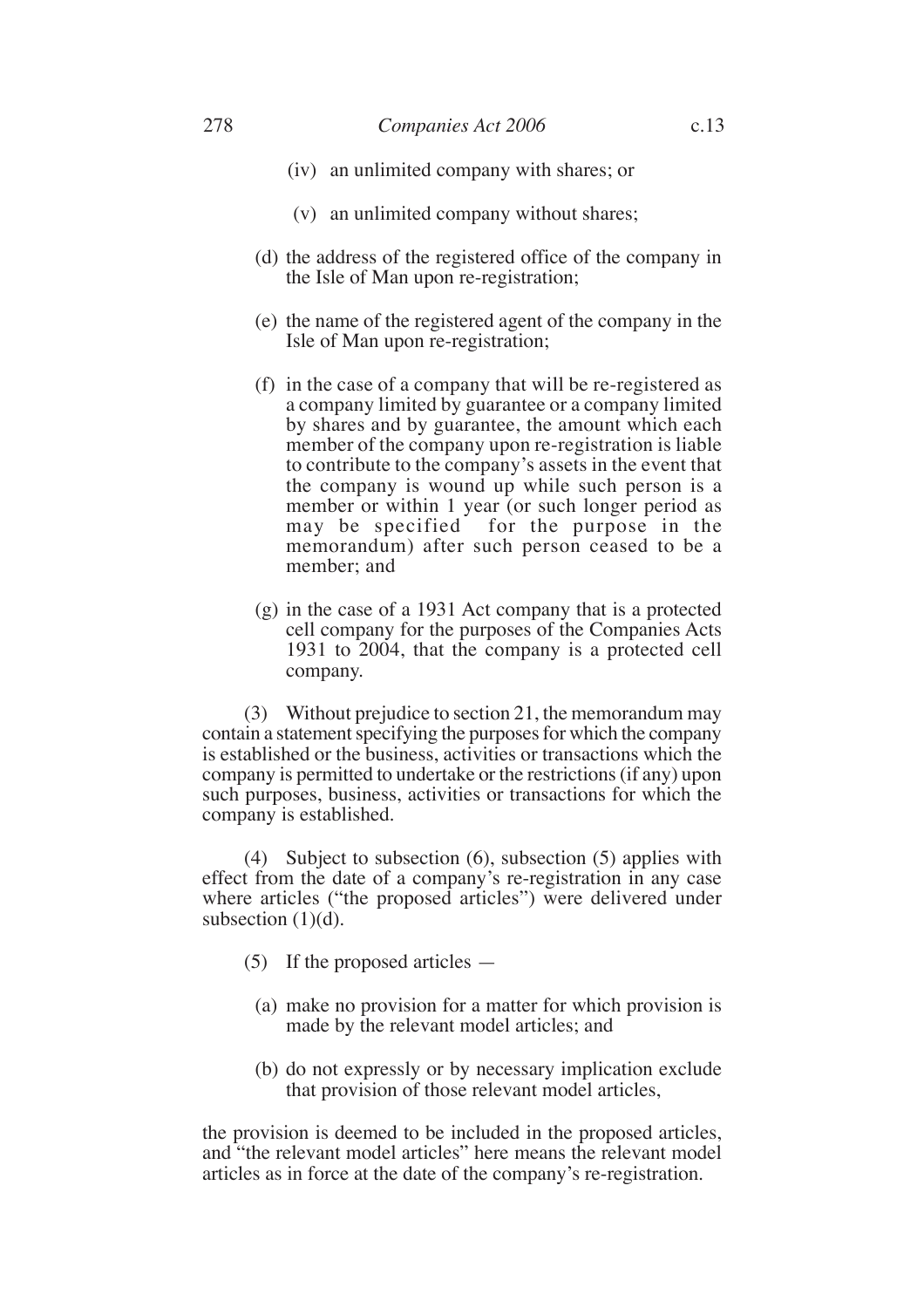(6) Subsection (5) does not apply where the company is to be re-registered as a protected cell company (in respect of which there are no relevant model articles).

**150.** (1) Upon receipt of the documents specified in section Re-registration  $149(1)$ , the Registrar shall  $-$ 

of a 1931 Act company.

- (a) register the new memorandum and articles (if any) delivered pursuant to section 149(1); and
- (b) allot a unique number to the company; and
- (c) issue a certificate of re-registration in the prescribed form.

(2) A certificate of re-registration issued by the Registrar is conclusive evidence of compliance with all requirements of this Act in respect of re-registration.

**151.** (1) The re-registration of a 1931 Act company under this Consequences Chapter shall not be deemed to operate —

of re-registration of a  $19\overline{3}1$  Act company.

- (a) to create a new legal entity; or
- (b) to prejudice or affect the continuity of the company.

(2) Upon re-registration of a 1931 Act company under this Chapter —

- (a) the new memorandum filed pursuant to section  $149(1)(c)$  shall be the memorandum of the company to the exclusion of the memorandum in force immediately prior to its re-registration; and
- (b) the articles of the company in force immediately prior to its re-registration shall cease to be the articles of the company and the proposed articles (if any) or the relevant model articles (if no proposed articles have been delivered pursuant to section  $149(1)(d)$ ) shall be the articles of the company.

(3) On the date of the certificate of re-registration of a 1931 Act company under this Chapter —

- (a) the company shall cease to be a company incorporated under the Companies Acts 1931 to 2004; and
- (b) the Companies Acts 1931 to 2004 shall cease to apply to the company.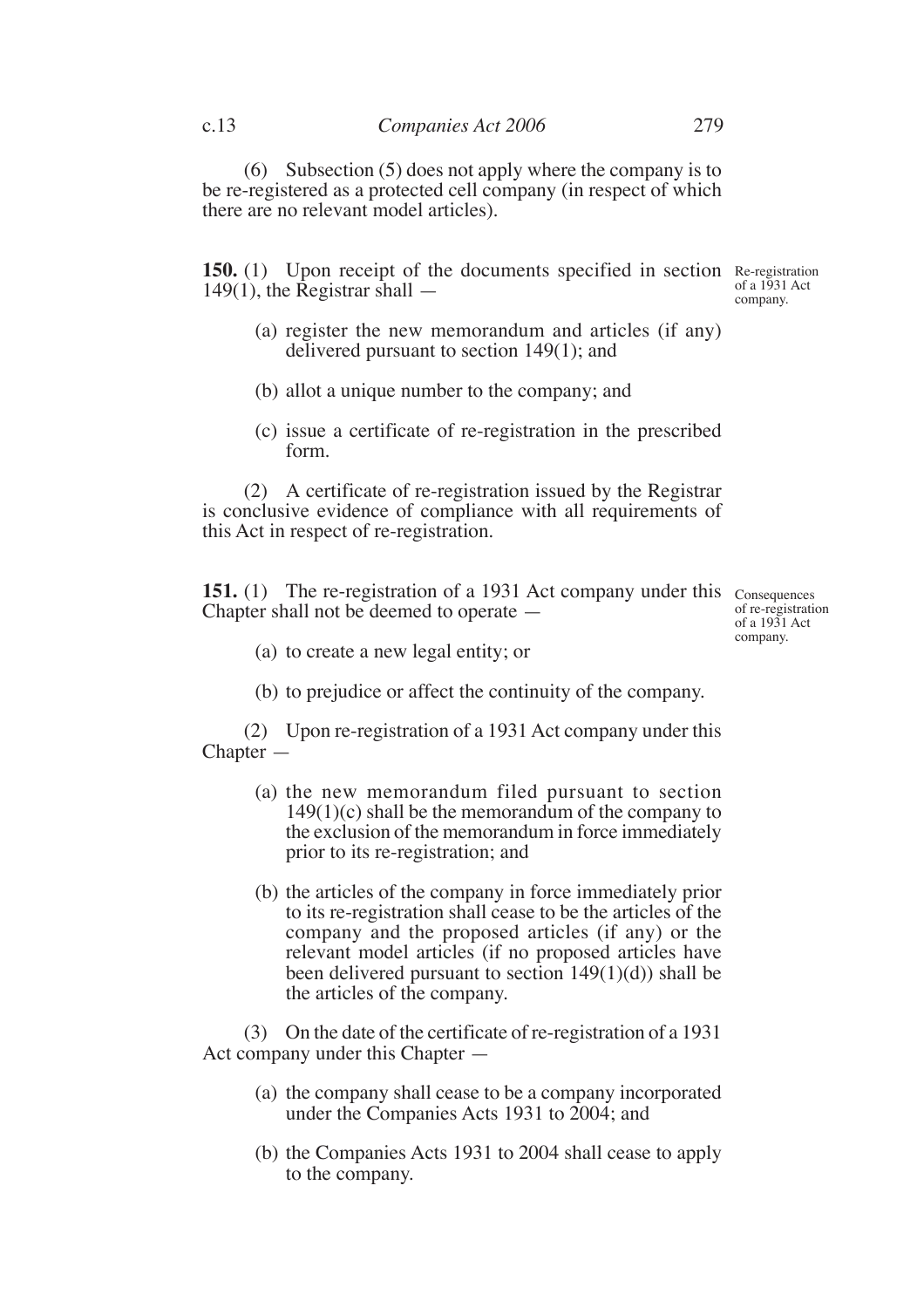# PART X

#### SCHEMES OF MERGER, CONSOLIDATION AND ARRANGEMENTS AND RIGHTS OF DISSENTERS

## *Chapter 1 — Mergers and Consolidations*

Interpretation **152.** In this Part – of this Part.

- "consolidated company" means the new company incorporated under this Act that results from the consolidation of two or more constituent companies;
- "consolidation" means the consolidation of two or more constituent companies into a new company;
- "constituent company" means a company that is participating in a merger or consolidation with one or more other companies;
- "merger" means the merging of two or more constituent companies into one of the constituent companies;
- "surviving company" means the constituent company incorporated under this Act into which one or more other constituent companies are merged.

**153.** (1) Subject to subsection (2), two or more companies may merge or consolidate in accordance with this section. Approval of merger or consolidation.

> (2) A constituent company may not participate in a merger or consolidation under this section if —

- (a) it is in liquidation or is subject to insolvency or analogous proceedings in any jurisdiction;
- (b) a receiver or manager has been appointed in relation to any of its assets;
- (c) it has entered into an arrangement with its creditors that has not been concluded;
- (d) an application made to a court in any jurisdiction for the liquidation of the constituent company or for the constituent company to be subject to insolvency or analogous proceedings has not yet been determined; or
- (e) it fails to satisfy the solvency test.

(3) The directors of each constituent company that proposes to participate in a merger or consolidation shall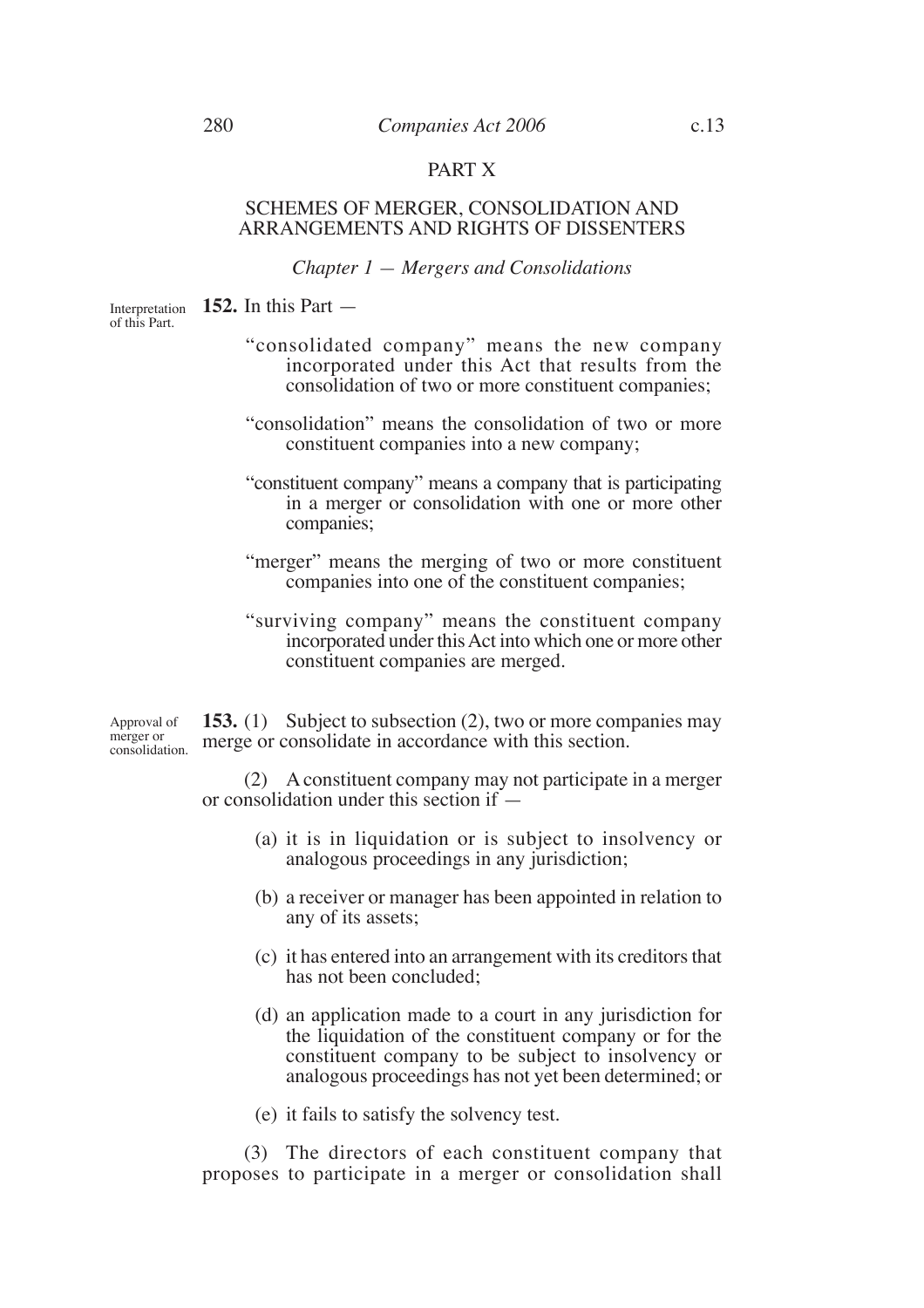approve a written scheme of merger or consolidation containing, as the case requires —

- (a) the name of each constituent company and the name of the surviving company or the consolidated company;
- (b) the terms and conditions of the proposed merger or consolidation, including the manner and basis of converting shares in each constituent company into shares, debt obligations or other securities in the surviving company or consolidated company, or money or other assets, or a combination thereof; and
- (c) in respect of a merger, a statement of any amendment to the memorandum or articles of the surviving company to be brought about by the merger.

(4) In the case of a consolidation, the scheme of consolidation shall have annexed to it a form of memorandum for the consolidated company complying with section 155 and (if desired) articles to be adopted by the consolidated company.

(5) For the avoidance of doubt, the terms and conditions of any proposed merger or consolidation may provide that the manner and basis of converting shares in any constituent company may vary as between holders of shares of different classes and between holders of shares of the same class.

(6) The following apply in respect of a merger or consolidation under this section —

- (a) the scheme of merger or consolidation shall be authorised by a resolution passed by a member or members holding at least 75 per cent of the voting rights exercised in relation thereto;
- (b) the scheme of merger or consolidation shall also be authorised by a resolution passed by a member or members holding at least 75 per cent of the voting rights exercised in relation thereto by each class —
	- (i) that is entitled pursuant to the memorandum or articles to vote thereon as a class; and
	- (ii) that if the scheme contains any provisions that, if contained in a proposed amendment to the memorandum or articles, would entitle the class to vote thereon as a class;
- (c) if a meeting of members is to be held, notice of the meeting, accompanied by a copy of the scheme of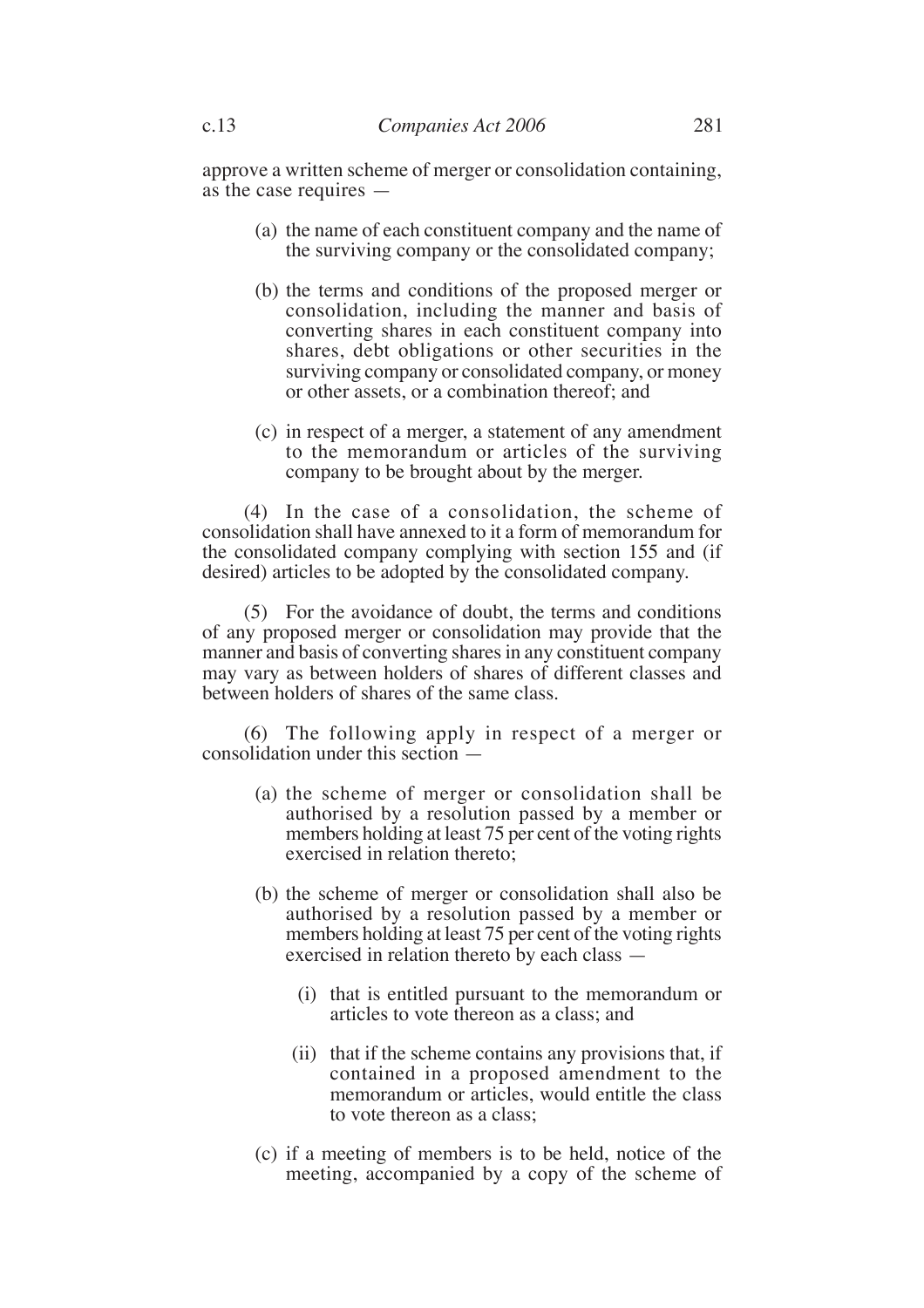merger or consolidation, shall be given to each member, whether or not entitled to vote on the merger or consolidation; and

(d) if it is proposed to obtain the written consent of members, a copy of the scheme of merger or consolidation shall be given to each member, whether or not entitled to consent to the scheme of merger or consolidation.

**154.** (1) On approval of the scheme of merger or consolidation by the directors and members of each constituent company, the scheme of merger or consolidation shall be executed by each constituent company.

(2) The scheme of merger or consolidation executed pursuant to subsection (1) shall be filed by the registered agent with the Registrar together with —

- (a) certified copies of all resolutions of members specified by section  $\overline{153(6)}$ (a) and (b);
- (b) statutory declarations by all the directors of each constituent company that such constituent company complies with the requirements of section 153(2);
- (c) a copy of a notice sent to each member of the company and published in such manner as may be prescribed by regulations at least 21 days prior to the filing to the effect that the company intends to participate in the proposed merger or consolidation stating that the scheme of merger or consolidation may be inspected at such office of the registered agent of each constituent company at such reasonable times as may be specified;
- (d) the written consent to the making of the filing by the holders of all charges for the time being registered in respect of each constituent company; and
- (e) in the case of a consolidation, the memorandum for the consolidated company complying with section 155 and the articles (if any) to be adopted by the consolidated company.

(3) If the Registrar is satisfied that the proposed name of the surviving company or consolidated company complies with section 11 and, if appropriate, section 13 and is a name under which the company could be registered under section 12, upon

Registration of merger or consolidation.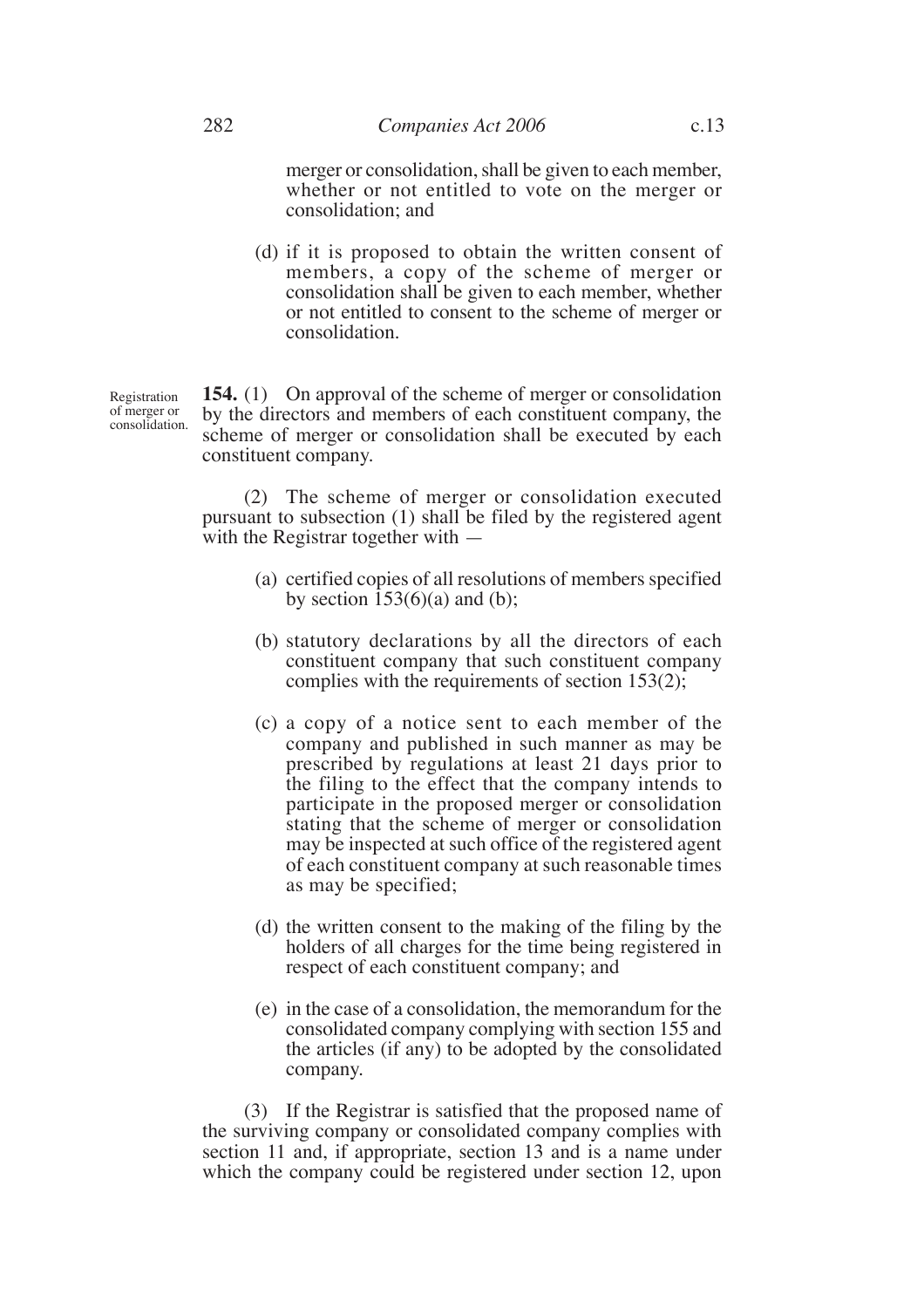receipt of the documents specified in subsection (2) the Registrar shall $\overline{\phantom{a}}$ 

- (a) register the scheme of merger or consolidation on the file of each constituent company;
- (b) issue a certificate of merger or consolidation in the prescribed form;
- (c) in the case of a merger, register any amendment to the memorandum or articles of the surviving company;
- (d) in the case of a consolidation
	- (i) register the memorandum and articles (if any) of the consolidated company;
	- (ii) allot a unique number to the consolidated company; and
	- (iii) issue a certificate of incorporation of the consolidated company.

(4) A certificate of merger or consolidation issued by the Registrar is conclusive evidence of compliance with all requirements of this Act in respect of the merger or consolidation.

**155.** (1) The memorandum of a consolidated company under Memorandum this Act shall state —

of consolidated company.

- (a) the name of the consolidated company;
- (b) whether the consolidated company is
	- (i) a company limited by shares;
	- (ii) a company limited by guarantee;
	- (iii) a company limited by shares and by guarantee;
	- (iv) an unlimited company with shares; or
	- (v) an unlimited company without shares;
- (c) the address of the first registered office of the consolidated company in the Isle of Man;
- (d) the name of the first registered agent of the consolidated company in the Isle of Man;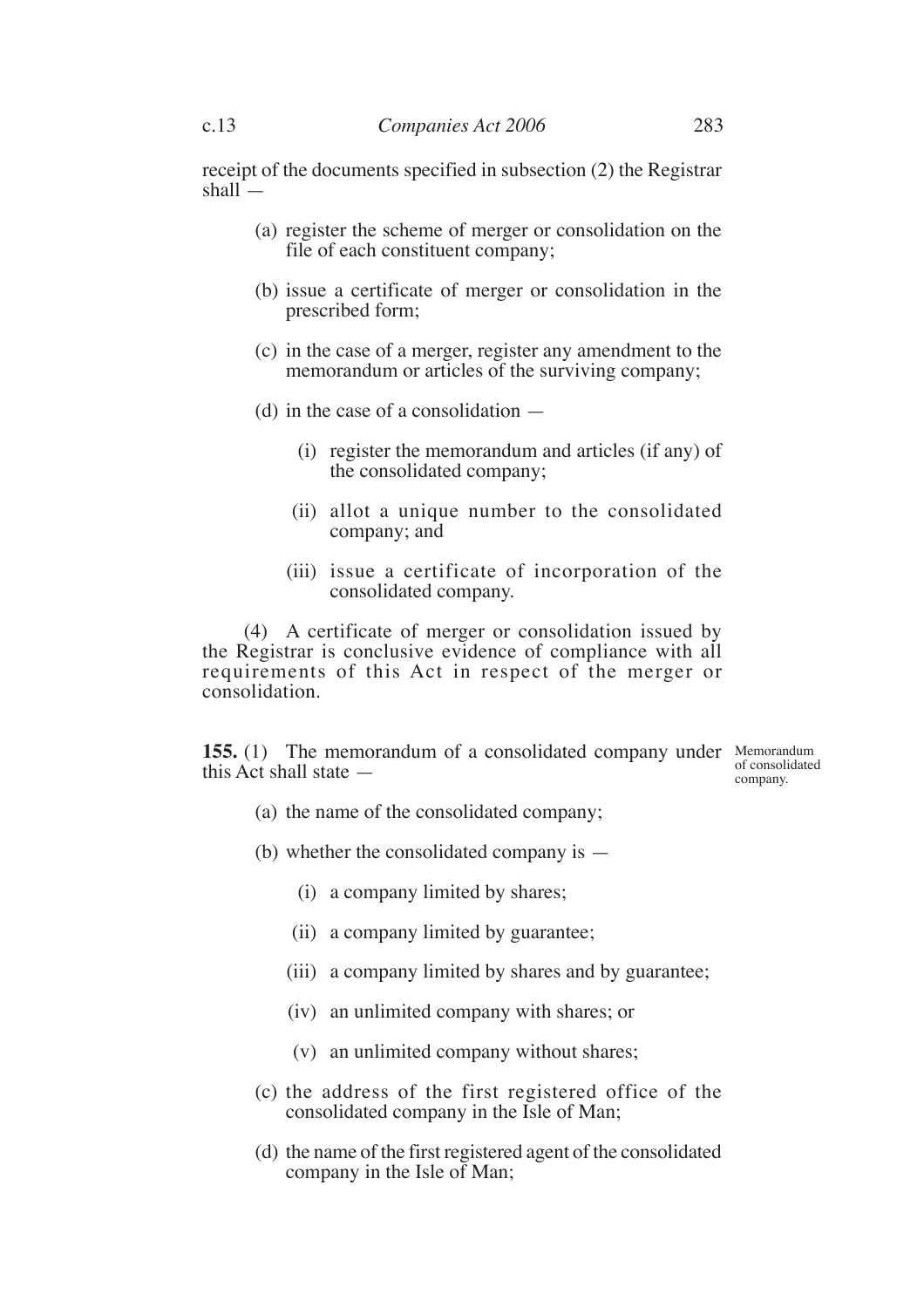- (e) in the case of a consolidated company limited by guarantee and a consolidated company limited by shares and by guarantee, the amount which each member of the consolidated company is liable to contribute to the company's assets in the event that the consolidated company is wound up while such person is a member or within 1 year (or such longer period as may be specified for the purpose in the memorandum) after such person ceased to be a member; and
- (f) in the case of a protected cell company, that the consolidated company is a protected cell company.

(2) Without prejudice to section 21, the memorandum of a consolidated company may contain a statement specifying the purposes for which the consolidated company is established or the business, activities or transactions which the consolidated company is permitted to undertake or the restrictions (if any) upon such purposes, business, activities or transactions for which the consolidated company is established.

**156.** (1) A merger or consolidation is effective on the date of the certificate of merger or consolidation issued by the Registrar pursuant to section  $1\overline{5}4(3)(b)$ . Effect of merger or consolidation.

> (2) As soon as a merger or consolidation becomes effective —

- (a) in the case of a merger, the memorandum and articles of the surviving company are automatically amended to the extent, if any, that changes in its memorandum and articles are contained in the scheme of merger;
- (b) in the case of a consolidation, the memorandum and articles (if any) delivered pursuant to section 154(2)(e), are the memorandum and articles of the consolidated company;
- (c) assets of every description, including choses in action and the business of each of the constituent companies, immediately vest in the surviving company or the consolidated company (as the case may be); and
- (d) the surviving company or the consolidated company (as the case may be) is liable for all claims, debts, liabilities and obligations of each of the constituent companies.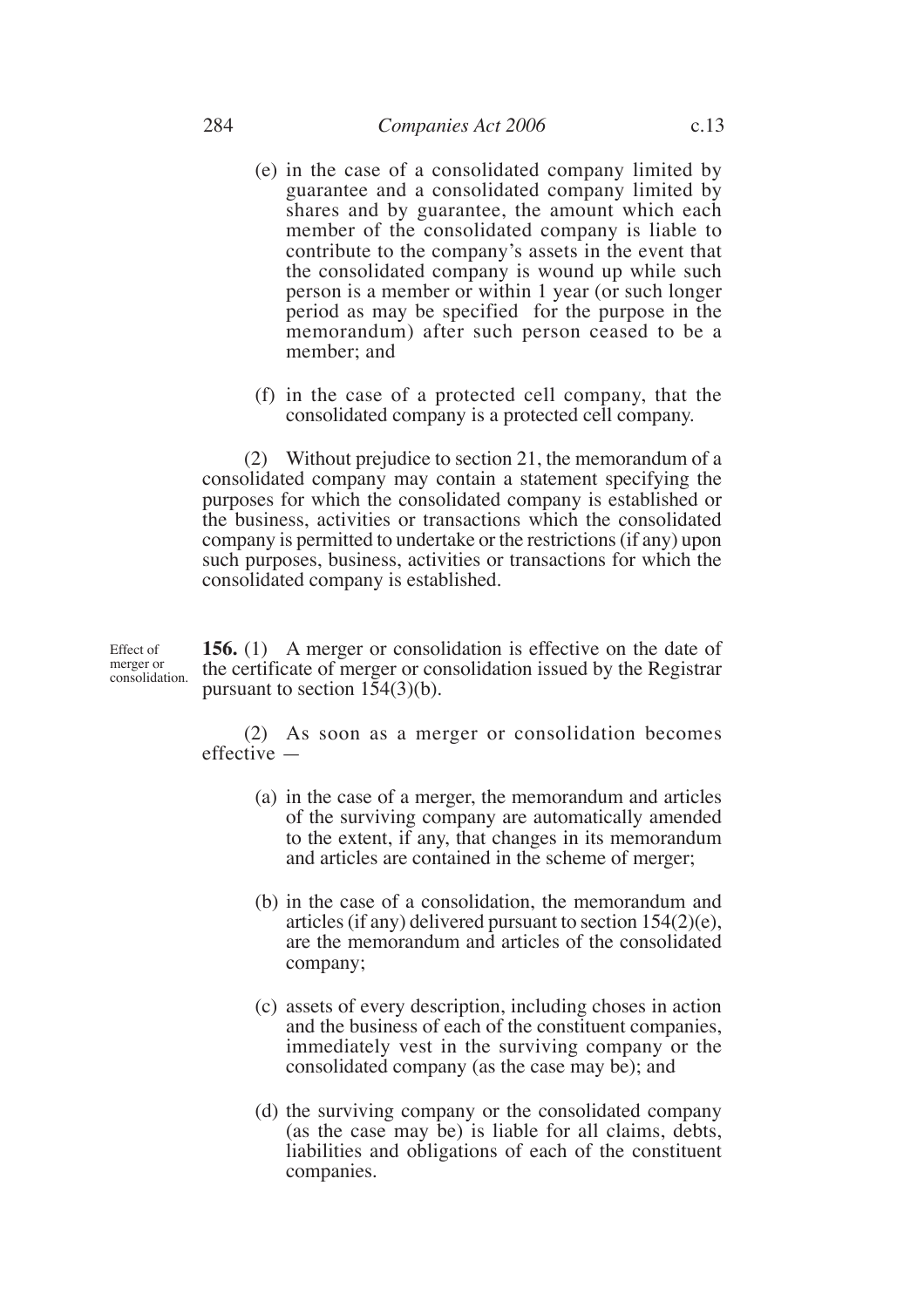- (3) Where a merger or consolidation occurs
	- (a) no conviction, judgment, ruling, order, claim, debt, liability or obligation due or to become due, and no cause of action existing, against a constituent company or against any member, director, officer or agent thereof, is released or impaired by the merger or consolidation; and
	- (b) no proceedings, whether civil or criminal, pending at the time of a merger or consolidation by or against a constituent company, or against any member, director, officer or agent thereof, are abated or discontinued by the merger or consolidation, but —
		- (i) the proceedings may be enforced, prosecuted, settled or compromised by or against the surviving company or the consolidated company or against the member, director, officer or agent thereof, as the case may be; or
		- (ii) the surviving company or the consolidated company may be substituted in the proceedings for a constituent company.
- (4) The Registrar shall strike off the register of companies
	- (a) any constituent company that is not the surviving company in a merger; or
	- (b) any constituent company that participates in a consolidation.

(5) If a company has been struck off the register of companies under subsection (4) it shall thereupon be deemed to have been dissolved.

## *Chapter 2 — Arrangements*

**157.** (1) In this Chapter, the expression "arrangement" includes, Power to without limitation, the following

enter into arrangements.

- (a) any compromise;
- (b) any reorganisation or reconstruction of a company including, without limitation any reorganisation of its share capital by the consolidation of shares of different classes or by the division of shares into shares of different classes or by both of those methods;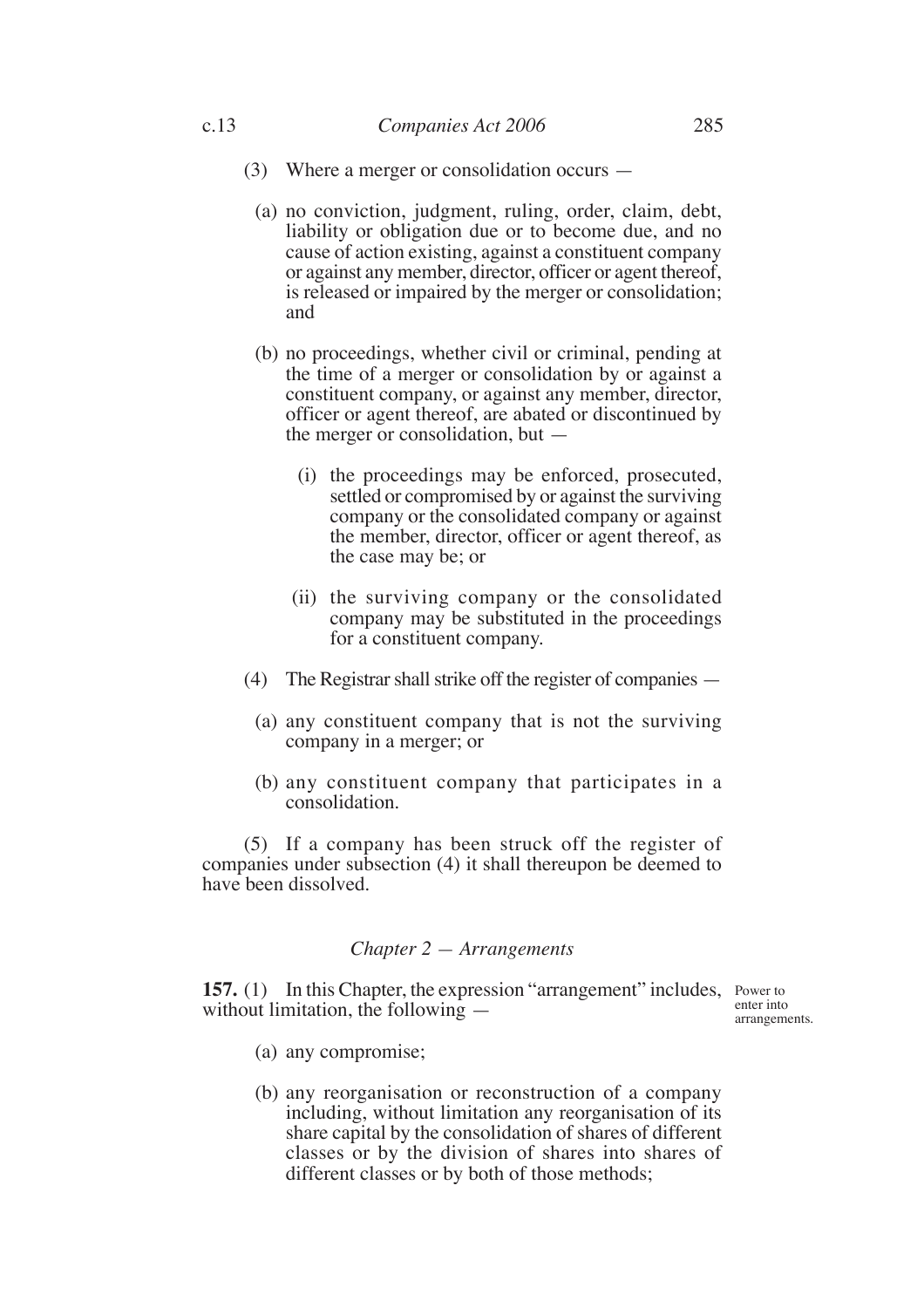- (c) any amalgamation of two or more companies;
- (d) any merger or consolidation of two or more companies;
- (e) a separation of two or more businesses carried on by a company;
- (f) any sale, transfer, exchange or other disposition of any part of the assets or business of a company to any person in exchange for shares, debt obligations or other securities of that person, or money or other assets, or a combination thereof;
- (g) a dissolution of a company incorporated under this Act; and
- (h) any combination of any of the things specified in paragraphs (a) to  $(g)$ .

(2) Where an arrangement is proposed between two or more companies or between a company and its creditors or any class of them, or between the company and its members or any class of them, or between any of the foregoing, the directors of each company that proposes to participate in the arrangement shall approve a written scheme of arrangement containing, as the case requires —

- (a) the name of each company that proposes to participate in the arrangement and, where the arrangement involves a merger or consolidation, the name of the surviving company or the consolidated company;
- (b) the terms and conditions of the proposed arrangement; and
- (c) where the arrangement involves a merger, a statement of any amendment to the memorandum or articles of the surviving company to be brought about by the merger.

(3) In the case of an arrangement which involves a consolidation, the scheme of arrangement shall have annexed to  $it -$ 

- (a) a form of memorandum for the consolidated company complying with section 155 and (if desired) articles to be adopted by the consolidated company; and
- (b) a document in the prescribed form signed by the person named in the memorandum referred to in paragraph (a) as the registered agent signifying such person's consent to act as registered agent.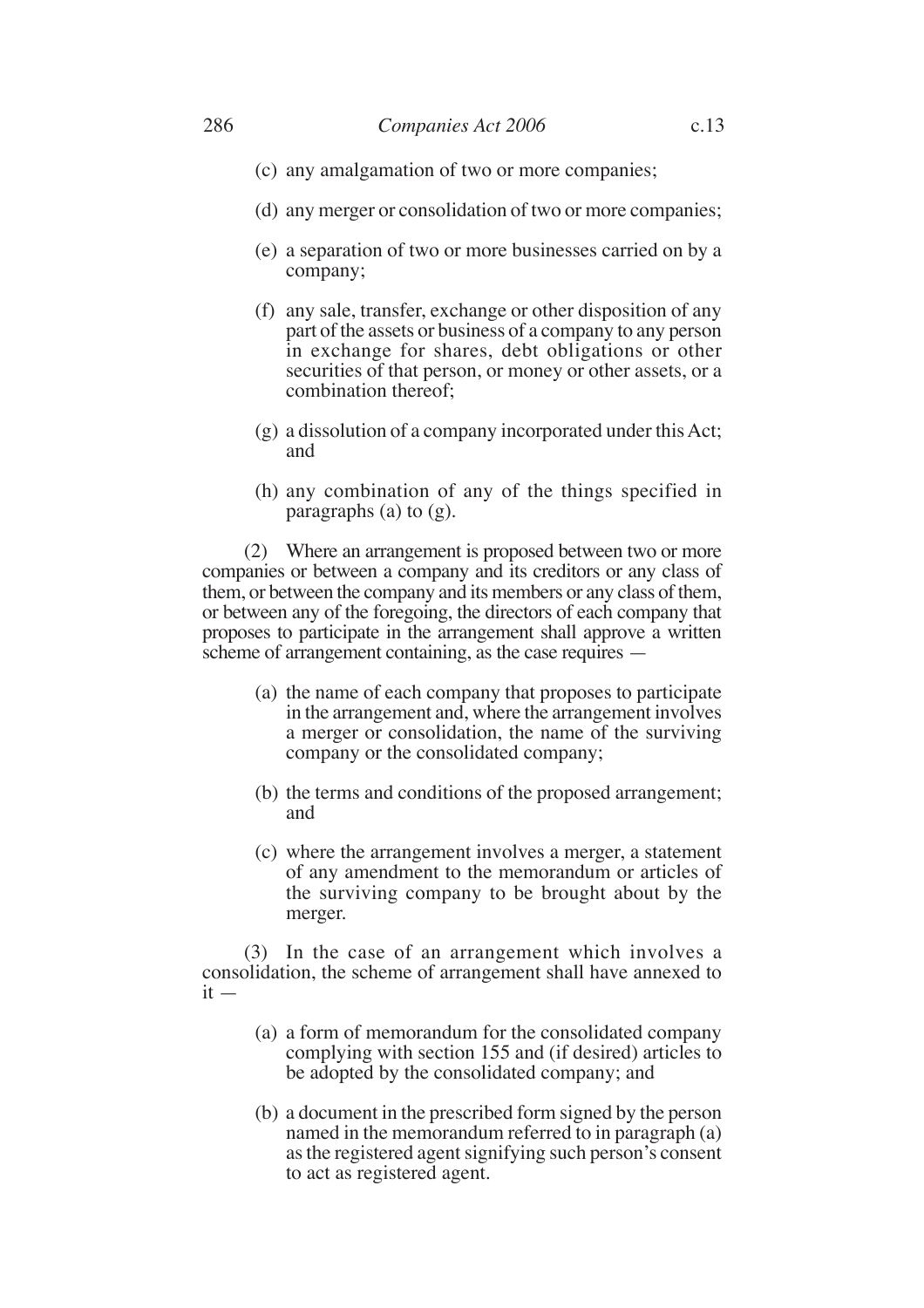(4) The Court may, on the application of any person referred to in subsection (2), or, in the case of a company that proposes to participate in the arrangement and which is in the course of being wound up, the liquidator thereof, order a meeting of the creditors or class of creditors, or of the members or class of members, as the case may be, of any company that proposes to participate in the arrangement to be summoned in such manner as the Court directs.

(5) If a majority in number representing 75 per cent in value of the creditors or class of creditors, or members or class of members, as the case may be, present and voting at the meeting, agree to any arrangement, the arrangement shall, if sanctioned by order of the Court, be binding on all the creditors or the class of creditors, or on the members or class of members, as the case may be, and also on the company or companies or, in the case of a company in the course of being wound up, on the liquidator and contributories of such company.

**158.** (1) Where an application is made to the Court under section Provisions 157 for an order sanctioning an arrangement proposed between any such persons as are mentioned in that section, and it is shown to the Court that the arrangement has been proposed for the purposes of or in connection with a scheme for the reconstruction of any company or companies or the amalgamation, merger or consolidation of any two or more companies, and that under the scheme —

for facilitating arrangements.

- (a) the whole or any part of the undertaking or the property of any company concerned in the scheme ("a transferor company") is to be transferred to another company ("the transferee company"); or
- (b) any such companies are to be merged or consolidated,

the Court may, either by the order sanctioning the arrangement or by any subsequent order, make provision for all or any of the matters specified in subsection (2).

(2) An order made under subsection (1) may provide for all or any of the following matters —

- (a) the transfer to the transferee company of the whole or any part of the undertaking and of the property or liabilities of any transferor company;
- (b) the allotting or appropriation by the transferee company of any shares, debentures, policies, or other like interests in that company which under the arrangement are to be allotted or appropriated by that company to or for any person;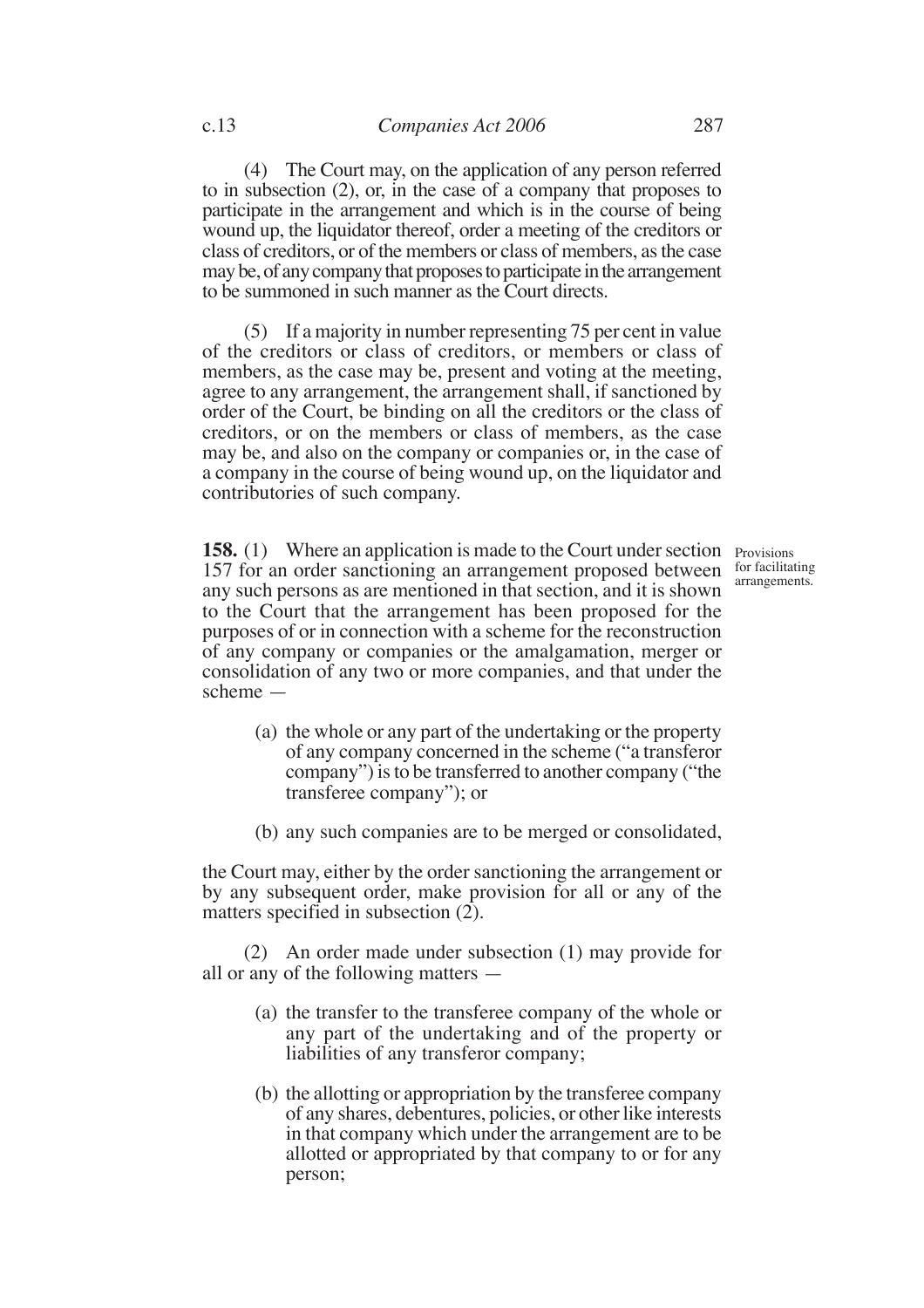- (c) the continuation by or against the transferee company of any legal proceedings pending by or against any transferor company;
- (d) the merger of any two or more companies;
- (e) the consolidation of any two or more companies;
- (f) the dissolution, without winding-up, of any transferor company or any constituent company that is not the surviving company in a merger or any constituent company that participates in a consolidation;
- (g) the provision to be made for any persons, who within such time and in such manner as the court directs, dissent from the arrangement under section 161;
- (h) such incidental, consequential and supplemental matters as are necessary to secure that the reconstruction, amalgamation, merger or consolidation shall be fully and effectively carried out.

(3) Where an order under this section provides for the transfer of property or liabilities, that property shall, by virtue of the order, be transferred to and vest in, and those liabilities shall, by virtue of the order, be transferred to and become the liabilities of, the transferee company, and in the case of any property, if the order so directs, freed from any charge which is by virtue of the arrangement to cease to have effect.

(4) In this section the expression "property" includes property, rights and powers of every description, and the expression "liabilities" includes duties.

Registration of Court orders.

**159.** (1) Where an order is made under section 157 or 158, each company to which the arrangement relates shall file a certified copy thereof, together with a copy of the scheme of arrangement and all documents required to be annexed thereto (if any), with the Registrar within 7 days after the making of the order.

(2) A company that contravenes subsection (1) commits an offence.

(3) Upon receipt of a certified copy of an order under subsection  $(1)$ , the Registrar shall  $-$ 

> (a) register the documents specified in subsection (1) on the file of each company to which the arrangement relates;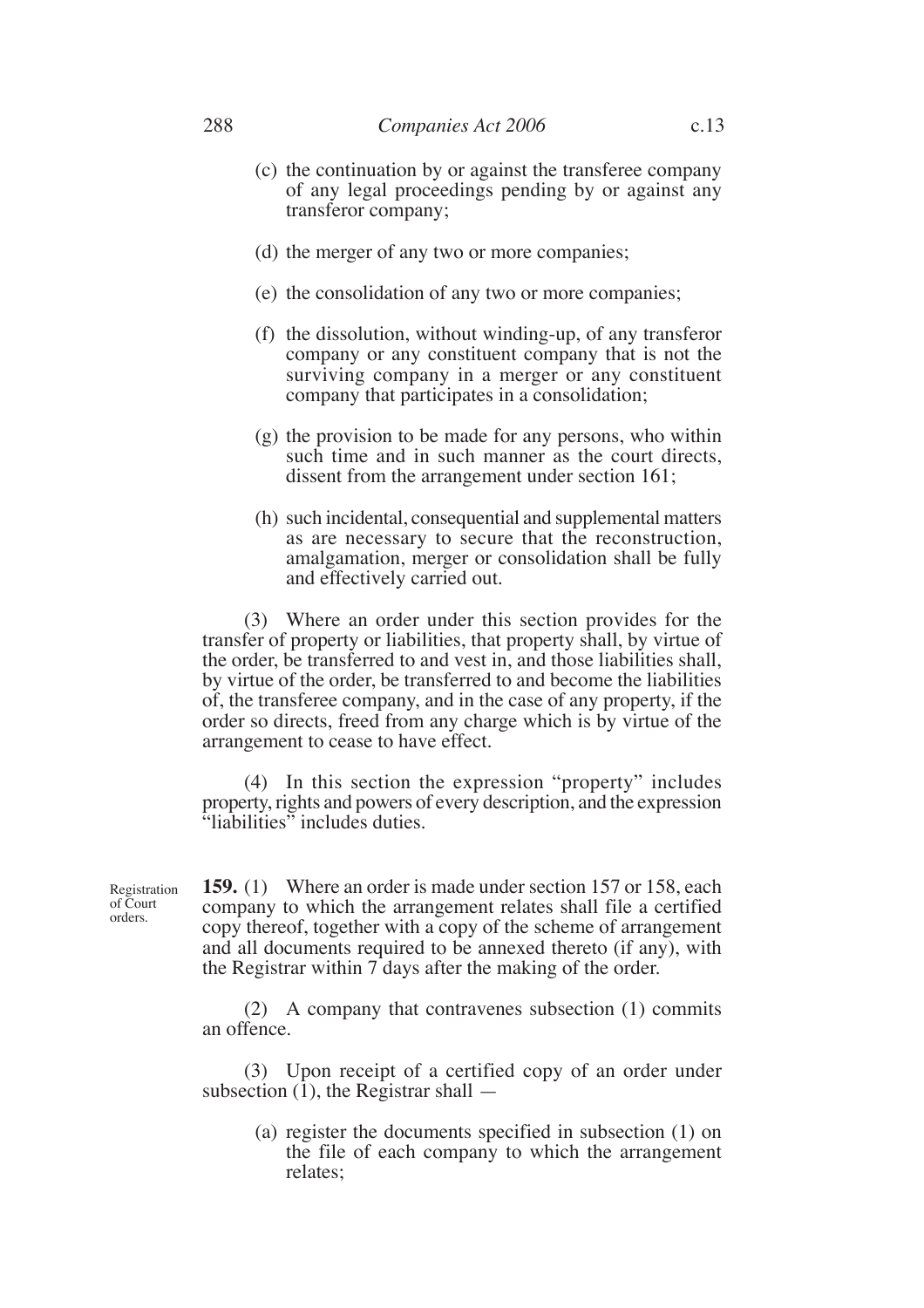- (b) in the case of an arrangement involving a merger or consolidation, issue a certificate of merger or consolidation in the prescribed form;
- (c) in the case of an arrangement involving a merger, register any amendment to the memorandum or articles of the surviving company;
- (d) in the case of an arrangement involving a consolidation —
	- (i) register the memorandum and articles (if any) of the consolidated company;
	- (ii) allot a unique number to the consolidated company; and
	- (iii) issue a certificate of incorporation of the consolidated company;
- (e) strike off the register of companies
	- (i) any transferor company that is ordered to be dissolved pursuant to the order;
	- (ii) in the case of an arrangement involving a merger, any constituent company that is not the surviving company; and
	- (iii) in the case of an arrangement involving a consolidation, any constituent company that participates therein.

(4) If a company has been struck off the register of companies under subsection (3)(e) it shall thereupon be deemed to have been dissolved.

(5) An order made under section 157 or 158 shall have no effect until the requirements of this section have been complied with in full.

## *Chapter 3 — Dissenting Shareholders*

**160.** (1) This section applies where, under a scheme or contract Power to (which expression shall include a series of contracts) involving the transfer of shares or any class of shares in a company ("the transferor company") to another person ("the transferee"), the dissenting scheme has within 16 weeks after the making of the offer in respect  $\frac{1000 \text{ m}}{200 \text{ m}}$ thereof been approved by the holders of not less than 90 per cent approved in value of the shares affected.

acquire shares of shareholders from scheme by majority.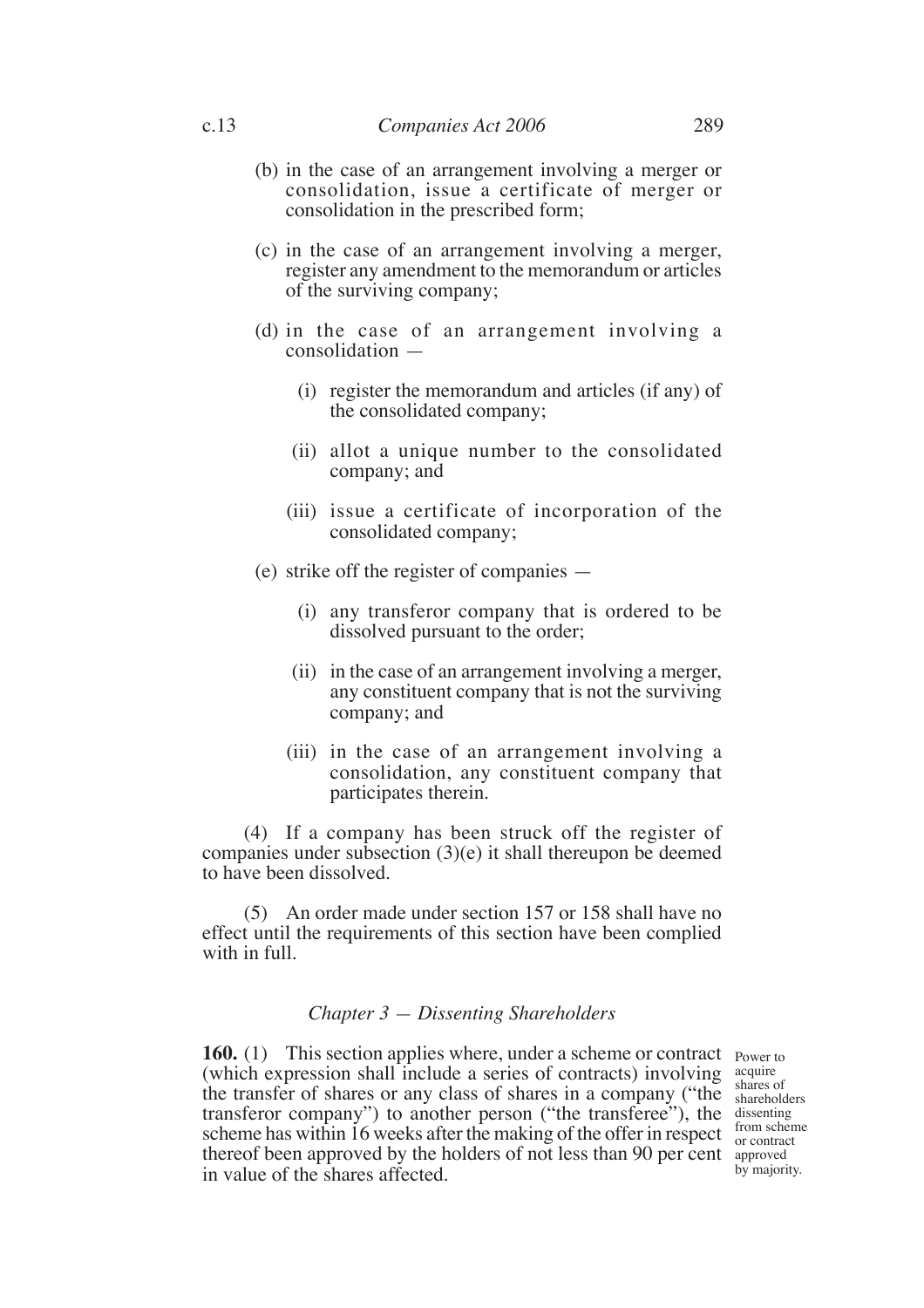(2) Where this section applies, the transferee may, at any time within 8 weeks after the transferee has acquired or contracted to acquire shares necessary to satisfy the minimum specified in subsection (1), give notice in the prescribed form to any dissenting shareholder that it desires to acquire such dissenting shareholders' shares.

(3) Where a notice is given under subsection (2), the transferee shall, unless on an application made to the Court by the dissenting shareholder within one month from the date on which the notice was given the Court thinks fit to order otherwise, be entitled and bound to acquire those shares on the terms on which under the scheme or contract the shares of the approving shareholders are to be transferred to the transferee or such terms as may be permitted by a variation under subsection (7).

(4) Where a notice has been given by the transferee under subsection  $(2)$  and  $-$ 

- (a) the Court has not, on an application made by the dissenting shareholder, ordered to the contrary and on the expiration of one month from the date on which the notice was given, or
- (b) any pending application to the Court by the dissenting shareholder has been disposed of,

the transferee shall send a copy of the notice to the transferor company and pay or transfer to the transferor company the amount or other consideration representing the price payable by the transferee for the shares which by virtue of subsection  $(3)$  the transferee is entitled to acquire. The transferor company shall thereupon register the transferee as the holder of those shares.

(5) Any sums received by the transferor company under subsection (4) shall be paid into a separate bank account, and any such sums and any other consideration so received shall be held by that company on trust for the person or persons entitled to the shares in respect of which such sums or other consideration were received.

(6) In this section the expression "dissenting shareholder" includes a shareholder who has not assented to the scheme or contract and any shareholder who has failed or refused to transfer such shareholder's shares to the transferee in accordance with the scheme or contract.

(7) This section shall not be prevented from applying in relation to a scheme or contract by reason only of the fact that the terms under which the shares affected are to be acquired vary as between shareholders, provided that such variation meets the following requirements, namely —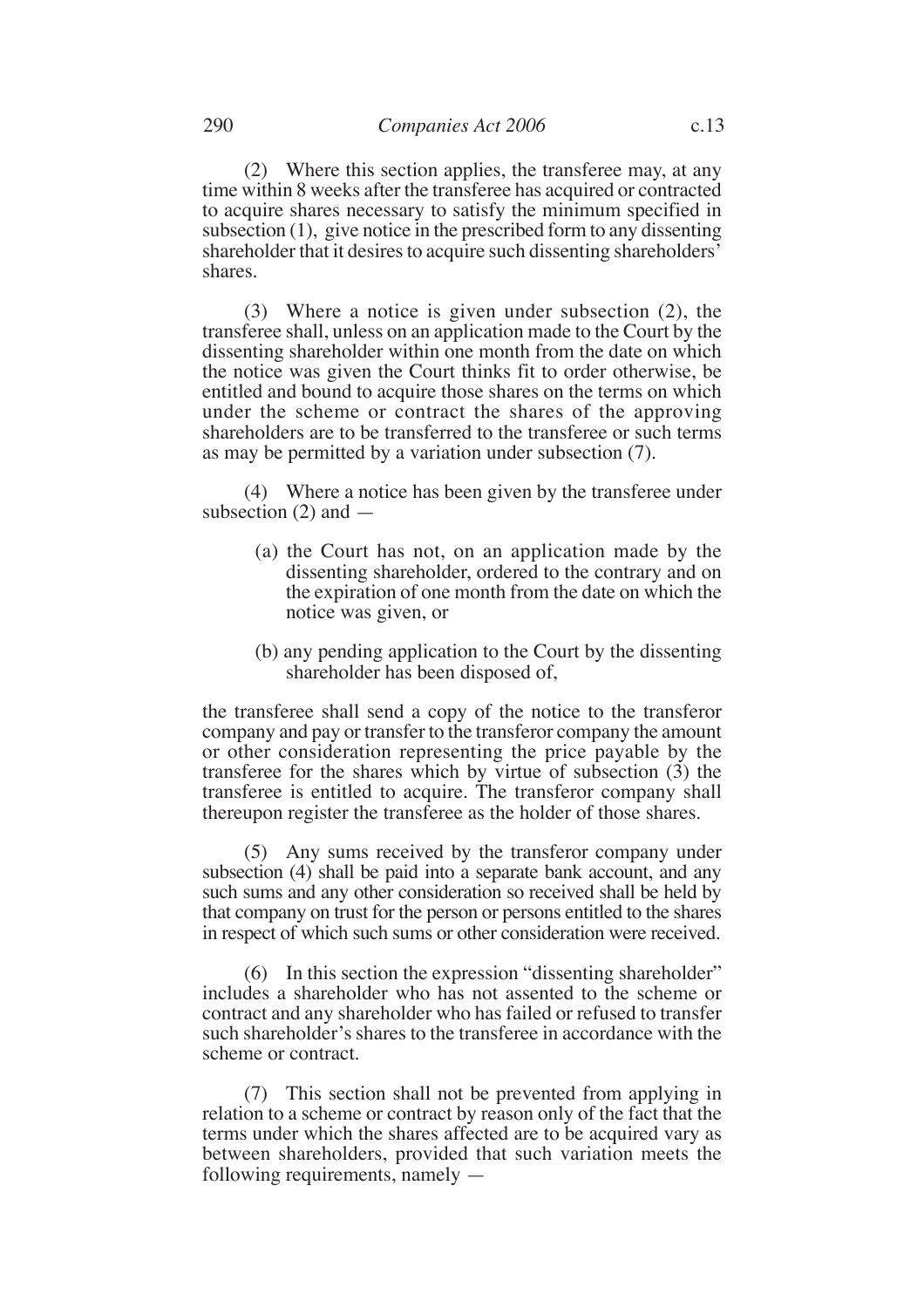- (a) the law of a country or territory outside the Isle of Man precludes an offer of consideration in the form of any of the terms specified in the terms in question or precludes it except after compliance by the transferee with conditions under which the transferee is unable to comply or which the transferee regards as unduly onerous;
- (b) the variation is such that the persons to whom an offer of consideration in that form is precluded are able to receive consideration otherwise than in that form but of substantially equivalent value.

**161.** (1) A member of a company is entitled to payment of the Rights of fair value of such member's shares upon dissenting from —

dissenters.

- (a) a merger, if the company is a constituent company, unless the company is the surviving company and the member continues to hold the same or similar shares;
- (b) a consolidation, if the company is a constituent company; and
- (c) an arrangement, if permitted by the Court.

(2) A member who desires to exercise an entitlement under subsection (1) shall give to the company, before the meeting of members at which the action is submitted to a vote, or at the meeting but before the vote, written objection to the action; but an objection is not required from a member to whom the company did not give notice of the meeting in accordance with this Act or where the proposed action is authorised by written consent of members without a meeting.

(3) Within 21 days immediately following the date on which the vote of members authorising the action is taken, or the date on which written consent of members without a meeting is obtained, the company shall give written notice of the authorisation or consent to each member who gave written objection or from whom written objection was not required, except those members who voted for, or consented in writing to, the proposed action.

(4) A member to whom the company was required to give notice under subsection (3) may, within 21 days immediately following the date on which the notice referred to in subsection  $(3)$  is given, give to the company a written election to dissent from the action.

(5) A member who dissents under subsection (4) may only do so in respect of all shares that such member holds in the company.

(6) Within 7 days immediately following the date of the expiration of the period within which members may give their notice of election to dissent, or within 7 days immediately following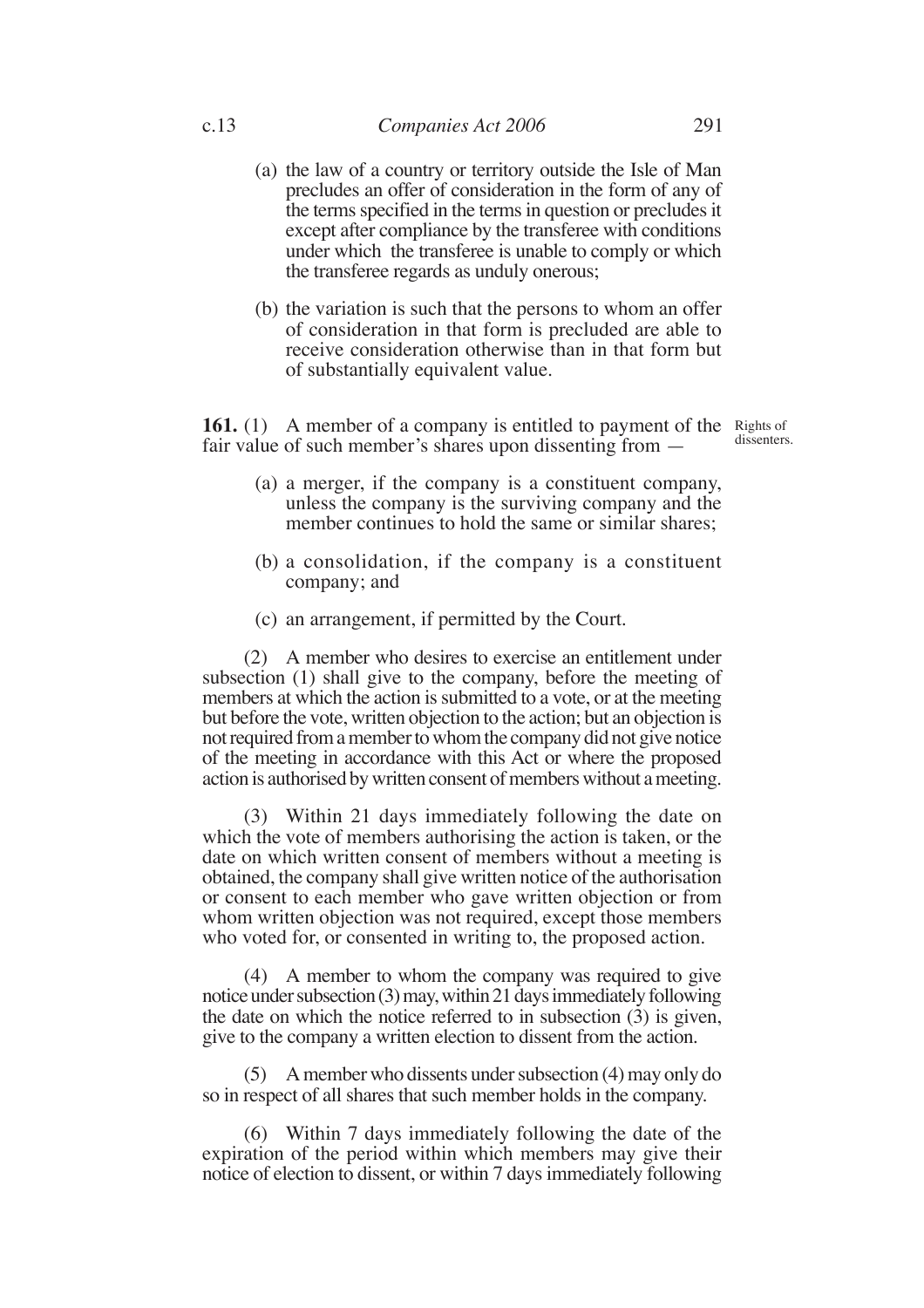the date on which the proposed action is put into effect, whichever is later, the company or, in the case of a merger or consolidation, the surviving company or the consolidated company shall make a written offer to each dissenting member to acquire that member's shares at a specified price that the company determines to be their fair value.

(7) If, within one month immediately following the date on which an offer is made under subsection  $(6)$ , the company making the offer and the dissenting member agree upon the price to be paid for that member's shares, the company shall pay to the member the amount in money upon the surrender of any certificates representing such shares.

(8) If the company and a dissenting member fail, within the period of one month referred to in subsection (7), to agree on the price to be paid for the shares owned by the member, within 21 days immediately following the date on which the period of one month expires, the following shall apply —

- (a) the company and the dissenting member shall each designate an appraiser;
- (b) the two designated appraisers together shall designate an appraiser;
- (c) the three appraisers shall fix the fair value of the shares owned by the dissenting member as of the close of business on the day prior to the date on which the vote of members authorising the action was taken or the date on which written consent of members without a meeting obtained, excluding any appreciation or depreciation directly or indirectly induced by the action or its proposal, and that value is binding on the company and the dissenting member for all purposes; and
- (d) the company shall pay to the member the amount in money upon the surrender by the member of any certificates representing that member's shares.

(9) Shares acquired by the company pursuant to subsection (7) or (8) shall be cancelled.

# PART XI

#### CONTINUATION

## *Chapter 1 — Continuation of Foreign Companies*

Application for consent to be continued in the Isle of Man.

**162.** (1) Subject to subsection (2), a foreign company may apply to the Registrar under this Chapter of this Part for consent to be continued as a company incorporated under this Act.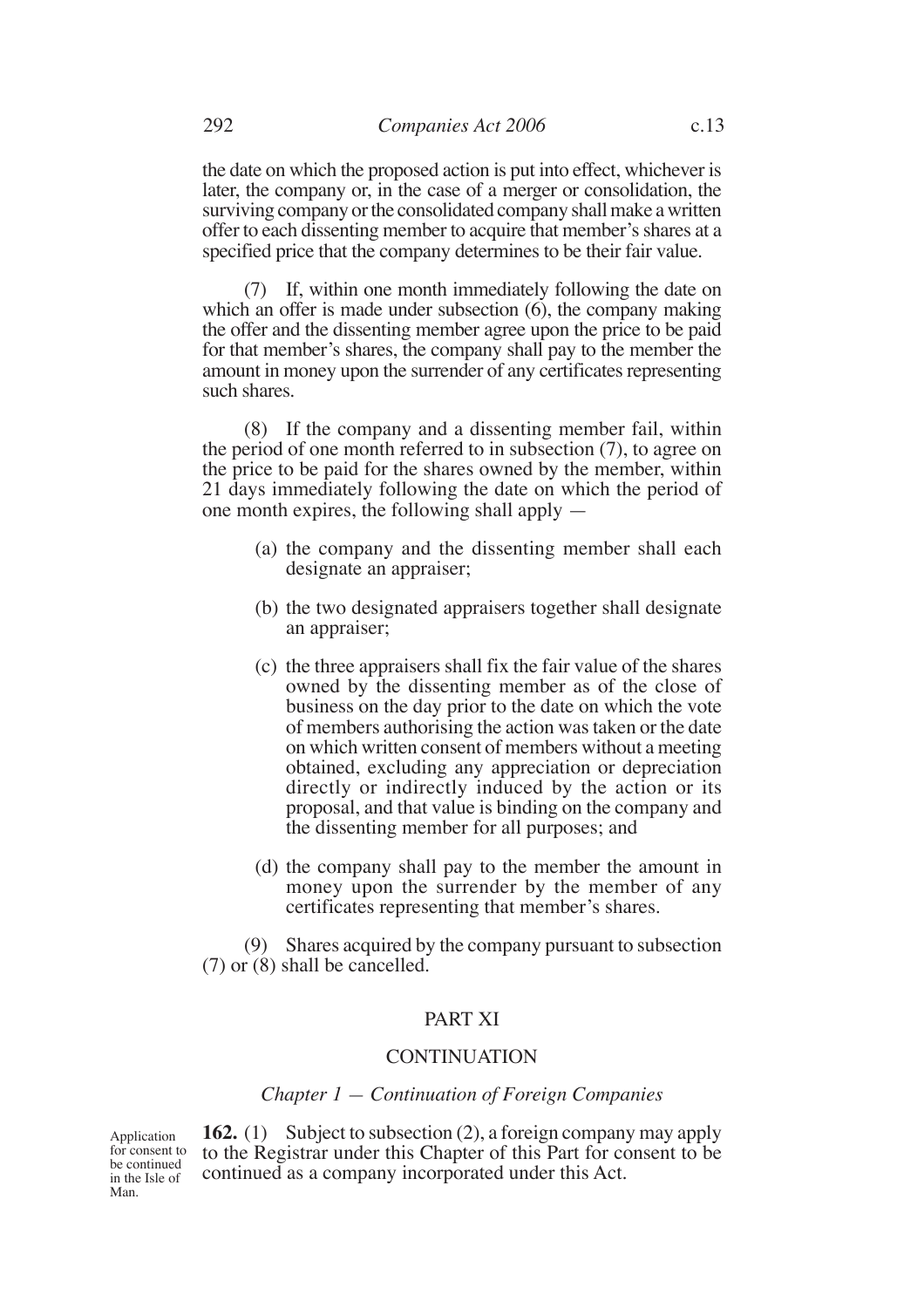(2) A foreign company may not apply to be continued as a company incorporated under this Act if —

- (a) it is in liquidation or is subject to insolvency or analogous proceedings in any jurisdiction;
- (b) a receiver or manager has been appointed in relation to any of its assets;
- (c) it has entered into an arrangement with its creditors that has not been concluded;
- (d) the laws of the jurisdiction in which it is incorporated for the time being do not permit it to be continued in the Isle of Man;
- (e) an application made to a court in any jurisdiction for the liquidation of the foreign company or for the foreign company to be subject to insolvency or analogous proceedings has not yet been determined; or
- (f) the foreign company fails to satisfy the solvency test.

(3) An application for consent to be continued in the Isle of Man shall be in the prescribed form by the person named in the memorandum referred to in paragraph (a) as the first registered agent of the company and shall be accompanied by —

- (a) a memorandum complying with subsection (4);
- (b) if the articles of the company that are to apply to it upon continuance in the Isle of Man are to differ from the relevant model articles or if the company is a protected cell company; articles;
- (c) a statutory declaration in the prescribed form made by the person making the application stating that, in such person's opinion, the foreign company complies with the requirements of subsection  $(2)$ ;
- (d) proof to the satisfaction of the Registrar that the foreign company has obtained all necessary authorisations required under the laws of the country in which it was incorporated to enable it to make the application;
- (e) particulars in the form prescribed by section 138(2) of all charges (if any) created by the foreign company to which section 137 would apply if the company had been incorporated under this Act as at the dates of their respective creation;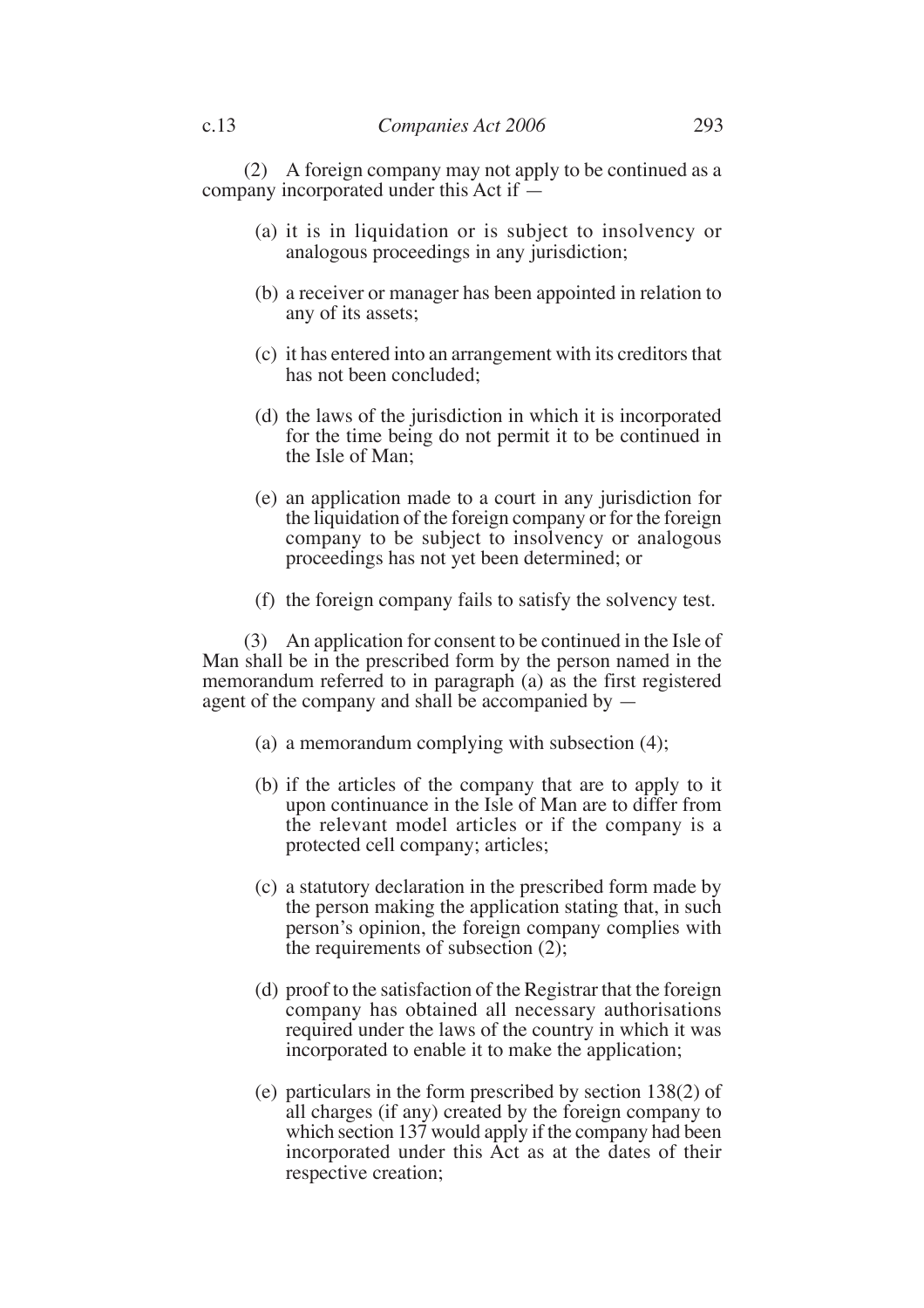(f) the written consent to the making of the application by the holders of all charges referred to in paragraph (e).

(4) The memorandum of a company continuing under this Part shall state —

- (a) the name of the company as at the date of the application;
- (b) the name under which the company proposes to be continued in the Isle of Man (if different from that specified in paragraph (a));
- (c) the jurisdiction in which the company is incorporated at the date of its application;
- (d) the date on which it was incorporated in the jurisdiction specified in paragraph (c);
- (e) whether the company is
	- (i) a company limited by shares;
	- (ii) a company limited by guarantee;
	- (iii) a company limited by shares and by guarantee;
	- (iv) an unlimited company with shares; or
	- (v) an unlimited company without shares;
- (f) the address of the first registered office of the company in the Isle of Man;
- (g) the name of the first registered agent of the company in the Isle of Man;
- (h) in the case of a company limited by guarantee and a company limited by shares and by guarantee, the amount which each member of the company is liable to contribute to the company's assets in the event that the company is wound up while such person is a member or within 1 year (or such longer period as may be specified for the purpose in the memorandum) after such person ceased to be a member; and
- (i) in the case of a protected cell company, that the company is a protected cell company.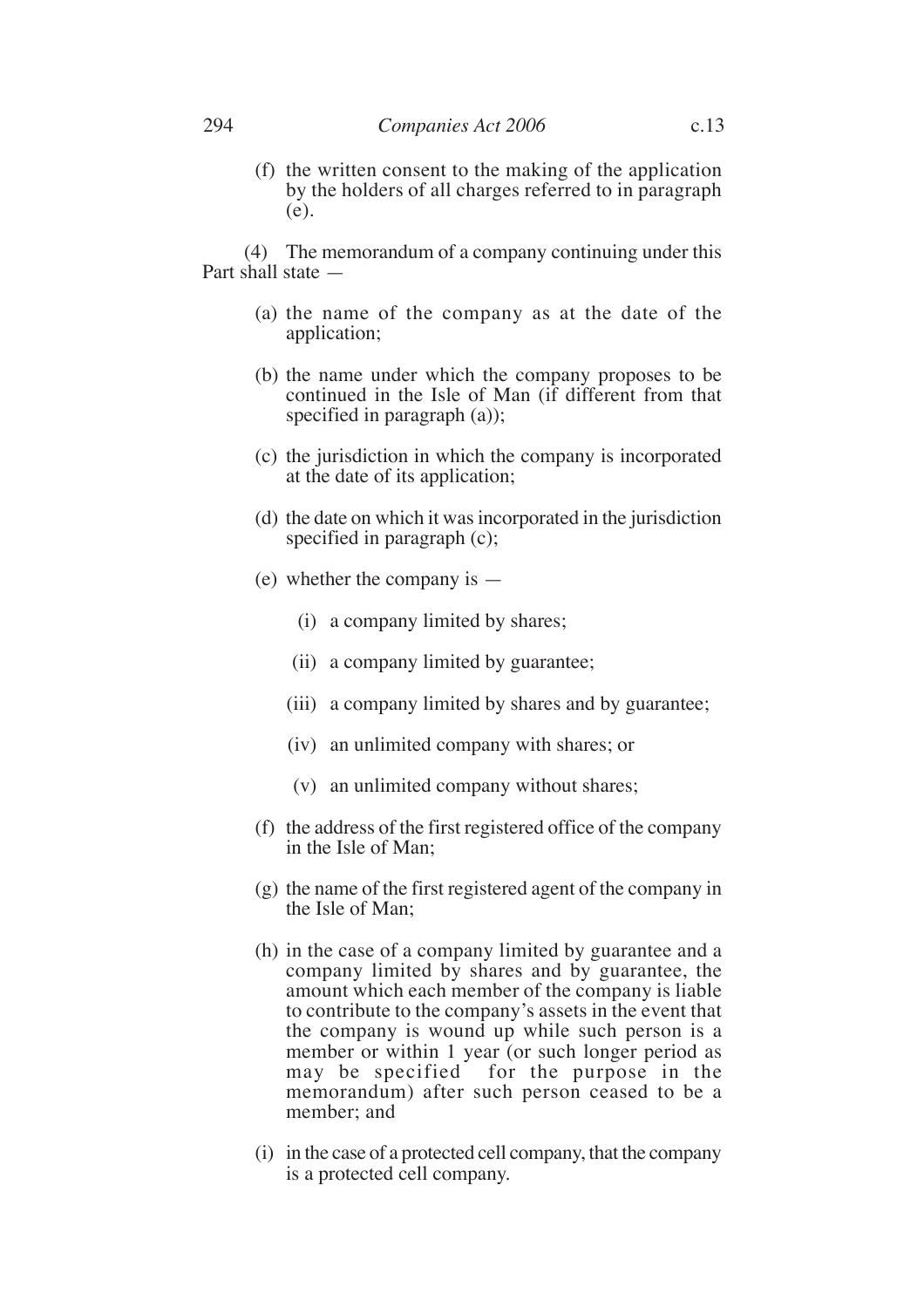(5) Without prejudice to section 21, the memorandum may contain a statement specifying the purposes for which the company is established or the business, activities or transactions which the company is permitted to undertake or the restrictions (if any) upon such purposes, business, activities or transactions for which the company is established.

(6) In this Part, a foreign company which is continued in the Isle of Man in accordance with this Chapter is referred to as "a continued company".

**163.** (1) If the Registrar is satisfied that the proposed name of Consent. the company complies with section 11 and, if appropriate, section 13 and is a name under which the company could be registered under section 12, upon receipt of the documents specified in section 162(3), the Registrar shall grant written consent in the prescribed form.

(2) A consent under subsection (1) shall, subject to there being no material change in the information contained in the documents submitted with the application, be valid for a period of 12 weeks from the date of the consent being granted.

164. (1) During the period mentioned in section 163(2) and Registration. subject to the provisions of that subsection, a foreign company may deliver to the Registrar a statutory declaration in the prescribed form (dated not more than 7 days before such delivery) made by the person making the application that there has been no material change in the information contained in the documents submitted with the application.

(2) On delivery of the statutory declaration under subsection (1), the Registrar shall —

- (a) register the memorandum and articles (if any) delivered pursuant to section 162(3);
- (b) allot a unique number to the company;
- (c) issue a certificate of continuation in such form as may be prescribed by regulations; and
- (d) record under section 138 the particulars of charges delivered under section 162(3)(f) and issue a certificate under section 138 in respect of each such charge.

(3) A continued company shall, within 14 days of the date of the certificate of continuation issued under subsection  $(2)(c)$ ,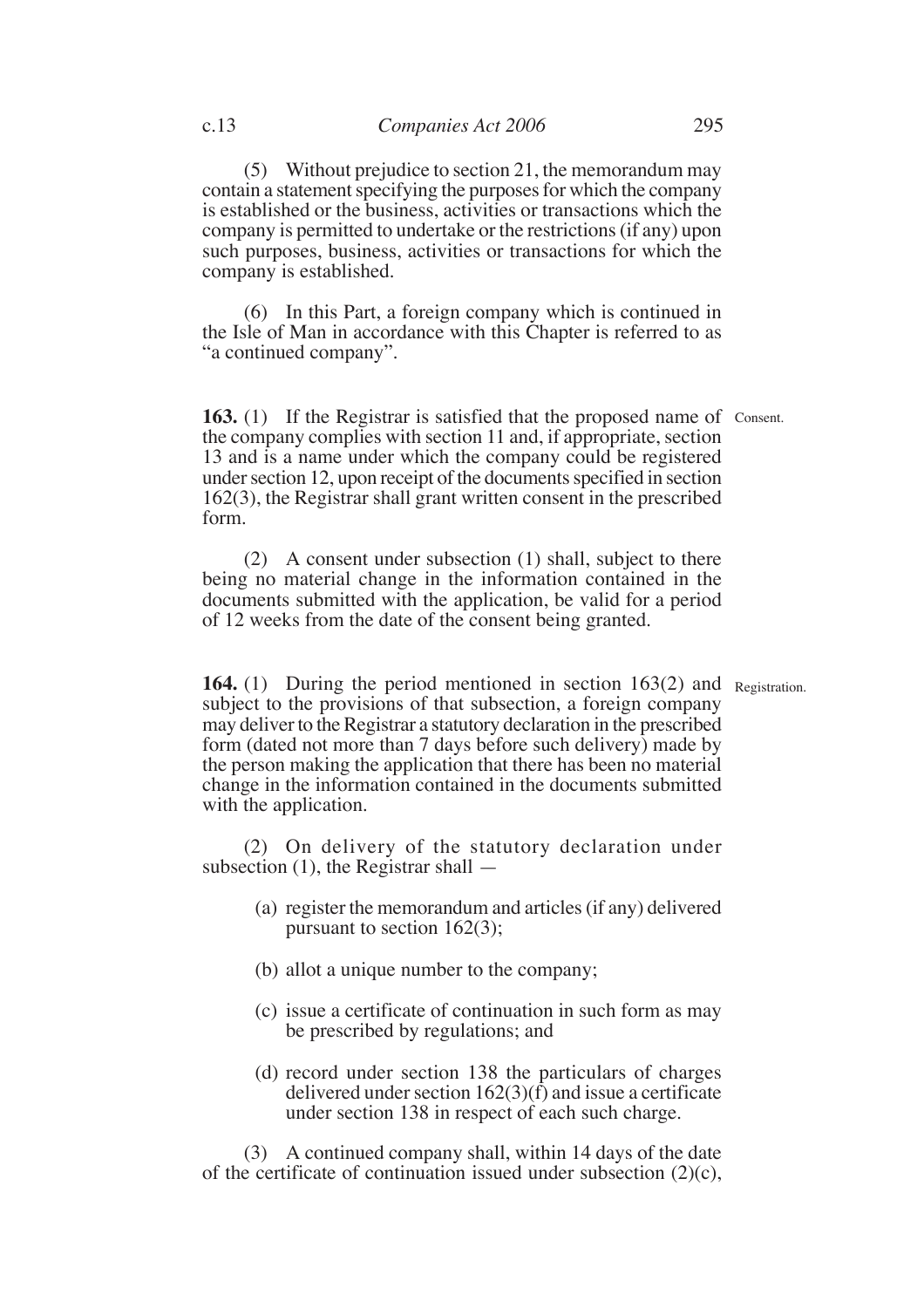forward a copy of it to the competent authority in the country or territory from which the body corporate has been continued.

Effect of continuance. **165.** (1) On the date of the certificate of continuation under section 164(2)(c) the foreign company will become a company to which this Act and all other laws of the Isle of Man apply as if it was incorporated under this Act.

(2) The provisions of this Act relating to a certificate of incorporation shall, with the necessary modifications, apply to a certificate of continuation under section 164(2)(c).

(3) Without prejudice to the generality of subsection (1), where particulars of an existing charge have been delivered to the Registrar under section  $162(3)(f)$ , that charge shall be deemed to have been registered in compliance with section 138.

Consequences **166.** (1) Upon continuance of a foreign company as a company under this Act —

- (a) the property of the foreign company continues to be the property of the continued company;
- (b) the continued company continues to be liable for the obligations of the foreign company;
- (c) any existing cause of action, claim or liability to prosecution in respect of the foreign company is unaffected;
- (d) any civil, criminal or administrative action or proceeding pending by or against the foreign company is unaffected; and
- (e) any conviction against, or any ruling, order or judgment in favour of or against the foreign company may be enforced by or against the continued company.

(2) The continuance of a foreign company under this Part shall not be deemed to —

- (a) create a new legal entity, or
- (b) prejudice or affect the continuity of the body corporate which was formerly a foreign company and becomes a continued company.

(3) The Court shall apply the laws of evidence and the rules of procedure with the intent that no claimant against the continued

of continuance of foreign company.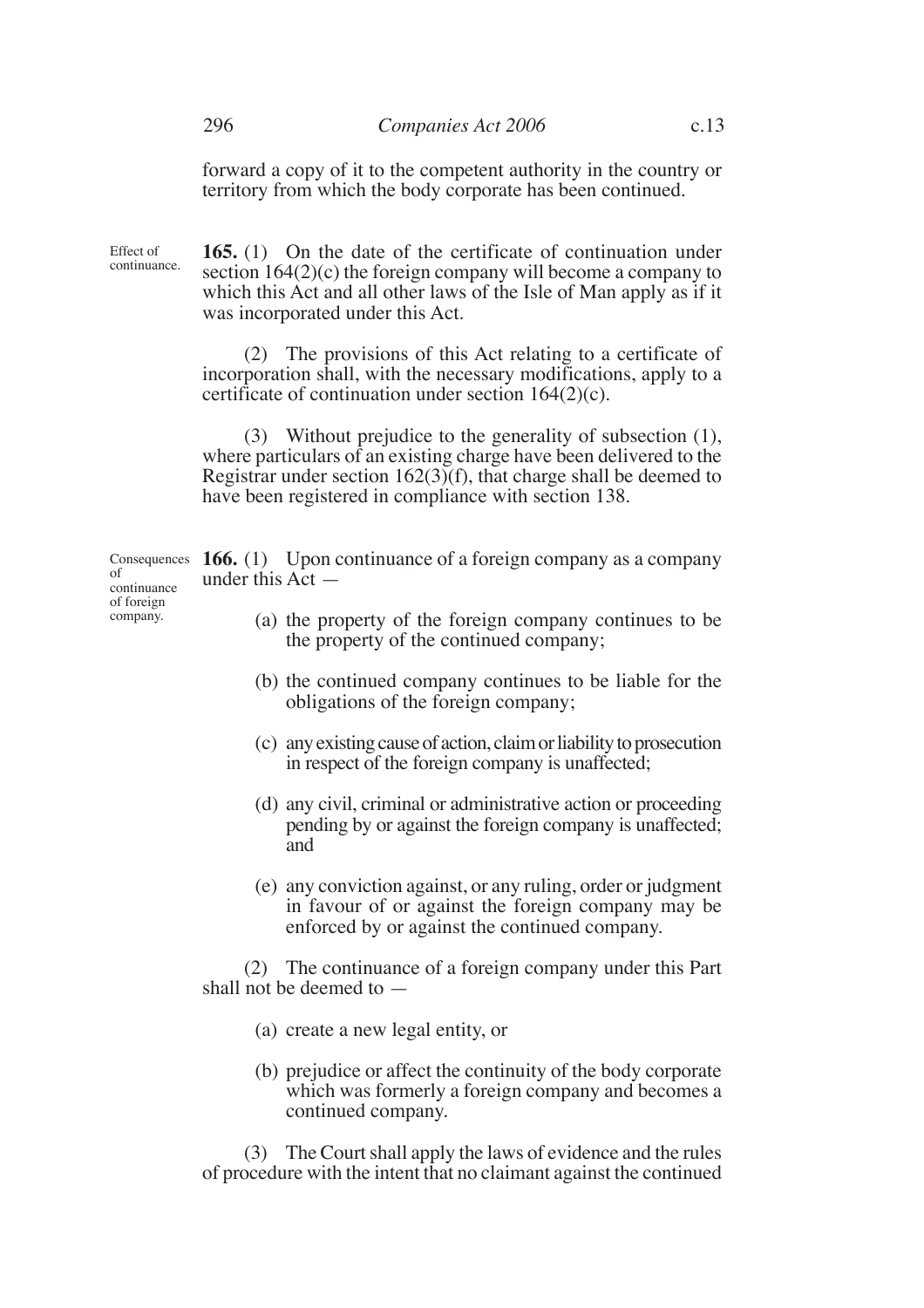company shall be prejudiced in pursuing in or under the laws of the Isle of Man a claim that existed prior to the date of continuance and which could have been pursued under the laws then governing the foreign company.

(4) Notwithstanding section 1 of the Judgments (Reciprocal Enforcement) (Isle of Man) Act 1968, Part I of that Act applies in  $\left[xx_{p.452}\right]$ respect of judgments of any court outside the Island if —

- (a) the judgment debtor is a foreign company which has become a continued company; and
- (b) the judgment is given (whether before or after the commencement of this section) in proceedings in respect of a cause of action arising before the date of the certificate of continuance issued in respect of the continued company under section 164(2)(c); and
- (c) at the time when the cause of action arose, the company was incorporated in, or had its principal place of business in the country of the relevant court; and
- (d) the judgment is final and conclusive as between the parties to it; and
- (e) there is payable under the judgment a sum of money.

(5) For the purposes of subsection  $(4)(d)$ , a judgment shall be deemed to be final and conclusive notwithstanding that an appeal may be pending against it, or that it may still be subject to appeal, in the courts of the country of the original court.

(6) Subsection (4) applies in respect of judgments for taxes or other charges of a like nature or in respect of a fine or other penalty as it applies in respect of any other judgment under which there is payable a sum of money.

(7) Except as provided by subsection (8), section 1 of the Judgments (Reciprocal Enforcement) (Isle of Man) Act 1968 shall not apply in respect of any judgment to which subsection (4) applies.

(8) Where, apart from this section, Part I of the Judgments (Reciprocal Enforcement) (Isle of Man) Act 1968 applies to a judgment of any court, this section shall be treated as additional to and not in derogation of such application of that Part.

## *Chapter 2 — Discontinuation of Isle of Man Companies*

**167.** (1) Subject to subsection (2), a company may apply to the Application Registrar for consent to be continued in a country or territory outside for consent to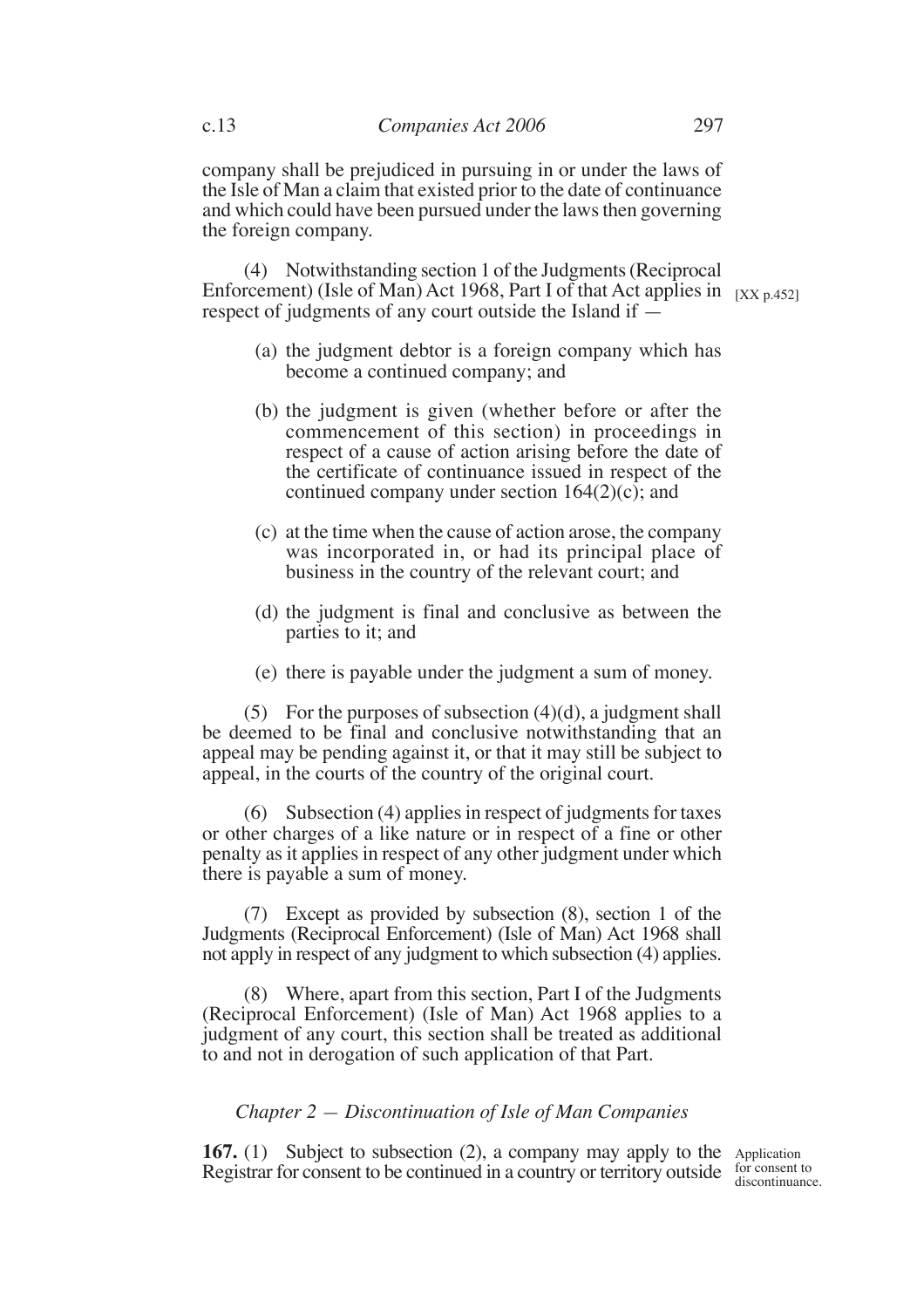the Isle of Man as if it had been incorporated under the laws of that other country or territory and to be discontinued under this Act.

(2) A company may not apply to discontinue as a company incorporated under this Act if —

- (a) it is in liquidation or is subject to insolvency or analogous proceedings in any jurisdiction;
- (b) a receiver or manager has been appointed in relation to any of its assets;
- (c) it has entered into an arrangement with its creditors that has not been concluded;
- (d) an application made to a court in any jurisdiction for the liquidation of the company or for the company to be subject to insolvency or analogous proceedings has not yet been determined; or
- (e) the company fails to satisfy the solvency test.

(3) An application for consent to discontinue in the Isle of Man shall be made by the registered agent in the prescribed form and shall be accompanied by —

- (a) certified copies of
	- (i) a resolution passed by a member or members holding at least 75 per cent of the voting rights exercised in relation thereto; and
	- (ii) a resolution of each class of members (if any) passed by a member or members holding at least 75 per cent of the voting rights exercised in relation thereto,

in each case, authorising the continuance of the company in a named country or territory outside the Isle of Man;

- (b) statutory declarations in the prescribed form made by all the directors of the company that the company complies with the requirements of subsection (2);
- (c) a copy of a notice sent to each member of the company and published in such manner as may be prescribed by regulations at least 21 days prior to the application to the effect that the company intends to cease to be incorporated in the Isle of Man, to continue in the named country or territory outside the Isle of Man;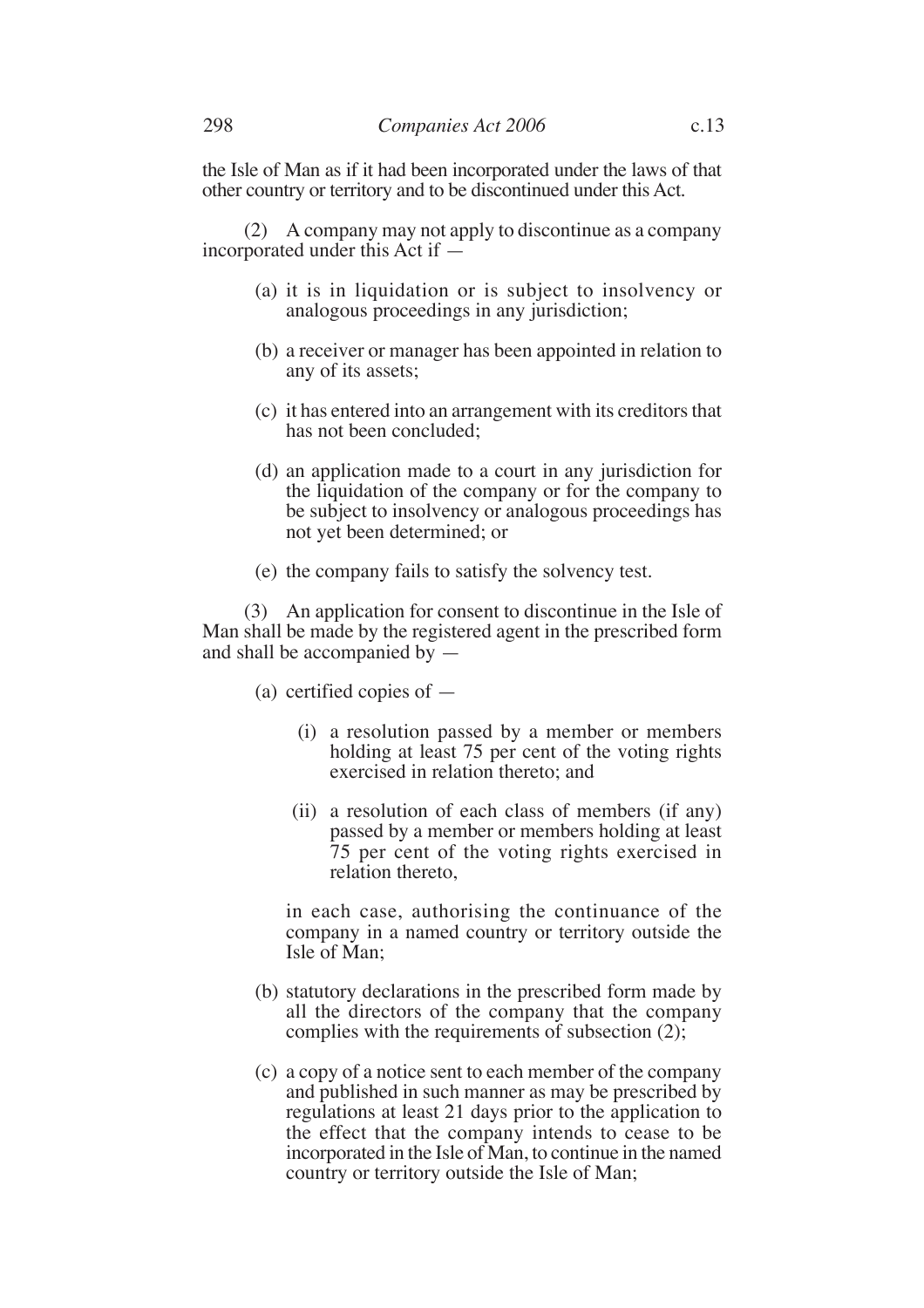(d) the written consent to the making of the application by the holders of all charges for the time being registered under section 138.

(4) The company may abandon an application for consent under this section.

168. (1) Upon receipt of the documents specified in section Grant of  $167(3)$  the Registrar shall grant written consent in the prescribed  $\frac{1}{2}$  consent. form.

(2) The consent of the Registrar shall expire 12 weeks after the date of the grant unless within that period the Isle of Man company is continued under the laws of the named country or territory outside the Isle of Man.

**169.** (1) The company shall deliver to the Registrar a certified Documents copy of the instrument of continuance issued to it by the competent authorities in the country or territory under the laws of which the Isle of Man company is to be continued not later than 14 days after the date of issue of such instrument of continuance. to be filed.

(2) The Registrar shall file the instrument of continuance and issue a certificate of discontinuance in the prescribed form.

(3) A certificate of discontinuance given by the Registrar in respect of any company shall be conclusive evidence that all the requirements of this Chapter in respect of discontinuance and of matters precedent and incidental thereto have been complied with, and that the company is duly discontinued under this Chapter.

**170.** (1) On the date of the certificate of discontinuance the Effect of company shall cease to be incorporated as a company under this discontinuance. Act.

(2) This Act shall cease to apply to the company on the date upon which it is continued under the laws of the other country or territory as stated in the instrument of continuance.

(3) Where a company is continued under the laws of a country or territory outside the Isle of Man service of legal process may be effected upon the company and any director of the company holding office immediately prior to its discontinuance in the Isle of Man in any proceeding arising out of actions or omissions occurring prior to the discontinuance by serving the same upon the registered agent of the company who delivered the application pursuant to section 167(1) at its registered office for the time being.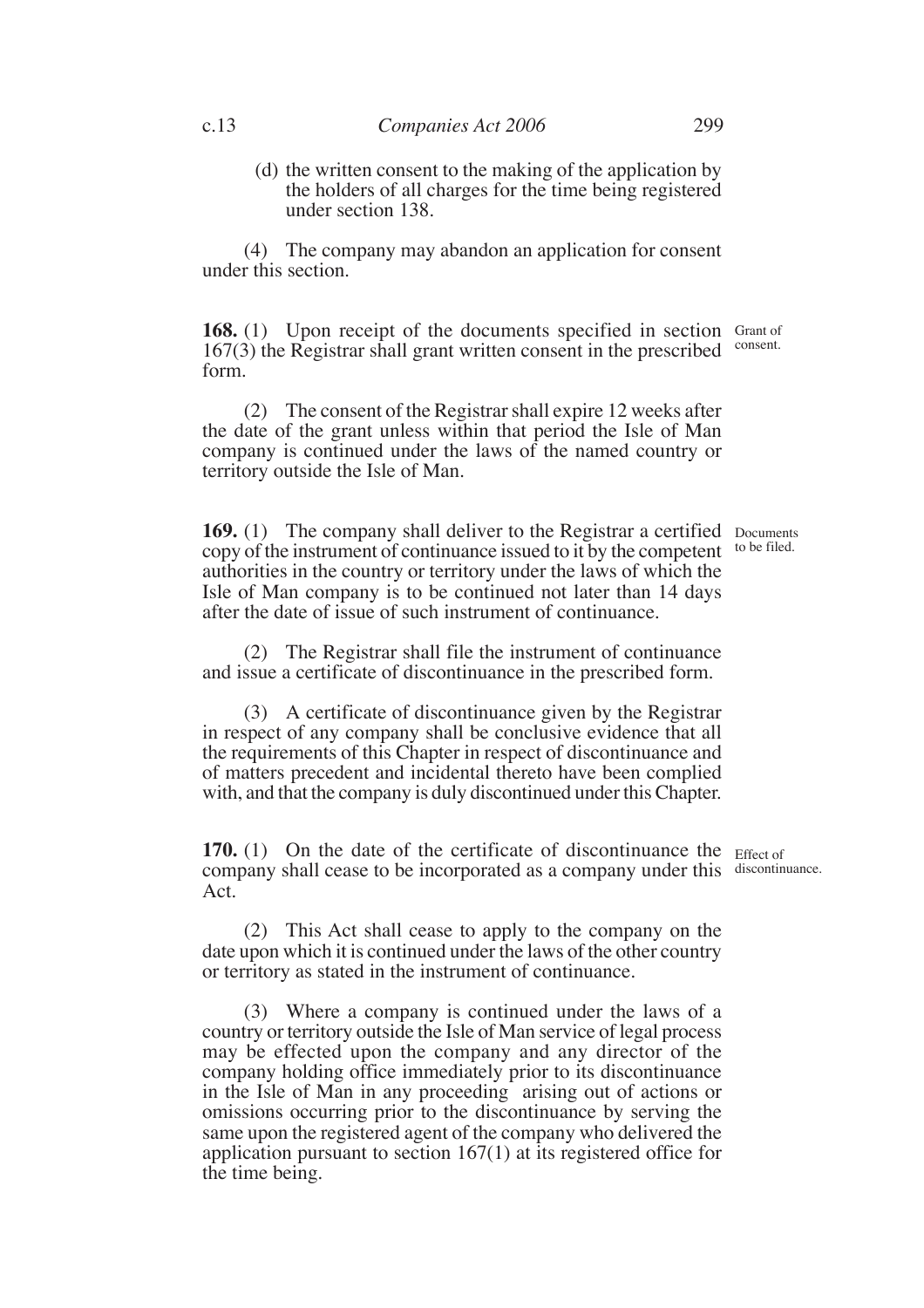Restrictions on discontinuance of Isle of Man company.

**171.** A company shall not be eligible for continuation as a body corporate under the laws of any other country or territory unless at the time of the application under section 167(1), the laws of that country or territory provide, in effect, that when a company is continued as a body corporate in that country or territory —

- (a) the property of the company continues to be the property of the body corporate;
- (b) the body corporate continues to be liable for the obligations of the company;
- (c) any existing cause of action, claim or liability to prosecution in respect of the company is unaffected; and
- (d) any conviction against, or any ruling, order or judgment in favour of or against the company may be enforced by or against such body corporate.

Consequences 172. The discontinuance of a company under this Chapter and its continuation in a country or territory outside the Isle of Man shall not be deemed to operate of discontinuance of company.

- (a) to create a new legal entity; or
- (b) to prejudice or affect the continuity of the body corporate which was formerly a company subject to this Act.

#### PART XII

#### MEMBERS' REMEDIES

**173.** In this Part "member", in relation to a company, means — Interpretation of this Part.

- (a) a shareholder or a personal representative of a shareholder;
- (b) a guarantee member of a company limited by guarantee or limited by shares and by guarantee; and
- (c) an unlimited member of an unlimited company.

Restraining compliance order.

**174.** (1) If a company or a director of a company engages in, or proposes to engage in, conduct that contravenes this Act or the memorandum or articles of the company, the Court may, on the application of a member or a director of the company, make an order —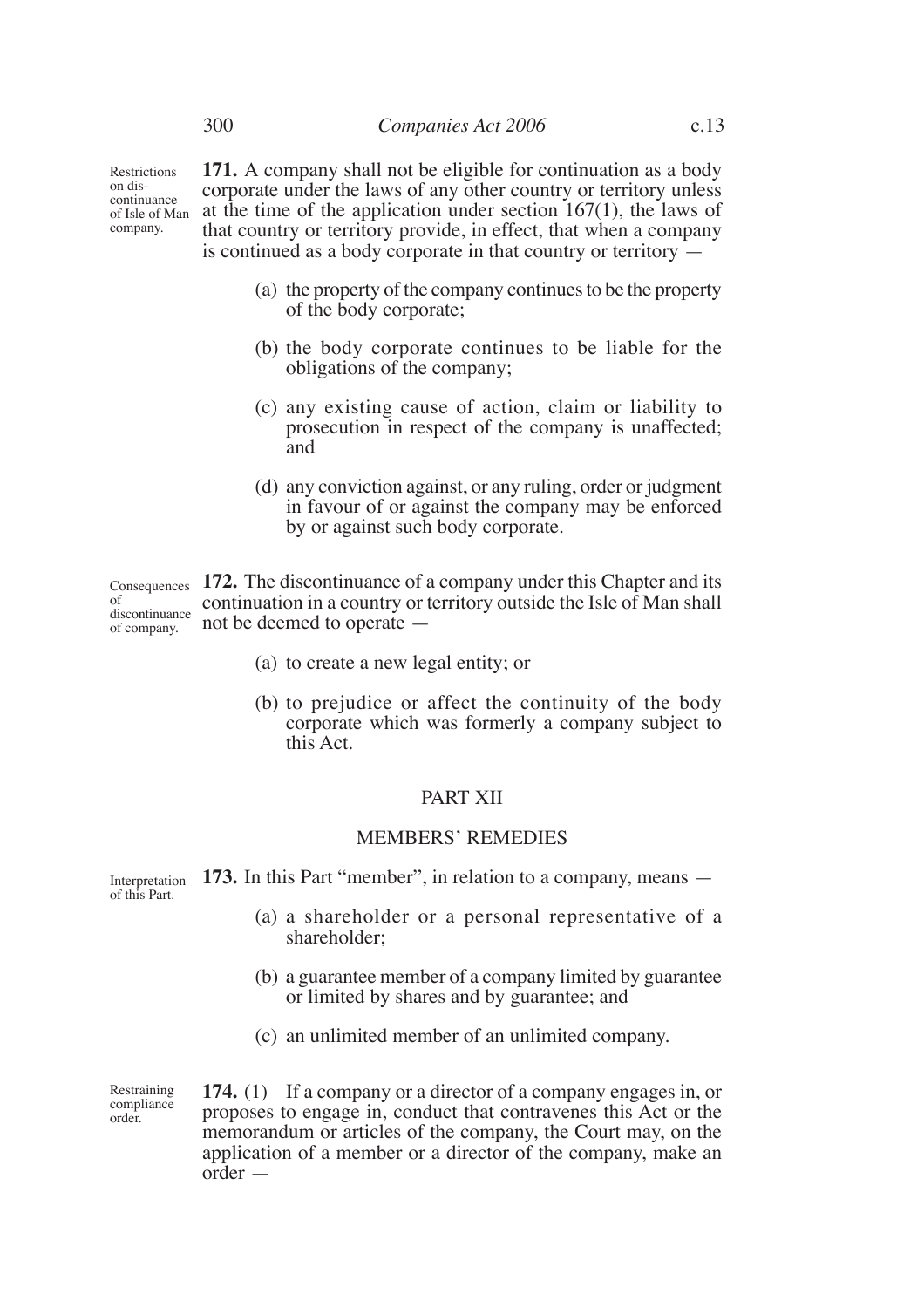- (a) directing the company or director to comply with; or
- (b) restraining the company or director from engaging in conduct that contravenes,

this Act or the memorandum or articles.

(2) If the Court makes an order under subsection (1), it may also grant such consequential relief as it thinks fit.

(3) The Court may at any time before the final determination of an application under subsection (1), make, as an interim order, any order that it could make as a final order under that subsection.

**175.** (1) Subject to subsection (3), the Court may, on the Derivative application of a member of a company, grant leave to that actions. member —

- (a) to bring proceedings in the name and on behalf of that company; or
- (b) to intervene in proceedings to which the company is a party for the purpose of continuing, defending or discontinuing the proceedings on behalf of the company.

(2) Without limiting subsection (1), in determining whether to grant leave under that subsection, the Court shall take the following matters into account —

- (a) whether the member is acting in good faith;
- (b) whether the derivative action is in the interests of the company taking into account the view of the company's directors on commercial matters;
- (c) whether the proceedings are likely to succeed;
- (d) the costs of the proceedings in relation to the relief likely to be obtained; and
- (e) whether an alternative remedy to the derivative claim is available.

(3) Leave to bring or intervene in proceedings may be granted under subsection  $(1)$  only if the Court is satisfied that  $-$ 

> (a) the company does not intend to bring, diligently continue or defend, or discontinue the proceedings, as the case may be; or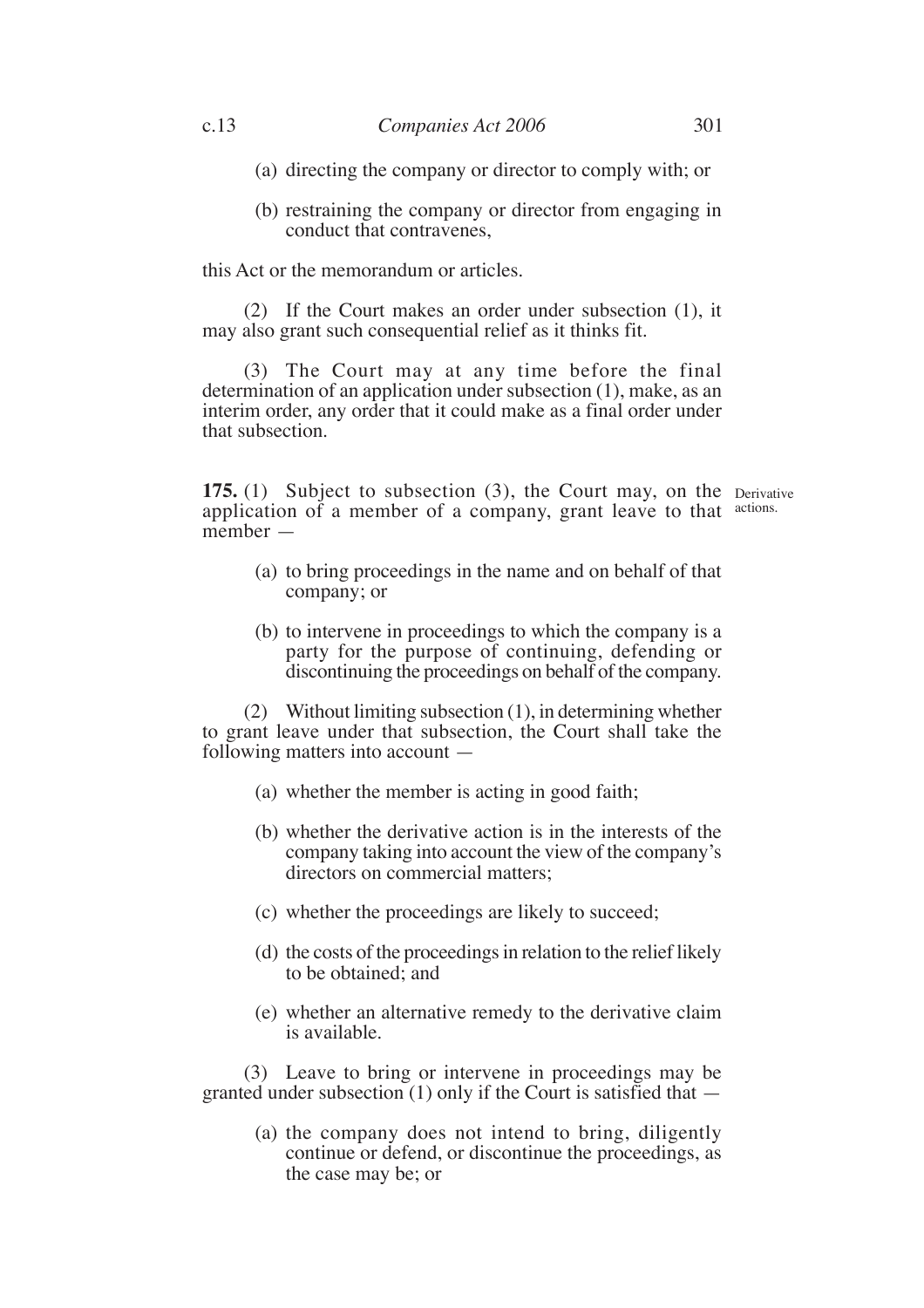(b) it is in the interests of the company that the conduct of the proceedings should not be left to the directors or to the determination of the shareholders or members as a whole.

(4) Unless the Court otherwise orders, not less than one months notice of an application for leave under subsection (1) shall be served on the company and the company is entitled to appear and be heard at the hearing of the application.

(5) The Court may grant such interim relief as it considers appropriate pending the determination of an application under subsection  $(1)$ .

(6) Except as provided in this section, a member is not entitled to bring or intervene in any proceedings in the name of or on behalf of a company.

**176.** (1) If the Court grants leave to a member to bring or intervene in proceedings under section 175, it shall, on the application of the member, order that the whole of the reasonable costs of bringing or intervening in the proceedings shall be met by the company unless the Court considers that it would be unjust or inequitable for the company to bear those costs.

(2) If the Court on an application made by a member under subsection (1), considers that it would be unjust or inequitable for the company to bear the whole of the reasonable costs of bringing or intervening in the proceedings, it may order —

- (a) that the company bear such proportion of the costs as it considers to be reasonable; or
- (b) that the company shall not bear any of the costs.

**177.** (1) The Court may, at any time after granting a member leave under section 175, make any order it considers appropriate in relation to proceedings brought by the member or in which the member intervenes, including —

- (a) an order authorising the member or any other person to control the proceedings;
- (b) an order giving directions for the conduct of the proceedings;
- (c) an order that the company or its directors provide information or assistance in relation to the proceedings; and

Powers of Court where leave granted under section 175.

Costs of derivative action.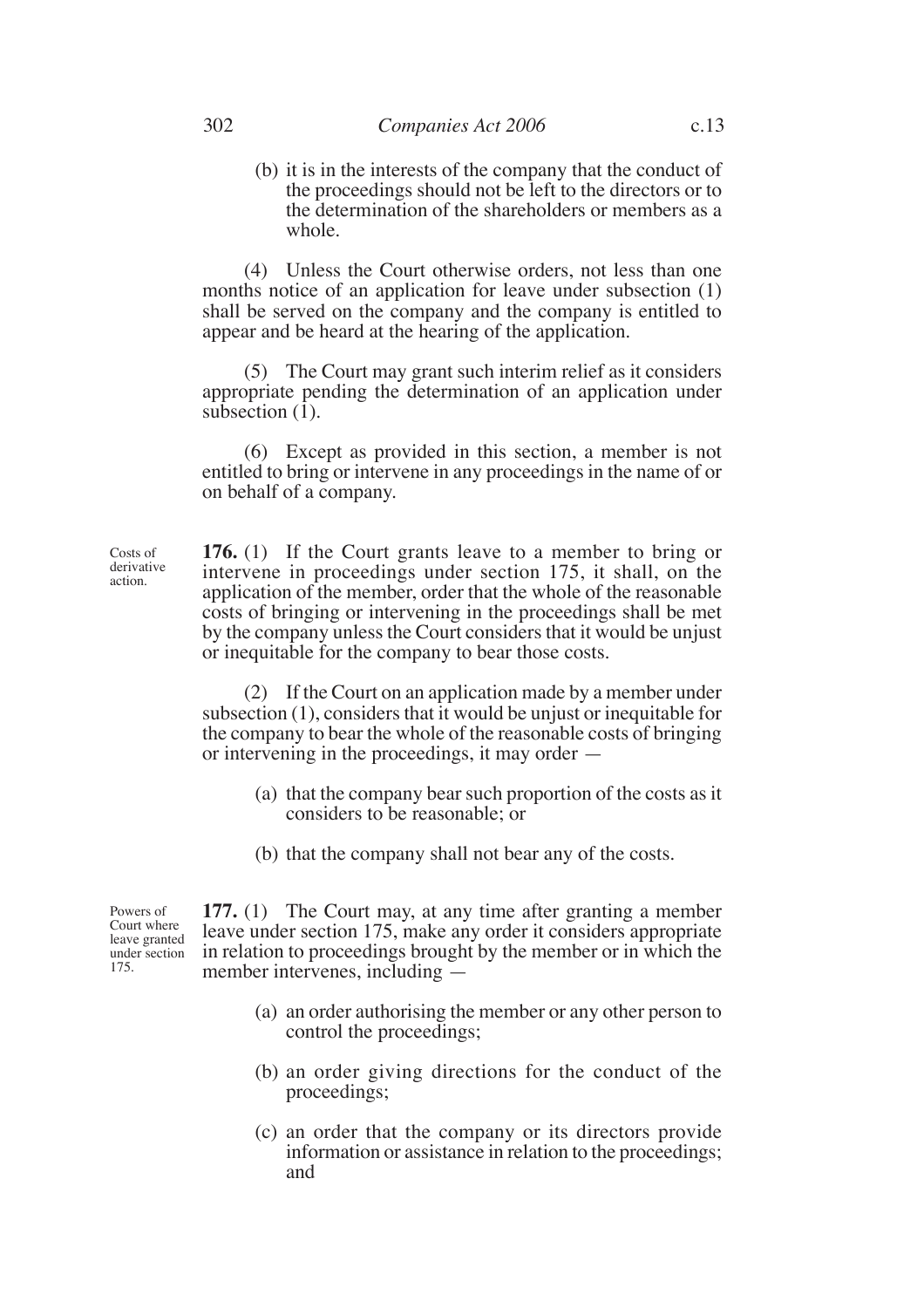(d) an order directing that any amount ordered to be paid by a defendant in the proceedings shall be paid in whole or in part to former and present members of the company instead of to the company.

**178.** No proceedings brought by a member or in which a member Compromise, intervenes with the leave of the Court under section 175 may be settled or compromised or discontinued without the approval of  $\frac{1}{\text{of derivative}}$ the Court.

**179.** A member of a company may bring an action against the Personal company for breach of a duty owed by the company to such  $\frac{\text{actions by}}{\text{number}}$ member in that capacity.

**180.** (1) A member of a company who considers that the affairs Prejudiced of the company have been, are being or are likely to be, conducted in a manner that is, or any act or acts of the company have been, or are, likely to be oppressive or unfairly prejudicial to such member in that capacity, may apply to the Court for an order under this section.

(2) If, on an application under this section, the Court considers that it is just and equitable to do so, it may make such order as it thinks fit, including, without limiting the generality of this subsection, one or more of the following orders —

- (a) requiring the company or any other person to acquire the shareholder's shares;
- (b) requiring the company or any other person to pay compensation to the applicant;
- (c) regulating the future conduct of the company's affairs;
- (d) amending the memorandum or articles of the company;
- (e) appointing a receiver of the company;
- (f) making a winding up order in respect of the company under section 165 of the Companies Act 1931 on the grounds specified in section  $162(6)$  of that Act;
- (g) directing the rectification of the records of the company;
- (h) setting aside any decision made or action taken by the company or its directors in breach of this Act or the memorandum or articles of the company.

settlement or withdrawal actions.

members.

members.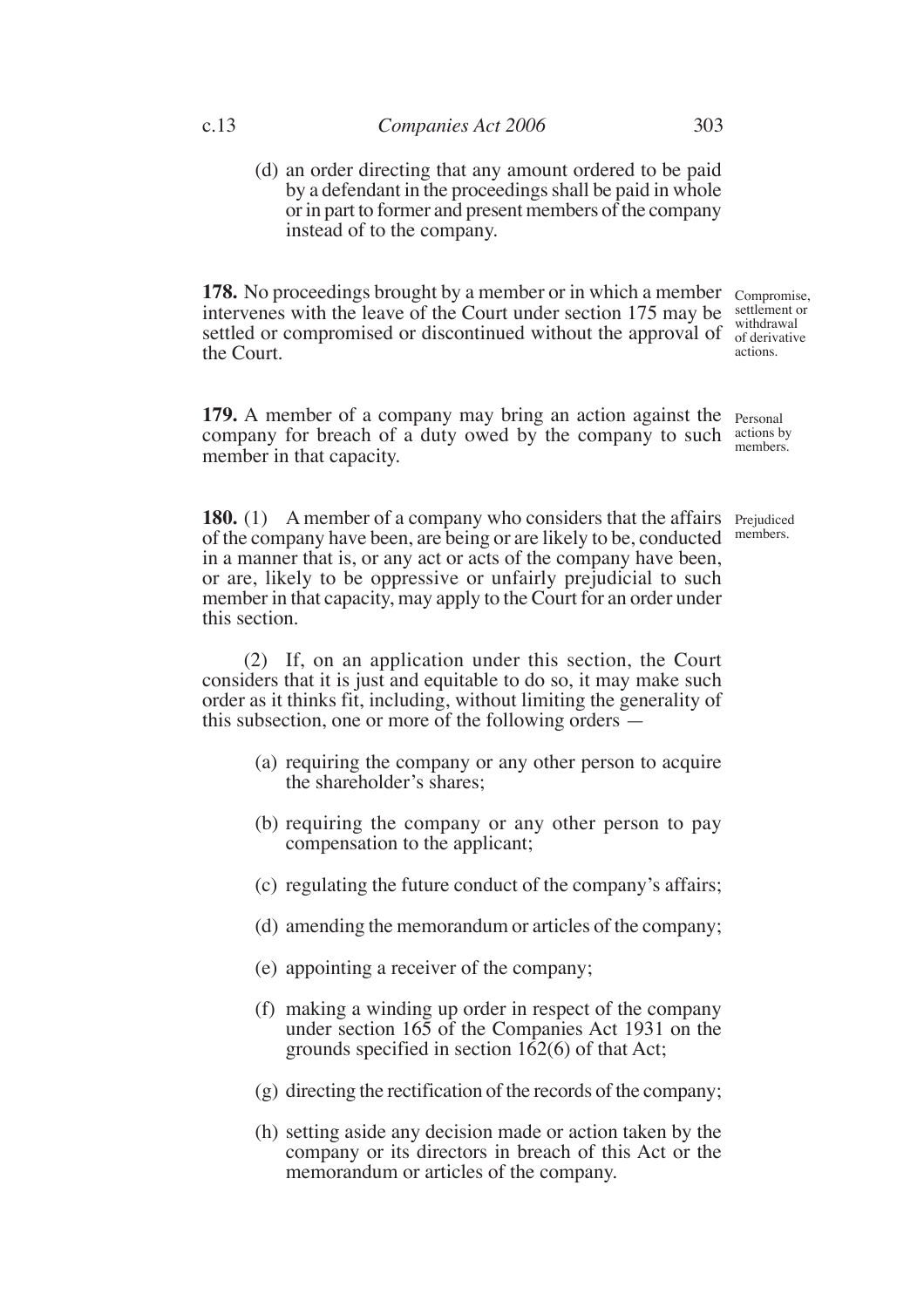#### 304 *Companies Act 2006* c.13

(3) No order may be made against the company or any other person under this section unless the company or that person is a party to the proceedings in which the application is made.

- Representative 181. Where a member of a company brings proceedings against the company and other members have the same or substantially the same interest in relation to the proceedings, the Court may appoint that member to represent all or some of the members having the same interest and may, for that purpose, make such order as it thinks fit, including an order actions.
	- (a) as to the control and conduct of the proceedings;
	- (b) as to the costs of the proceedings; and
	- (c) directing the distribution of any amount ordered to be paid by a defendant in the proceedings among the members represented.

## PART XIII

## LIQUIDATION AND RECEIVERSHIP, STRIKING-OFF, DISSOLUTION AND RESTORATION

#### *Chapter 1 — Liquidation and Receivership*

Application of the Companies Act 1931.

**182.** Sections 155 to 272 (inclusive) and 277 to 282 (inclusive) of the Companies Acts 1931 to 2004 shall apply to a company incorporated under this Act as if it were a company incorporated under the Companies Act 1931 and for such purposes references therein to the Financial Supervision Commission shall be construed as references to the Registrar and as if references therein to a "special resolution" were references to a resolution.

## *Chapter 2 — Striking-Off*

Striking company off register.

**183.** (1) The Registrar may strike the name of a company off the register of companies if —

- (a) the company
	- (i) fails to have a registered agent under section 74(1) or  $77(4)$ ; or
	- (ii) fails to file any return, notice or document required to be filed under this Act; or
- (b) the Registrar is satisfied that the company has ceased to carry on business; or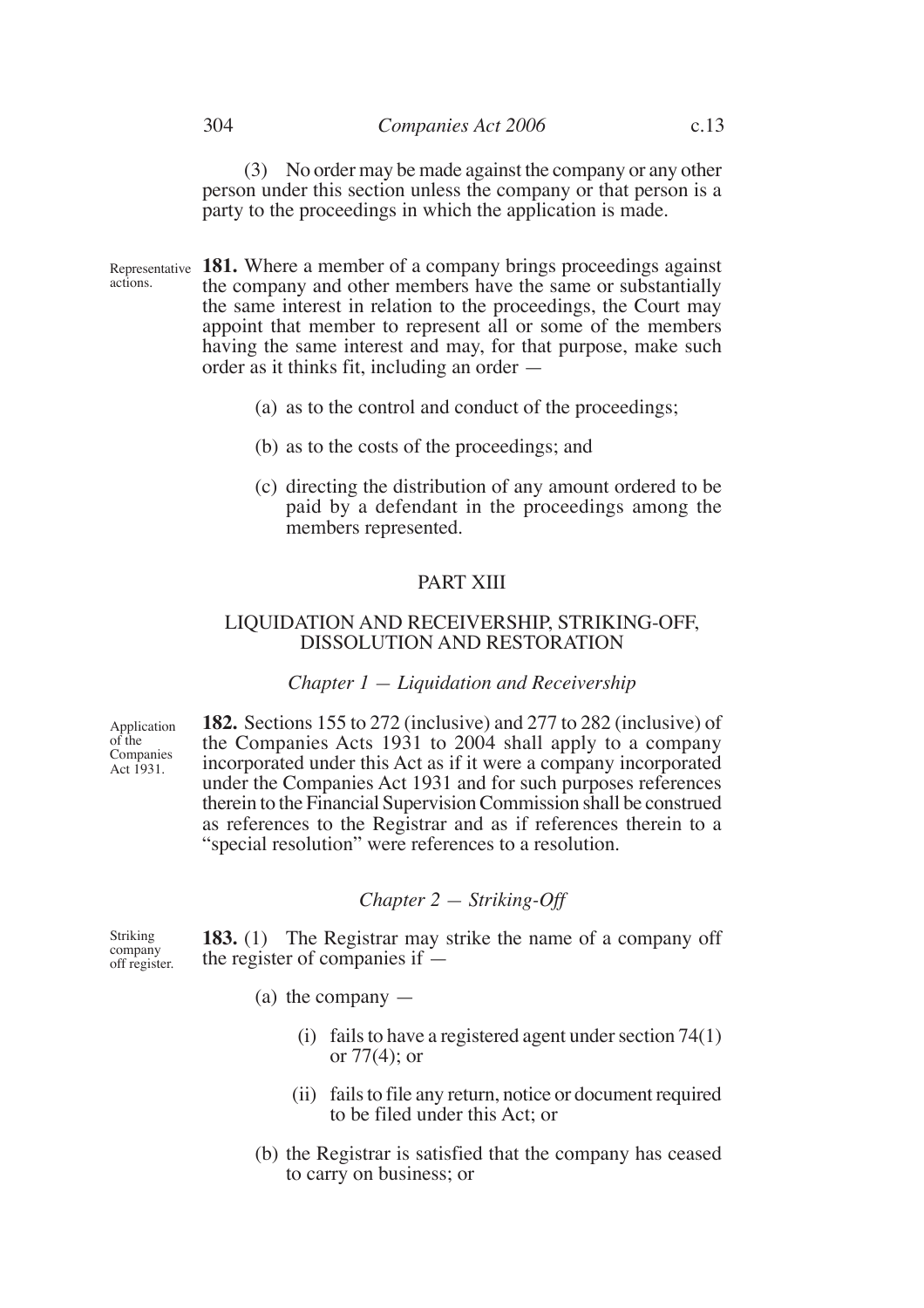(c) the company fails to pay its annual fee or any late payment penalty by the due date.

(2) Before striking a company off the register of companies on the grounds specified in subsection  $(1)(a)$  or  $(1)(b)$ , the Registrar shall —

- (a) send the company a notice stating that, unless the company shows cause to the contrary, it will be struck from the register of companies on a date specified in the notice which shall be no less than 12 weeks after the date of the notice; and
- (b) publish a notice of the Registrar's intention to strike the company off the register in such manner as may be prescribed by regulations.

(3) After the expiration of the time specified in the notice, unless the company has shown cause to the contrary, the Registrar may strike the name of the company off the register of companies.

(4) The Registrar shall publish a notice of the striking-off of a company from the register of companies in such manner as may be prescribed by regulations.

(5) The striking of a company off the register of companies is effective from the date of the notice published under subsection (4).

(6) The striking-off of a company shall not be affected by any failure on the part of the Registrar to serve a notice on the registered agent or to publish a notice under subsection (4).

**184.** (1) Any person who is aggrieved by the striking of a Appeal. company off the register of companies under section 183 may, within 12 weeks of the date of the notice published in such manner as may be prescribed by regulations, appeal to the Court.

(2) Notice of an appeal to the Court under subsection (1) shall be served on the Registrar who shall be entitled to appear and be heard at the hearing of the appeal.

(3) The Registrar may, pending an appeal under subsection (1) of any person aggrieved by the striking of a company off the register of companies, suspend the operation of the striking-off upon such terms as the Registrar considers appropriate, pending the determination of the appeal.

185. (1) Where a company has been struck off the register of Effect of companies under section 183, the company and the directors, striking-off.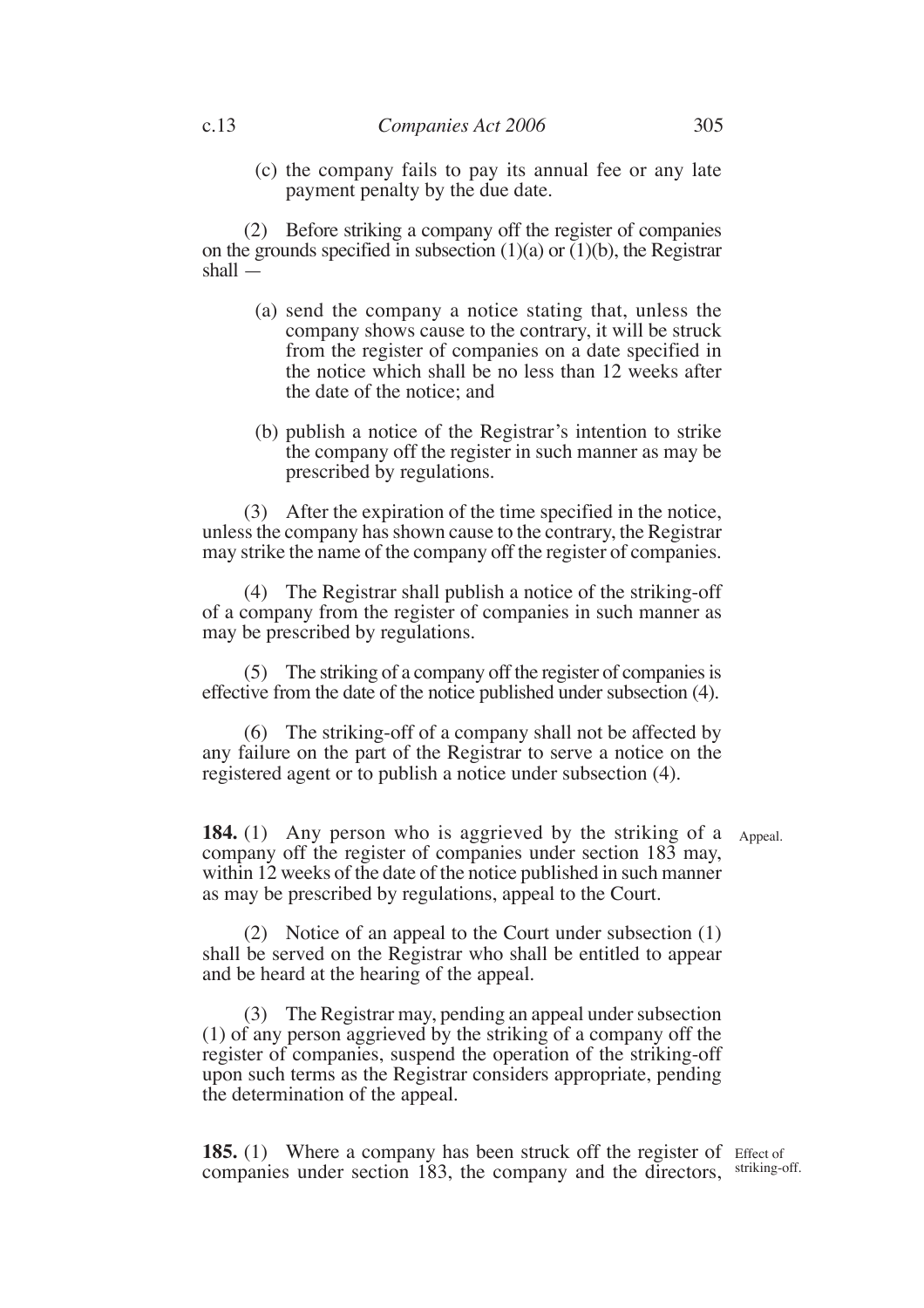members and any liquidator or receiver thereof, may not, subject to subsections  $(2)$  and  $(3)$  —

- (a) commence legal proceedings, carry on any business or in any way deal with the assets of the company;
- (b) defend any legal proceedings, make any claim or claim any right for, or in the name of, the company; or
- (c) act in any way with respect to the affairs of the company.

(2) Notwithstanding subsection (1), where a company has been struck off the register of companies under section 183, the company, or a director, member, liquidator or receiver thereof, may —

- (a) make application for restoration of the company to the register of companies;
- (b) continue to defend proceedings that were commenced against the company prior to the date of the strikingoff; and
- (c) continue to carry on legal proceedings that were instituted on behalf of the company prior to the date of striking-off.

(3) The fact that a company is struck off the register of companies does not prevent —

- (a) the company from incurring liabilities; or
- (b) any creditor from making a claim against the company and pursuing the claim through to judgment or execution;

and does not affect the liability of any of its members, directors, officers or agents.

**186.** If a company has been struck off the register of companies under section 183 and remains struck off continuously for a period of 6 years, the company shall be deemed to have been dissolved. Dissolution of company struck off the register.

Restoration of name of company to register by Registrar.

**187.** (1) Where a company has been struck off the register of companies under section 183, but not dissolved, the Registrar may, upon receipt of an application in the prescribed form and upon payment of all outstanding fees, restore the company to the register of companies and issue a certificate of restoration to the register of companies.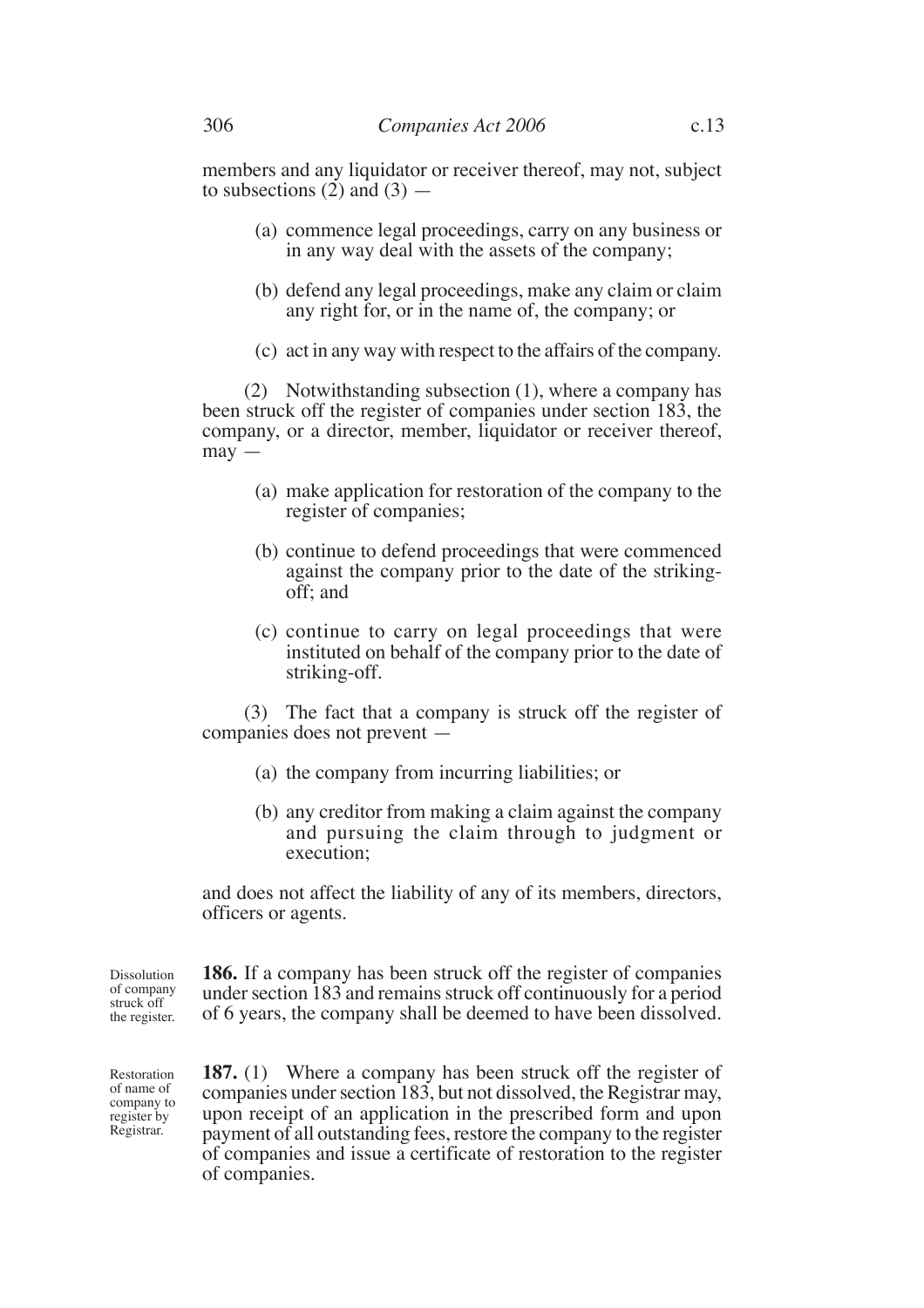(2) Where the company has been struck off the register of companies under section 183, the Registrar shall not restore the company to the register of companies unless —

- (a) the Registrar is satisfied that a person meeting the requirements of section 74(3) has agreed to act as registered agent of the company; and
- (b) the Registrar is satisfied that it would be fair and reasonable for the name of the company to be restored to the register of companies.

(3) An application to restore a company to the register of companies under subsection (1) may be made by the company, or a creditor, member or liquidator of the company and shall be made within 6 years of the date of the notice published under section 183(4).

(4) The company, a creditor, a member or a liquidator thereof may, within 12 weeks, appeal to the Court from a refusal of the Registrar to restore the company to the register of companies and, if the Court is satisfied that it would be just for the company to be restored to the register of companies, the Court may direct the Registrar to do so upon such terms and conditions as it may consider appropriate.

(5) Notice of an appeal under subsection (4) shall be served on the Registrar who shall be entitled to appear and be heard at the hearing of the appeal.

(6) Where a company is restored to the register of companies under this section, the company is deemed never to have been struck off the register of companies.

**188.** (1) Where a company has been dissolved pursuant to this Restoration Chapter, application may be made to the Court to restore the  $\frac{1}{\text{Gamma of name of}}$ company to the register of companies by the company, or any creditor, member or liquidator of the company, and shall be made within 12 years of the date of the dissolution under section 186.

(2) On an application under subsection (1), the Court may restore the company to the register of companies subject to such conditions as it considers just.

(3) Where a company is restored to the register of companies under this section, the company is deemed never to have been struck off the register of companies.

189. (1) Where a company has been struck off the register of Appointment companies under section 183, the Registrar may apply to the Court of liquidator for an order that the company be wound up.

of company struck off.

company to register by Court.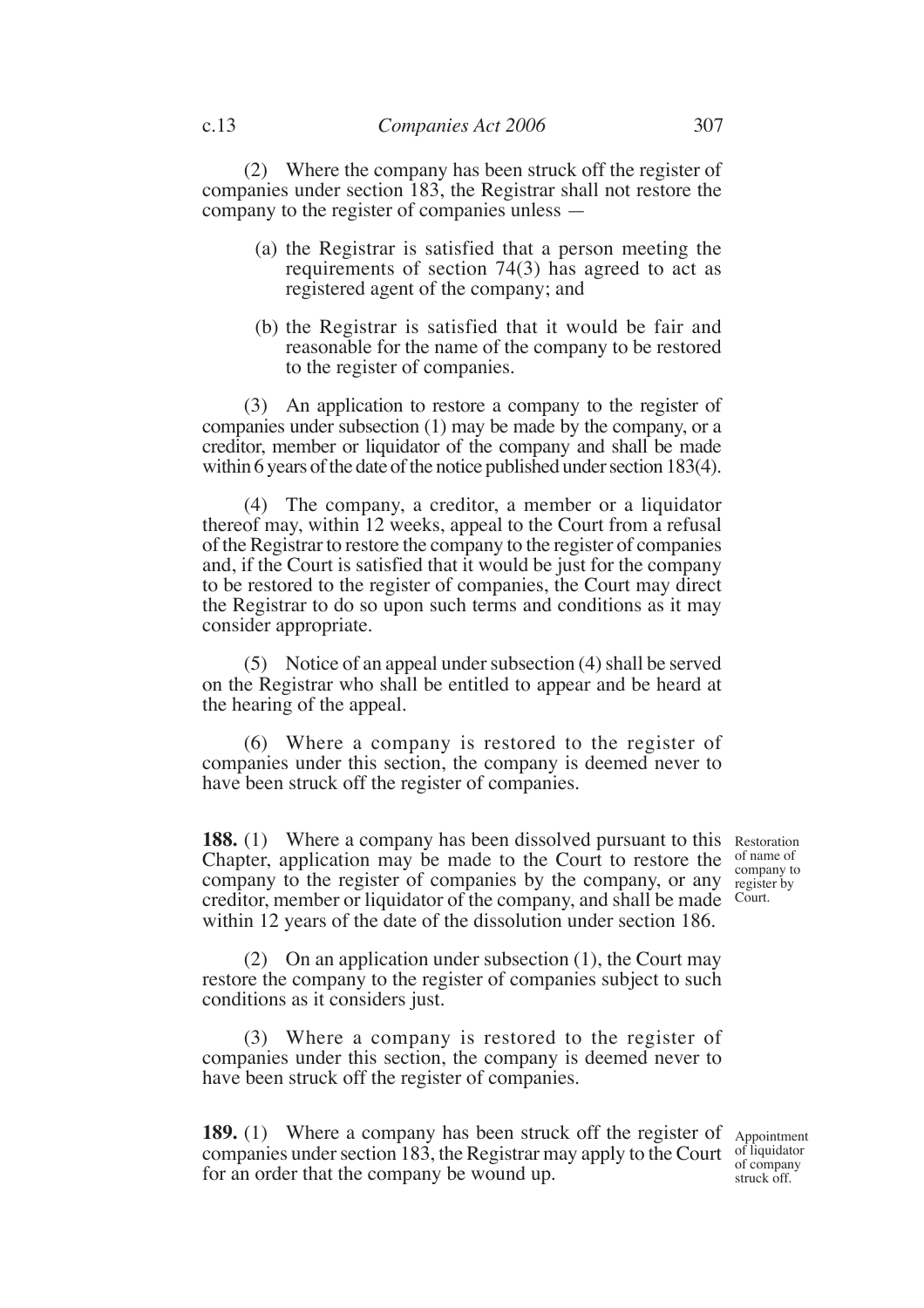- (2) Where the Court makes an order under subsection (1)
	- (a) the company is restored to the register of companies; and
	- (b) the liquidator is deemed to have been appointed by the Court under the Companies Act 1931.

## *Chapter 3 — Alternative Procedure for Dissolving Solvent Companies*

**190.** (1) Where a company has ceased to operate and has discharged all its debts and liabilities (other than those owed to its members in their capacities as such) such persons as are prescribed by regulations may apply to the Registrar for a declaration of dissolution of the company.

(2) An application under this section shall be in the prescribed form and shall be accompanied by a statutory declaration made by a director stating that the company has ceased to operate and that to the best of such director's knowledge and belief and having made full enquiry into the affairs of the company, the director is satisfied that the company has discharged all its debts and liabilities (other than those owed to members in their capacities as such).

(3) Upon receipt of an application under subsection (1) the Registrar shall publish a notice in such manner as may be prescribed by regulations to the effect that the applicant has applied to the Registrar for a declaration of dissolution of the company and that, unless written objection is made to the Registrar within one month of the date of publication of the notice, the Registrar may dissolve the company.

(4) Before making an application to the Registrar under this section, the applicant shall ensure that there has been sent by pre-paid post to each director, to the registered agent and to each member of the company at the last business or residential address of which the company has notice, a notice to the effect that the applicant proposes to apply to the Registrar for a declaration of dissolution of the company and that, unless written objection is made to the Registrar within one month of the date the notice was posted, the Registrar shall dissolve the company.

(5) The Registrar shall not make a declaration of dissolution of a company earlier than one month after the date of the publication of the notice required by subsection (3).

(6) On receipt of any written objection to the dissolution of the company, the Registrar shall notify the applicant for the

Alternative procedure for dissolving solvent companies.

[XIII p.235]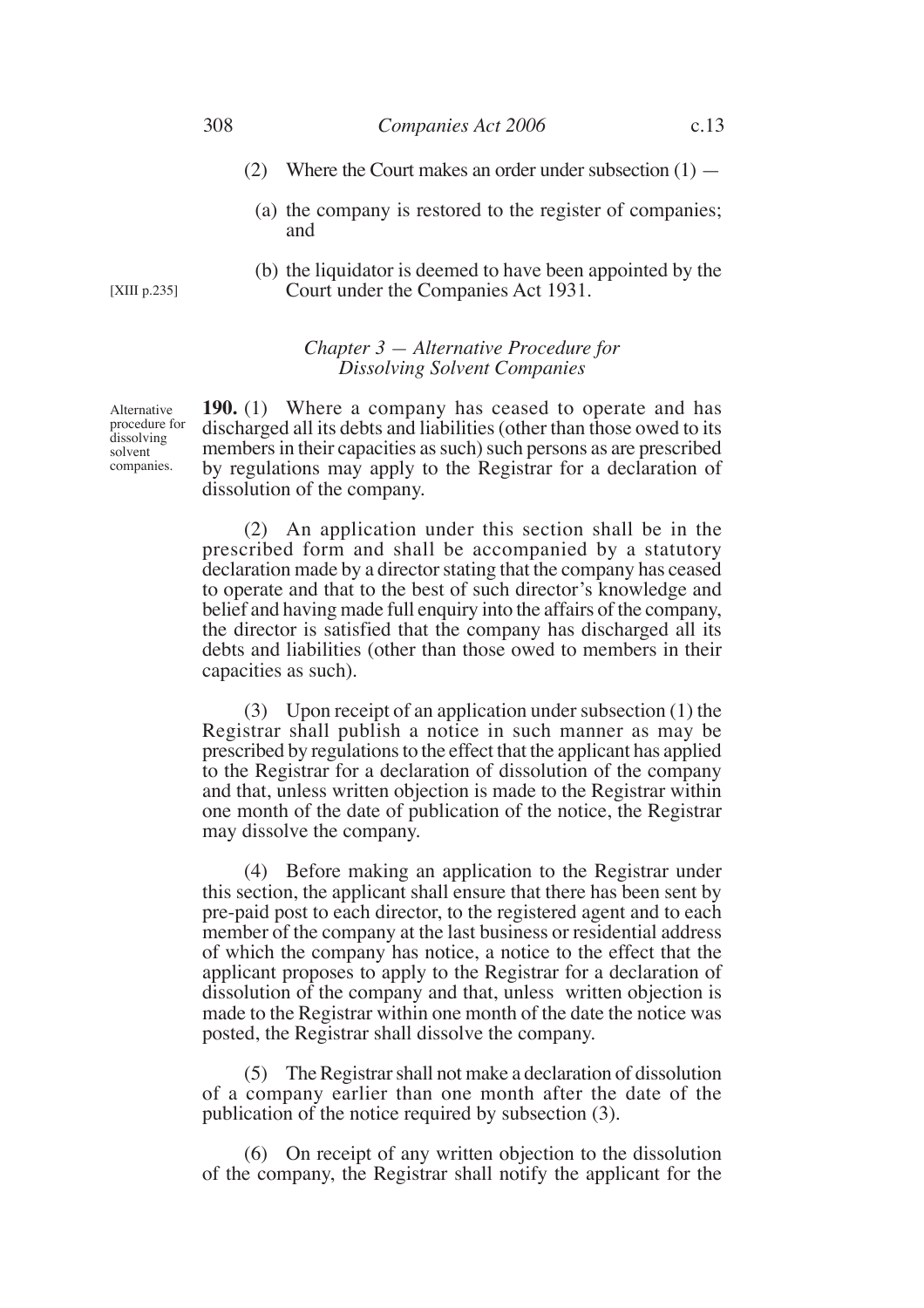declaration of dissolution of the receipt of the objection and of the identity of the objector.

(7) Where a person has objected to the dissolution of the company, the Registrar shall not declare the dissolution of the company unless —

- (a) the objection is withdrawn; or
- (b) the Registrar decides that the objection is without justification and —
	- (i) the objector has not appealed against the Registrar's decision to the Court within 21 days after the date of the decision; or
	- (ii) the Court has upheld the Registrar's decision.

(8) If the Registrar is not prevented from declaring the dissolution of a company pursuant to this section, the Registrar shall notify the company that, subject to the company's memorandum and articles, it is entitled to distribute its surplus assets among its members according to their respective rights and, notwithstanding any other provision of this Act or any rule of law, the company may distribute its surplus assets accordingly.

(9) Subject to subsection (10), on receipt of notification from a company —

- (a) that its surplus assets have been distributed in accordance with subsection (8); or
- (b) that the company, having carried out full inquiry, is unable to distribute its surplus assets,

the Registrar shall publish a notice in such manner as may be prescribed by regulations which declares that the company is dissolved and, on the publication of the notice, the company shall be dissolved and any surplus assets which have not been distributed shall be deemed to be *bona vacantia* in accordance with section 193.

- (10) Notwithstanding the dissolution of the company
	- (a) the liability, if any, of every director and member of the company shall continue and may be enforced as if the company had not been dissolved; and
	- (b) notwithstanding that a company has been dissolved, or that its surplus assets have been distributed in accordance with this section, the Court may wind up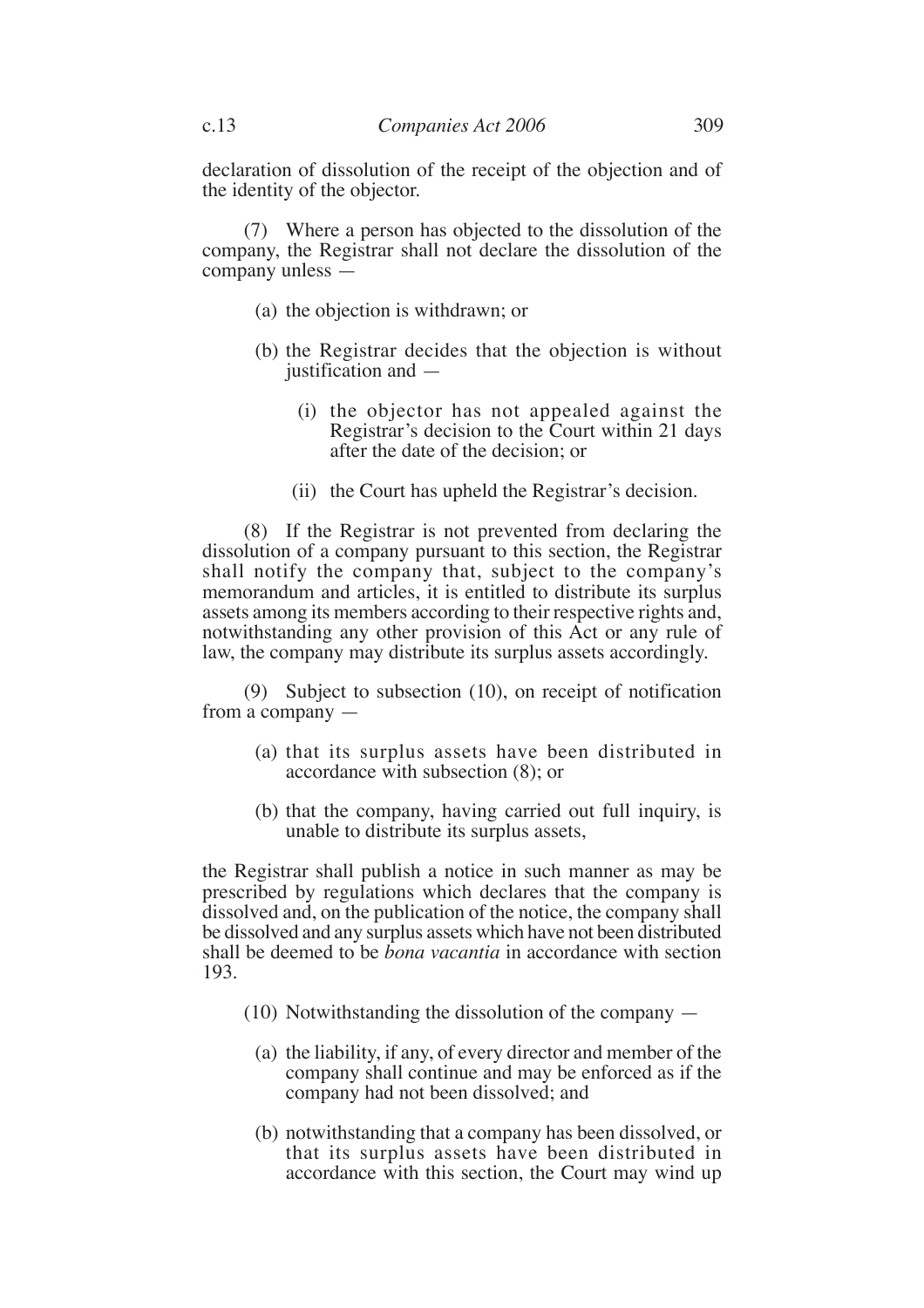the company as if it had not been dissolved, or its surplus assets had not been distributed, as the case may be.

**191.** (1) Where a company has been dissolved pursuant to section 190, section 156 $(5)$  or section 159 $(4)$ , the Court, on an application made by the Registrar or any director, member or creditor of the company before the expiration of 12 years from the publication of the notice of dissolution, may, if satisfied that at the time of dissolution of the company it was in operation or had not discharged all its debts and liabilities or otherwise that it is fair and reasonable that the dissolution of the company be revoked, order that the dissolution of the company be revoked, and upon a certified copy of the order being delivered to the Registrar for registration, the company shall be deemed to have continued in existence as if it had not been dissolved, and the Court may by the order give such directions and make such provisions as seem just for placing the company and all other persons in the same position as nearly as may be as if the company had not been dissolved.

(2) An order under subsection (1) may be made on such terms and conditions as the Court thinks fit.

Alternative procedure for restoration of dissolved companies.

Restoration of dissolved companies by the Court.

> **192.** (1) A company or, any director, member or creditor thereof who feels aggrieved by the company having been dissolved under section 186 or 190 may, before the expiration of 12 years from the date of dissolution pursuant to section 186 or the publication of a notice under section 190(9) (as the case may be), make application to the Registrar for a direction under this section.

> (2) An application under subsection (1) shall be in the prescribed form and shall be accompanied by a copy of the notice given under subsection (3).

> (3) Before making an application to the Registrar under subsection (1), the applicant shall ensure that there has been sent by pre-paid post to each director, to the registered agent and to each member of the company as at the date of dissolution at the last business or residential address of which the company has notice, a notice to the effect that the applicant proposes to apply to the Registrar for a direction restoring the company to the register of companies and that unless written objection is made to the Registrar within one month of the date of publishing or posting, as the case may be, the Registrar shall make such direction.

> (4) Upon receipt of an application under subsection (1) the Registrar shall, within a reasonable time, publish notice of the application in such manner as may be prescribed by regulations and shall maintain a current list of applications.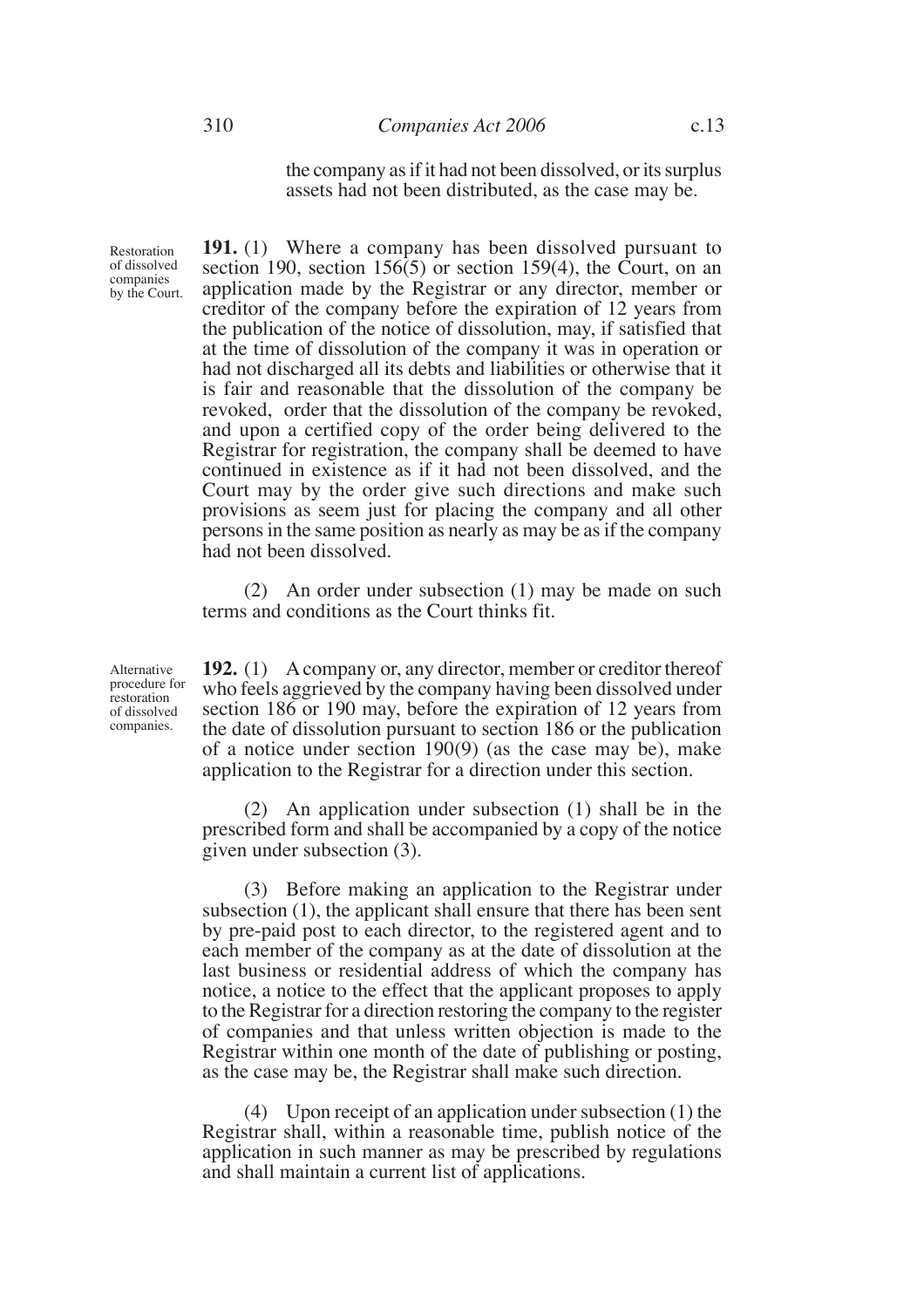(5) The Registrar shall not make a direction under this section earlier than one month after the date of posting of the last notice posted for the purposes of subsection (3).

(6) On receipt of any written objection to the restoration of the company, the Registrar shall forthwith notify the applicant of the receipt of the objection and of the identity of the objector.

(7) The Registrar shall not make a direction under this section unless —

- (a) there are no objections to the restoration of the company under this section; or
- (b) all objections are withdrawn; or
- (c) the Registrar decides that the objections are without justification and —
	- (i) the objector has not appealed against the Registrar's decision within 21 days after the date of the decision; or
	- (ii) the Court has upheld the Registrar's decision,

(8) Subject to subsection (7), on receipt of an application under this section the Registrar shall direct the name of the company to be restored to the register of companies.

(9) Upon the Registrar making a direction for registration pursuant to subsection (8), the company shall be deemed to have continued in existence as if it had not been dissolved.

(10) This section is without prejudice to the powers of the court under sections 188 and 191.

## *Chapter 4 — Property of Dissolved Companies*

**193.** (1) Where a company is dissolved, all property and rights <sub>Property of</sub> whatsoever vested in or held on trust for the company immediately dissolved before its dissolution (but not including property held by the  $_{\text{to be}}^{100}$  company company on trust for any other person) shall be deemed to be *vacantia*.*bona vacantia* and shall accordingly vest in the Treasury in trust for the Crown and may be dealt with in the same manner as other *bona vacantia* accruing to the Crown.

to be *bona*

(2) Except as provided by section 195 below, this section shall have effect subject and without prejudice to any order made by the Court under section 191.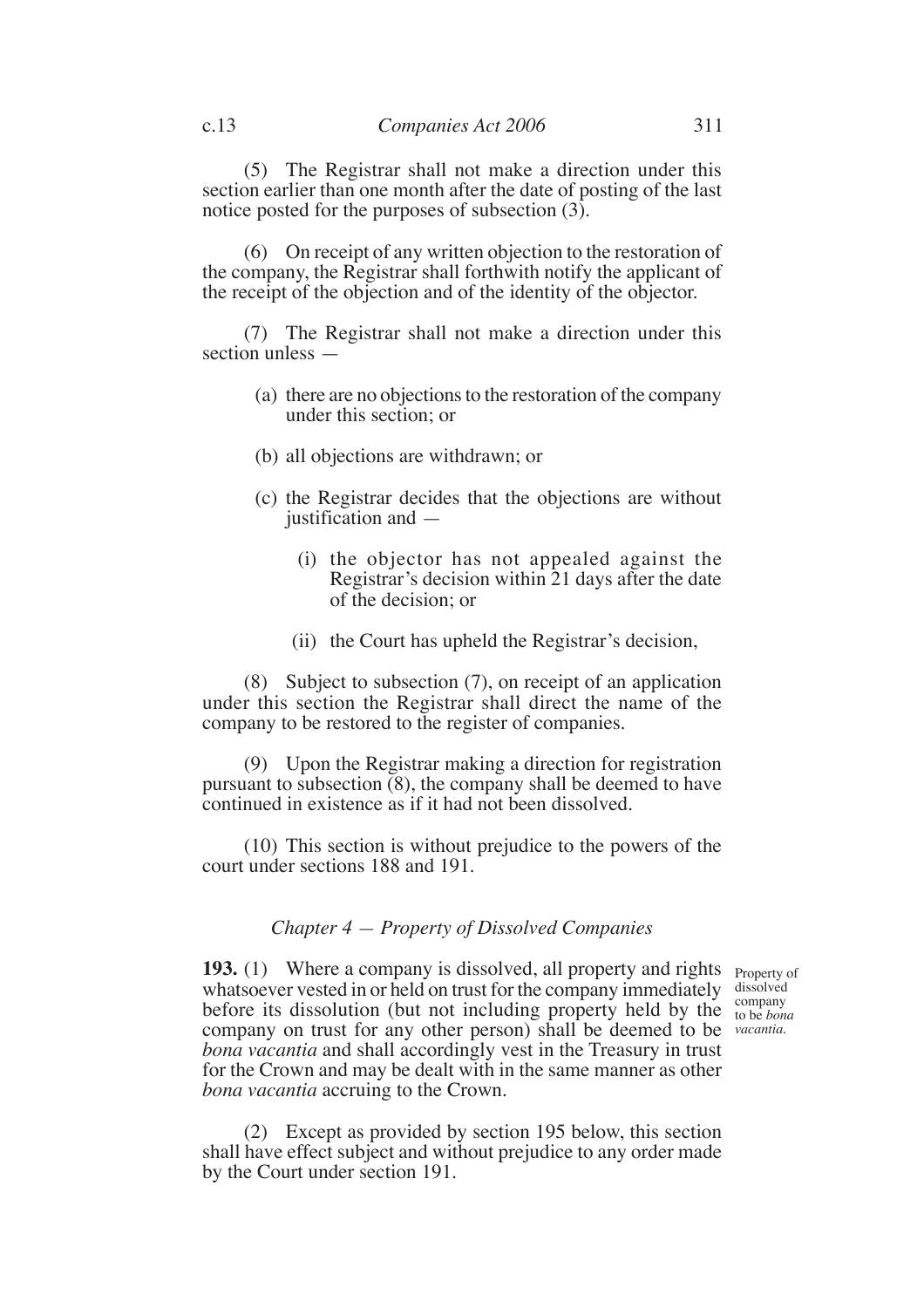(2) Where a notice of disclaimer under this section is executed as respects any property, that property shall be deemed not to have vested in the Treasury under section 193, and subsections (2) and (6) of section 252 of the Companies Act 1931 shall apply in relation to the property as if it had been disclaimed under subsection (1) of the said section 252 immediately before the dissolution of the company.

(3) The right to execute a notice of disclaimer under this section may be waived by the Treasury either expressly or by taking possession or other act evincing that intention.

Disposal of property vesting under section 193.

**195.** (1) Where a company is dissolved and any property or right vested in or held on trust for that company immediately before its dissolution vests as *bona vacantia* accruing to the Treasury by virtue of section 193, the Treasury may dispose of, or of an interest in, that property or right notwithstanding that an order may be made under section 272(1) of the Companies Act 1931, section 191 or section 192 in relation to that company; and where any such order is made —

- (a) it shall not affect that disposition (but without prejudice to that order so far as it relates to any other property or right previously vested in or held on trust for the company); and
- (b) the Treasury shall pay to the company an amount equal to the amount of any consideration received for the property or right, or interest therein, or to the value of any such consideration at the time of the disposition, or, if no consideration was received, an amount equal to the value of the property, right or interest disposed of, as at the date of the disposition.

#### PART XIV

#### INVESTIGATION OF COMPANIES

**196.** In sections 197 to 202, "inspector" means an inspector appointed by an order made under section 197(2). Definition of "inspector".

**197.** (1) A member may apply to the Court *ex parte* or upon such notice as the Court may require, for an order directing that an investigation be made of a company and any of its associated companies. Investigation order.

[XIII p.235]

Power to disclaim title to property vesting under section 193.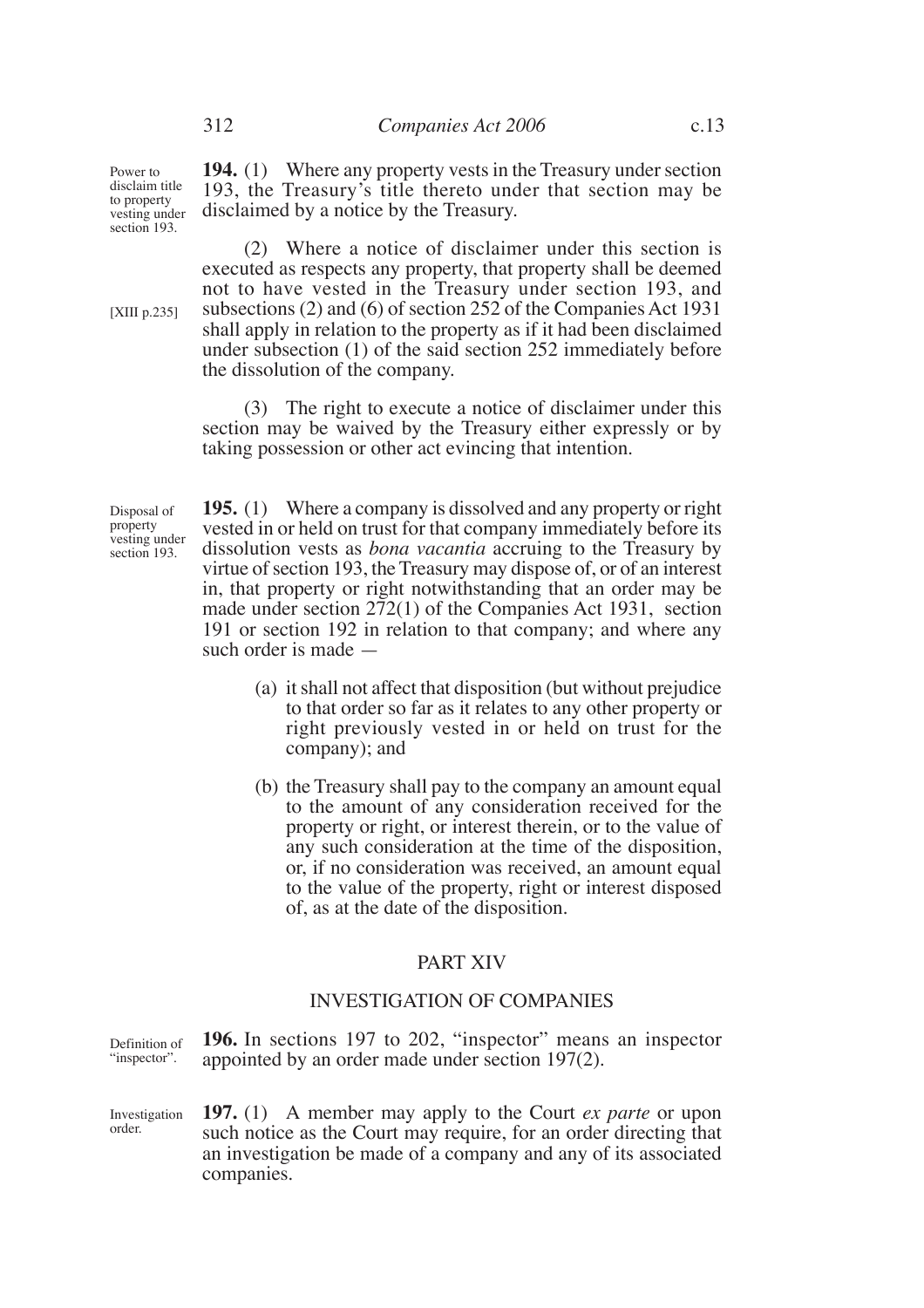(2) If, upon an application under subsection (1), it appears to the Court that —

- (a) the business of a company or any of its associated companies is or has been carried on with intent to defraud any person;
- (b) a company or any of its associated companies was formed for a fraudulent or unlawful purpose or is to be dissolved for a fraudulent or unlawful purpose; or
- (c) persons concerned with the incorporation, business or affairs of a company or any of its associated companies have in connection therewith acted fraudulently or dishonestly,

the Court may make any order it thinks fit with respect to an investigation of that company and any of its associated companies by an inspector, who may be the Commission.

(3) If a member makes an application under subsection (1), such member shall give the Registrar reasonable notice of it, and the Registrar is entitled to appear and be heard at the hearing of the application.

**198.** (1) An order made under section 197(2) shall include an Court's powers. order appointing an inspector to investigate the company and an order fixing the inspector's remuneration.

- (2) An order made under section 197(2) may
	- (a) replace the inspector;
	- (b) determine the notice to be given to any interested person, or dispensing with notice to any person;
	- (c) authorise the inspector to enter any premises in which the Court is satisfied there might be relevant information, and to examine anything, and to make copies of any documents or records, found on the premises;
	- (d) require any person to produce documents or records to the inspector;
	- (e) authorise the inspector to conduct a hearing, administer oaths or affirmations and examine any person upon oath or affirmation, and prescribe rules for the conduct of the hearing;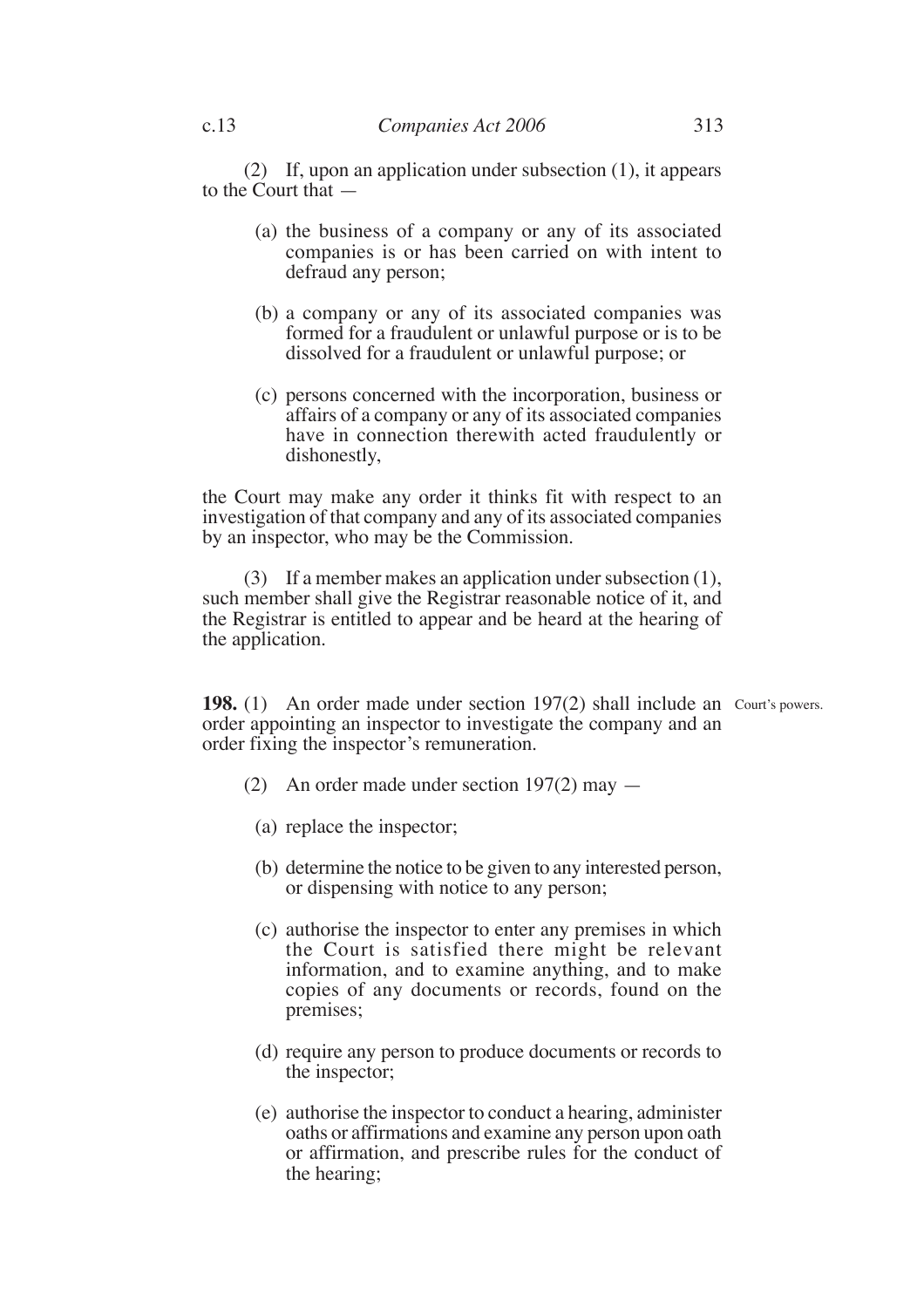- (f) require any person to attend a hearing conducted by the inspector and to give evidence upon oath or affirmation;
- (g) give directions to the inspector or any interested person on any matter arising in the investigation;
- (h) require the inspector to make an interim or final report to the Court;
- (i) determine whether a report of the inspector should be published, and, if so, ordering the inspector to publish the report in whole or in part, or to send copies to any person the Court designates; and
- (j) require an inspector to discontinue an investigation; and
- (k) require the company to pay the costs of the investigation in part or in full.

(3) The inspector shall deliver a copy of every report made by such inspector under this section to the Registrar.

(4) A report received by the Registrar under subsection (3) shall not be disclosed to any person other than in accordance with an order of the Court made under subsection (2)(i).

**199.** An inspector — Inspector's powers.

- (a) has the powers set out in the order appointing such inspector; and
- (b) shall upon request produce to any interested person a copy of the order.

**200.** (1) An application under this Part and any subsequent proceedings, including applications for directions in respect of any matter arising in the investigation, shall be heard in camera unless the Court orders otherwise. Hearing in camera.

> (2) No person shall publish anything relating to any proceedings under this Part except with the authorisation of the Court.

**201.** No person is excused from attending and giving evidence and producing documents and records to an inspector appointed by the Court under this Part by reason only that the evidence tends to incriminate that person or subject that person to any proceeding or penalty, but the evidence may not be used or received against that person in any proceeding thereafter instituted against that person, other than a prosecution for perjury in giving the evidence. Incriminating evidence.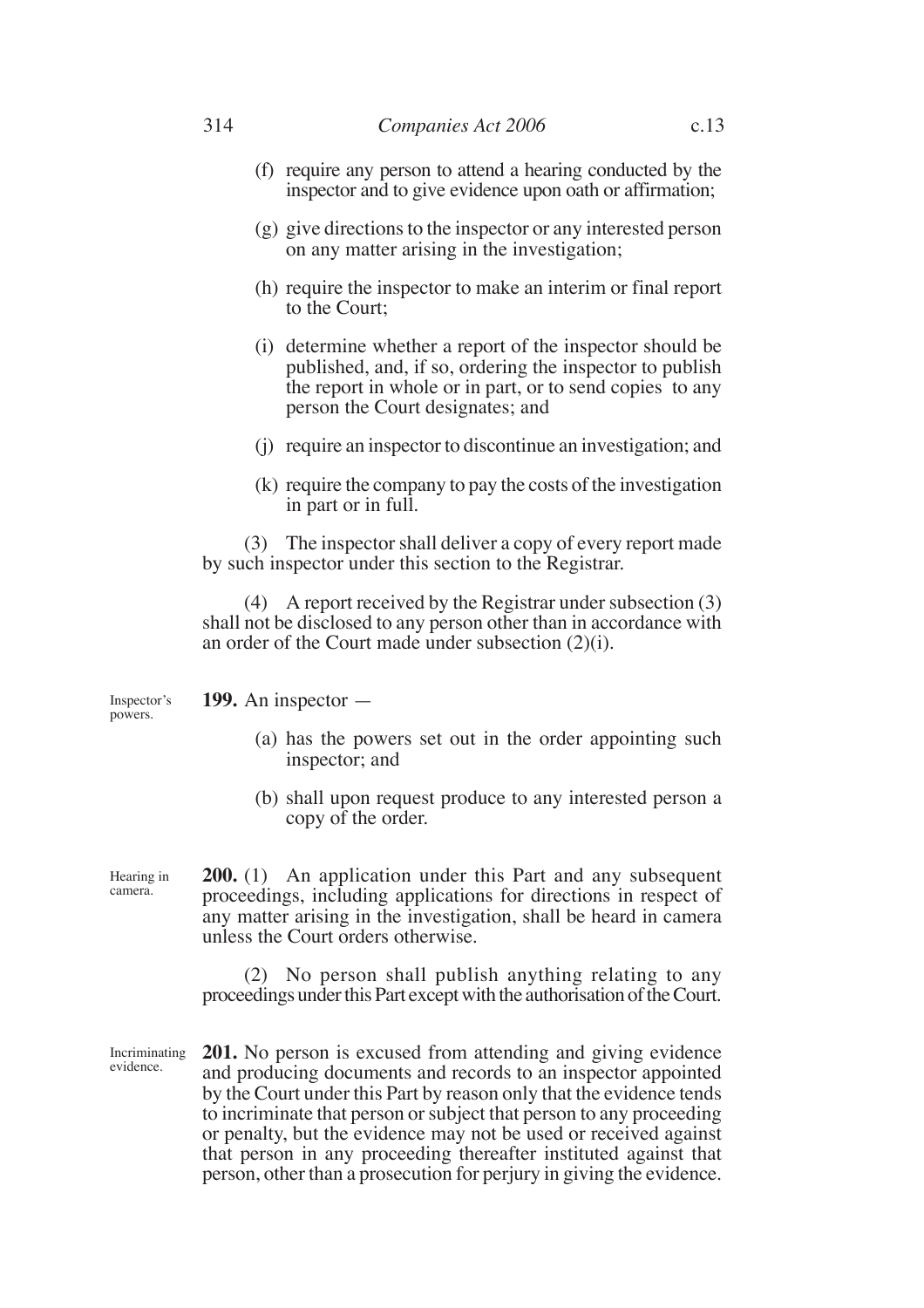202. An oral or written statement or report made by an inspector Absolute or any other person in an investigation under this Part has absolute privilege. privilege.

#### PART XV

## ADMINISTRATION AND GENERAL

**203.** (1) A company may elect to file a copy of its register of optional members for registration by the Registrar. registration of register

(2) A company that has elected to file a copy of its register of members for registration shall register any changes therein with the Registrar within one month of such changes being made unless and until an election to cease such filing has been made under subsection (3).

(3) A company that has elected to file a copy of its register of members for registration by the Registrar may elect to cease registration by so filing a notice in the prescribed form.

**204.** (1) A company may elect to file a copy of its register of optional directors for registration by the Registrar.

registration of register of directors.

of members.

(2) A company that has elected to file a copy of its register of directors for registration shall register any changes therein with the Registrar within one month of such changes being made unless and until an election to cease such filing has been made under subsection (3).

(3) A company that has elected to file a copy of its register of directors for registration by the Registrar may elect to cease registration by so filing a notice in the prescribed form.

205. (1) The Treasury shall appoint a suitably experienced Registrar of person to be Registrar of Companies.

(2) Subject to the control of the Treasury, the Registrar is responsible for the administration of this Act.

206. (1) The Registrar shall maintain a register of companies Register of incorporated, re-registered or continued under this Act. companies.

(2) The registers maintained by the Registrar and the information contained in any document filed may be kept in such manner as the Registrar considers fit including, either wholly or partly, by means of a device or facility —

Companies.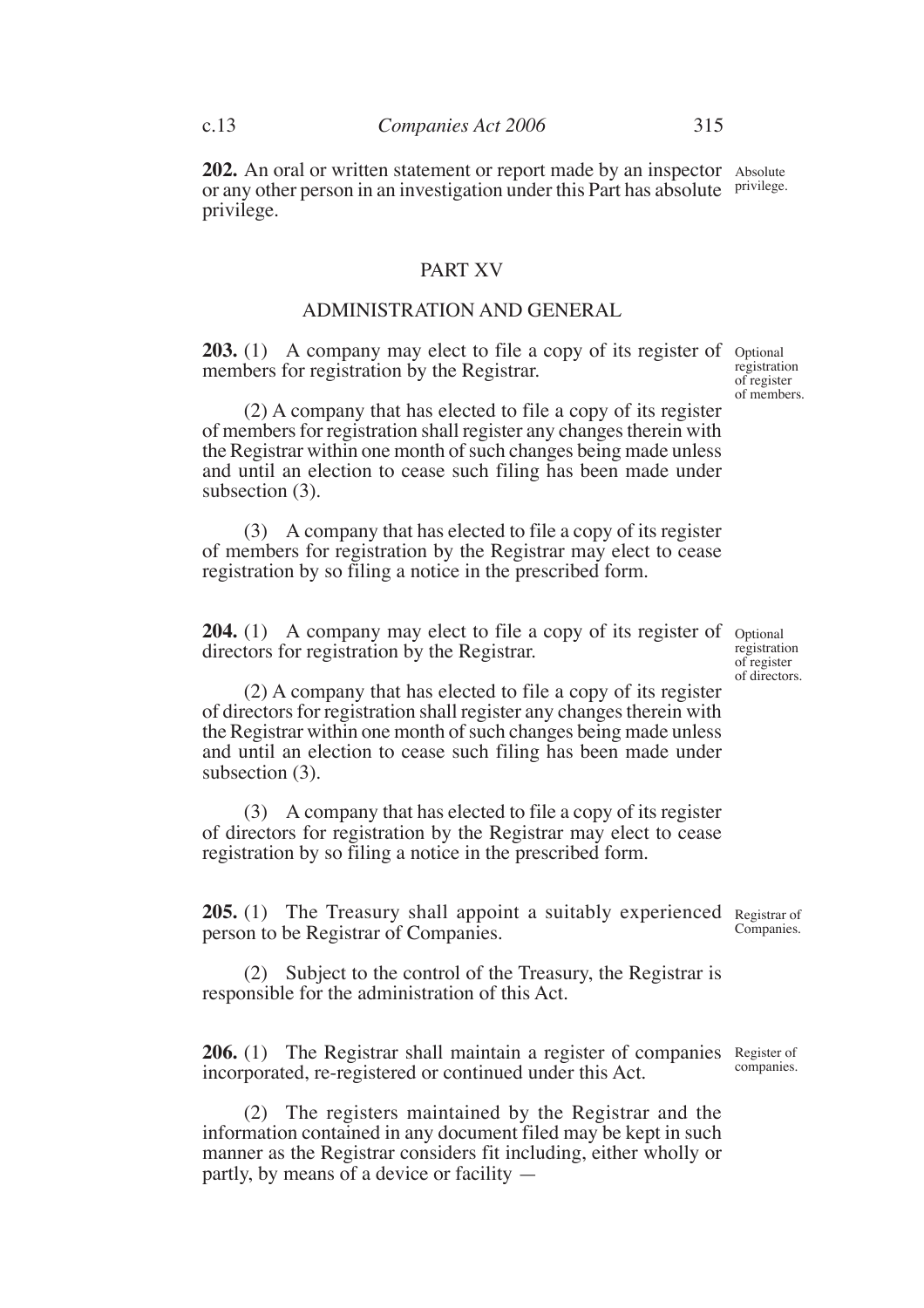- (a) that records or stores information magnetically, electronically or by other means; and
- (b) that permits the information recorded or stored to be inspected and reproduced in legible and usable form.

(3) Regulations may provide for the keeping of registers by the Registrar in electronic form, the filing of documents in both paper and electronic form, including the approval by the Registrar of systems and the inspection of registers kept in electronic form.

**207.** (1) Where a document is required to be filed under this Act, it shall be filed by such persons as are prescribed by regulations. Filing of documents.

> (2) Regulations may provide for the electronic filing of any document under this Act.

**208.** (1) The Registrar may refuse to accept for registration any document filed under this Act or any regulations if —

(a) it does not comply with this Act or any regulations;

- (b) it has not been duly completed;
- (c) it contains any material error;
- (d) it is not legible; or
- (e) it is not accompanied by any applicable fee, duty or penalty.

(2) If the Registrar refuses to accept a document under subsection (1), the Registrar shall return the document to the person who submitted it together with a notice in the prescribed form specifying the grounds upon which such document has been rejected.

(3) A document validly rejected by the Registrar under subsection (1) shall be deemed not have been filed for the purposes of this Act and any regulations.

(4) Any person who is aggrieved by the rejection of a document by the Registrar under subsection (1) may appeal to the Court within one month after the date of the rejection or such further time as the Court may allow.

(5) On hearing an appeal under subsection (4), the Court may confirm the rejection or make such determination in the matter as the Court sees fit.

Power of Registrar to refuse to register documents.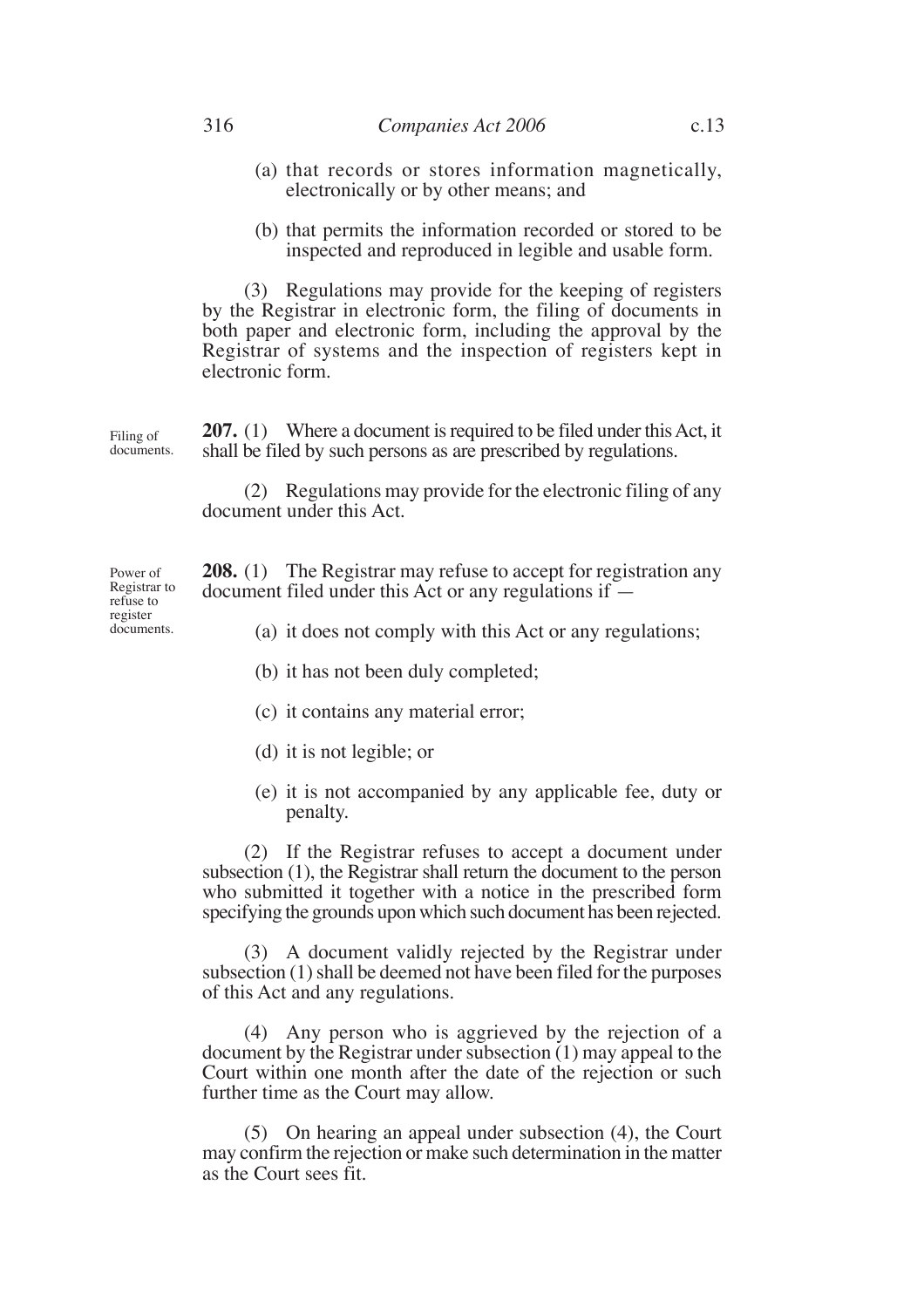**209.** (1) A person may —

Inspection and evidence of registers.

- (a) inspect the documents kept by the Registrar pursuant to this Act; and
- (b) require a certificate of incorporation, merger, consolidation, continuation, discontinuance, dissolution, re-registration, restoration or good standing of a company incorporated under this Act, or a copy or an extract of any document or any part of a document of which the Registrar has custody, to be certified by the Registrar; and a certificate of incorporation, merger, consolidation, continuation, discontinuance, dissolution, re-registration or good standing or a certified copy or extract is conclusive evidence of the matters contained therein.

(2) A document or a copy or an extract of any document or any part of a document certified by the Registrar under subsection (1) is admissible in evidence in any proceedings as if it were the original document.

**210.** Any certificate or other document required to be issued by Form of the Registrar under this Act shall be in the prescribed form. certificate.

**211.** (1) The Registrar shall, upon request by any person, issue Certificate a certificate of good standing certifying that a company is of good  $\frac{\text{of good}}{\text{standing}}$ standing if the Registrar is satisfied that standing.

- (a) the company is on the register of companies; and
- (b) the company has paid all fees, annual fees and penalties due and payable.

(2) The certificate of good standing issued under subsection (1) shall contain a statement as to whether —

- (a) there are documents on the company file relating to winding up or dissolution of the company or the appointment of a receiver in respect of any of its assets; or
- (b) any proceedings to strike the name of the company off the register of companies have been instituted.

**212.** (1) Regulations may prescribe the fees, duties and penalties Fees and which are to be paid under this Act or in relation to any function penalties. undertaken by the Registrar under this Act or any regulations.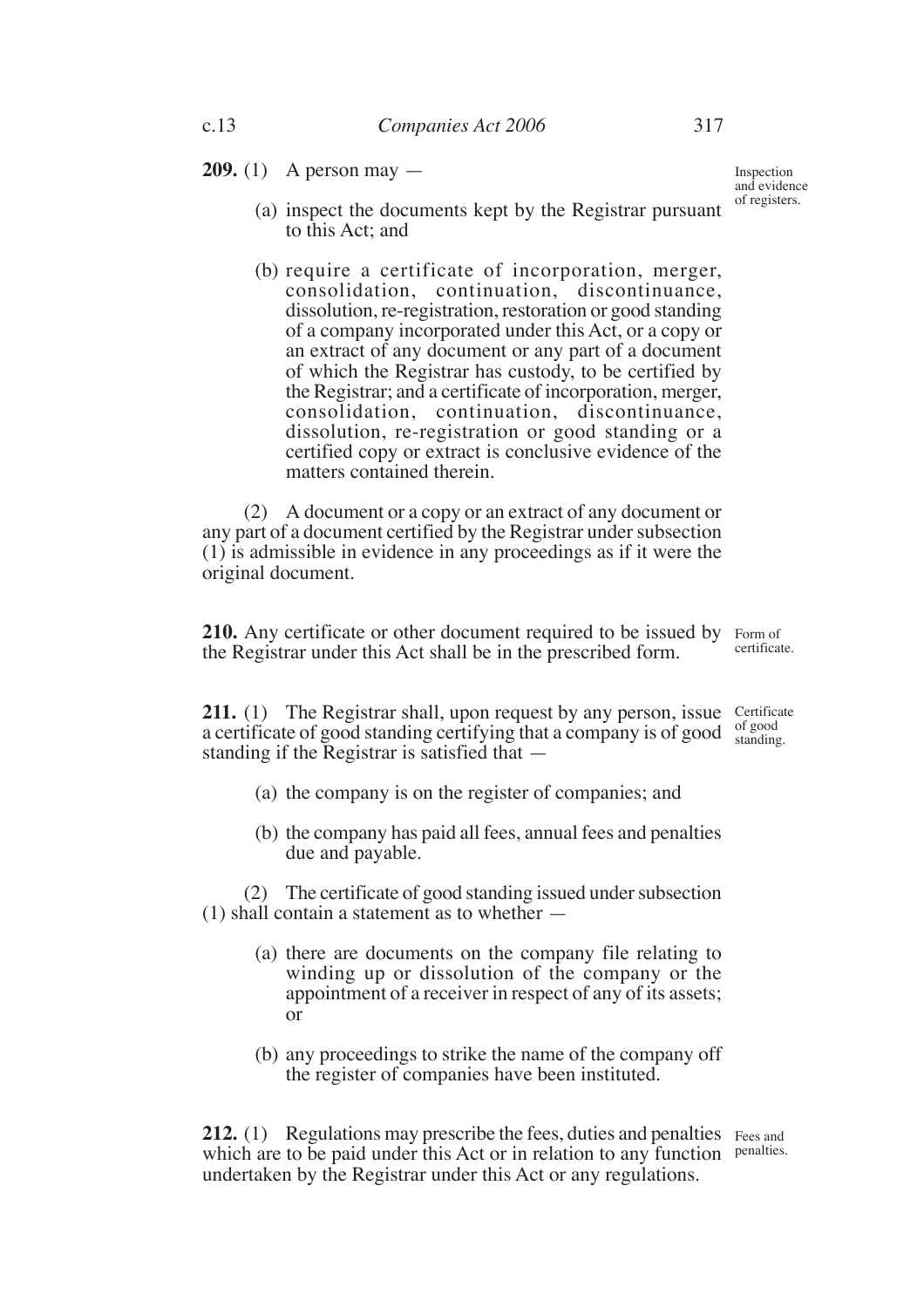(2) Fees, duties and penalties payable under this Act and any regulations shall form part of the General Revenue of the Isle of Man.

**213.** A company continues to be liable for all fees, duties and penalties payable under this Act notwithstanding that the name of the company has been struck off the register of companies. Company struck off liable for fees, etc.

**214.** The Registrar may refuse to take any action required of the Registrar under this Act for which a fee, duty or penalty is prescribed by regulations until all fees, duties and penalties have been paid. Fees payable to Registrar.

**215.** (1) The Registrar may, after consulting with the Treasury, make regulations generally for giving effect to this Act and specifically in respect of anything required or permitted to be prescribed or provided for by this Act. Companies regulations.

> (2) Regulations may make different provisions in relation to different persons, circumstances or cases.

> (3) Regulations under this section shall be laid before Tynwald as soon as is practicable after they are made, and if Tynwald at the sitting at which the regulations are laid or at the next following sitting resolves that they shall be annulled, they shall cease to have effect.

**216.** (1) The Registrar may prescribe by regulations forms and templates in written or electronic form which shall be used when submitting information required to be submitted under this Act.

(2) Where a form or template is required to be in a "prescribed form", it shall —

- (a) contain the information required to be specified in it; and
- (b) have attached to it such documents as may be required by it.

#### PART XVI

## MISCELLANEOUS PROVISIONS

**217.** (1) A company may, without the necessity of joining any other party, apply to the Court, by petition supported by an affidavit, for a declaration on any question of interpretation of this Act or of the memorandum or articles of the company. Declaration by Court.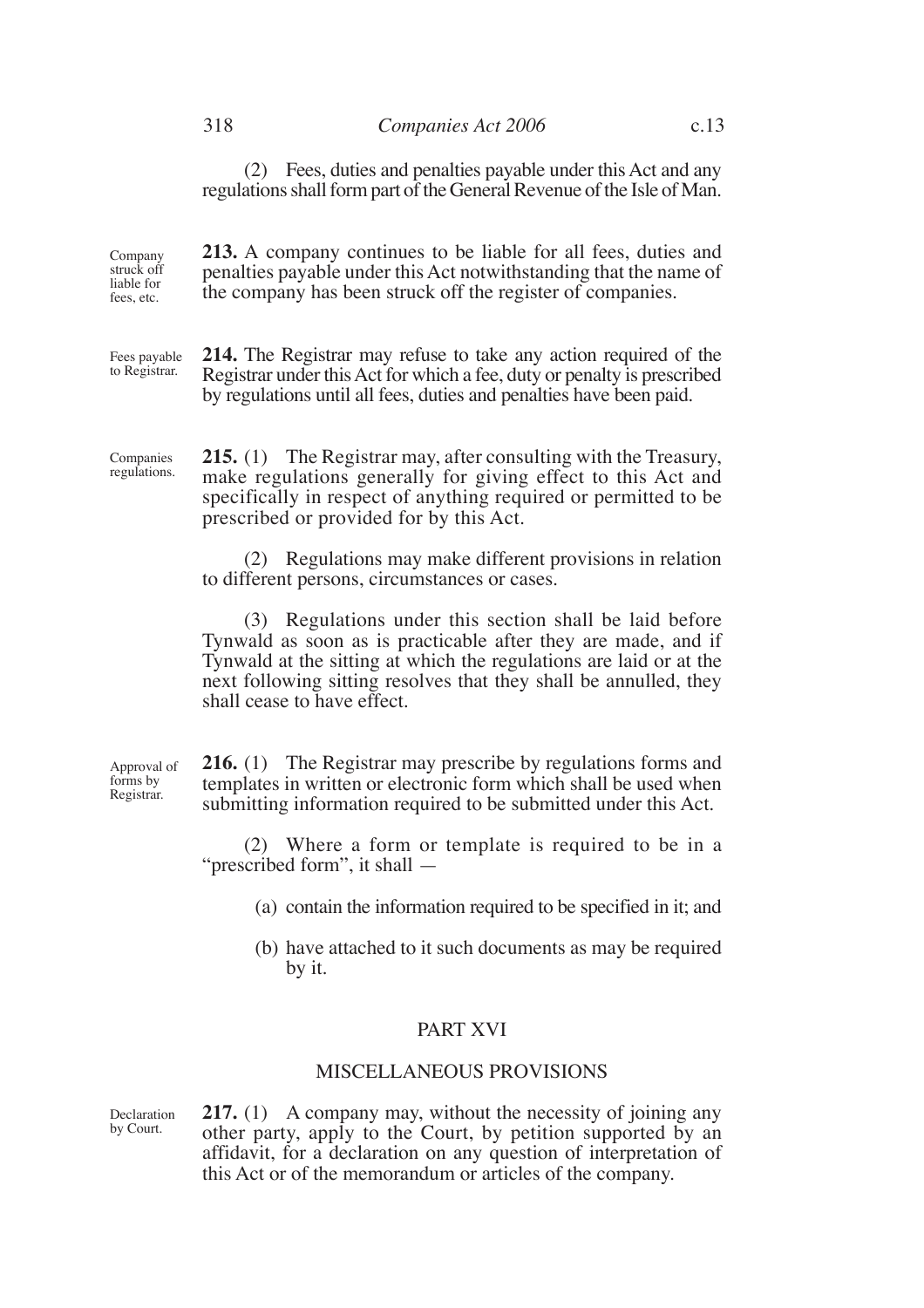(2) A person acting on a declaration made by the Court as a result of an application under subsection (1) shall be deemed, in so far as regards the discharge of any fiduciary or professional duty by such person, to have properly discharged such duties in the subject matter of the application.

**218.** In this Act, unless the context otherwise requires —

Interpretation.

- "1931 Act company" means a company incorporated under the Companies Acts 1931 to 2004;
- "articles" means the original, amended or restated articles of association of a company;
- "asset" includes money, goods, things in action, land and every description of property wherever situated and obligations and every description of interest, whether present or future or vested or contingent, arising out of, or incidental to, property;

"associated company" means, in relation to any company —

- (a) any company of which that company is a director;
- (b) any company which is a director of that company;
- (c) any subsidiary of that company;
- (d) any holding company of that company; and
- (e) any subsidiary of any such holding company;
- "bearer share" means a share represented by a certificate which states that the bearer of the certificate is the owner of the share and includes a share warrant to bearer;

"board", in relation to a company, means —

- (a) the board of directors, committee of management, council or other governing authority of the company acting together; or
- (b) if the company has only one director, that director;
- "cell" means a cell created by a PCC for the purpose of segregating and protecting cellular assets in the manner provided by Part VII;

"cell share capital" has the meaning given in section 119;

"cell shares" has the meaning given in section 119;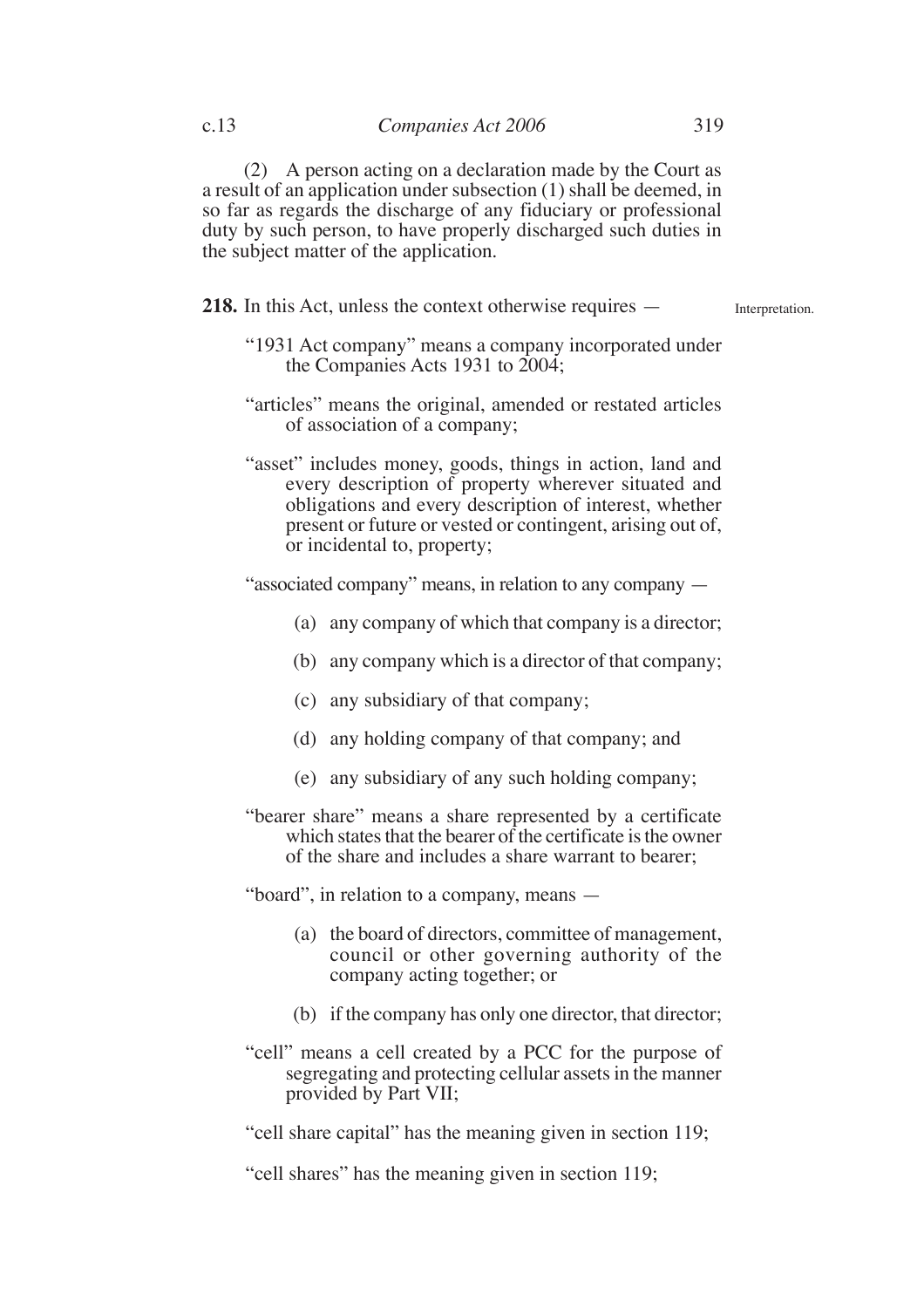"cellular assets" has the meaning given in section 117(5);

- "cellular distribution" has the meaning given in section 120(1);
- "class", in relation to shares, means a class of shares each of which has identical rights, privileges, limitations and conditions attached to it;
- "Commission" means the Financial Supervision Commission;
- "company" has the meaning specified in section 219(1);
- "company number" means the number allotted to the company by the Registrar —
	- (a) on its incorporation under section 3(1);
	- (b) on its continuation under section 162;
	- (c) on its re-registration under Chapter 2 of Part IX; or
	- (d) on its consolidation under section 154 or 159;

"continued" means continued under section 162;

- "continued company" has the same meaning specified in section  $162(6)$ :
- "corporate director" means a director or a person who is proposed to be a director (as the case may be) who is not an individual;
- "Court" means the High Court of Justice of the Isle of Man;
- "creditor" includes present, future and contingent creditors;
- "director" has the meaning specified in section 221;
- "disqualified person" means a person who for the time being is subject to an order disqualifying that person from acting as a director or liquidator or a receiver or manager of a company's property or from being concerned in the promotion, formation or management of a company.
- "distribution" has the meaning specified in section 49;

"document" means a document in any form and includes —

- (a) any writing or printing on any material;
- (b) any record of information or data, however compiled, and whether stored in paper, electronic, magnetic or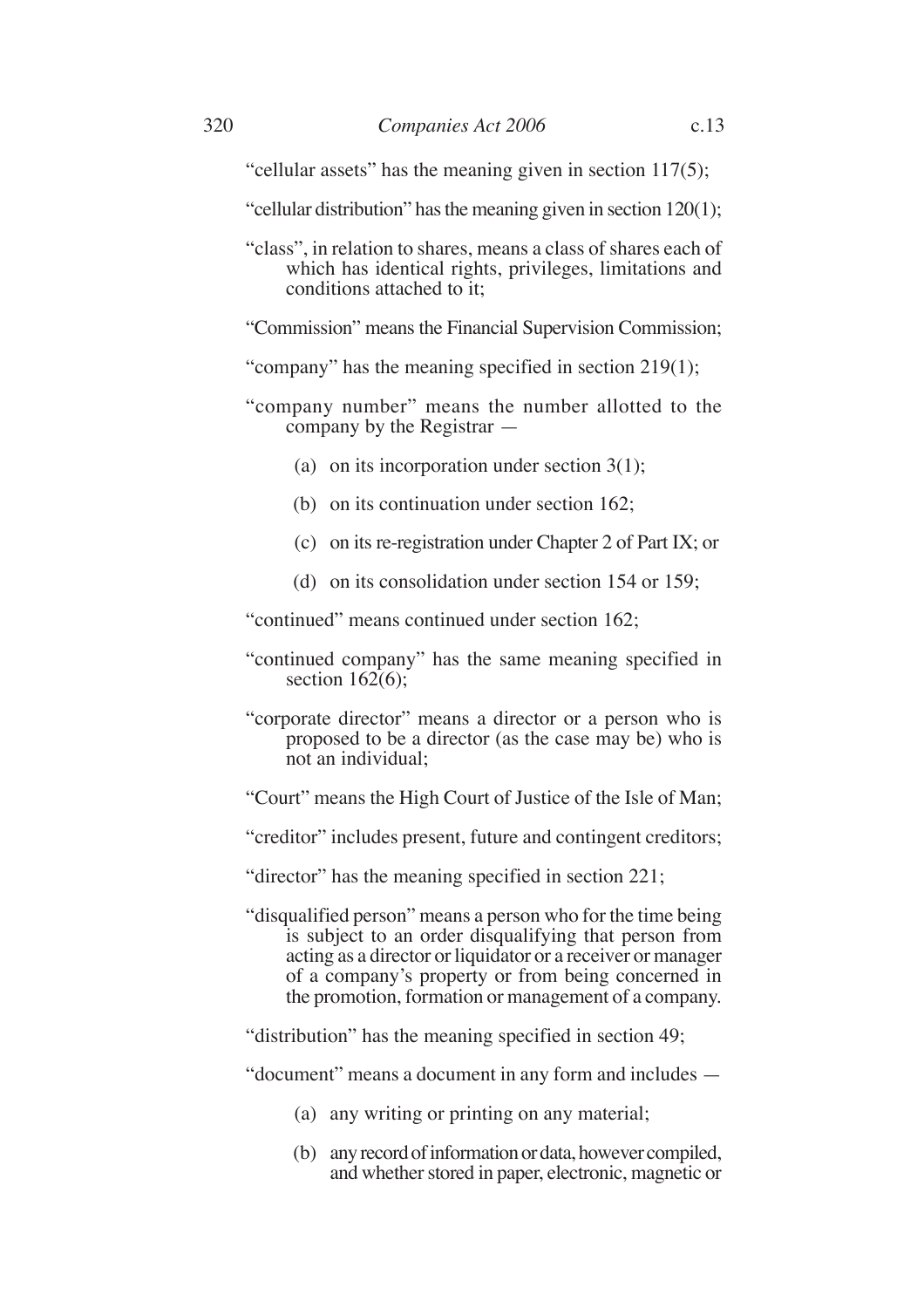any non-paper based form and any storage medium or device, including discs and tapes;

- (c) books and drawings; and
- (d) a photograph, film, tape, negative, facsimile or other medium in which one or more visual images are embodied so as to be capable (with or without the aid of equipment) of being reproduced,

and, without limiting the generality of the foregoing, includes any court application, order and other legal process and any notice;

- "to file" shall have the meaning prescribed by regulations. Where the document to be filed records a resolution, it shall be treated for the purposes of any time limit for filing, as having been created on the date of the resolution;
- "foreign company" has the meaning specified in section 219(3);
- "guarantee member" has the meaning specified in section 59;
- "liability" includes any debt or obligation, whether actual, prospective or contingent;
- "limited company" means a company of a type specified in section  $\overline{1}$  paragraphs (a), (b) and (c);
- "member", in relation to a company, means a person who is
	- (a) a shareholder;
	- (b) a guarantee member; or
	- (c) an unlimited member;
- "memorandum" means the original, amended or restated memorandum of association of a company;
- "non-cellular assets" has the meaning give in section 117(4);
- "non-cellular distribution" has the meaning given in section 120(3);
- "one month" from any particular date means the period ending on the close of business on the same date of the subsequent month, save that where such date in the subsequent month does not exist the period shall end on the close of business on the last day of that subsequent month;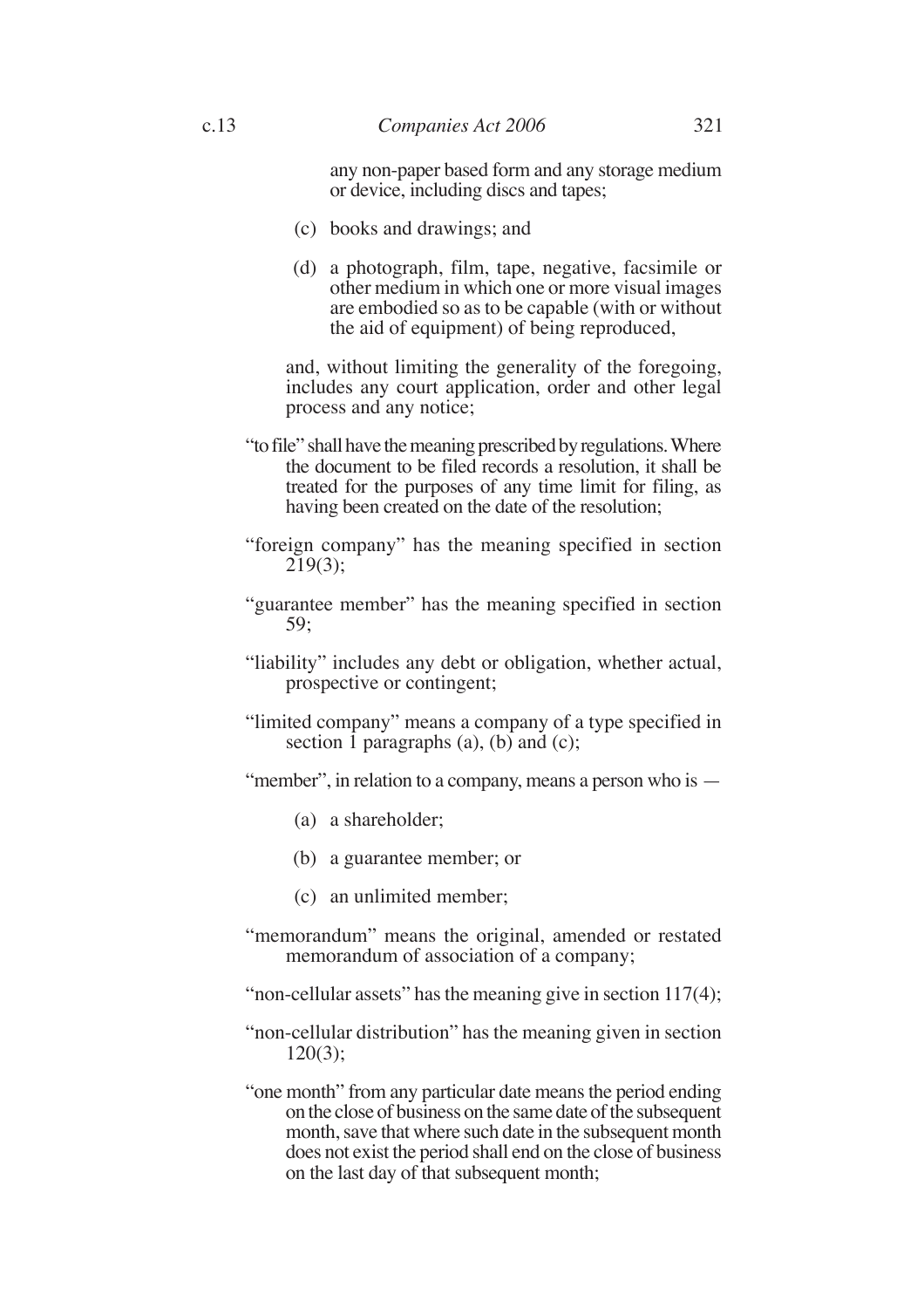- "prescribed form" means a form prescribed by the Registrar in accordance with section  $\overline{2}16$ ;
- "protected cell company" or "PCC" means a company that has been incorporated or continued as, or has been converted into, a protected cell company for the purposes of Part VII;
- "register", in relation to an act done by the Registrar, means to retain (where appropriate) and to register in the register of companies;
- "register of companies" means the register of companies maintained by the Registrar in accordance with section  $206(1);$
- "registered agent" means the person who is the company's registered agent in accordance with section 74;
- "registered office" has the meaning specified in section 73(2);
- "Registrar" means the Registrar of Companies appointed under section 205;

"regulations" means regulations made under section 215;

"relevant model articles" has the meaning specified in section 6(1);

"resolution" —

- (a) in relation to the members of a company, has the meaning specified in section 65; and
- (b) in relation to the directors of a company, has the meaning specified in section 109;
- "restated articles" means a single document that incorporates the articles together with all amendments made thereto;
- "restated memorandum" means a single document that incorporates the memorandum together with all amendments made thereto;
- "securities" means shares and debt obligations of every kind, and includes options, warrants and rights to acquire shares or debt obligations;
- "shareholder" has the meaning specified in section 59;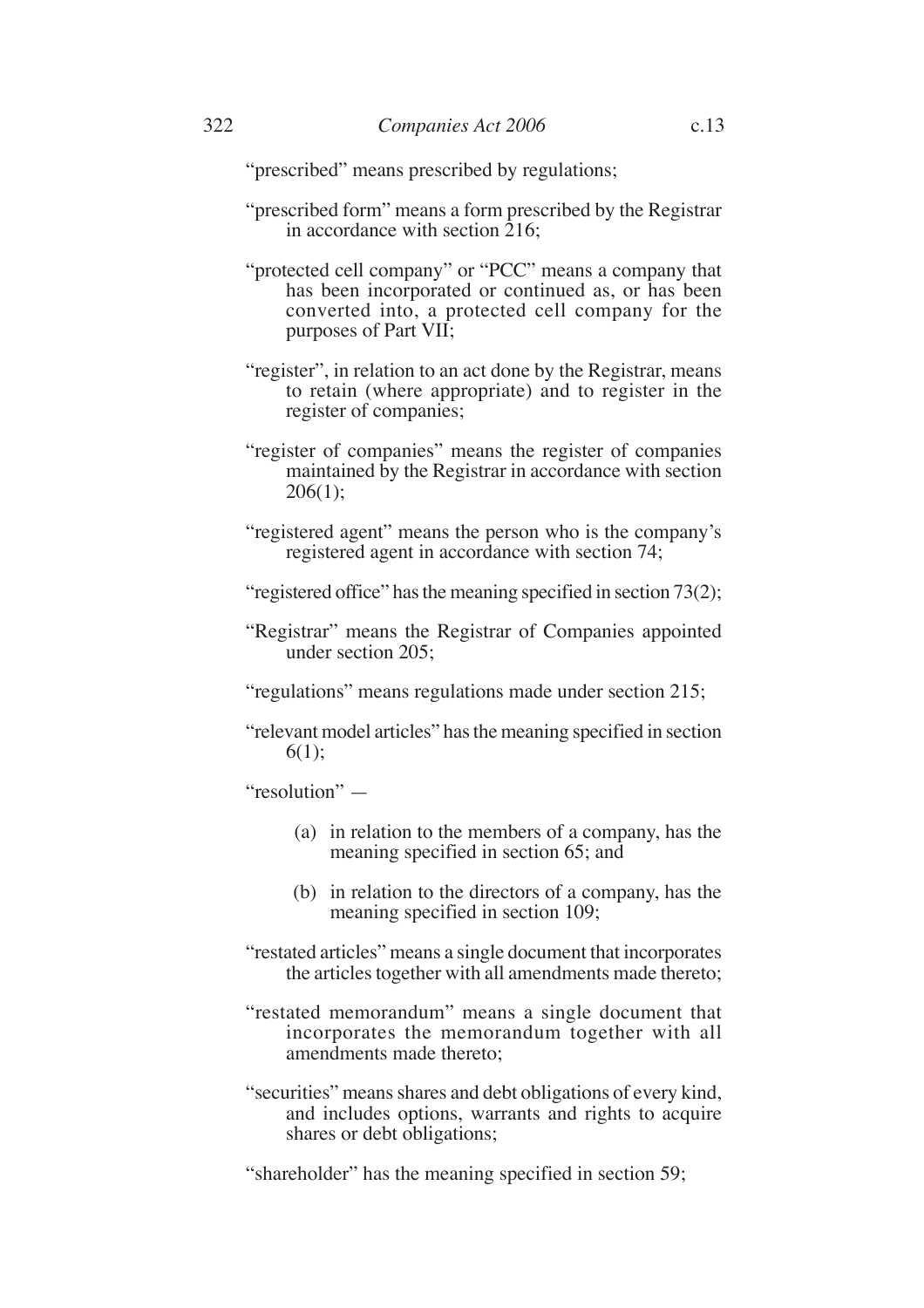"solvency test" has the meaning specified in section 49;

"statutory declaration" means —

- (a) if made in the Isle of Man, a declaration made under the Evidence Act 1871; and [III p.501]
- (b) if made in a country or territory outside the Isle of Man, a declaration made before a justice of the peace, notary public or other person having authority therein under any law for the time being in force to take or receive a declaration;
- "subscriber" means a person who signs the original memorandum and articles (if any) of a company under section  $2(1)$ :
- "transaction" means anything (including, without limitation, any agreement, arrangement, dealing, disposition, circumstance, event or relationship) whereby any liability arises or is imposed;
- "unlimited company" means a company of a type specified in section  $\hat{1}(d)$  or (e);
- "unlimited member" has the meaning specified in section 59; and
- "voting rights" means, in relation to a resolution of the members of a company, or a class of members of a company, all the rights to vote on such resolution conferred on the members of the company.

**219.** (1) Unless this Act expressly provides otherwise, Meaning of "company" means —

"company" and "foreign company".

- (a) a company incorporated under section 3,
- (b) a company re-registered under Part IX;
- (c) a company continued under section 165; or
- (d) a 1931 Act company that has re-registered under Part IX,

but excludes a company that has been dissolved and a company that has continued as a company incorporated under the laws of a jurisdiction outside the Isle of Man in accordance with section 170.

(2) In Part X, of this Act "company" may include a 1931 Act company provided that any merger, consolidation or arrangement includes at least one company incorporated under this Act.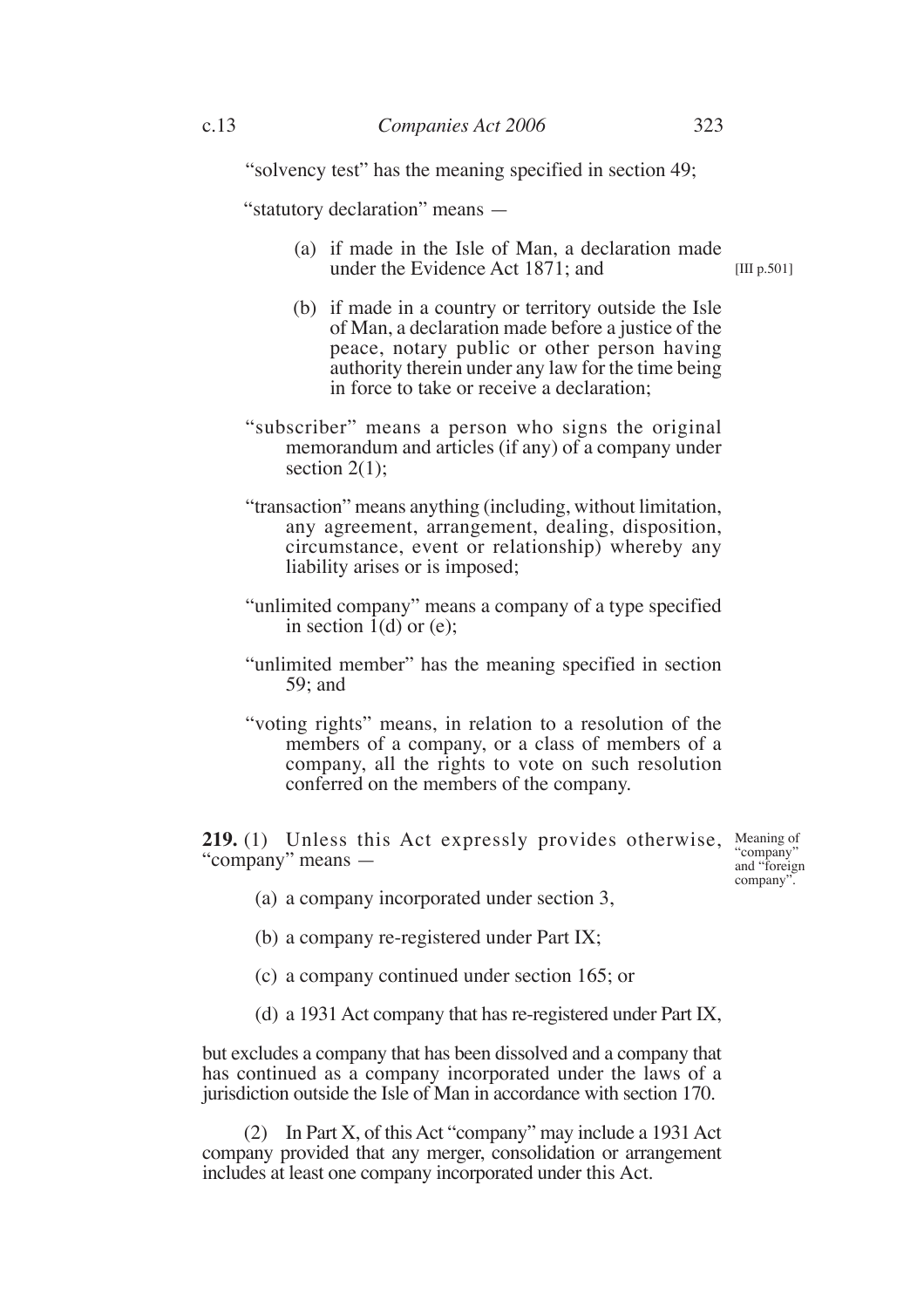(3) In this Act, "foreign company" means a body corporate incorporated, registered or formed outside the Isle of Man but excludes a company within the meaning of subsection (1).

(4) Regulations may prescribe types of bodies, associations and entities that, although not a body corporate, are to be treated as a bodies corporate for the purposes of subsection (2).

**220.** (1) A company (the first company) is a subsidiary of another company (the second company), if — Meaning of "subsidiary" and "holding

(a) the second company —

- (i) holds a majority of the voting rights in the first company;
- (ii) is a member of the first company and has the right to appoint or remove a majority of its board; or
- (iii) is a member of the first company and controls alone, or pursuant to an agreement with other members, a majority of the voting rights of the first company; or
- (b) the first company is a subsidiary of a company which is itself a subsidiary of the second company.

(2) A company is the holding company of another company if that other company is its subsidiary.

(3) For the purposes of subsections (1) and (2), "company" includes a foreign company and any other body corporate.

Meaning of "director".

company".

**221.** (1) Under this Act, "director" in relation to a company, a foreign company and any other body corporate means a person occupying or acting in the position of director by whatever name called.

(2) For the purposes of section 104 a person is deemed to be a director of a company if that person is —

- (a) a person in accordance with whose directions or instructions a director or the board of the company may be required or is accustomed to act; or
- (b) a person who exercises, or is entitled to exercise, or who controls, or is entitled to control, the exercise of powers which, apart from the memorandum or articles, would fall to be exercised by the board.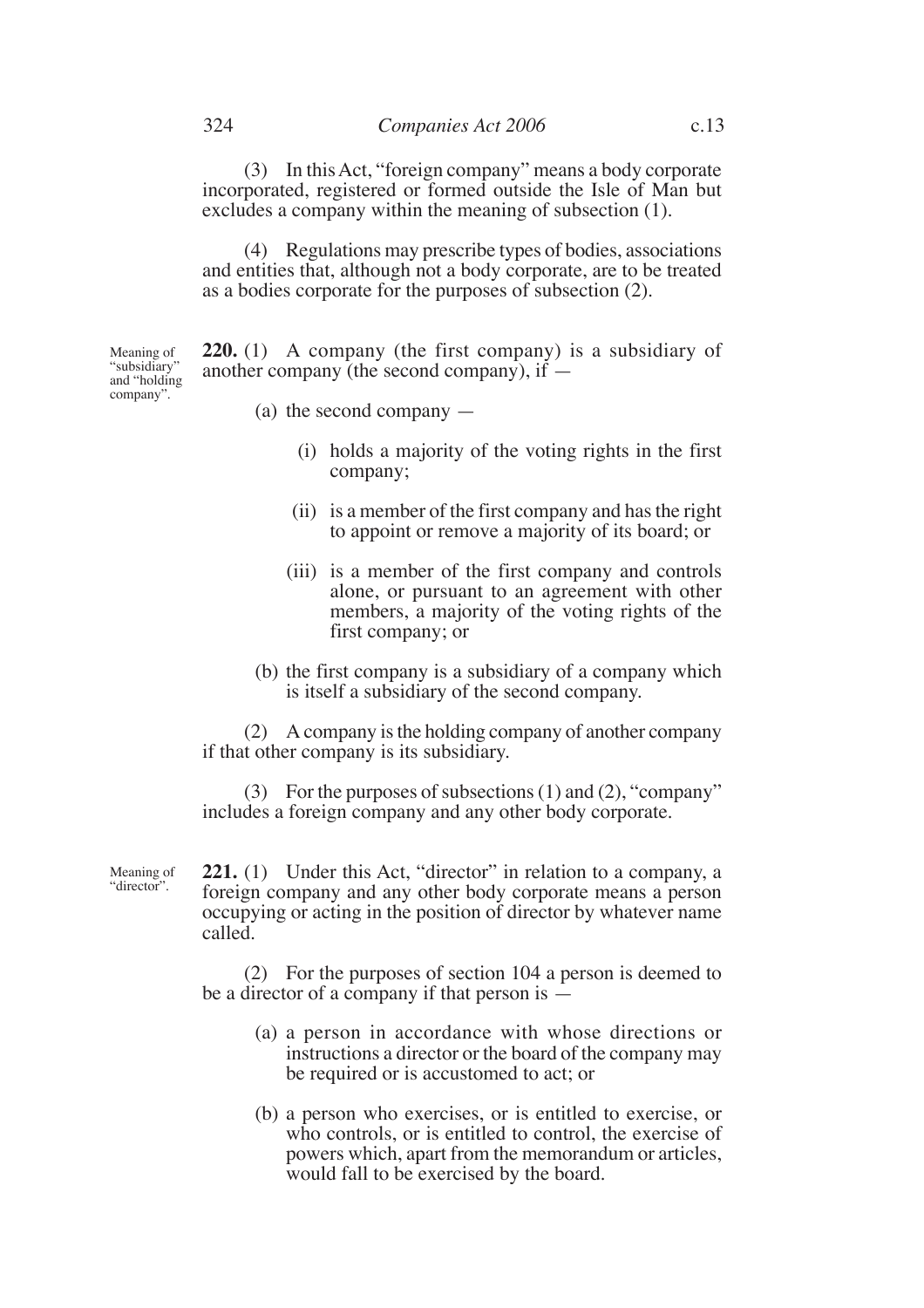(3) Notwithstanding subsection (2), a person is not to be regarded as a director of a company for the purposes of section  $104 -$ 

- (a) by reason only that a director or the board act on advice given by that person in a professional capacity; or
- (b) by virtue of that person acting
	- (i) as a receiver of the company;
	- (ii) as the liquidator of the company.

222. Save as expressly provided in this Act, the provisions of the Application Companies Acts 1931 to 2004 shall not apply to a company incorporated or contained under this Act. 2004.

of Companies Acts 1931 to

**223.** (1) Any person guilty of an offence under any provision of offences. this Act shall be liable —

- (a) on summary conviction, to a fine not exceeding  $£5,000;$
- (b) on conviction on information, to a fine.

(2) Where an offence under this Act committed by a body corporate is proved to have been committed with the consent or connivance of, or to be attributable to neglect on the part of, a director, manager or other officer of the body corporate, or its registered agent, or a person who was purporting to act in any such capacity, such person, as well as the body corporate, is guilty of the offence and is liable to be proceeded against and punished accordingly.

224. (1) The enactments specified in Schedule 1 are amended Repeals and in accordance with that Schedule.

(2) The enactments specified in Schedule 2 are repealed to the extent set out in column 3 of that Schedule.

**225.** (1) This Act may be cited as the Companies Act 2006.

(2) The provisions of this Act shall come into operation on such a day or days as the Treasury may by order appoint and different days may be so appointed for different provisions and for different purposes.

(3) An order under subsection (2) may —

amendments.

Short title and commencement.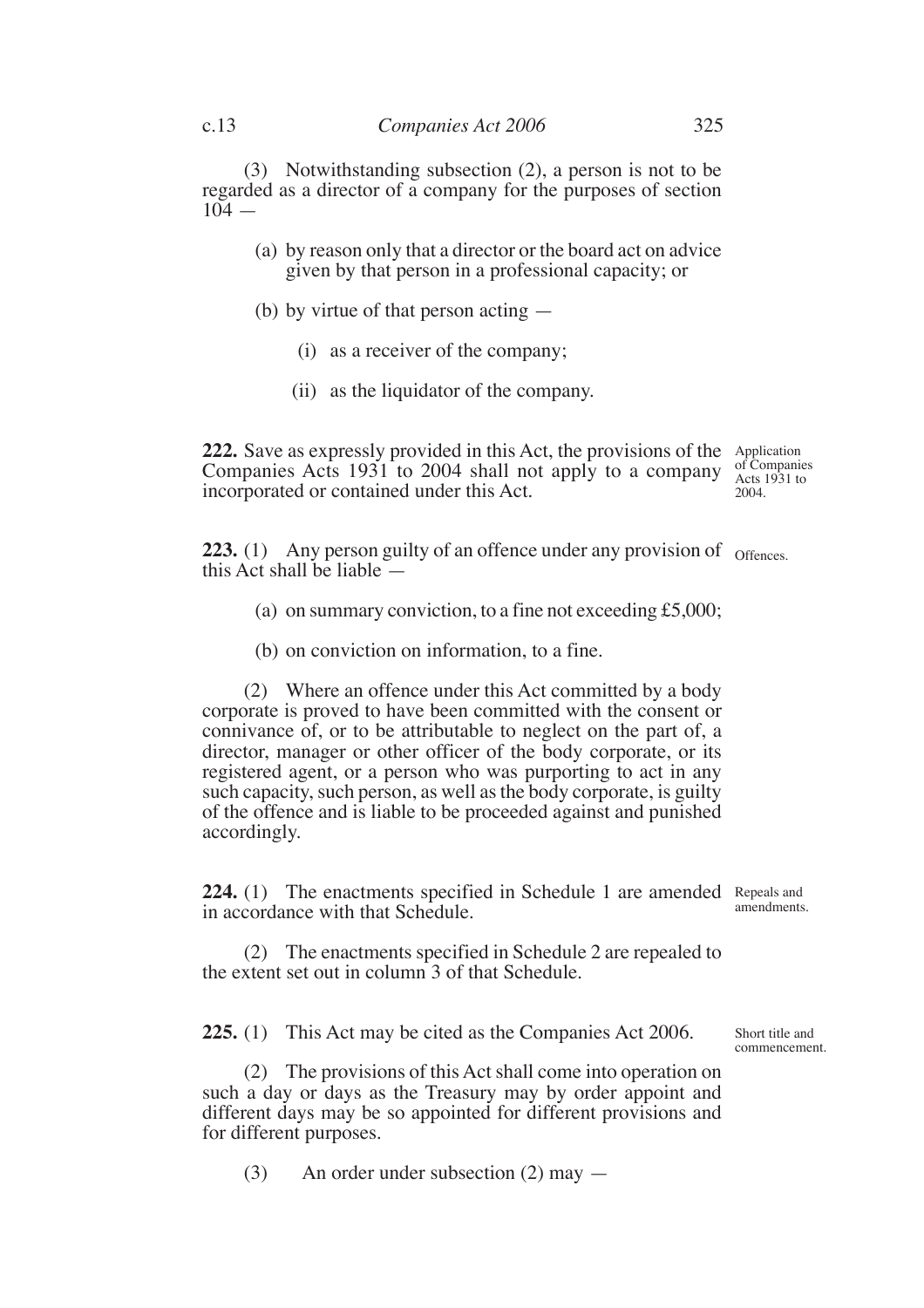- (a) make such transitional adaptations to or modifications of the provisions brought into force by the order as the Treasury considers expedient, including different adaptations or modifications for different provisions and for different purposes;
- (b) include such transitional provisions and saving provisions modifying the application of any provision of any enactment pending the commencement of, or pending the doing of anything under, a provision of this Act as the Treasury considers expedient;
- (c) repeal or amend any provision of any enactment passed before this Act that appears to the Treasury to be inconsistent with, or to have become unnecessary or to require modification in consequence of, this Act.

(4) An order under subsection (2) shall be laid before Tynwald as soon as practicable after it is made.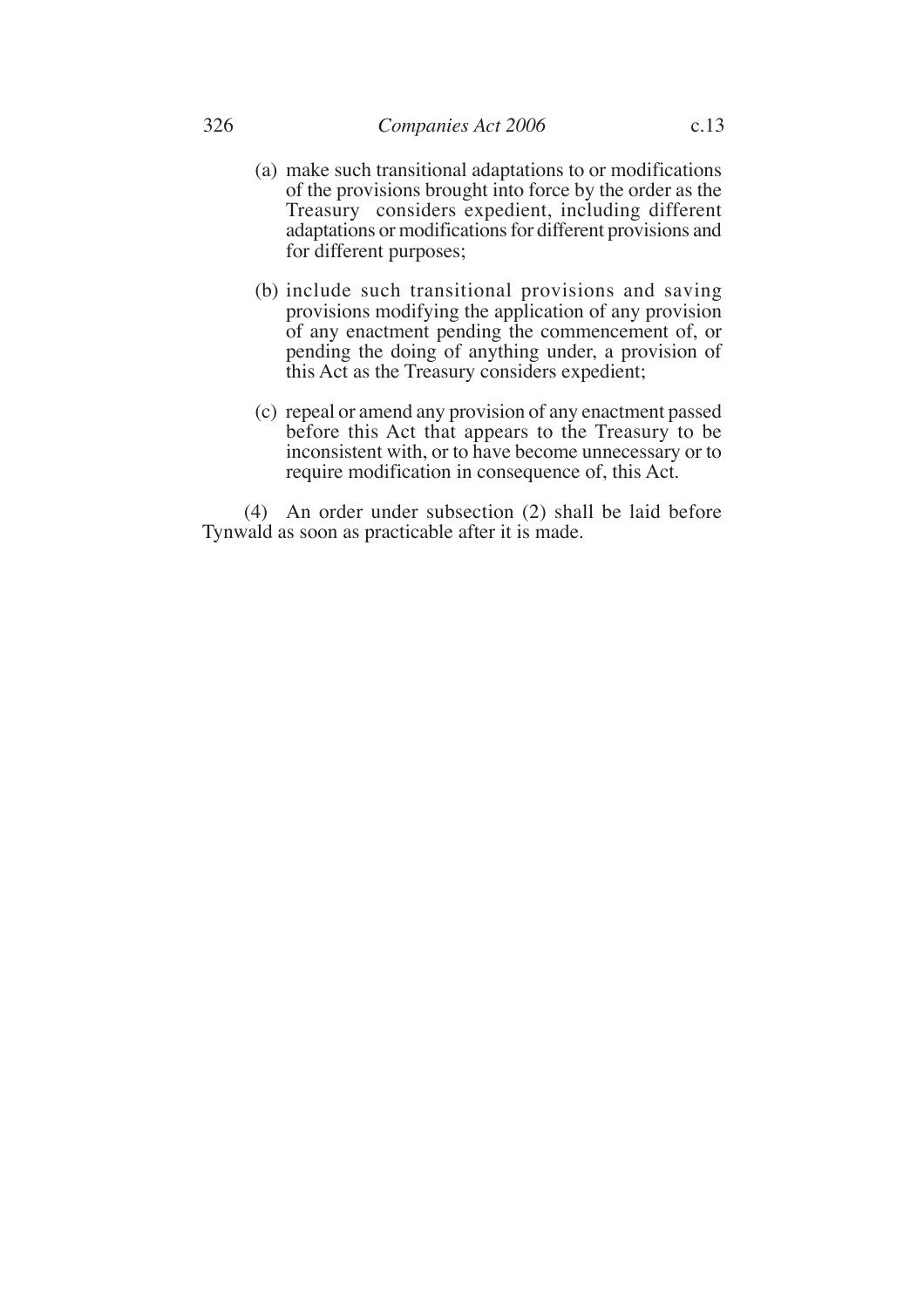Section 224(1) SCHEDULE 1

#### AMENDMENT OF ENACTMENTS

#### *Companies Act 1931*

**1.** After section 16 (registration of unlimited company as limited), add —

"Reregistration under Companies Act  $2006$ .

16A. (1) A company incorporated under this Act may, for the avoidance of doubt, re-register as a company incorporated under the Companies Act 2006, subject to compliance with the provisions of that Act.

(2) A company that re-registers as a company incorporated under the Companies Act 2006 shall deliver to the Registrar (as therein defined) a certified copy of the certificate of re-registration issued pursuant to that Act within 14 days after the date thereof.

(3) A company that re-registers as a company incorporated under the Companies Act 2006 shall, with effect from the date of the certificate of re-registration referred to in subsection (2), cease to be a company registered under this Act and the Companies Acts 1931 to 2004 shall cease to apply to it from that date.

(4) Upon receipt of a certified copy of a certificate of registration pursuant to subsection (2), the Financial Supervision Commission shall issue a certificate of de-registration to the company stating that the company ceased to be registered under this Act on the date specified in subsection (3).".

#### *Companies Act 1992*

In section  $26(3)(b)(i)$  and section  $26(4)$  substitute the words "Companies Acts" 1931 to 2004 or the Companies Act 2006" for the words "Companies Acts 1931 to 1992".

#### *Financial Supervision Act 1988*

In section 11(6)(b)(i) substitute the words "Companies Acts 1931 to 2004 or the Companies Act 2006" for the words "Companies Acts 1931 to 1986".

#### *Corporate Service Providers Act 2000*

- **1.** In Part I of Schedule 1 to the Act
	- (a) After paragraph 7 of insert —

"**7A.** Acting as a registered agent within the meaning of section 218 of the Companies Act 2006."

(b) In paragraphs  $6(1)(a)$  and (b) substitute the word "person" for "individual" wherever it appears.

**2.** In paragraph 1 of Part II of Schedule 2 to the Act for "in Part I" substitute "specified in this Schedule".